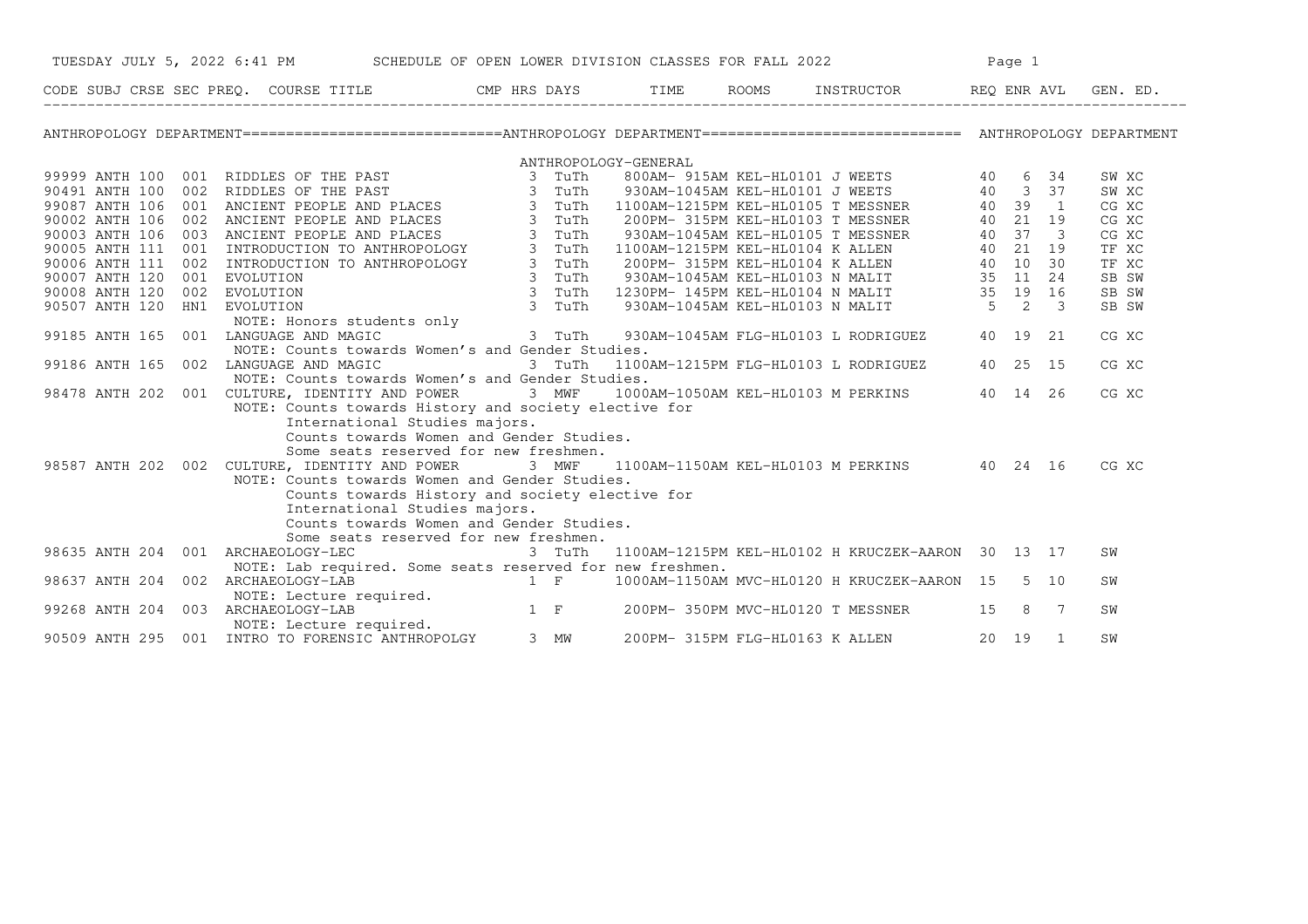| TUESDAY JULY 5, 2022 6:41 PM SCHEDULE OF OPEN LOWER DIVISION CLASSES FOR FALL 2022                                                                                                                  |                |             |                         |                                                                                         |    | Page 2   |              |       |
|-----------------------------------------------------------------------------------------------------------------------------------------------------------------------------------------------------|----------------|-------------|-------------------------|-----------------------------------------------------------------------------------------|----|----------|--------------|-------|
| CODE SUBJ CRSE SEC PREQ. COURSE TITLE THE REE PAYS TIME ROOMS INSTRUCTOR REQ ENR AVL GEN. ED.                                                                                                       |                |             |                         |                                                                                         |    |          |              |       |
|                                                                                                                                                                                                     |                |             |                         |                                                                                         |    |          |              |       |
|                                                                                                                                                                                                     |                | ART HISTORY |                         |                                                                                         |    |          |              |       |
| 98374 ARTH 101 001 SURVEY OF ART: ANCIENT TO REN 3 MW 99965 ARTH 101 002 SURVEY OF ART: ANCIENT TO REN 3 MW                                                                                         |                |             |                         |                                                                                         |    |          |              | TH WC |
|                                                                                                                                                                                                     |                |             |                         | 1100AM-1215PM BRA-HL0202 C DOWNING 50 19 31<br>300PM- 415PM VIR TBA M MCNAMARA 45 15 30 |    |          |              | TH WC |
| NOTE: Taught Virtually                                                                                                                                                                              |                |             |                         |                                                                                         |    |          |              |       |
| 90014 ARTH 101R 001 SURVEY ART: ANCIENT TO REN REC                                                                                                                                                  | 1 M            |             |                         | 100PM- 150PM SAT-HL0325 C DOWNING<br>200PM- 315PM STW-HL0211 M MCNAMARA                 |    | 25 7 18  |              |       |
| 98211 ARTH 102 001 SURVEY ART: RENAISSANCE-MODRN                                                                                                                                                    | 3 TuTh         |             |                         |                                                                                         | 45 |          | 9 36         | TH WC |
| NOTE: Sophomore Standing.                                                                                                                                                                           |                |             |                         |                                                                                         |    |          |              |       |
| 90015 ARTH 102R 001 SURVEY ART: REN-MODERN RECITAT                                                                                                                                                  | 1 W            |             |                         | 100PM- 150PM BRA-HL0202 C DOWNING                                                       | 45 |          | 2 43         |       |
| 90702 ARTH 195 002 INTRODUCTION TO ART                                                                                                                                                              | 4 M<br>MW      |             | 600PM- 715PM STW-HL0211 | 100PM- 150PM BRA-HL0202 M MCNAMARA                                                      | 25 |          | $3 \t22$     | TF    |
|                                                                                                                                                                                                     |                |             |                         |                                                                                         |    |          |              |       |
|                                                                                                                                                                                                     | ART STUDIO     |             |                         |                                                                                         |    |          |              |       |
| 98744 ARTS 110 001 FOUNDATIONS OF DRAWING I                                                                                                                                                         | 4 MW           |             |                         | 900AM-1150AM SAT-HL0122 D JOHNS 25 13 12                                                |    |          |              | AE TA |
| NOTE: \$100 Art studio fee assessed by the Art Department.                                                                                                                                          |                |             |                         |                                                                                         |    |          |              |       |
| 90681 ARTS 110 002 FOUNDATIONS OF DRAWING I                                                                                                                                                         | 4 TuTh         |             |                         | 100PM- 350PM SAT-HL0122 N INFANTE                                                       |    | 25 11 14 |              | AE TA |
| NOTE: \$100 Art studio fee assessed by the Art Department.                                                                                                                                          |                |             |                         |                                                                                         |    |          |              |       |
| 98571 ARTS 110 003 FOUNDATIONS OF DRAWING I                                                                                                                                                         | 4 TuTh         |             |                         | 930AM-1215PM SAT-HL0122 M YEOMANS                                                       | 25 | 7 18     |              | AE TA |
| NOTE: \$100 Art studio fee assessed by the Art Department.                                                                                                                                          |                |             |                         |                                                                                         |    |          |              |       |
| 99302 ARTS 120 002 COLOR & DESIGN                                                                                                                                                                   | $4$ MW         |             |                         | 200PM- 450PM SAT-HL0225 M YEOMANS                                                       |    | 25 13 12 |              | AE TA |
| NOTE: \$100 Art studio fee assessed by the Art Department.                                                                                                                                          |                |             |                         |                                                                                         |    |          |              |       |
| 98753 ARTS 120 003 COLOR & DESIGN 6 1999 1999 4 TuTh 930AM-1215PM SAT-HLO225 D JOHNS                                                                                                                |                |             |                         |                                                                                         |    | 25 11 14 |              | AE TA |
| NOTE: \$100 Art studio fee assessed by the Art Department.                                                                                                                                          | $\overline{4}$ |             |                         |                                                                                         |    | 25 21 4  |              |       |
| 99528 ARTS 120 OL1 COLOR & DESIGN<br>NOTE: Delivered online. Instruction and interaction occurs online                                                                                              |                |             | ONLINE                  | M LEUTHOLD                                                                              |    |          |              | AE TA |
| within the Learning Management System, Moodle. There are no                                                                                                                                         |                |             |                         |                                                                                         |    |          |              |       |
| requirements for face-to-face meetings, onsite instruction                                                                                                                                          |                |             |                         |                                                                                         |    |          |              |       |
| or scheduled times to be online. However, proctored exams                                                                                                                                           |                |             |                         |                                                                                         |    |          |              |       |
| may be required either on campus or at a location convenient                                                                                                                                        |                |             |                         |                                                                                         |    |          |              |       |
| to the student.                                                                                                                                                                                     |                |             |                         |                                                                                         |    |          |              |       |
| 98782 ARTS 130 001 THREE DIMENSIONAL DESIGN                                                                                                                                                         | 4 MW           |             |                         | 515PM- 805PM SAT-HL0121 L FAIR-SCHULZ 18 8 10                                           |    |          |              | AE TA |
| NOTE: \$100 Art studio fee assessed by the Art Department.                                                                                                                                          |                |             |                         |                                                                                         |    |          |              |       |
| 90019 ARTS 130 002 THREE DIMENSIONAL DESIGN                                                                                                                                                         | 4 MW           |             |                         | 900AM-1150AM SAT-HL0121 E PAIGE 18                                                      |    |          | $3 \quad 15$ | AE TA |
| NOTE: \$100 Art studio fee assessed by the Art Department.                                                                                                                                          |                |             |                         |                                                                                         |    |          |              |       |
|                                                                                                                                                                                                     |                |             |                         |                                                                                         |    |          |              | TA    |
| 90719 ARTS 145 001 GRAPHIC DESIGN FOR NON MAJORS $4 \text{ MW}$ 900AM-1150AM KEL-HL0100 S NEAL $7$ 0 7<br>98689 ARTS 211 001* FOUNDATIONS OF DRAWING II 4 MW 200PM-450PM SAT-HL0122 D JOHNS 18 3 15 |                |             |                         |                                                                                         |    |          |              |       |
| Pre-requisites: ARTS110                                                                                                                                                                             |                |             |                         |                                                                                         |    |          |              |       |
| NOTE: \$100 Art studio fee assessed by the Art Department.                                                                                                                                          |                |             |                         |                                                                                         |    |          |              |       |
|                                                                                                                                                                                                     |                |             |                         |                                                                                         |    |          |              |       |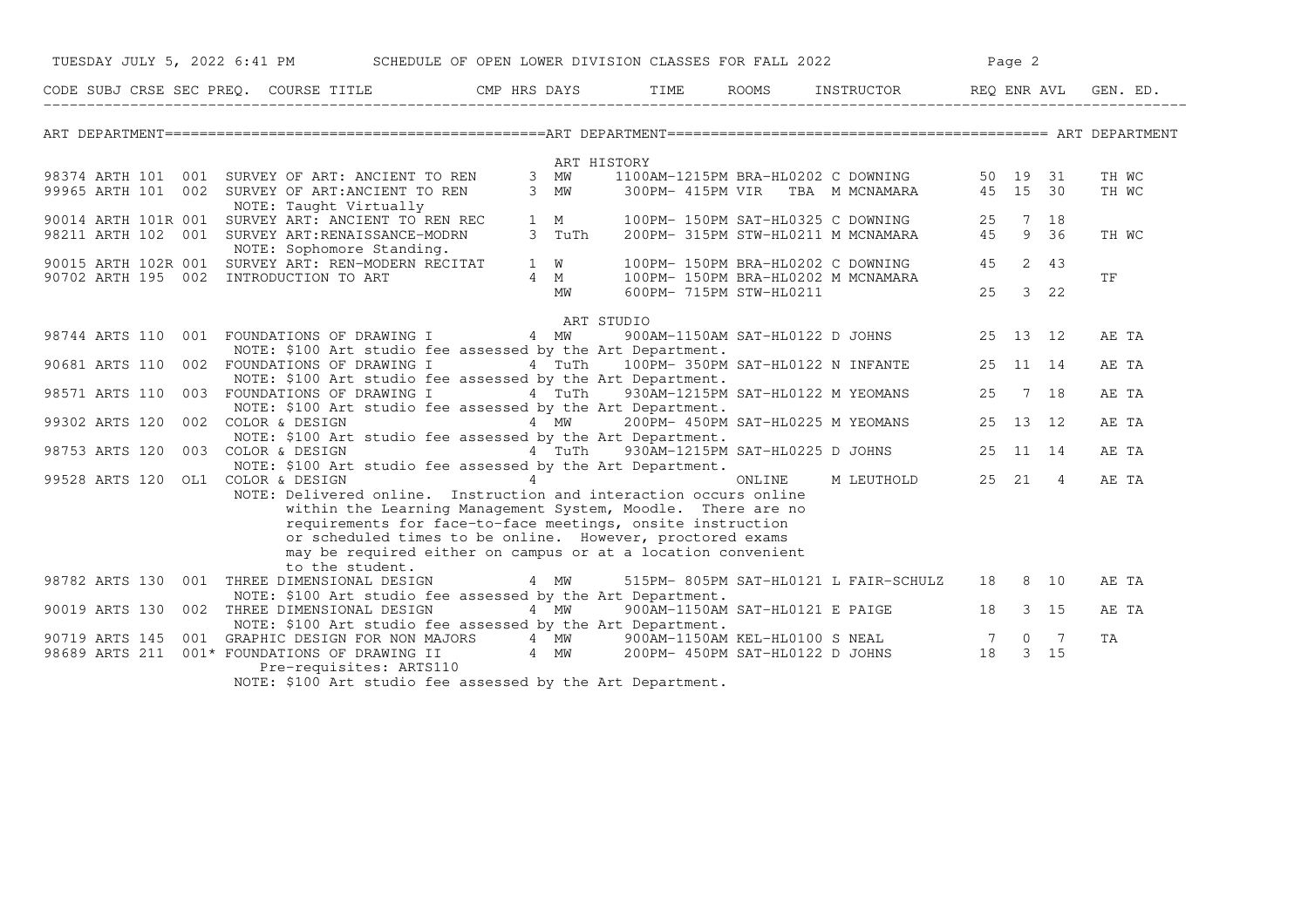| SCHEDULE OF OPEN LOWER DIVISION CLASSES FOR FALL 2022<br>TUESDAY JULY 5, 2022 6:41 PM<br>Page 3 |  |                                                                                                                                                                                                                       |       |                |  |  |                                             |       |          |                |           |
|-------------------------------------------------------------------------------------------------|--|-----------------------------------------------------------------------------------------------------------------------------------------------------------------------------------------------------------------------|-------|----------------|--|--|---------------------------------------------|-------|----------|----------------|-----------|
|                                                                                                 |  | CODE SUBJ CRSE SEC PREQ. COURSE TITLE THE CMP HRS DAYS TIME                                                                                                                                                           |       |                |  |  | ROOMS INSTRUCTOR REQ ENR AVL                |       |          |                | GEN. ED.  |
|                                                                                                 |  |                                                                                                                                                                                                                       |       |                |  |  |                                             |       |          |                |           |
|                                                                                                 |  | 99668 BIOL 105 001 INTRODUCTION TO HUMAN GENETICS 3 MWF<br>NOTE: Counts towards Women and Gender Studies.                                                                                                             |       | <b>BIOLOGY</b> |  |  | 1100AM-1150AM KEL-HL0104 J TRYBULA 40 25 15 |       |          |                | NW SB     |
|                                                                                                 |  | Must take lecture and lab to receive NW credit.<br>90710 BIOL 105 002 INTRO TO HUMAN GENETICS- LAB<br>NOTE: Counts towards Women and Gender Studies.                                                                  | 1 Th  |                |  |  | 200PM-350PM STW-HL0214 R EWY 15 6 9         |       |          |                | LB NW SB  |
|                                                                                                 |  | Must take lecture and lab to receive NW credit.<br>90718 BIOL 105 003 INTRO TO HUMAN GENETICS-LAB 1 W<br>NOTE: Counts towards Women and Gender Studies.                                                               |       |                |  |  | 200PM-350PM STW-HL0214 J TRYBULA 15 4 11    |       |          |                | LB NW SB  |
|                                                                                                 |  | Must take lecture and lab to receive NW credit.<br>98784 BIOL 125 001 BIOLOGICAL CONCEPTS-LAB<br>NOTE: Lecture required.                                                                                              |       |                |  |  |                                             |       |          |                | LB NW SB  |
|                                                                                                 |  | \$25 lab fee assessed by Biology Department.<br>Childhood/Early Childhood Education majors only.<br>98785 BIOL 125 002 BIOLOGICAL CONCEPTS-LAB 1 W 100PM-250PM STW-HL0218 P BURDICK 15 9 6<br>NOTE: Lecture required. |       |                |  |  |                                             |       |          |                | LB NW SB  |
|                                                                                                 |  | \$25 lab fee assessed by Biology Department.<br>Childhood/Early Childhood Education majors only.<br>98783 BIOL 125 003 BIOLOGICAL CONCEPTS-LEC<br>NOTE: Lab required.                                                 | 3 MWF |                |  |  | 1200PM-1250PM KEL-HL0106 P BURDICK 60 16 44 |       |          |                | NW SB     |
|                                                                                                 |  | Childhood/Early Childhood Education majors only.<br>99304 BIOL 151 001 GEN BIO: CELLS & GENETICS -LEC 3 MWF 100PM- 150PM KEL-HL0103 R EWY 60 23 37                                                                    |       |                |  |  |                                             |       |          |                | <b>SB</b> |
|                                                                                                 |  | NOTE: Lab Required<br>99446 BIOL 151 002 GEN BIO: CELLS & GENETICS-LAB 1 M<br>NOTE: Lecture Required. \$25 lab fee assessed by Biology.                                                                               |       |                |  |  | 200PM- 450PM STW-HL0217 L RHOADS            | 16    | 9        | $\overline{7}$ | LB SB     |
|                                                                                                 |  | 99448 BIOL 151 003 GEN BIO: CELLS & GENETICS-LAB 1 Tu<br>NOTE: Lecture Required. \$25 lab fee assessed by Biology.                                                                                                    |       |                |  |  | 100PM- 350PM STW-HL0217 R EWY               | 16 12 |          | $\overline{4}$ | LB SB     |
|                                                                                                 |  | 99098 BIOL 152 001 GEN BIO: ORGANISMS & ECOLO-LEC 3 MWF<br>NOTE: Lab required.                                                                                                                                        |       |                |  |  | 900AM- 950AM KEL-HL0105 W CONLEY            |       | 60 24 36 |                | <b>SB</b> |
|                                                                                                 |  | 99100 BIOL 152 007 GEN BIO: ORGANISMS & ECOLO-LAB 1 W 200PM-450PM STW-HL0217 W CONLEY 16 6 10<br>NOTE: Lecture required. \$25 lab fee assessed by Biology                                                             |       |                |  |  |                                             |       |          |                | LB SB     |
|                                                                                                 |  | Department.<br>99102 BIOL 152 010 GEN BIO: ORGANISMS & ECOLO-LAB 1 Th 100PM-350PM STW-HL0217 W CONLEY 16<br>NOTE: Lecture required. \$25 lab fee assessed by Biology                                                  |       |                |  |  |                                             |       |          | 9 7            | LB SB     |
|                                                                                                 |  | Department.<br>99269 BIOL 152 04Z GEN BIO: ORGANISMS & ECOLO-LAB 1 Th<br>NOTE: Lecture required. \$25 lab fee assessed by Biology<br>Department.                                                                      |       |                |  |  | 900AM-1150AM STW-HL0217 J TRYBULA 16        |       |          | 9 7            | LB SB     |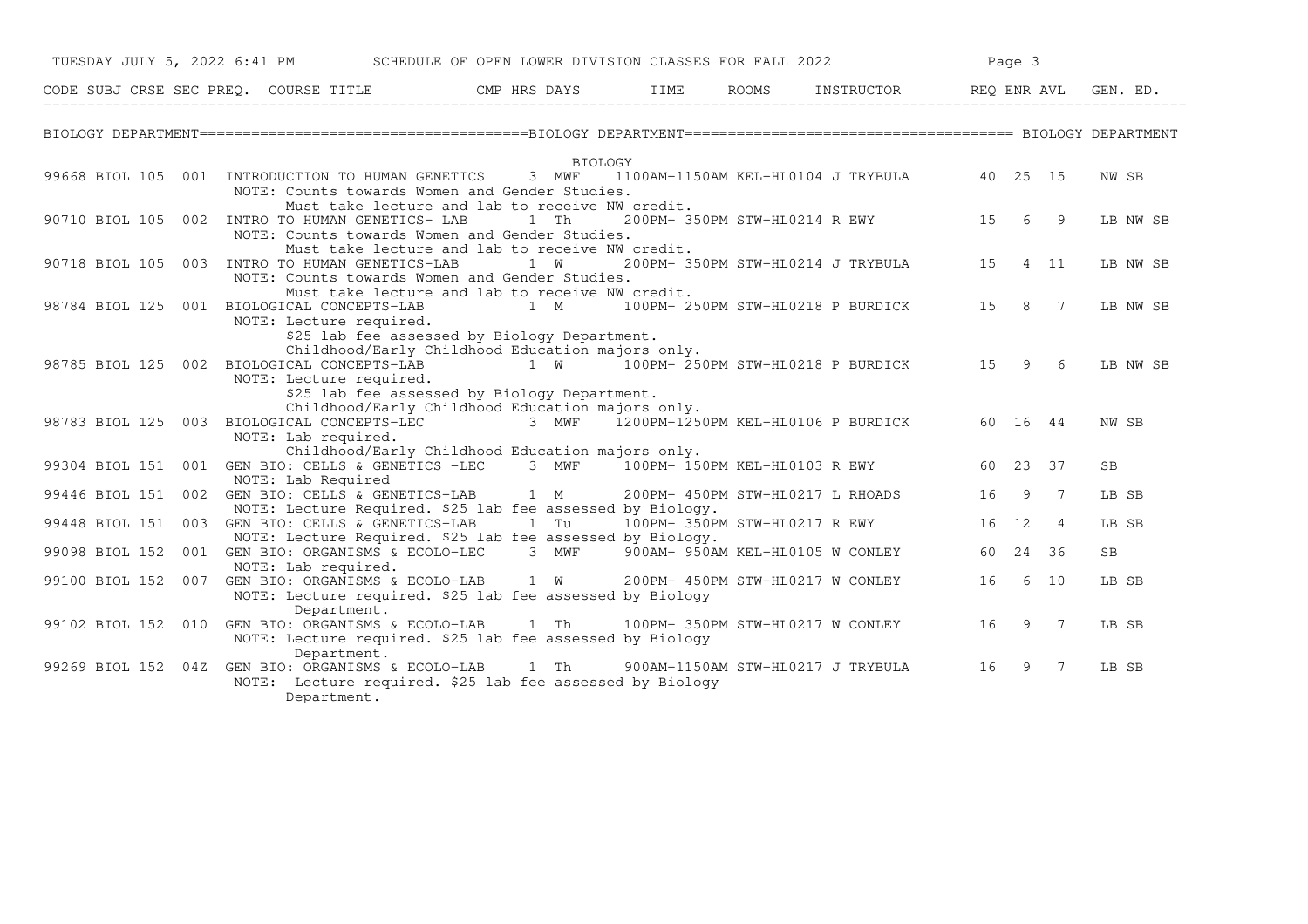| TUESDAY JULY 5, 2022 6:41 PM SCHEDULE OF OPEN LOWER DIVISION CLASSES FOR FALL 2022 |                     |  |     |  |                                                                                                                                                                                                                                                                                                                                                  |       |                             |                                            | Page 4              |                |    |                  |    |       |  |
|------------------------------------------------------------------------------------|---------------------|--|-----|--|--------------------------------------------------------------------------------------------------------------------------------------------------------------------------------------------------------------------------------------------------------------------------------------------------------------------------------------------------|-------|-----------------------------|--------------------------------------------|---------------------|----------------|----|------------------|----|-------|--|
|                                                                                    |                     |  |     |  | CODE SUBJ CRSE SEC PREQ. COURSE TITLE THE THE TIME ROOMS INSTRUCTOR THE REQ ENR AVL GEN. ED.                                                                                                                                                                                                                                                     |       |                             |                                            |                     |                |    |                  |    |       |  |
|                                                                                    |                     |  |     |  |                                                                                                                                                                                                                                                                                                                                                  |       |                             |                                            |                     |                |    |                  |    |       |  |
|                                                                                    |                     |  |     |  |                                                                                                                                                                                                                                                                                                                                                  |       | BUSINESS ADMIN - ACCOUNTING |                                            |                     |                |    |                  |    |       |  |
|                                                                                    |                     |  |     |  | 98360 ACCT 201 001 @PRINCIPLES OF ACCOUNTING I<br>NOTE: Sophomore standing strongly recommended.                                                                                                                                                                                                                                                 | 3 MWF |                             | 900AM- 950AM DUNNHL0210 N SAMUELS 30 10 20 |                     |                |    |                  |    |       |  |
|                                                                                    | 98361 ACCT 201      |  | 002 |  | @PRINCIPLES OF ACCOUNTING I                                                                                                                                                                                                                                                                                                                      | 3 MWF |                             | 1000AM-1050AM DUNNHL0210 N SAMUELS         |                     |                |    | 30 18 12         |    |       |  |
|                                                                                    |                     |  |     |  | NOTE: Sophomore standing strongly recommended.                                                                                                                                                                                                                                                                                                   |       |                             |                                            |                     |                |    |                  |    |       |  |
|                                                                                    | 99993 ACCT 201R 001 |  |     |  | FINANCIAL ACCOUNTING RECITATIO 1 Tu<br>98356 ACCT 202 002* @PRINCIPLES OF ACCOUNTING II 3 TuTh 200PM-315PM DUNNHL0210 C HAIFLEY                                                                                                                                                                                                                  |       |                             | 1100AM-1215PM DUNNHL0208 N SAMUELS         |                     |                |    | 30 2<br>30 20 10 | 28 |       |  |
|                                                                                    |                     |  |     |  | Pre-requisites: ACCT201<br>90248 ACCT 203 001 @SURVEY OF ACCOUNTING 3 TuTh                                                                                                                                                                                                                                                                       |       |                             | 1230PM- 145PM DUNNHL0208 C HAIFLEY         |                     |                | 30 | $0\quad 30$      |    |       |  |
|                                                                                    |                     |  |     |  |                                                                                                                                                                                                                                                                                                                                                  |       | BUSINESS ADMIN - MANAGEMENT |                                            |                     |                |    |                  |    |       |  |
|                                                                                    |                     |  |     |  | 99729 MGMT 203 001 @INTRO TO SPORTS MANAGEMENT 3 TuTh                                                                                                                                                                                                                                                                                            |       |                             | 930AM-1035AM MAX-HLG104 C BERNARD 30 11 19 |                     |                |    |                  |    |       |  |
|                                                                                    |                     |  |     |  | 90698 MGMT 250 001 BUS. PRINCIPLES & PROFESSIONAL 3 TuTh                                                                                                                                                                                                                                                                                         |       |                             | 200PM- 315PM DUNNHL0206 E PORTUGAL         |                     |                |    | 30 1 29          |    |       |  |
|                                                                                    |                     |  |     |  |                                                                                                                                                                                                                                                                                                                                                  |       | ECONOMICS                   |                                            |                     |                |    |                  |    |       |  |
|                                                                                    |                     |  |     |  | 99891 ECON 110 001 PRINCIPLES OF MACROECONOMICS 3 MWF 100PM-150PM STW-HLTBA                                                                                                                                                                                                                                                                      |       |                             |                                            |                     | STAFF 30 16 14 |    |                  |    | SA SW |  |
|                                                                                    | 99930 ECON 110 OL1  |  |     |  | PRINCIPLES OF MACROECONOMICS 3                                                                                                                                                                                                                                                                                                                   |       |                             | ONLINE                                     | J TIMMERMAN 25 21 4 |                |    |                  |    | SA SW |  |
|                                                                                    |                     |  |     |  | NOTE: Delivered online. Instruction and interaction occurs online<br>within the Learning Management System, Moodle. There are no<br>requirements for face-to-face meetings, onsite instruction,<br>or scheduled times to be online. However, proctored exams<br>may be required, either on campus or at a location<br>convenient to the student. |       |                             |                                            |                     |                |    |                  |    |       |  |
|                                                                                    | 90761 ECON 110 OL2  |  |     |  | PRINCIPLES OF MACROECONOMICS                                                                                                                                                                                                                                                                                                                     | -3    |                             | TBA                                        | B TIENIBER          |                |    | 30 0 30          |    | SA SW |  |
|                                                                                    |                     |  |     |  | NOTE: Delivered online. Instruction and interaction occurs online<br>within the Learning Management System, Moodle. There are no<br>requirements for face-to-face meetings, onsite instruction,<br>or scheduled times to be online. However, proctored exams<br>may be required, either on campus or at a location<br>convenient to the student. |       |                             |                                            |                     |                |    |                  |    |       |  |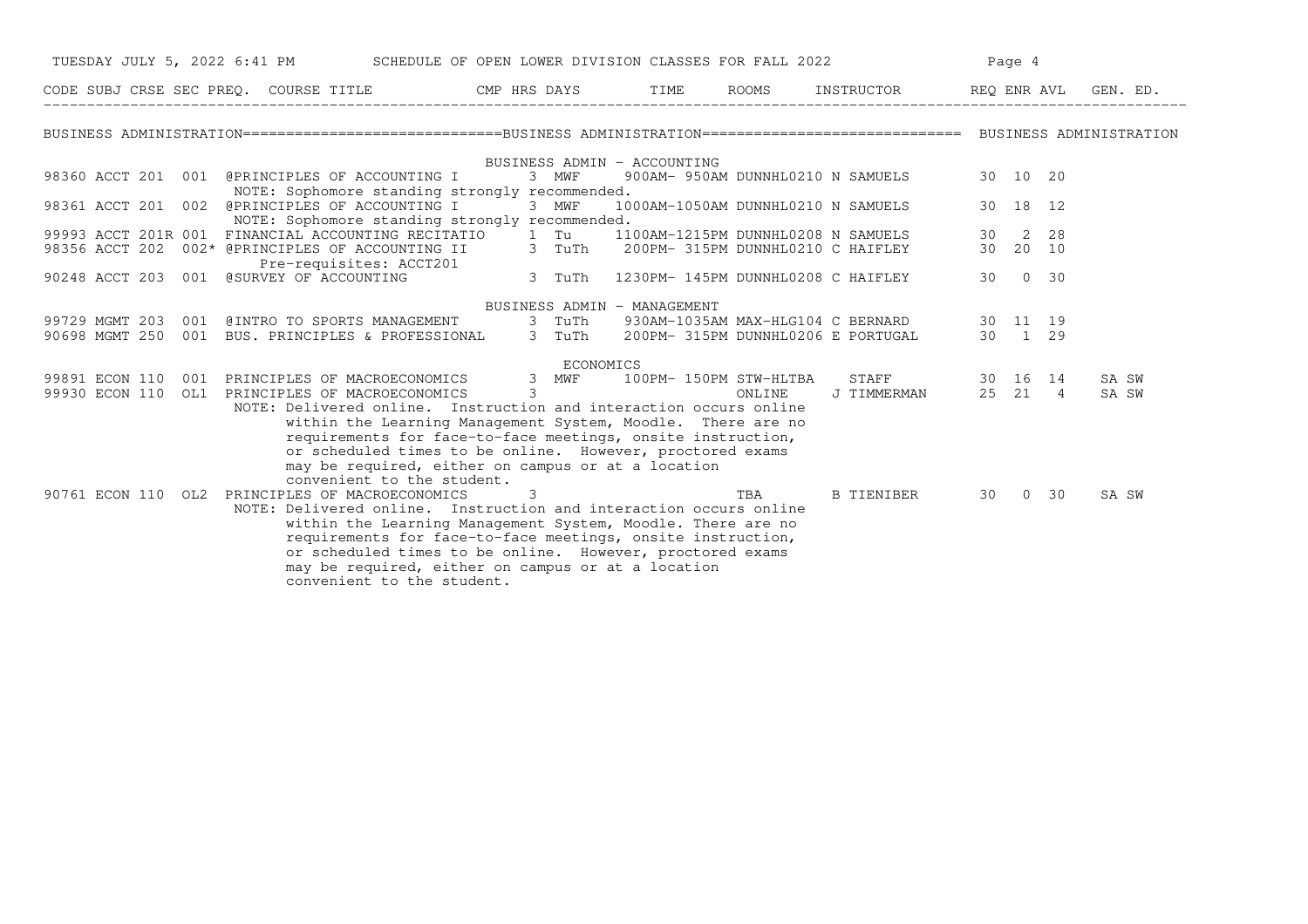| TUESDAY JULY 5, 2022 6:41 PM          |                                                                                                                                                                     |                  | SCHEDULE OF OPEN LOWER DIVISION CLASSES FOR FALL 2022 |            | Page 5      |          |
|---------------------------------------|---------------------------------------------------------------------------------------------------------------------------------------------------------------------|------------------|-------------------------------------------------------|------------|-------------|----------|
| CODE SUBJ CRSE SEC PREO. COURSE TITLE |                                                                                                                                                                     | CMP HRS DAYS     | TIME<br>ROOMS                                         | INSTRUCTOR | REO ENR AVL | GEN. ED. |
|                                       | CENTER FOR APPLIED LEARNING=======================CENTER FOR APPLIED LEARNING======================== CENTER FOR APPLIED LEARNING                                   |                  |                                                       |            |             |          |
|                                       |                                                                                                                                                                     | APPLIED LEARNING |                                                       |            |             |          |
|                                       | 99894 APLE 150 HN1 GENERAL HONORS COLLOOUIUM 1 M 100PM-150PM FLG-HL0238 T BAKER<br>NOTE: Honors or permission of instructor.                                        |                  |                                                       |            | 25 12 13    |          |
| 99900 APLE 150 HN2                    | Incoming Freshman Only<br>GENERAL HONORS COLLOQUIUM 1 Tu 1230PM-145PM KEL-HL0101 T BAKER<br>NOTE: Honors or by permission of instructor.<br>Incoming Freshmen only. |                  |                                                       |            | 25 12 13    |          |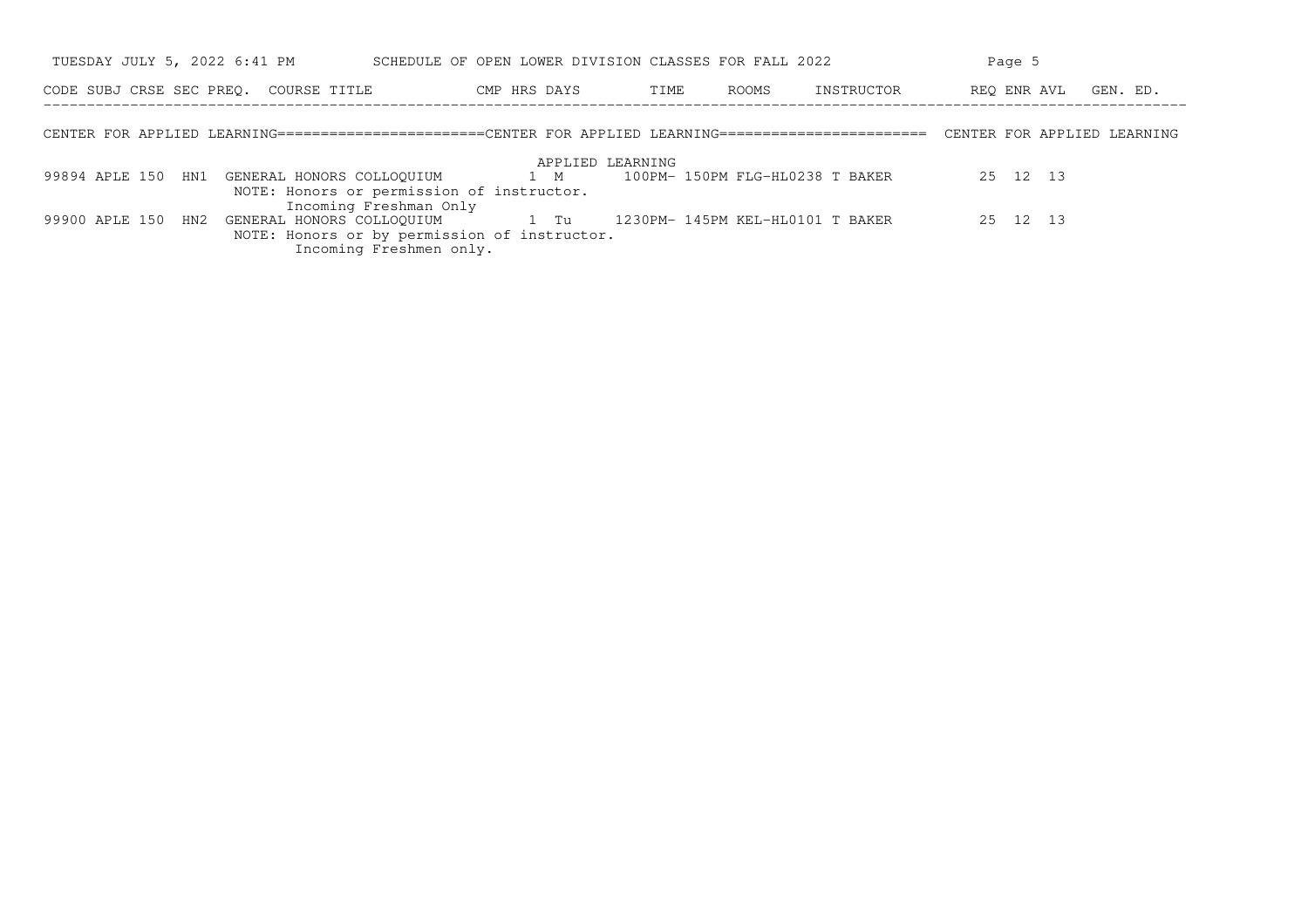| TUESDAY JULY 5, 2022 6:41 PM                                               | SCHEDULE OF OPEN LOWER DIVISION CLASSES FOR FALL 2022 |      |                                    |                                        | Page 6      |      |          |
|----------------------------------------------------------------------------|-------------------------------------------------------|------|------------------------------------|----------------------------------------|-------------|------|----------|
| CODE SUBJ CRSE SEC PREQ. COURSE TITLE                                      | CMP HRS DAYS                                          | TIME | ROOMS                              | INSTRUCTOR                             | REQ ENR AVL |      | GEN. ED. |
|                                                                            |                                                       |      |                                    |                                        |             |      |          |
|                                                                            | CHEMISTRY                                             |      |                                    |                                        |             |      |          |
| 98494 CHEM 105<br>001* GENERAL CHEMISTRY 1-LEC<br>Pre-requisites: CHEM105R | 3 MWF                                                 |      | 900AM- 950AM STW-HL0211 F NAZEER   |                                        | 40 13 27    |      | NW SP    |
| NOTE: Lab and recitation required. You MUST register for                   |                                                       |      |                                    |                                        |             |      |          |
| recitation 99500.                                                          |                                                       |      |                                    |                                        |             |      |          |
| GENERAL CHEMISTRY 1-LAB<br>98858 CHEM 105<br>003                           | $1$ Tu                                                |      |                                    | 100PM- 350PM STW-HL0315 D GINGRICH     | 24 10 14    |      | LB NW SP |
| NOTE: Lecture required. \$35 lab fee assessed by Chemistry                 |                                                       |      |                                    |                                        |             |      |          |
| Department.                                                                |                                                       |      |                                    |                                        |             |      |          |
| GENERAL CHEMISTRY 1-LAB<br>98496 CHEM 105<br>005                           | $1 \quad W$                                           |      |                                    | 200PM- 450PM STW-HL0315 F NAZEER       | 24 17 7     |      | LB NW SP |
| NOTE: Lecture required. \$35 lab fee assessed by Chemistry                 |                                                       |      |                                    |                                        |             |      |          |
| Department.<br>98102 CHEM 105<br>GENERAL CHEMISTRY 1-LAB<br>007            | $1 \tF$                                               |      |                                    | 200PM- 450PM STW-HL0315 F BOU-ABDALLAH | 24 15       | 9    | LB NW SP |
| NOTE: Lecture required. \$35 lab fee assessed by Chemistry                 |                                                       |      |                                    |                                        |             |      |          |
| Department.                                                                |                                                       |      |                                    |                                        |             |      |          |
| 98101 CHEM 105<br>GENERAL CHEMISTRY 1 - LEC<br>04Z                         | 3 MWF                                                 |      |                                    | 100PM- 150PM STW-HL0211 D GINGRICH     | 91 30 61    |      | NW SP    |
| NOTE: Lab required.                                                        |                                                       |      |                                    |                                        |             |      |          |
| 99500 CHEM 105R 001<br>GENERAL CHEMISTRY 1 RECITATION                      | 1 TuTh                                                |      | 900AM-1015AM KEL-HL0102 F NAZEER   |                                        | 40<br>- 6   | - 34 |          |
| GENERAL CHEMISTRY 1 RECITATION<br>99502 CHEM 105R 003                      | M                                                     |      | 300PM- 350PM STW-HL0211 D GINGRICH |                                        | 71 12 59    |      |          |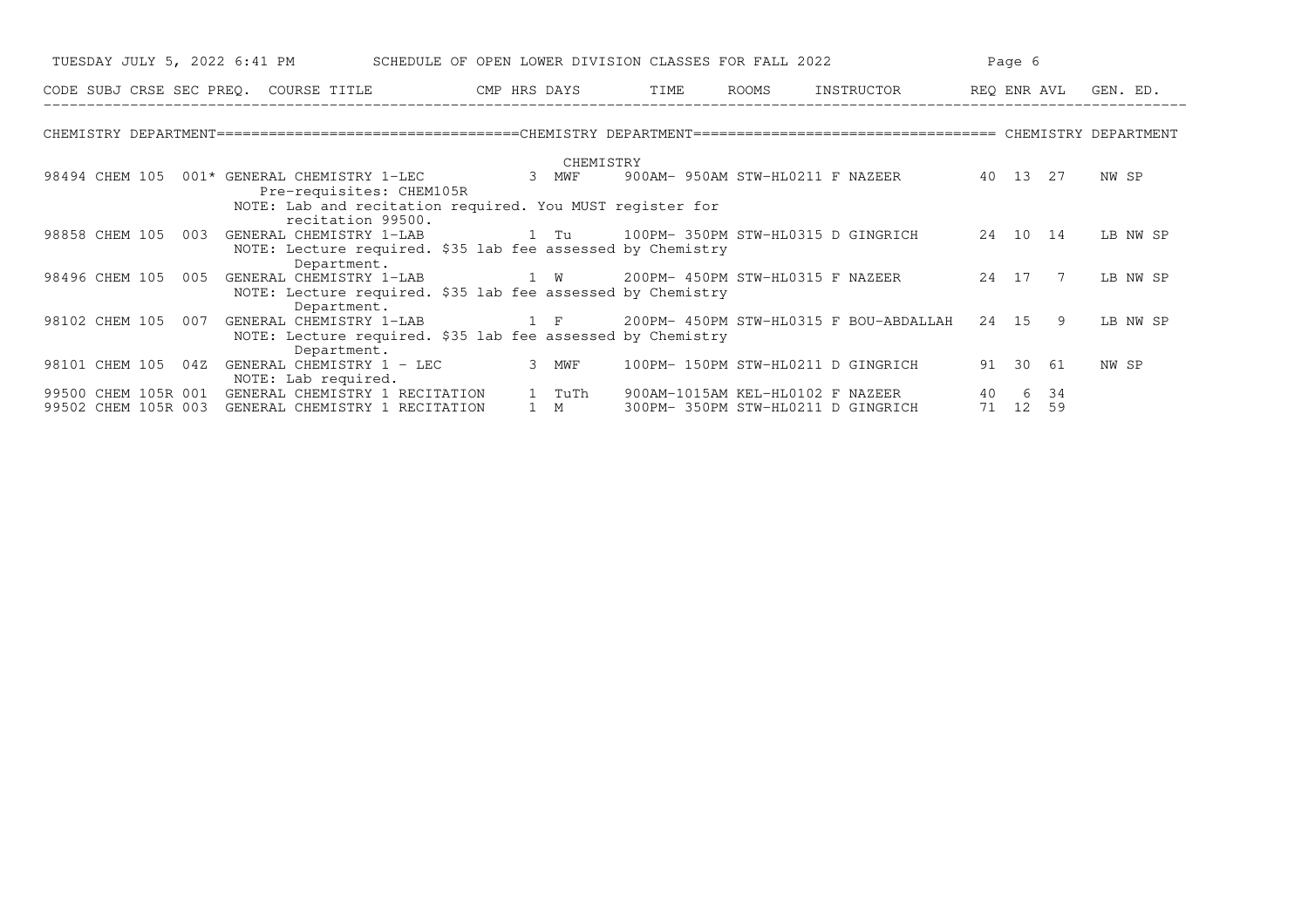|               |     |     | TUESDAY JULY 5, 2022 6:41 PM          |                                             |     |              |         | SCHEDULE OF OPEN LOWER DIVISION CLASSES FOR FALL 2022 |                                                                                                                                       |             | Page 7  |     |          |
|---------------|-----|-----|---------------------------------------|---------------------------------------------|-----|--------------|---------|-------------------------------------------------------|---------------------------------------------------------------------------------------------------------------------------------------|-------------|---------|-----|----------|
|               |     |     | CODE SUBJ CRSE SEC PREO. COURSE TITLE |                                             |     | CMP HRS DAYS | TIME    | ROOMS                                                 | INSTRUCTOR                                                                                                                            | REO ENR AVL |         |     | GEN. ED. |
|               |     |     |                                       |                                             |     |              |         |                                                       | COMPUTER SCIENCE DEPARTMENT=======================COMPUTER SCIENCE DEPARTMENT============================ COMPUTER SCIENCE DEPARTMENT |             |         |     |          |
|               |     |     |                                       |                                             |     | COMPUTER     | SCIENCE |                                                       |                                                                                                                                       |             |         |     |          |
| 98405 CIS     | 201 | 001 |                                       | COMPUTER SCIENCE I-LEC                      |     | 3 MWF        |         |                                                       | 1200PM-1250PM DUNNHL0206 S GURAJALA                                                                                                   |             | 32 8 24 |     | FМ       |
|               |     |     |                                       | NOTE: Lab rquired.                          |     |              |         |                                                       |                                                                                                                                       |             |         |     |          |
| 98354 CIS 201 |     | 002 |                                       | COMPUTER SCIENCE I-LAB                      |     | 1 W          |         |                                                       | 100PM- 250PM DUNNHL0302 S GURAJALA                                                                                                    | 17          | 8       | - 9 |          |
|               |     |     |                                       | NOTE: Registration in CIS 201 Lec required. |     |              |         |                                                       |                                                                                                                                       |             |         |     |          |
| 98406 CIS     | 203 |     |                                       | 001* COMPUTER SCIENCE II-LEC                |     | 3 MWF        |         |                                                       | 900AM- 950AM DUNNHL0206 L GRABOWSKI                                                                                                   | 32 12       |         | 20  | FМ       |
|               |     |     |                                       | Pre-requisites: CIS201                      |     |              |         |                                                       |                                                                                                                                       |             |         |     |          |
|               |     |     |                                       | NOTE: Lab required.                         |     |              |         |                                                       |                                                                                                                                       |             |         |     |          |
| 98945 CIS     | 203 |     |                                       | $002*$ COMPUTER SCIENCE II - LAB            | 1 M |              |         | 200PM- 350PM DUNNHL0302                               | STAFF                                                                                                                                 | 17 12       |         | -5  | FМ       |
|               |     |     |                                       | Pre-requisites: CIS201 or CIS201            |     |              |         |                                                       |                                                                                                                                       |             |         |     |          |
|               |     |     |                                       | NOTE: Lecture required.                     |     |              |         |                                                       |                                                                                                                                       |             |         |     |          |
|               |     |     |                                       |                                             |     |              |         |                                                       |                                                                                                                                       |             |         |     |          |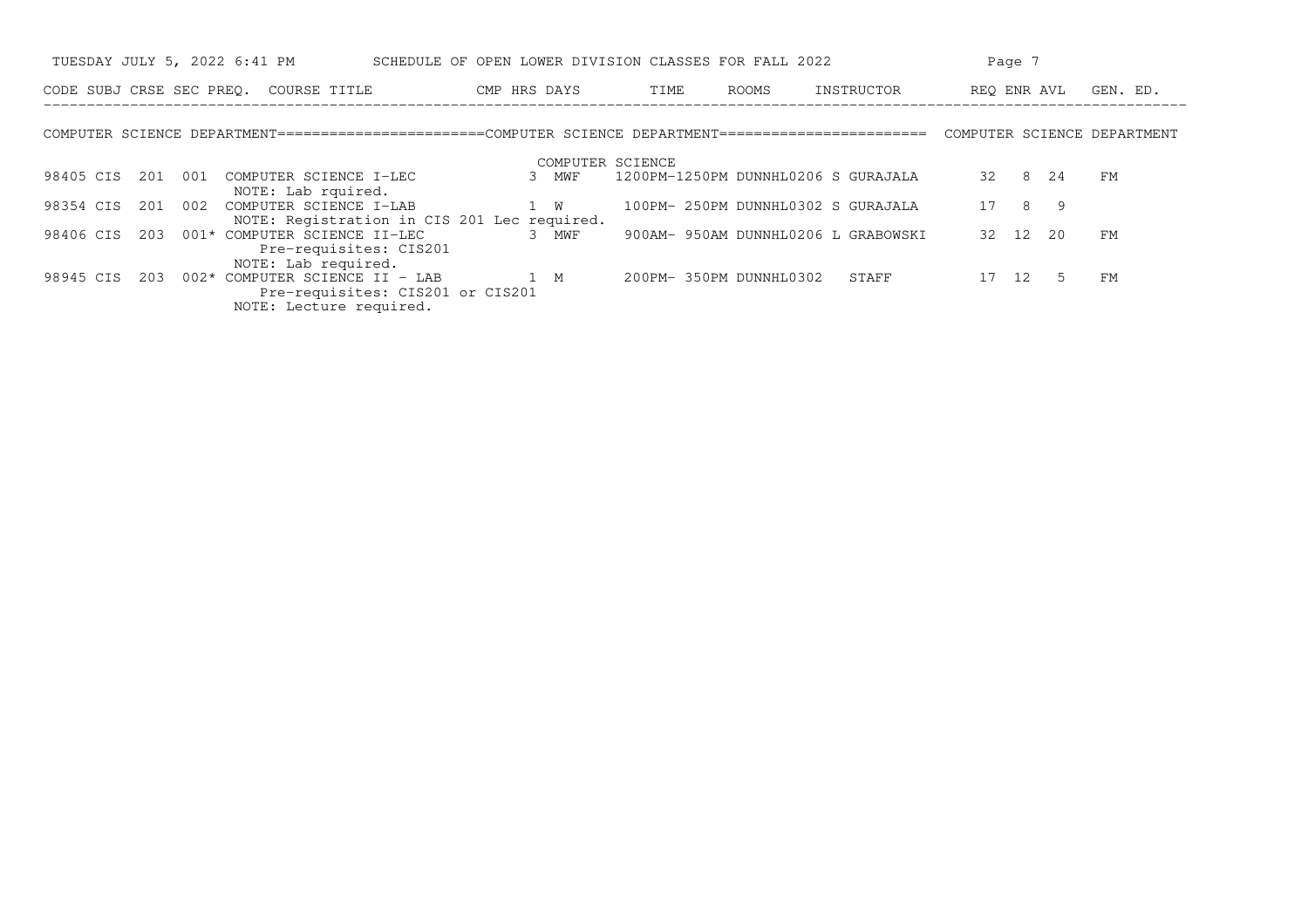| TUESDAY JULY 5, 2022 6:41 PM<br>SCHEDULE OF OPEN LOWER DIVISION CLASSES FOR FALL 2022<br>Page 8 |  |                                                                                                                                                                                                                                                                                                                                                                                                                                                                                                                                                                                                        |                |         |                                 |  |        |                                            |    |          |                |                |          |
|-------------------------------------------------------------------------------------------------|--|--------------------------------------------------------------------------------------------------------------------------------------------------------------------------------------------------------------------------------------------------------------------------------------------------------------------------------------------------------------------------------------------------------------------------------------------------------------------------------------------------------------------------------------------------------------------------------------------------------|----------------|---------|---------------------------------|--|--------|--------------------------------------------|----|----------|----------------|----------------|----------|
|                                                                                                 |  | CODE SUBJ CRSE SEC PREQ. COURSE TITLE THE CMP HRS DAYS TIME                                                                                                                                                                                                                                                                                                                                                                                                                                                                                                                                            |                |         |                                 |  |        | ROOMS INSTRUCTOR REQ ENR AVL               |    |          |                |                | GEN. ED. |
|                                                                                                 |  | EARTH AND ENVIRONMENTAL SCIENC===================EARTH AND ENVIRONMENTAL SCIENC==================== EARTH AND ENVIRONMENTAL SCIENC                                                                                                                                                                                                                                                                                                                                                                                                                                                                     |                |         |                                 |  |        |                                            |    |          |                |                |          |
|                                                                                                 |  | 98943 GISC 101 001 GEOGRAPHIC INFO SYSTEMS - LEC<br>NOTE: GISC 101 002 lab required. \$42 course fee assessed by<br>Geology Department.                                                                                                                                                                                                                                                                                                                                                                                                                                                                |                | 3 MW    | GEOGRAPHIC INFORMATION SCIENCE  |  |        | 200PM- 315PM TIM-HL0121 J ROGERS 21 20 1   |    |          |                | NW SP          |          |
| 98944 GISC 101 002                                                                              |  | GEOGRAPHIC INFO SYSTEMS - LAB 1 M<br>NOTE: GISC 101 001 lecture required.<br>Geology Department.                                                                                                                                                                                                                                                                                                                                                                                                                                                                                                       |                |         |                                 |  |        | 330PM- 520PM TIM-HL0121 J ROGERS           |    | 21 20    | $\overline{1}$ |                | LB NW SP |
|                                                                                                 |  | 90550 GISC 101 HN1 GEOGRAPHIC INFORMATION SYSTEMS 1 M 330PM- 520PM TIM-HL0121 J ROGERS 3 1 2<br>90549 GISC 101 HNR GEOGRAPHIC INFORMATION SYSTEMS 3 MW 200PM- 315PM TIM-HL0121 J ROGERS 3 1 2<br>99883 GISC 101 OL1 GEOGRAPHIC INFO SYSTEMS- LEC 3<br>NOTE: Delivered online. Instruction and interaction occurs online<br>within the Learning Management System, Moodle. There are no<br>requirements for face-to-face meetings, onsite instruction,<br>or scheduled times to be online. However, proctored exams<br>may be required, either on campus or at a location<br>convenient to the student. |                |         |                                 |  | ONLINE | K HUMAGAIN 24 14 10                        |    |          |                | NW SP<br>NW SP | LB NW SP |
|                                                                                                 |  | 99882 GISC 101 OL2 GEOGRAPHIC INFO SYSTEMS- LAB<br>NOTE: Delivered online. Instruction and interaction occurs online<br>within the Learning Management System, Moodle. There are no<br>requirements for face-to-face meetings, onsite instruction,<br>or scheduled times to be online. However, proctored exams<br>may be required, either on campus or at a location<br>convenient to the student.                                                                                                                                                                                                    | $\mathbf{1}$   |         | TBA                             |  |        | TBA TBA KHUMAGAIN 24 14 10                 |    |          |                |                | LB NW SP |
|                                                                                                 |  | 90060 GISC 201 001* CARTOGRAPHY-LEC<br>Pre-requisites: GISC101                                                                                                                                                                                                                                                                                                                                                                                                                                                                                                                                         |                | 2 TuTh  |                                 |  |        | 930AM-1045AM TIM-HL0121 K HUMAGAIN 18 2 16 |    |          |                |                |          |
|                                                                                                 |  | 90061 GISC 201 002* CARTOGRAPHY-LAB<br>Pre-requisites: GISC101                                                                                                                                                                                                                                                                                                                                                                                                                                                                                                                                         |                | 1 Th    |                                 |  |        | 200PM- 350PM TIM-HL0121 K HUMAGAIN         |    | 18 2 16  |                |                |          |
|                                                                                                 |  |                                                                                                                                                                                                                                                                                                                                                                                                                                                                                                                                                                                                        |                | GEOLOGY |                                 |  |        |                                            |    |          |                |                |          |
|                                                                                                 |  | 98631 GEOL 101 001 ENVIRONMENTAL GEOLOGY-LEC<br>NOTE: Lab required. \$15 Field Experience fee assessed by<br>Geology Department.                                                                                                                                                                                                                                                                                                                                                                                                                                                                       |                | 3 MWF   |                                 |  |        | 900AM- 950AM KEL-HL0104 A PEARSON          |    | 40 31 9  |                | NW SP          |          |
|                                                                                                 |  | 99505 GEOL 101 002 ENVIRONMENTAL GEOLOGY-LAB<br>NOTE: \$10 lab fee assessed by the Geology Dept.                                                                                                                                                                                                                                                                                                                                                                                                                                                                                                       |                | 1 Tu    |                                 |  |        | 900AM-1050AM TIM-HL0120 A PEARSON          |    | 20 19    | 1              |                | LB NW SP |
|                                                                                                 |  | 98793 GEOL 101 003 ENVIRONMENTAL GEOLOGY-LAB<br>NOTE: Lecture required. \$10 lab fee assessed by Geology Department                                                                                                                                                                                                                                                                                                                                                                                                                                                                                    | 1 M            |         |                                 |  |        | 200PM- 350PM TIM-HL0123 A PEARSON          |    | 24 12 12 |                |                | LB NW SP |
|                                                                                                 |  | 98585 GEOL 103 003 PHYSICAL GEOLOGY-LAB 1 F<br>NOTE: Lecture required. \$10 Lab fee assessed by Geology<br>Department.                                                                                                                                                                                                                                                                                                                                                                                                                                                                                 |                |         |                                 |  |        | 200PM- 350PM TIM-HL0120 C SCHRADER         | 20 |          | 6 14           |                | LB NW SP |
|                                                                                                 |  | 98124 GEOL 103 Z01 PHYSICAL GEOLOGY-LEC<br>NOTE: Lab required.                                                                                                                                                                                                                                                                                                                                                                                                                                                                                                                                         |                | 3 MWF   |                                 |  |        | 100PM- 150PM KEL-HL0101 C SCHRADER         |    | 40 16 24 |                | NW SP          |          |
| 98860 GEOL 103                                                                                  |  | Counts towards Environmental Studies major and minor.<br>ZO1 PHYSICAL GEOLOGY-LAB<br>NOTE: Lecture required. \$10 lab fee assessed by Geology Department                                                                                                                                                                                                                                                                                                                                                                                                                                               |                | 1 Th    |                                 |  |        | 900AM-1050AM TIM-HL0120 C SCHRADER         |    | 20 10 10 |                |                | LB NW SP |
| 99106 GEOL 125                                                                                  |  | 001 EARTH SYSTEMS-LEC<br>NOTE: Childhood/Early Childhood Education majors only.<br>Lab required.                                                                                                                                                                                                                                                                                                                                                                                                                                                                                                       |                | 3 MWF   | 1200PM-1250PM KEL-HL0103 S BIER |  |        |                                            |    | 40 25 15 |                | NW SP          |          |
|                                                                                                 |  | \$25 Lab Fee assessed by GEOL Department.<br>99469 GEOL 125 002 EARTH SYSTEMS-LAB<br>NOTE: Lecture required. \$10 lab fee assessed by Geology Dept.<br>Childhood/Early Childhood Education majors only.                                                                                                                                                                                                                                                                                                                                                                                                | $1 \mathsf{M}$ |         | 100PM- 250PM TIM-HL0120 S BIER  |  |        |                                            |    | 20 14    | 6              |                | LB NW SP |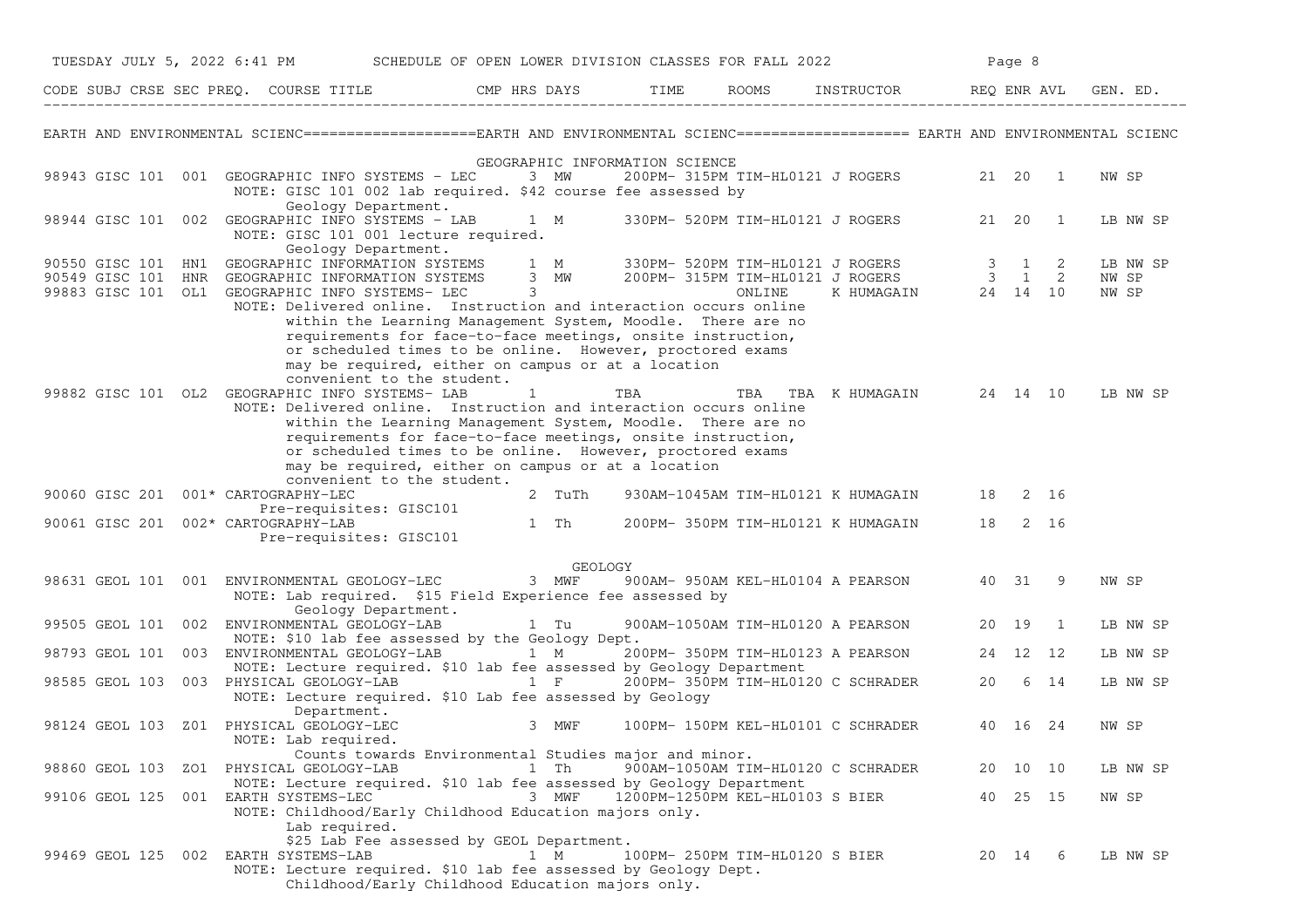| TUESDAY JULY 5, 2022 6:41 PM                                                                                                                                                                                                                   | SCHEDULE OF OPEN LOWER DIVISION CLASSES FOR FALL 2022 |                                |            | Page 9       |          |
|------------------------------------------------------------------------------------------------------------------------------------------------------------------------------------------------------------------------------------------------|-------------------------------------------------------|--------------------------------|------------|--------------|----------|
| CODE SUBJ CRSE SEC PREO. COURSE TITLE                                                                                                                                                                                                          | CMP HRS DAYS                                          | ROOMS<br>TIME                  | INSTRUCTOR | REO ENR AVL  | GEN. ED. |
| 99107 GEOL 125 003<br>EARTH SYSTEMS-LAB<br>NOTE: Lecture required. \$10 lab fee assessed by Geology Dept.                                                                                                                                      | nd 1 Tu                                               | 200PM- 350PM TIM-HL0120 S BIER |            | 20 11<br>- 9 | LB NW SP |
| Childhood/Early Childhood Education majors only.<br>90051 GEOL 200 001* HISTORICAL GEOLOGY-LEC 3 MWF 1000AM-1050AM TIM-HLB007 P OUINTON<br>Pre-requisites: WAYS101 or GEOL101 or GEOL103 or GEOL125                                            |                                                       |                                |            | 24 8 16      | LB SP TF |
| NOTE: Must register for required lab, 90052<br>90052 GEOL 200 002* HISTORICAL GEOLOGY-LAB 1 Tu 200PM-450PM TIM-HLB007 P OUINTON<br>Pre-requisites: WAYS101 or GEOL101 or GEOL103 or GEOL125<br>NOTE: Must register for required lecture, 90051 |                                                       |                                |            | 24 8 16      | LB SP TF |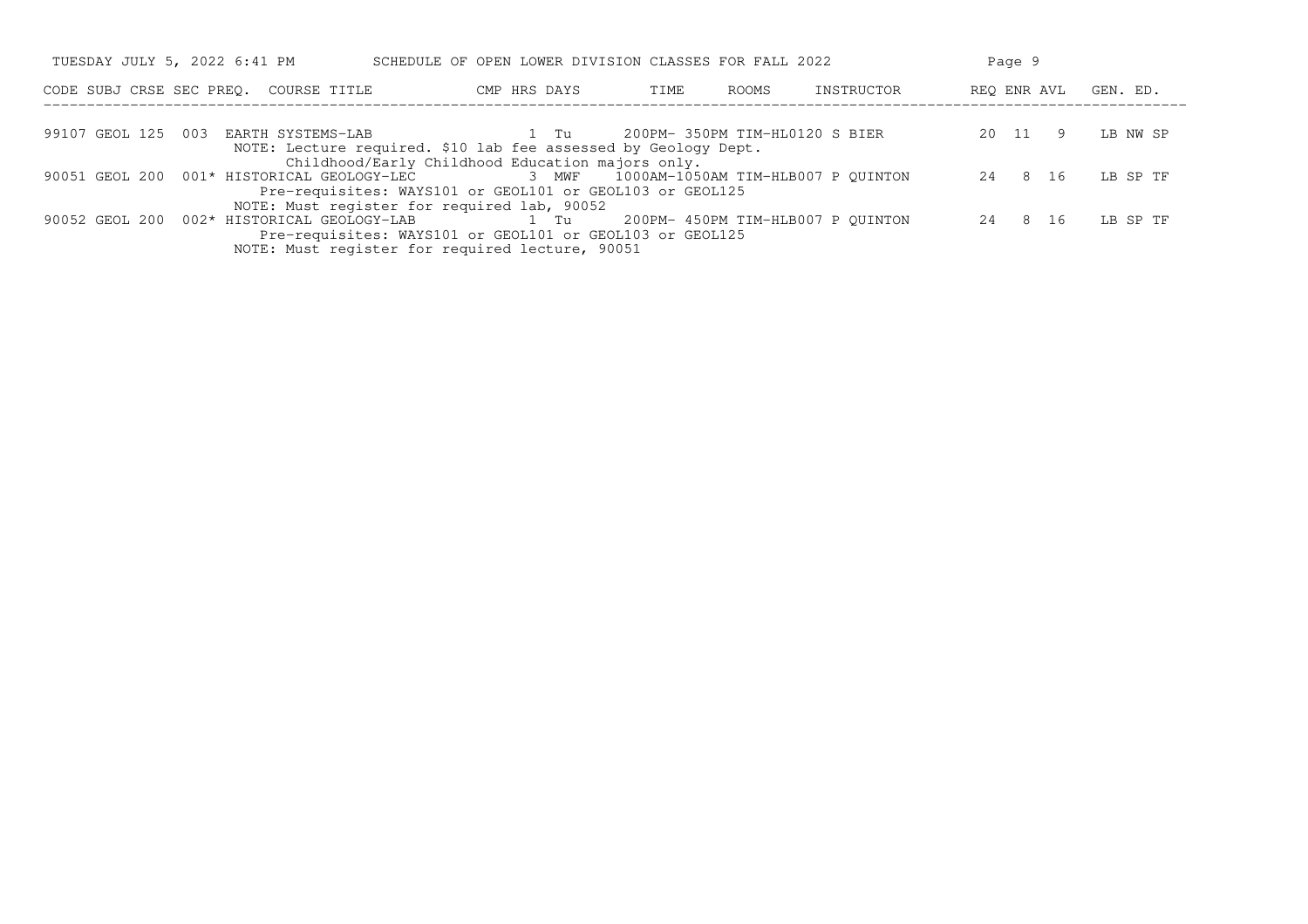|                |     | TUESDAY JULY 5, 2022 6:41 PM          |                                                                                                                                   |              |       | SCHEDULE OF OPEN LOWER DIVISION CLASSES FOR FALL 2022 |                        |                   |  | Page 10     |    |          |  |
|----------------|-----|---------------------------------------|-----------------------------------------------------------------------------------------------------------------------------------|--------------|-------|-------------------------------------------------------|------------------------|-------------------|--|-------------|----|----------|--|
|                |     | CODE SUBJ CRSE SEC PREO. COURSE TITLE |                                                                                                                                   | CMP HRS DAYS |       | TIME                                                  | ROOMS                  | INSTRUCTOR        |  | REO ENR AVL |    | GEN. ED. |  |
|                |     |                                       | ECONOMICS DEPARTMENT==================================ECONOMICS DEPARTMENT================================== ECONOMICS DEPARTMENT |              |       |                                                       |                        |                   |  |             |    |          |  |
|                |     |                                       |                                                                                                                                   |              |       | ECONOMICS                                             |                        |                   |  |             |    |          |  |
| 99892 ECON 105 | 001 |                                       | PRINCIPLES OF MICROECONOMICS                                                                                                      |              | 3 MWF |                                                       | 900AM- 950AM DUNNHLTBA | STAFF             |  | 30 7 23     |    | SA       |  |
| 90044 ECON 105 | 002 |                                       | PRINCIPLES OF MICROECONOMICS                                                                                                      |              | 3 MWF | 1000AM-1050AM TBA   TBA                               |                        | STAFF             |  | 30 15 15    |    | SA       |  |
| 90759 ECON 105 |     |                                       | OL1 PRINCIPLES OF MICROECONOMICS                                                                                                  |              |       |                                                       | ONLINE                 | <b>B TIENIBER</b> |  | 30 1        | 29 | SA       |  |
|                |     |                                       | NOTE: Delivered online. Instruction and interaction occurs online                                                                 |              |       |                                                       |                        |                   |  |             |    |          |  |
|                |     |                                       | within the Learning Management System, Moodle. There are no                                                                       |              |       |                                                       |                        |                   |  |             |    |          |  |
|                |     |                                       | requirements for face-to-face meetings, onsite instruction,                                                                       |              |       |                                                       |                        |                   |  |             |    |          |  |
|                |     |                                       | or scheduled times to be online. However, proctored exams                                                                         |              |       |                                                       |                        |                   |  |             |    |          |  |
|                |     |                                       | may be required, either on campus or at a location                                                                                |              |       |                                                       |                        |                   |  |             |    |          |  |
|                |     |                                       | convenient to the student.                                                                                                        |              |       |                                                       |                        |                   |  |             |    |          |  |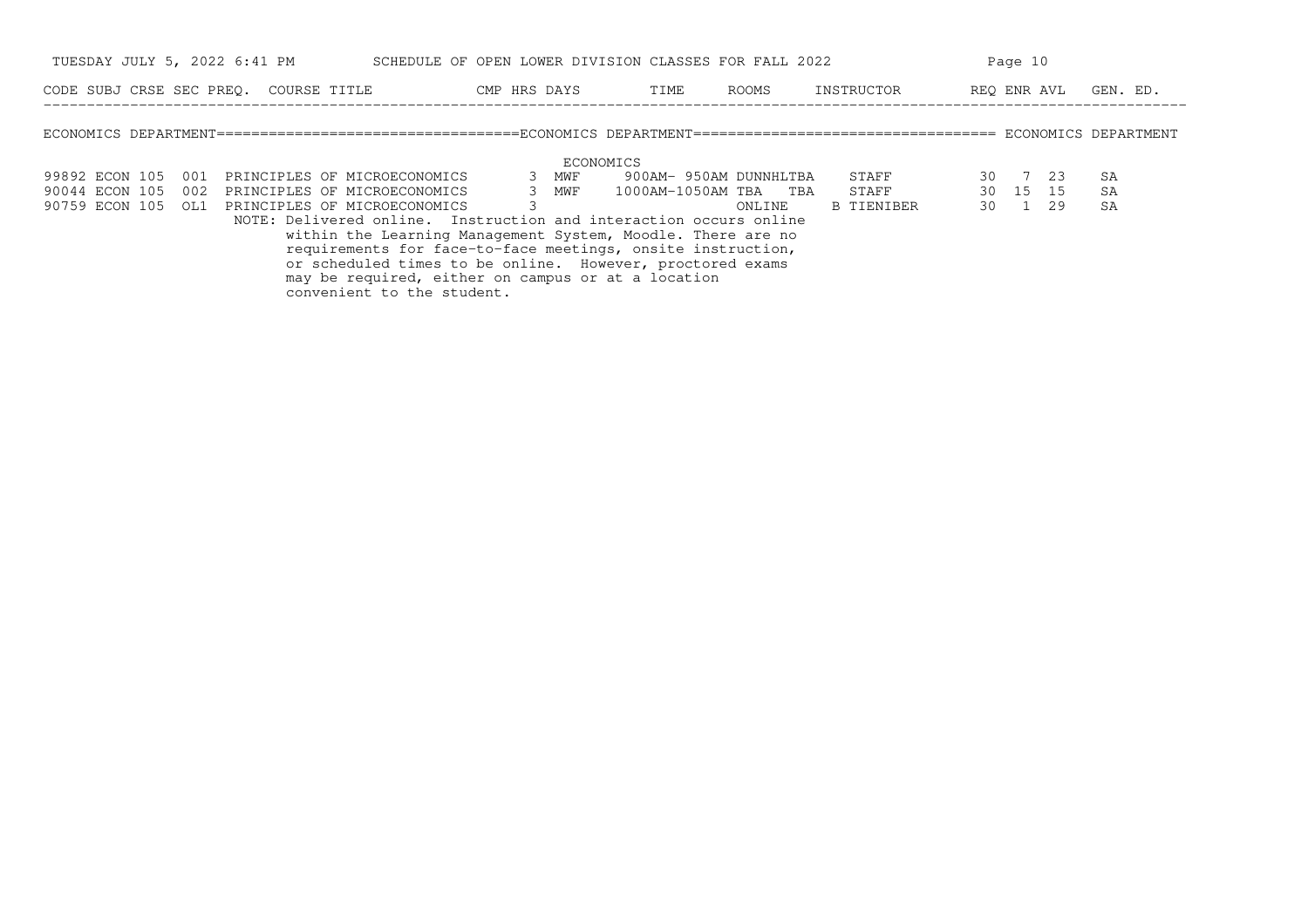| TUESDAY JULY 5, 2022 6:41 PM |     |                                                                                                                                                                           | SCHEDULE OF OPEN LOWER DIVISION CLASSES FOR FALL 2022                                                                                                                                                                                                                                                           |                                      |        |                                  |                 | Page 11  |    |
|------------------------------|-----|---------------------------------------------------------------------------------------------------------------------------------------------------------------------------|-----------------------------------------------------------------------------------------------------------------------------------------------------------------------------------------------------------------------------------------------------------------------------------------------------------------|--------------------------------------|--------|----------------------------------|-----------------|----------|----|
|                              |     |                                                                                                                                                                           |                                                                                                                                                                                                                                                                                                                 |                                      |        |                                  |                 |          |    |
|                              |     |                                                                                                                                                                           |                                                                                                                                                                                                                                                                                                                 |                                      |        |                                  |                 |          |    |
|                              |     |                                                                                                                                                                           | EDUCATION - LIBERAL STUDIES                                                                                                                                                                                                                                                                                     |                                      |        |                                  |                 |          |    |
|                              |     | 90045 EDLS 201 001 PRINCIPLES OF EDUCATION<br>NOTE: Art Studio, Visual Arts, Graphic Design, and                                                                          | 3 M<br>Childhood/Early Childhood Education majors only.                                                                                                                                                                                                                                                         |                                      |        | 300PM- 540PM SAT-HL0312 S SOLLEY |                 | 25 14 11 | TF |
|                              |     | 99133 EDLS 201 OL1 PRINCIPLES OF EDUCATION<br>NOTE: Art Studio, Visual Arts, Graphic Design, and                                                                          | 3<br>Childhood/Early Childhood Education majors only.<br>Delivered online. Instruction and interaction occurs online<br>within the Learning Management System, Moodle. There are no<br>requirements for face-to-face meetings, onsite instruction,<br>or scheduled times to be online. However, proctored exams |                                      | ONLINE | S SOLLEY                         |                 | 25 15 10 | TF |
|                              |     | convenient to the student.                                                                                                                                                | may be required, either on campus or at a location                                                                                                                                                                                                                                                              |                                      |        |                                  |                 |          |    |
|                              |     | 98817 EDLS 207 001* EARLY CHILDHOOD LITERACY-LEC<br>Pre-requisites: EDLS201<br>NOTE: Lab required.                                                                        | 3 TuTh<br>EDLS 207 and EDUC 303 must be taken concurrently.                                                                                                                                                                                                                                                     | 930AM-1045AM SAT-HL0260 L HALL       |        |                                  | 15              | 9<br>6   | WΙ |
|                              |     | 98818 EDLS 207 002* EARLY CHILDHOOD LITERACY-LEC 3 TuTh 1230PM-145PM SAT-HL0260 L HALL 30 15 10<br>Pre-requisites: EDLS201<br>NOTE: Lab required.                         | Childhood/Early Childhood Education majors only.                                                                                                                                                                                                                                                                |                                      |        |                                  |                 | -5       | WI |
|                              |     | 98410 EDLS 207 C2L* EARLY CHILDHOOD LITERACY-LAB<br>Pre-requisites: EDLS201                                                                                               | EDLS 207 and EDUC 303 must be taken concurrently.<br>Childhood/Early Childhood Education majors only.                                                                                                                                                                                                           | 1 MW 316PM- 429PM SAT-HL0260 L WELLS |        |                                  |                 | 10 9 1   |    |
|                              |     | NOTE: Lecture required.                                                                                                                                                   | Childhood/Early Childhood Education majors only.                                                                                                                                                                                                                                                                |                                      |        |                                  |                 |          |    |
|                              |     | 99222 EDLS 207 JC1* EARLY CHILDHOOD LITERACY-LAB W 1 M 930AM-1100AM TBA TBA A WEISBURGER<br>Pre-requisites: EDLS201<br>NOTE: Course meets on the JCC campus in Watertown. |                                                                                                                                                                                                                                                                                                                 |                                      |        |                                  | 30 <sup>7</sup> | 8 22     | WI |
|                              |     | Lecture required.<br>99221 EDLS 207 JCC* EARLY CHILDHOOD LITERACY-LEC W 3 W 1230PM-300PM TBA TBA A WEISBURGER<br>Pre-requisites: EDLS201                                  | Childhood/Early Childhood Education majors only.                                                                                                                                                                                                                                                                |                                      |        |                                  |                 | 30 8 22  | WΙ |
|                              |     | NOTE: Course meets on the JCC campus in Watertown.<br>Lab required.                                                                                                       | EDLS 207 and EDUC 303 must be taken concurrently.<br>Childhood/Early Childhood Education majors only.                                                                                                                                                                                                           |                                      |        |                                  |                 |          |    |
| 98606 SECD 210               | 001 | @COMPUTER APPS IN MID/SEC ED<br>NOTE: Sec. Std. only.<br>START/END DATES: 09/01-10/26                                                                                     | EDUCATION - SECONDARY<br>1 MW                                                                                                                                                                                                                                                                                   | 900AM- 950AM SAT-HL0104AJ MERRIMAN   |        |                                  | 18              | 6 12     |    |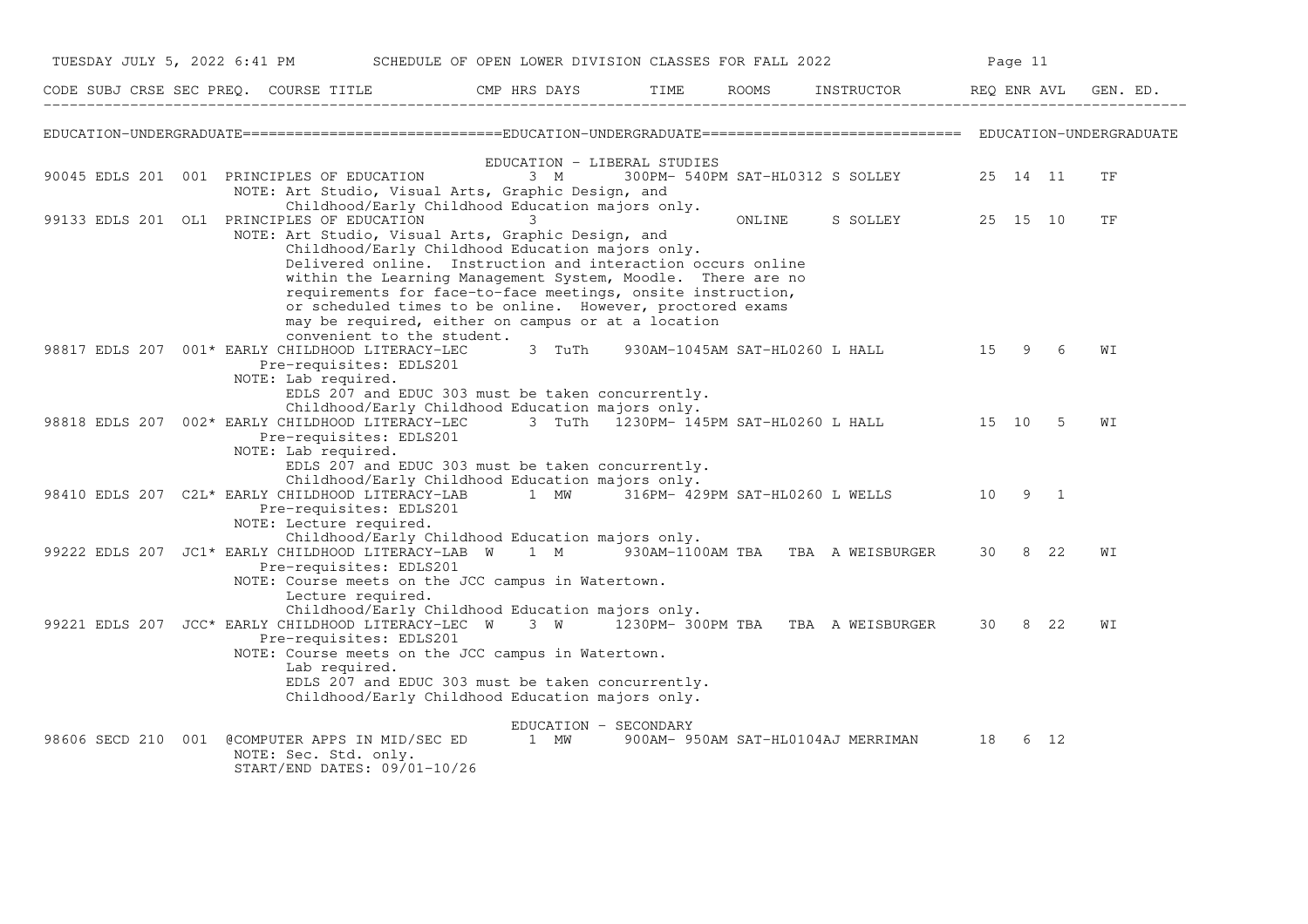| TUESDAY JULY 5, 2022 6:41 PM<br>SCHEDULE OF OPEN LOWER DIVISION CLASSES FOR FALL 2022<br>Page 12 |  |                                                                                                                                                                                                                                            |        |                         |                                  |                                                  |       |          |      |           |
|--------------------------------------------------------------------------------------------------|--|--------------------------------------------------------------------------------------------------------------------------------------------------------------------------------------------------------------------------------------------|--------|-------------------------|----------------------------------|--------------------------------------------------|-------|----------|------|-----------|
|                                                                                                  |  | CODE SUBJ CRSE SEC PREQ. COURSE TITLE THE CMP HRS DAYS TIME                                                                                                                                                                                |        |                         |                                  | ROOMS INSTRUCTOR REQ ENR AVL GEN. ED.            |       |          |      |           |
|                                                                                                  |  | ENGLISH AND COMMUNICATION DEPT===================ENGLISH AND COMMUNICATION DEPT==================== ENGLISH AND COMMUNICATION DEPT                                                                                                         |        |                         |                                  |                                                  |       |          |      |           |
|                                                                                                  |  |                                                                                                                                                                                                                                            |        | ENGLISH - COMMUNICATION |                                  |                                                  |       |          |      |           |
|                                                                                                  |  | 98743 COMM 105 001 SURVEY OF HUMAN COMM-LEC                                                                                                                                                                                                | 3 MWF  |                         |                                  | 1100AM-1150AM KEL-HLTBA J YOUNGBLOOD 45 28 17    |       |          |      | SA SW     |
|                                                                                                  |  | NOTE: Lecture only - recitation not required.                                                                                                                                                                                              |        |                         |                                  |                                                  |       |          |      |           |
|                                                                                                  |  |                                                                                                                                                                                                                                            |        |                         |                                  |                                                  |       |          |      | FS        |
|                                                                                                  |  |                                                                                                                                                                                                                                            |        |                         |                                  |                                                  |       |          |      | FS        |
|                                                                                                  |  |                                                                                                                                                                                                                                            |        |                         |                                  |                                                  |       |          |      | FS        |
|                                                                                                  |  | 99309 COMM 106 001 BASIC PRINCIPLES OF SPEECH<br>99210 COMM 106 002 BASIC PRINCIPLES OF SPEECH<br>99673 COMM 106 003 BASIC PRINCIPLES OF SPEECH<br>90704 COMM 106 R01 BASIC PRINCIPLES OF SPEECH<br>90704 COMM 106 R01 BASIC PRINCIPLES OF |        |                         |                                  |                                                  |       |          |      | FS        |
|                                                                                                  |  | NOTE: This course is offered at Riverview Correctional Facility<br>and not open to students on campus.                                                                                                                                     |        |                         |                                  |                                                  |       |          |      |           |
|                                                                                                  |  | START/END DATES: 08/29-12/16                                                                                                                                                                                                               |        |                         |                                  |                                                  |       |          |      |           |
|                                                                                                  |  | 98501 COMM 108 001 INTRODUCTION TO MASS COMM                                                                                                                                                                                               | 3 TuTh |                         |                                  | 1100AM-1215PM MVC-HL0129 T BLANK 25              |       |          | 9 16 | FS        |
|                                                                                                  |  | NOTE: Counts as Mass Communication credit.                                                                                                                                                                                                 |        |                         |                                  |                                                  |       |          |      |           |
|                                                                                                  |  | 99674 COMM 201 001 MASS MEDIA AND SOCIETY 3 TuTh                                                                                                                                                                                           |        |                         |                                  | 200PM- 315PM FLG-HL0230 T BLANK 25 18 7          |       |          |      | SA SI     |
|                                                                                                  |  | NOTE: Counts as Mass Communication and Diverse Voices (DV) credit.                                                                                                                                                                         |        |                         |                                  |                                                  |       |          |      |           |
|                                                                                                  |  | Counts towards Women's and Gender Studies major and minor.<br>Counts towards Journalism minor.                                                                                                                                             |        |                         |                                  |                                                  |       |          |      |           |
|                                                                                                  |  | 98833 COMM 206 001 BUSINESS & PROF COMMUNICATION                                                                                                                                                                                           | 3 TuTh |                         |                                  | 200PM- 315PM KEL-HL0105 L MOERSCHELL 25 5 20     |       |          |      | SI        |
|                                                                                                  |  | NOTE: Counts as Business and Professional credit. Counts towards                                                                                                                                                                           |        |                         |                                  |                                                  |       |          |      |           |
|                                                                                                  |  | Women's & Gender Studies major and minor.                                                                                                                                                                                                  |        |                         |                                  |                                                  |       |          |      |           |
|                                                                                                  |  |                                                                                                                                                                                                                                            |        |                         |                                  |                                                  |       |          |      |           |
|                                                                                                  |  |                                                                                                                                                                                                                                            |        | ENGLISH - COMPOSITION   |                                  |                                                  |       |          |      |           |
|                                                                                                  |  | 99516 COMP 100 001 ESSENTIAL WRITING                                                                                                                                                                                                       | 3 MWF  |                         |                                  | 1100AM-1150AM FLG-HLTBA J MITCHELL 20 14 6       |       |          |      | <b>CW</b> |
|                                                                                                  |  | NOTE: If you have received credit for WAYS 102, you can not<br>receive credit for COMP 100.                                                                                                                                                |        |                         |                                  |                                                  |       |          |      |           |
|                                                                                                  |  | 99517 COMP 100 002 ESSENTIAL WRITING                                                                                                                                                                                                       | 3 TuTh |                         |                                  | 930AM-1045AM DUNNHL0204 S VAN BLOMMESTE 20 10 10 |       |          |      | CW        |
|                                                                                                  |  | NOTE: If you have received credit for WAYS 102, you can not                                                                                                                                                                                |        |                         |                                  |                                                  |       |          |      |           |
|                                                                                                  |  | receive credit for COMP 100.                                                                                                                                                                                                               |        |                         |                                  |                                                  |       |          |      |           |
|                                                                                                  |  | 99518 COMP 100 003 ESSENTIAL WRITING                                                                                                                                                                                                       | 3 MWF  |                         |                                  | 900AM- 950AM FLG-HL0162 J MITCHELL               |       | 20 11    | - 9  | <b>CW</b> |
|                                                                                                  |  | NOTE: If you have received credit for WAYS 102, you can not                                                                                                                                                                                |        |                         |                                  |                                                  |       |          |      |           |
|                                                                                                  |  | receive credit for COMP 100.                                                                                                                                                                                                               |        |                         |                                  |                                                  |       |          |      |           |
|                                                                                                  |  | 99854 COMP 100 004 ESSENTIAL WRITING<br>NOTE: If you have received credit for WAYS 102, you can not                                                                                                                                        | 3 MWF  |                         |                                  | 1000AM-1050AM FLG-HL0162 K GIBSON                | 20 14 |          | -6   | <b>CW</b> |
|                                                                                                  |  | receive credit for COMP 100.                                                                                                                                                                                                               |        |                         |                                  |                                                  |       |          |      |           |
|                                                                                                  |  | 90764 COMP 100 005 ESSENTIAL WRITING                                                                                                                                                                                                       | 3 TuTh |                         |                                  | 200PM- 315PM FLG-HL0164 D MCNUTT                 |       | 20 4 16  |      | <b>CW</b> |
|                                                                                                  |  | NOTE: If you have received credit for WAYS 102, you can not                                                                                                                                                                                |        |                         |                                  |                                                  |       |          |      |           |
|                                                                                                  |  | receive credit for COMP 100.                                                                                                                                                                                                               |        |                         |                                  |                                                  |       |          |      |           |
|                                                                                                  |  | 90765 COMP 100 006 ESSENTIAL WRITING                                                                                                                                                                                                       | 3 TuTh |                         |                                  | 1100AM-1215PM FLG-HL0232 D MCNUTT                | 20    |          | 4 16 | CW        |
|                                                                                                  |  | NOTE: If you have received credit for WAYS 102, you con not<br>receive credit for COMP 100.                                                                                                                                                |        |                         |                                  |                                                  |       |          |      |           |
|                                                                                                  |  | 90766 COMP 100 007 ESSENTIAL WRITING                                                                                                                                                                                                       | 3 MWF  |                         |                                  | 1200PM-1250PM FLG-HL0164 J FUNSTON               | 20    |          | 6 14 | CW        |
|                                                                                                  |  | NOTE: If you have received credit for WAYS 102, you can not                                                                                                                                                                                |        |                         |                                  |                                                  |       |          |      |           |
|                                                                                                  |  | receive credit for COMP 100.                                                                                                                                                                                                               |        |                         |                                  |                                                  |       |          |      |           |
|                                                                                                  |  | 90030 COMP 100R 001 ESSENTIAL WRITING RECITATION                                                                                                                                                                                           | 1 Tu   |                         |                                  | 1100AM-1150AM FLG-HL0235 J HEFFNER               | 20    |          | 2 18 |           |
|                                                                                                  |  | NOTE: Must also register for COMP 100.                                                                                                                                                                                                     |        |                         |                                  |                                                  |       |          |      |           |
|                                                                                                  |  | 90711 COMP 100R 002 ESSENTIAL WRITING RECITATION                                                                                                                                                                                           | 1 Tu   |                         |                                  | 200PM- 430PM TBA TBA J MITCHELL                  |       | 20 10 10 |      |           |
|                                                                                                  |  | NOTE: Optional service learning recitation at Norwood-Norflok MS.                                                                                                                                                                          |        |                         |                                  |                                                  |       |          |      |           |
|                                                                                                  |  | Must also register for Dr. Mitchell's COMP 100 section.<br>Instructor permission required.                                                                                                                                                 |        |                         |                                  |                                                  |       |          |      |           |
|                                                                                                  |  | 90031 COMP 201 003* WRITING ARGUMENTS                                                                                                                                                                                                      | 4 TuTh |                         | 430PM- 610PM FLG-HL0211 L WILSON |                                                  |       | 22 15    | 7    | WΙ        |
|                                                                                                  |  | Pre-requisites: COMP101 or LITR110 or WAYS102                                                                                                                                                                                              |        |                         |                                  |                                                  |       |          |      |           |
| 98988 COMP 202                                                                                   |  | 001 INTRO TO CREATIVE WRITING                                                                                                                                                                                                              | 4 TuTh |                         | 900AM-1040AM FLG-HL0210 B LANDRY |                                                  | 22    |          | 9 13 | AE TA WI  |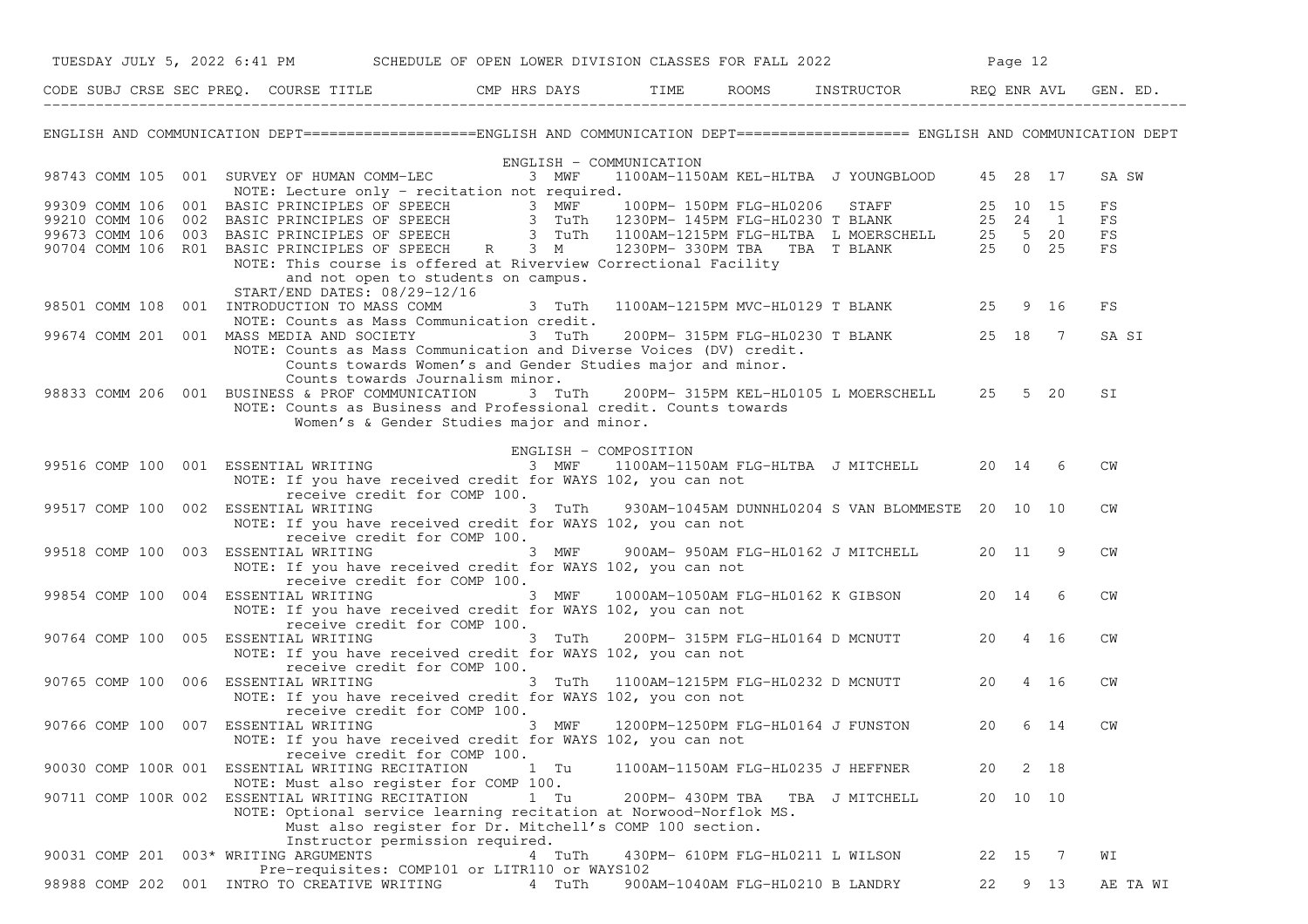|                                          |     | TUESDAY JULY 5, 2022 6:41 PM SCHEDULE OF OPEN LOWER DIVISION CLASSES FOR FALL 2022 Page 13                                                                                                                                                                                                       |        |                      |  |                                                                                                                              |               |                                  |
|------------------------------------------|-----|--------------------------------------------------------------------------------------------------------------------------------------------------------------------------------------------------------------------------------------------------------------------------------------------------|--------|----------------------|--|------------------------------------------------------------------------------------------------------------------------------|---------------|----------------------------------|
|                                          |     | CODE SUBJ CRSE SEC PREQ. COURSE TITLE THE CMP HRS DAYS TIME                                                                                                                                                                                                                                      |        |                      |  | ROOMS INSTRUCTOR REQ ENR AVL GEN. ED.                                                                                        |               |                                  |
| 98845 COMP 202 003<br>99909 COMP 202 HNR |     | 99315 COMP 202 002 INTRO TO CREATIVE WRITING<br>INTRO TO CREATIVE WRITING 4 MW<br>INTRO TO CREATIVE WRITING 4 MW<br>NOTE: Honors students only                                                                                                                                                   | 4 TuTh |                      |  | 200PM-340PM MVC-HLTBA B LANDRY 22 8 14<br>200PM-340PM MRY-HL0253 S DEGHETT 17 15 2<br>200PM-340PM MRY-HL0253 S DEGHETT 5 4 1 |               | AE TA WI<br>AE TA WI<br>AE TA WI |
|                                          |     | 98998 LITR 100 001 INTRODUCTION TO LITERATURE<br>NOTE: This course cannot be taken if credit has been received for<br>LITR 110. Satisfies FC<br>credit.                                                                                                                                          |        | ENGLISH - LITERATURE |  | 3 MW 200PM-315PM FLG-HL0164 D MAUS 29 14 15                                                                                  |               | FC TA                            |
|                                          |     | 99334 LITR 100 002 INTRODUCTION TO LITERATURE 3 MWF 900AM-950AM FLG-HL0233 J FUNSTON 29 8 21<br>NOTE: This course cannot be taken if credit has been received for<br>LITR 100.                                                                                                                   |        |                      |  |                                                                                                                              |               | FC TA                            |
| 99267 LITR 110 001                       |     | WRITING ABOUT LITERATURE $\,$ 4 MW $\,$ 800AM- 940AM FLG-HL0235 D MCNUTT $\,$ 10 $\,$ 7 $\,$<br>NOTE: This course cannot be taken if credit has been received for<br>LITR 100.                                                                                                                   |        |                      |  |                                                                                                                              |               | FW                               |
| 99914 LITR 110 HNR                       |     | WRITING ABOUT LITERATURE 4 MW 800AM-940AM FLG-HL0235 D MCNUTT<br>NOTE: Honors students only.<br>This course cannot be taken if credit has been received<br>for LITR 100.                                                                                                                         |        |                      |  |                                                                                                                              | $5 \t 0 \t 5$ | FW                               |
| 99335 LITR 200 001<br>98810 LITR 201     | 001 | Example 1200 ELITERARY TRADITIONS And the Sum of the Sum of the Sum of the Sum of the Sum of the Sum of the Su<br>Patterns of Literature the Sum of the Sum of the Sum of the Sum of the Sum of the Sum of the Sum of the Sum of<br>LITERARY TRADITIONS<br>NOTE: Prerequisite: FW or equivalent. |        |                      |  | 800AM- 915AM FLG-HL0233 D MCNUTT 25 7 18                                                                                     |               |                                  |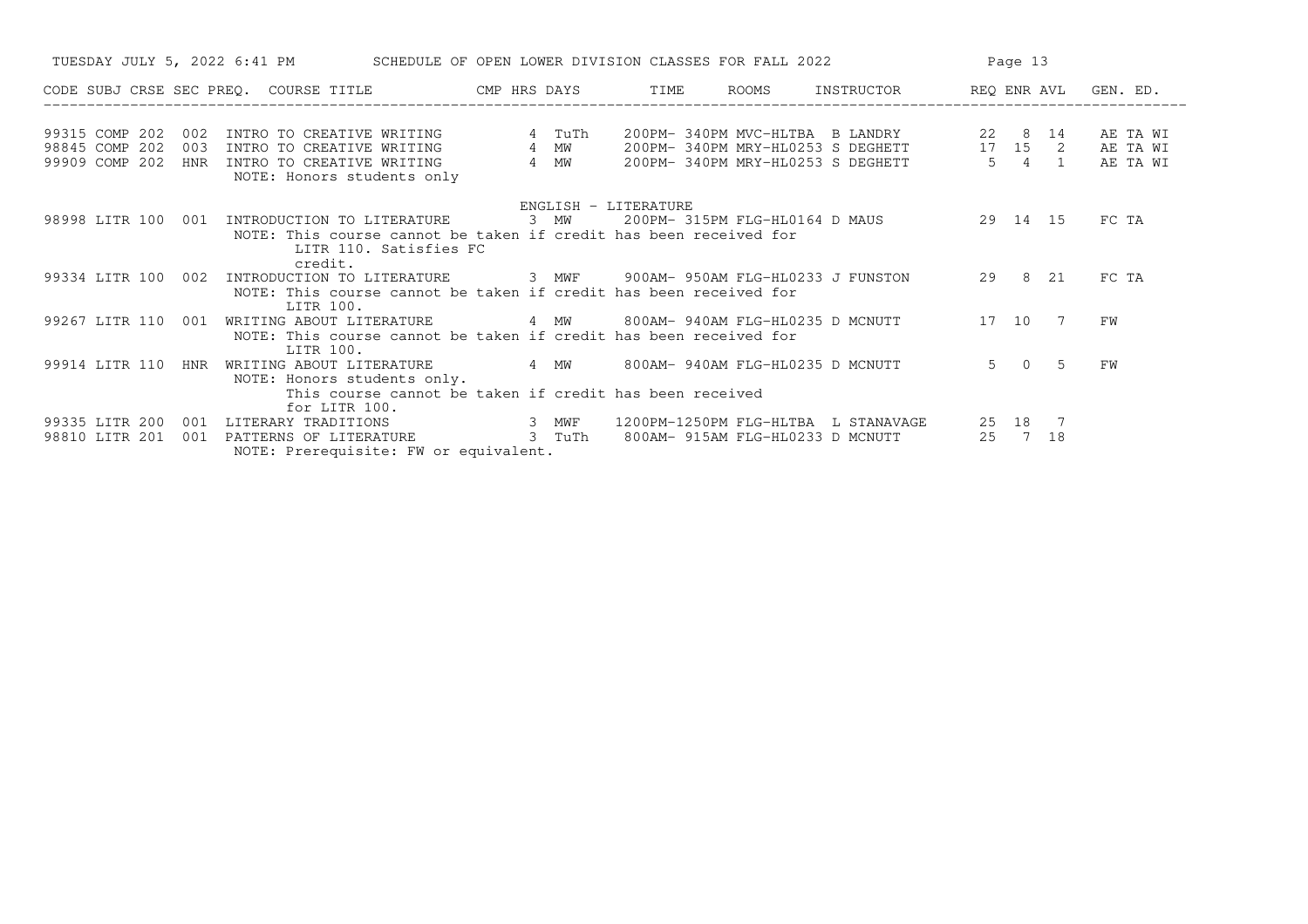| TUESDAY JULY 5, 2022 6:41 PM                                                                                                       | SCHEDULE OF OPEN LOWER DIVISION CLASSES FOR FALL 2022 |               |            | Page 14              |  |
|------------------------------------------------------------------------------------------------------------------------------------|-------------------------------------------------------|---------------|------------|----------------------|--|
| CODE SUBJ CRSE SEC PREO. COURSE TITLE                                                                                              | CMP HRS DAYS                                          | ROOMS<br>TIME | INSTRUCTOR | REO ENR AVL GEN. ED. |  |
| ENVIRONMENTAL STUDIES DEPT=========================ENVIRONMENTAL STUDIES DEPT========================== ENVIRONMENTAL STUDIES DEPT |                                                       |               |            |                      |  |

ENVIRONMENTAL STUDIES

|  | 99096 ENVR 110 001 INTRO TO ENVIRONMENTAL STUDIES | 3 MWF |  | 100PM- 150PM SAT-HL0319 STAFF           |  | 30 11 19 | <b>FC</b> |
|--|---------------------------------------------------|-------|--|-----------------------------------------|--|----------|-----------|
|  | 99687 ENVR 210 001 @ENVIRONMENTAL FUTURES         |       |  | 3 TuTh 1230PM-145PM SAT-HL0300 J ROGERS |  | 20 11 9  |           |
|  | NOTE: Minimum of Sophomore Standing Required      |       |  |                                         |  |          |           |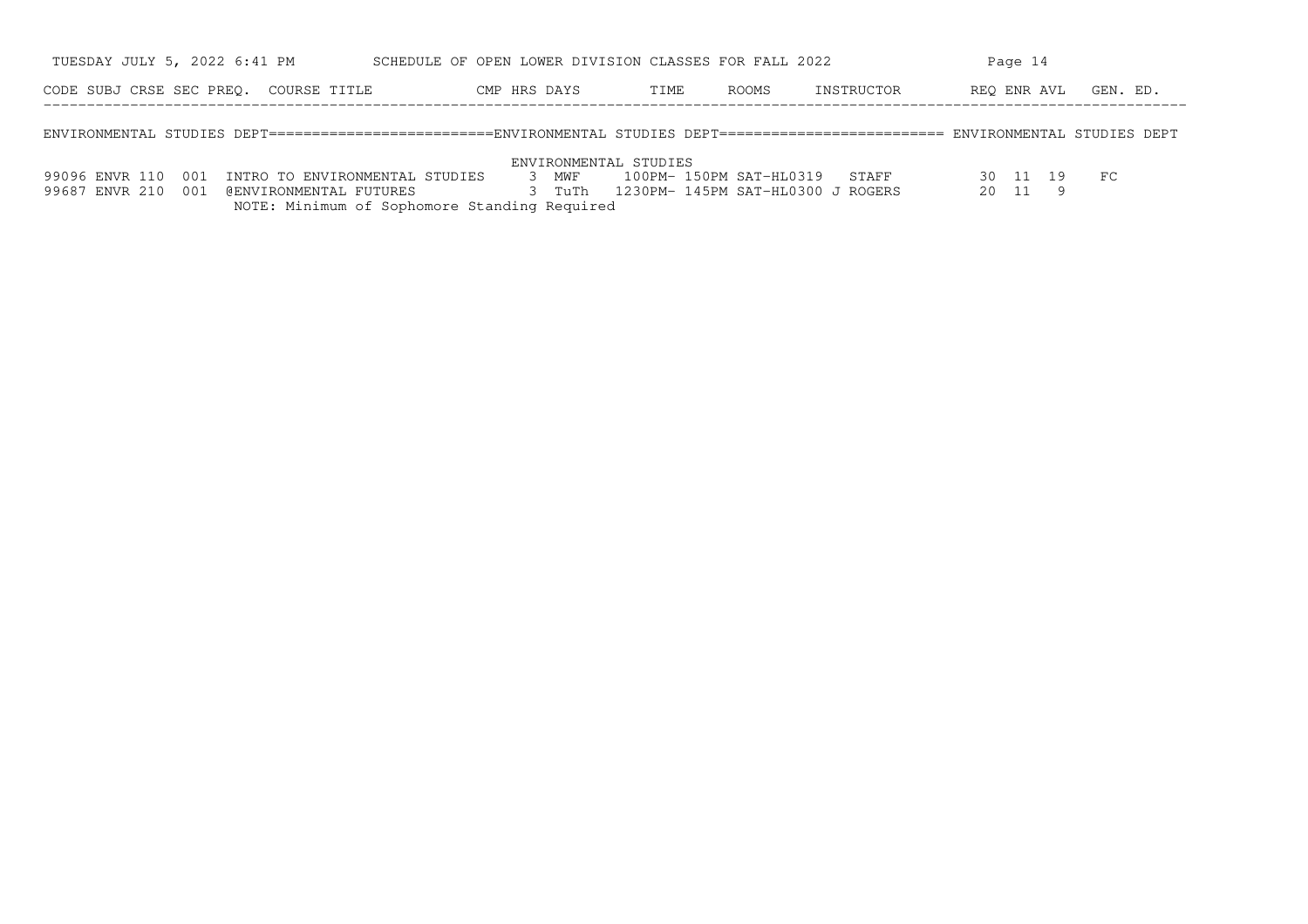|                       |                                  | TUESDAY JULY 5, 2022 6:41 PM SCHEDULE OF OPEN LOWER DIVISION CLASSES FOR FALL 2022                                                                                                                                                   |                                            |                                  |                                       |          | Page 15 |     |       |  |
|-----------------------|----------------------------------|--------------------------------------------------------------------------------------------------------------------------------------------------------------------------------------------------------------------------------------|--------------------------------------------|----------------------------------|---------------------------------------|----------|---------|-----|-------|--|
|                       |                                  | CODE SUBJ CRSE SEC PREQ. COURSE TITLE THE CMP HRS DAYS TIME ROOMS INSTRUCTOR THE REQ ENR AVL GEN. ED.                                                                                                                                |                                            |                                  |                                       |          |         |     |       |  |
|                       |                                  |                                                                                                                                                                                                                                      |                                            |                                  |                                       |          |         |     |       |  |
|                       |                                  |                                                                                                                                                                                                                                      | HISTORY                                    |                                  |                                       |          |         |     |       |  |
|                       | 98673 HIST 100 001 WORLD HISTORY | 3 MWF                                                                                                                                                                                                                                |                                            |                                  | 100PM- 150PM SAT-HL0222 R FAIR-SCHULZ | 30 11 19 |         |     | CG XC |  |
|                       |                                  | NOTE: Required for International Studies majors and minors.                                                                                                                                                                          |                                            |                                  |                                       |          |         |     |       |  |
| 98976 HIST 100 002    | WORLD HISTORY                    |                                                                                                                                                                                                                                      | 3 MWF 200PM-250PM SAT-HL0222 R FAIR-SCHULZ |                                  |                                       |          | 30 3 27 |     | CG XC |  |
|                       |                                  | NOTE: Required for International Studies majors and minors.                                                                                                                                                                          |                                            |                                  |                                       |          |         |     |       |  |
| 99117 HIST 100<br>004 | WORLD HISTORY                    | NOTE: Required for International Studies majors and minors.                                                                                                                                                                          | 3 TuTh 1100AM-1215PM SAT-HL0222 L FREED    |                                  |                                       |          | 30 24   | - 6 | CG XC |  |
| 98674 HIST 101 001    |                                  | EUROPE FROM 1500 TO 1815 3 TuTh 930AM-1045AM FLG-HL0236 G CLARK                                                                                                                                                                      |                                            |                                  |                                       |          | 30 4 26 |     | TH WC |  |
|                       |                                  | NOTE: Counts as an elective for International Studies                                                                                                                                                                                |                                            |                                  |                                       |          |         |     |       |  |
|                       | major and minor.                 |                                                                                                                                                                                                                                      |                                            |                                  |                                       |          |         |     |       |  |
|                       | major and minor.                 |                                                                                                                                                                                                                                      |                                            |                                  |                                       |          |         |     |       |  |
|                       |                                  | 98675 HIST 201 001 THE UNITED STATES TO 1877 3 TuTh 1100AM-1215PM KEL-HL0105 G WELCH 30 25<br>99699 HIST 201 002 THE UNITED STATES TO 1877 3 MWF 1200PM-1250PM FLG-HL0233 T BAKER 22 20<br>90737 HIST 202 OL1 THE UNITED STATES SINC |                                            |                                  |                                       |          |         | 5   | AH TH |  |
|                       |                                  |                                                                                                                                                                                                                                      |                                            |                                  |                                       |          |         | 2   | AH TH |  |
|                       |                                  |                                                                                                                                                                                                                                      |                                            |                                  |                                       |          |         | 6   | AH TH |  |
|                       |                                  | NOTE: Delivered online. Instruction and interaction occurs online                                                                                                                                                                    |                                            |                                  |                                       |          |         |     |       |  |
|                       |                                  | within the Learning Management System, Moodle. There are no                                                                                                                                                                          |                                            |                                  |                                       |          |         |     |       |  |
|                       |                                  | requirements for face-to-face meetings, onsite instruction,                                                                                                                                                                          |                                            |                                  |                                       |          |         |     |       |  |
|                       |                                  | or scheduled times to be online. However, proctored exams                                                                                                                                                                            |                                            |                                  |                                       |          |         |     |       |  |
|                       |                                  | may be required, either on campus or at a location<br>convenient to the student.                                                                                                                                                     |                                            |                                  |                                       |          |         |     |       |  |
| 90738 HIST 202 OL2    | THE UNITED STATES SINCE 1877     | $\mathcal{S}$                                                                                                                                                                                                                        |                                            | TBA                              | K SMITH                               |          | 20 7 13 |     | AH TH |  |
|                       |                                  | NOTE: Delivered online. Instruction and interaction occurs online                                                                                                                                                                    |                                            |                                  |                                       |          |         |     |       |  |
|                       |                                  | within the Learning Management System, Moodle. There are no                                                                                                                                                                          |                                            |                                  |                                       |          |         |     |       |  |
|                       |                                  | requirements for face-to-face meetings, onsite instruction,                                                                                                                                                                          |                                            |                                  |                                       |          |         |     |       |  |
|                       |                                  | or scheduled times to be online. However, proctored exams                                                                                                                                                                            |                                            |                                  |                                       |          |         |     |       |  |
|                       |                                  | may be required, either on campus or at a location                                                                                                                                                                                   |                                            |                                  |                                       |          |         |     |       |  |
|                       |                                  | convenient to the student.                                                                                                                                                                                                           |                                            |                                  |                                       |          |         |     |       |  |
| 99700 HIST 210<br>001 | AMERICAN IDENTITIES IN SONG      | $3$ MW                                                                                                                                                                                                                               |                                            | 1200PM-1250PM SAT-HL0319 K SMITH |                                       |          |         |     | AH TH |  |
|                       |                                  | М                                                                                                                                                                                                                                    |                                            | 200PM- 250PM SAT-HL0319          |                                       |          | 30 9 21 |     |       |  |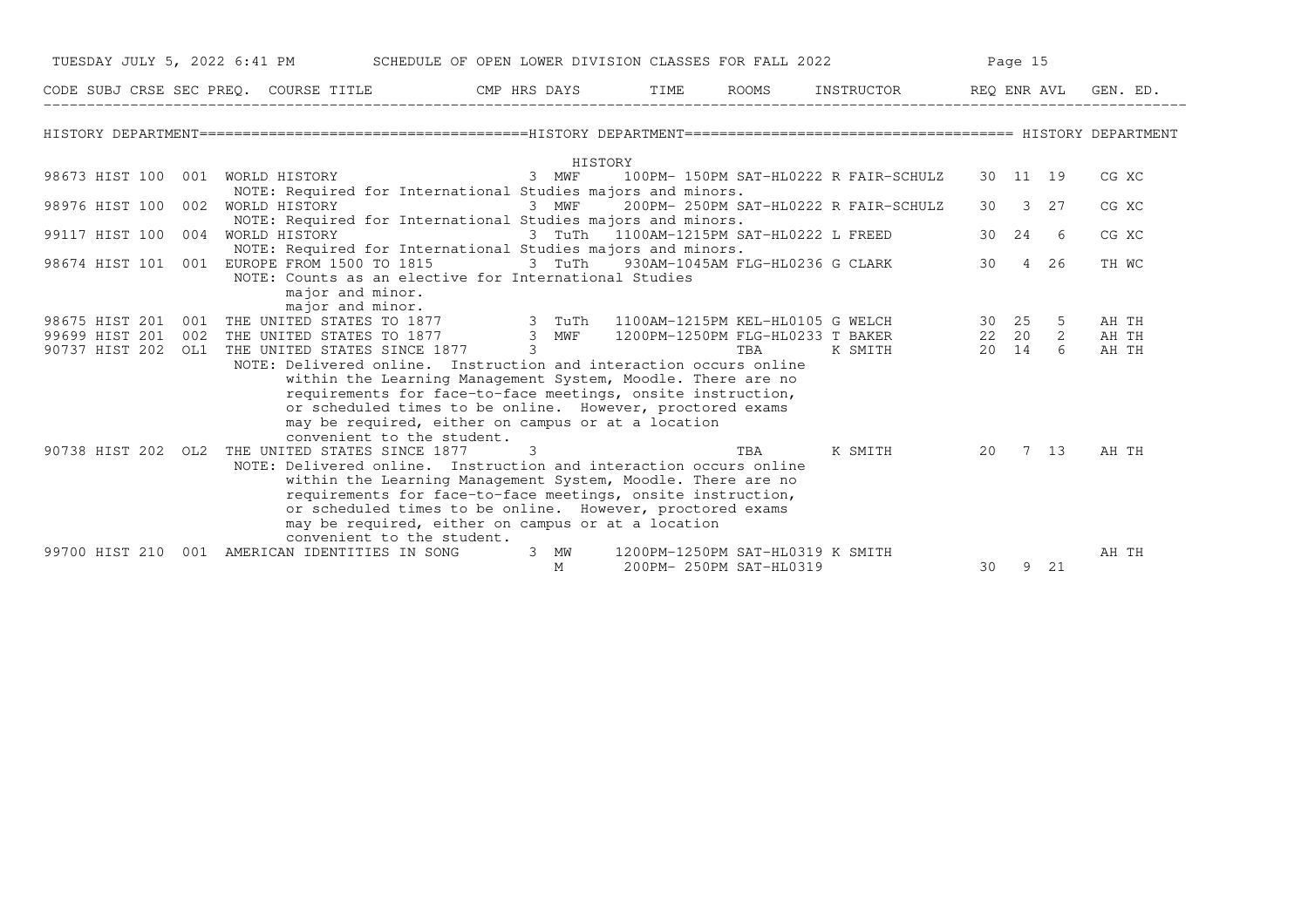| TUESDAY JULY 5, 2022 6:41 PM                                                                                                          | SCHEDULE OF OPEN LOWER DIVISION CLASSES FOR FALL 2022 |               |            | Page 16              |  |
|---------------------------------------------------------------------------------------------------------------------------------------|-------------------------------------------------------|---------------|------------|----------------------|--|
| CODE SUBJ CRSE SEC PREQ. COURSE TITLE                                                                                                 | CMP HRS DAYS                                          | ROOMS<br>TIME | INSTRUCTOR | REO ENR AVL GEN. ED. |  |
| INTERDISCIPLINARY DEPARTMENT========================INTERDISCIPLINARY DEPARTMENT======================== INTERDISCIPLINARY DEPARTMENT |                                                       |               |            |                      |  |
|                                                                                                                                       | INTERDISCIPLINARY STUDIES                             |               |            |                      |  |

99506 INDS 100 001 EXPLORING THE ARTS & SCIENCES 3 TuTh 930AM−1045AM FLG−HL0238 S LOPEZ 35 3 32 PI<br>90688 INDS 100R 001 EXPLORING ARTS & SCIENCES REC 1 W 1100AM−1150AM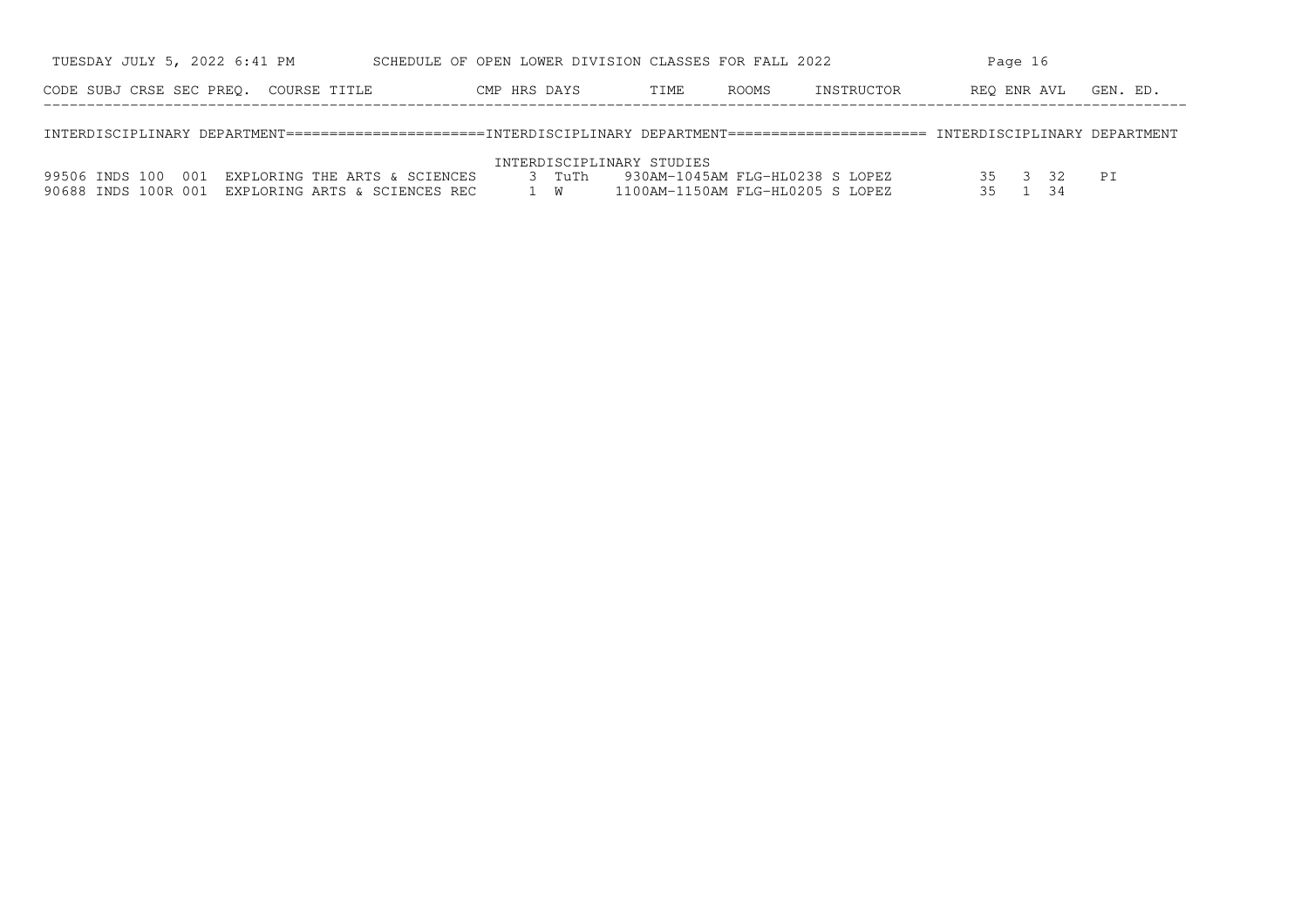|                                | TUESDAY JULY 5, 2022 6:41 PM SCHEDULE OF OPEN LOWER DIVISION CLASSES FOR FALL 2022 Page 17                                                                                                   |                  |       |                                                                                     |  |                                                                                                                              |    |          |      |                |  |
|--------------------------------|----------------------------------------------------------------------------------------------------------------------------------------------------------------------------------------------|------------------|-------|-------------------------------------------------------------------------------------|--|------------------------------------------------------------------------------------------------------------------------------|----|----------|------|----------------|--|
|                                | CODE SUBJ CRSE SEC PREQ. COURSE TITLE THE CMP HRS DAYS TIME ROOMS INSTRUCTOR REQ ENR AVL GENERAL CONS                                                                                        |                  |       |                                                                                     |  | INSTRUCTOR REQ ENR AVL                                                                                                       |    |          |      | GEN. ED.       |  |
|                                | MATHEMATICS DEPARTMENT===============================MATHEMATICS DEPARTMENT============================== MATHEMATICS DEPARTMENT                                                             |                  |       |                                                                                     |  |                                                                                                                              |    |          |      |                |  |
|                                |                                                                                                                                                                                              |                  |       | MATHEMATICS                                                                         |  |                                                                                                                              |    |          |      |                |  |
|                                |                                                                                                                                                                                              |                  |       |                                                                                     |  |                                                                                                                              |    |          |      | FM TM          |  |
|                                | 98958 MATH 100 001 EXCURSIONS IN MATHEMATICS 3 MWF 200PM-250PM FLG-HL0236 H ELLINGSEN 25 20 5<br>99118 MATH 101 001 MATH FOR ELEMENTARY ED I 3 MWF 1000AM-1050AM SAT-HL0312 C MILLER 28 19 9 |                  |       |                                                                                     |  |                                                                                                                              |    |          |      | FM TM          |  |
|                                | NOTE: Childhood/Early Childhood Education majors only.                                                                                                                                       |                  |       |                                                                                     |  |                                                                                                                              |    |          |      |                |  |
|                                | 99724 MATH 101 002 MATH FOR ELEMENTARY ED I                                                                                                                                                  |                  | 3 MWF |                                                                                     |  |                                                                                                                              |    |          |      | FM TM          |  |
|                                | NOTE: Childhood/Early Childhood Education majors only.                                                                                                                                       |                  |       |                                                                                     |  |                                                                                                                              |    |          |      |                |  |
|                                | 90078 MATH 102 001* MATH FOR ELEMENTARY ED II 3 MWF                                                                                                                                          |                  |       |                                                                                     |  | 900AM- 950AM SAT-HL0312 C YUEN 28 15 13                                                                                      |    |          |      | FM TM          |  |
|                                | Pre-requisites: MATH101                                                                                                                                                                      |                  |       |                                                                                     |  |                                                                                                                              |    |          |      |                |  |
|                                | NOTE: Childhood/Early Childhood Education majors only.                                                                                                                                       |                  |       |                                                                                     |  |                                                                                                                              |    |          |      |                |  |
| 99280 MATH 125                 | 90249 MATH 121 001 NUMERICAL DESIGNS 3 MWF<br>001 PROBABILITY & STATS I                                                                                                                      |                  | 3 MWF | 1100AM-1150AM FLG-HL0235 J HOWALD 20 4 16<br>800AM-850AM FLG-HL0238 J FOISY 25 7 18 |  |                                                                                                                              |    |          |      | FM TM<br>FM TM |  |
|                                | NOTE: Same as CIS 125/PSYC 125/STAT 100.                                                                                                                                                     |                  |       |                                                                                     |  |                                                                                                                              |    |          |      |                |  |
|                                | 98476 MATH 125 002 PROBABILITY & STATS I                                                                                                                                                     |                  | 3 MWF |                                                                                     |  | 900AM- 950AM FLG-HL0238 J FOISY 25 22 3                                                                                      |    |          |      | FM TM          |  |
|                                | NOTE: Same as CIS 125/PSYC 125/STAT 100.                                                                                                                                                     |                  |       |                                                                                     |  |                                                                                                                              |    |          |      |                |  |
|                                |                                                                                                                                                                                              |                  |       |                                                                                     |  |                                                                                                                              |    |          |      | FM TM          |  |
|                                | 90079 MATH 125 004 PROBABILITY & STATS I $\overline{3}$ MWF 90080 MATH 125 005 PROBABILITY & STATS I $\overline{3}$ MWF                                                                      |                  |       |                                                                                     |  |                                                                                                                              |    |          |      | FM TM          |  |
|                                | 90663 MATH 125 R01 PROBABILITY & STATS I R 3 MW                                                                                                                                              |                  |       |                                                                                     |  | 100PM-150PM FLG-HL0210 J HOWALD 25 12 13<br>200PM-250PM FLG-HL0210 J HOWALD 25 9 16<br>900AM-1015AM TBA TBA B MADORE 25 0 25 |    |          |      | FM TM          |  |
|                                | NOTE: This course is taught at the Riverview Correctional Facility                                                                                                                           |                  |       |                                                                                     |  |                                                                                                                              |    |          |      |                |  |
|                                | and is not for students on campus.                                                                                                                                                           |                  |       |                                                                                     |  |                                                                                                                              |    |          |      |                |  |
|                                | START/END DATES: 08/29-12/16                                                                                                                                                                 |                  |       |                                                                                     |  |                                                                                                                              |    |          |      |                |  |
|                                | 98629 MATH 141 001 INTEGRATED CALCULUS. IA 4 MWF                                                                                                                                             |                  |       |                                                                                     |  | 900AM- 950AM FLG-HL0206 V KLAWITTER                                                                                          |    |          |      | FM TM          |  |
|                                |                                                                                                                                                                                              |                  | Tu    | 930AM-1045AM FLG-HL0206                                                             |  |                                                                                                                              | 20 |          | 2 18 |                |  |
|                                | 98677 MATH 141 002 INTEGRATED CALCULUS. IA 4 MWF                                                                                                                                             |                  |       |                                                                                     |  | 1000AM-1050AM FLG-HL0206 V KLAWITTER                                                                                         |    |          |      | FM TM          |  |
|                                |                                                                                                                                                                                              |                  | Tu    | 1100AM-1215PM FLG-HL0206                                                            |  |                                                                                                                              | 20 |          | 6 14 |                |  |
| 98497 MATH 151 001 CALCULUS 1  |                                                                                                                                                                                              | Tu<br>4 MWF<br>- |       | 900AM- 950AM FLG-HL0211 L PERSON                                                    |  |                                                                                                                              |    |          |      | FM TM          |  |
|                                |                                                                                                                                                                                              |                  | Tu    | 930AM-1045AM FLG-HL0211                                                             |  |                                                                                                                              | 25 |          | 4 21 |                |  |
|                                | NOTE: High school precalculus or MATH 110 with a minimum grade of                                                                                                                            |                  |       |                                                                                     |  |                                                                                                                              |    |          |      |                |  |
|                                |                                                                                                                                                                                              |                  |       | 2.0 or three years of high school Regents level mathematics                         |  |                                                                                                                              |    |          |      |                |  |
| 98139 MATH 151 002 CALCULUS 1  | with at least a 90 in each course recommended.                                                                                                                                               |                  | 4 MWF |                                                                                     |  |                                                                                                                              |    |          |      |                |  |
|                                |                                                                                                                                                                                              |                  | Tu    | 1000AM-1050AM FLG-HL0211 L PERSON<br>1100AM-1215PM FLG-HL0211                       |  |                                                                                                                              |    | 25 11 14 |      | FM TM          |  |
|                                | NOTE: High school precalculus or MATH 110 with a minimum grade of                                                                                                                            |                  |       |                                                                                     |  |                                                                                                                              |    |          |      |                |  |
|                                |                                                                                                                                                                                              |                  |       | 2.0 or three years of high school Regents level mathematics                         |  |                                                                                                                              |    |          |      |                |  |
|                                | with at least a 90 in each course recommended.                                                                                                                                               |                  |       |                                                                                     |  |                                                                                                                              |    |          |      |                |  |
| 98746 MATH 152 001* CALCULUS 2 |                                                                                                                                                                                              |                  | 4 MWF | 1000AM-1050AM FLG-HL0236 H ELLINGSEN                                                |  |                                                                                                                              |    |          |      | FM TM          |  |
|                                |                                                                                                                                                                                              |                  | Tu    | 1100AM-1215PM FLG-HL0236                                                            |  |                                                                                                                              |    | 25 13 12 |      |                |  |
|                                | Pre-requisites: MATH151 or MATH141 and MATH142                                                                                                                                               |                  |       |                                                                                     |  |                                                                                                                              |    |          |      |                |  |
|                                |                                                                                                                                                                                              |                  |       |                                                                                     |  |                                                                                                                              |    |          |      |                |  |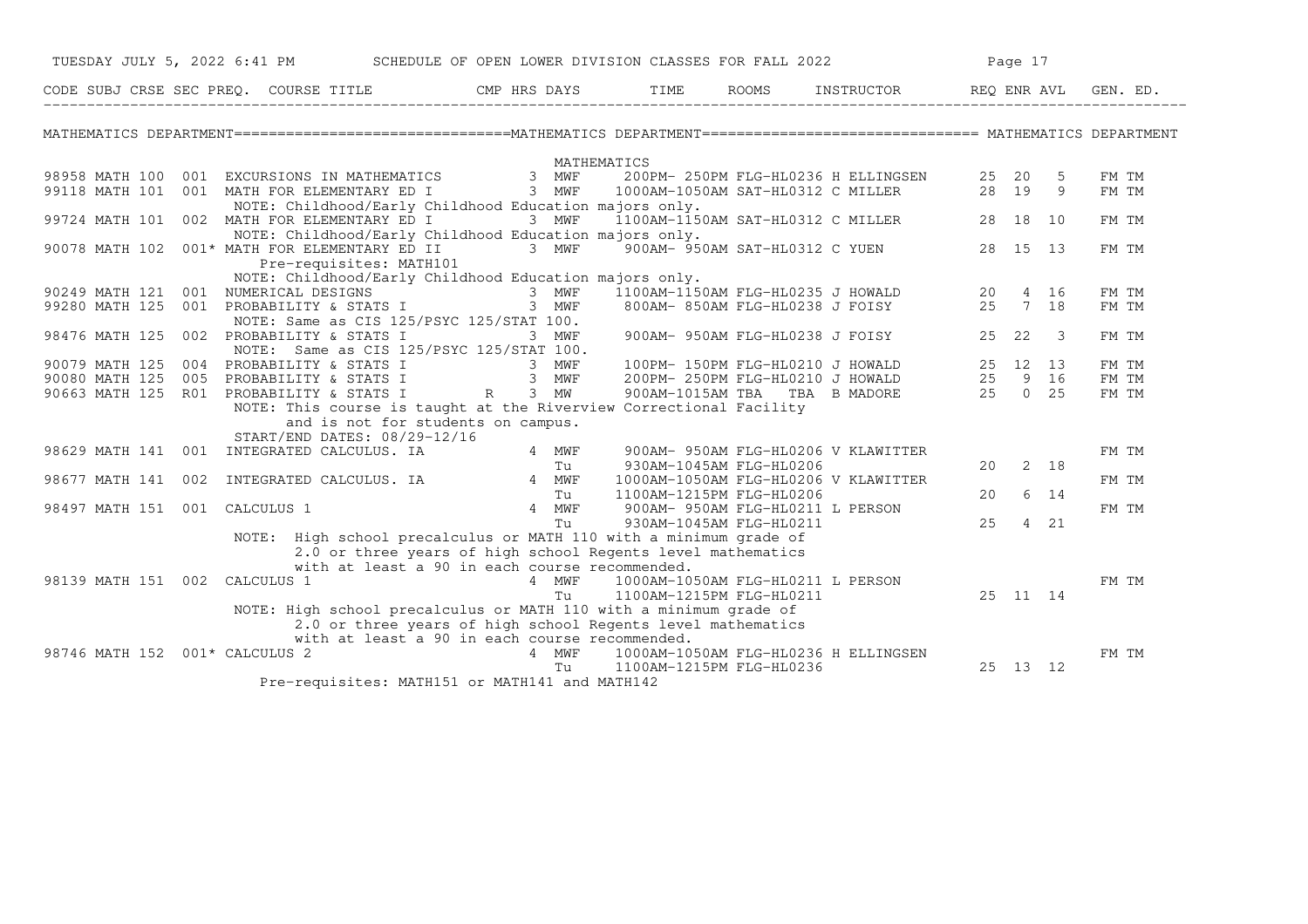|  |  | TUESDAY JULY 5, 2022 6:41 PM SCHEDULE OF OPEN LOWER DIVISION CLASSES FOR FALL 2022 Page 18                                                                                                                                                                        |       |                        |  |                                          |         |       |
|--|--|-------------------------------------------------------------------------------------------------------------------------------------------------------------------------------------------------------------------------------------------------------------------|-------|------------------------|--|------------------------------------------|---------|-------|
|  |  | CODE SUBJ CRSE SEC PREQ. COURSE TITLE CMP HRS DAYS TIME ROOMS INSTRUCTOR TREQ ENR AVL GEN. ED.                                                                                                                                                                    |       |                        |  |                                          |         |       |
|  |  | MODERN LANGUAGE DEPARTMENT=========================MODERN LANGUAGE DEPARTMENT======================= MODERN LANGUAGE DEPARTMENT                                                                                                                                   |       |                        |  |                                          |         |       |
|  |  | 98215 ARAB 101 001 ARAB LEVEL 1 CALLIGRAPHY ART 3 MWF<br>NOTE: Assumes no previous Arabic.                                                                                                                                                                        |       | MODERN LANG - ARABIC   |  | 1000AM-1050AM FLG-HL0238 L LUNT 21 3 18  |         | CL    |
|  |  | 98417 FREN 101 001 FREN LEVEL 1 ALORS ON CHANTE!<br>NOTE: Assumes no previous French                                                                                                                                                                              | 3 MWF | MODERN LANG - FRENCH   |  | 1000AM-1050AM MRY-HL0253 M CATEL 21 7 14 |         | CL    |
|  |  | 98447 FREN 101 002 FREN LEVEL 1 ALORS ON CHANTE!<br>NOTE: Assumes no previous French                                                                                                                                                                              | 3 MWF |                        |  | 1100AM-1150AM MRY-HL0253 M CATEL 21 8 13 |         | CL.   |
|  |  | 90056 FREN 103 001 FREN LEVEL 3 SONG, POEM, LOVE 3 MWF 100PM-150PM MRY-HL0253 M CATEL 21 5 16                                                                                                                                                                     |       |                        |  |                                          |         | CL ML |
|  |  | NOTE: Assumes completion of French 102 or high school equivalent.<br>90057 FREN 202 OL1 FRENCH FOR BUSINESS 3 MWF 1200PM-1250PM ONLINETBA L LUNT 21 5 16<br>NOTE: The course is 100% online and all direct instruction occurs<br>in real time without time delay. |       |                        |  |                                          |         | CG ML |
|  |  | 99716 LANG 296 001 EUROPEAN LANG&CULT:FRENCH CASE 3 TuTh 1100AM-1215PM FLG-HL0233 M CATEL 21 3 18<br>NOTE: Counts towards Women and Gender Studies.                                                                                                               |       | MODERN LANG - LANGUAGE |  |                                          |         | CG WC |
|  |  | 99333 LATN 101 001 LATN LEVEL 1: MYSTERY TALE 3 MWF 1000AM-1050AM FLG-HL0232 G ANDERSON 21 13 8<br>NOTE: Assumes no previous Latin.                                                                                                                               |       | MODERN LANG - LATIN    |  |                                          |         | CL    |
|  |  | 99350 MOHK 101 001 MOHK LEVEL 1 FAMILY 3 M 400PM- 630PM FLG-HL0233 R RANSOM 29 7 22<br>NOTE: Assumes no previous Mohawk.                                                                                                                                          |       | MODERN LANG - MOHAWK   |  |                                          |         | CL    |
|  |  | 98745 SPAN 103 003 SPAN LEVEL 3 CARTOON CULTURE 3 MWF 1200PM-1250PM FLG-HL0232 G ANDERSON 21 8 13<br>NOTE: Assumes completion of Spanish 102 or high school equivalent.                                                                                           |       | MODERN LANG - SPANISH  |  |                                          |         | CL ML |
|  |  | 99299 SPAN 203 001 ORAL & WRITTEN SPAN I 1 3 MWF 200PM-250PM MRY-HL0225 O SARMIENTO 15 8 7                                                                                                                                                                        |       |                        |  |                                          |         | CL ML |
|  |  | NOTE: Assumes completion of Spanish 103 or high school equivalent.<br>90685 SPAN 204 001* ORAL & WRITTEN SPANISH II 3 MWF $\,$ 200PM- 250PM FLG-HL0238 G ANDERSON<br>Pre-requisites: SPAN203<br>NOTE: Assumes completion of SPAN 203 or equivalent.               |       |                        |  |                                          | 21 3 18 |       |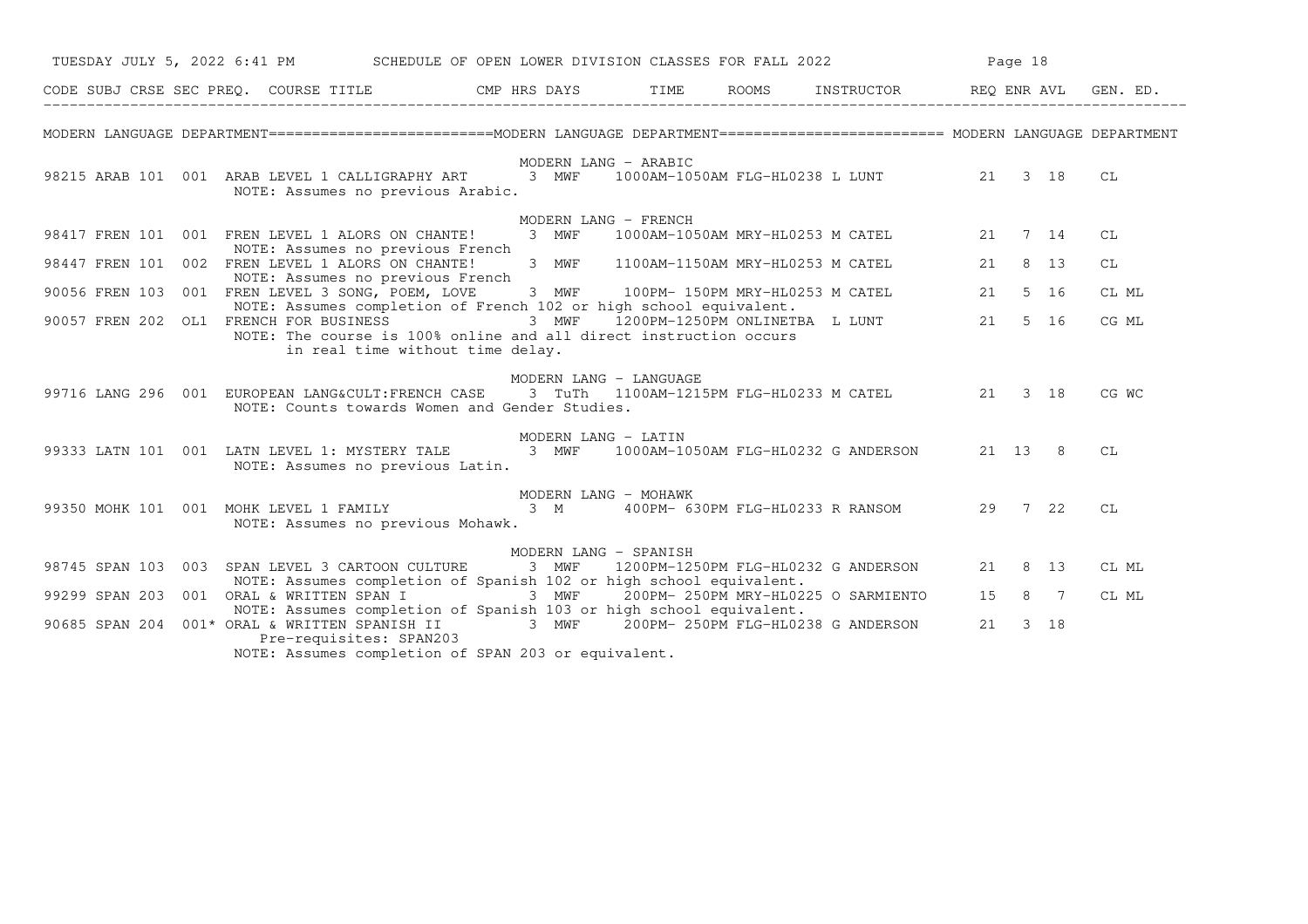| TUESDAY JULY 5, 2022 6:41 PM           |                                    | SCHEDULE OF OPEN LOWER DIVISION CLASSES FOR FALL 2022 |      |                                  | Page 19                 |  |
|----------------------------------------|------------------------------------|-------------------------------------------------------|------|----------------------------------|-------------------------|--|
| CODE SUBJ CRSE SEC PREO. COURSE TITLE  |                                    | CMP HRS DAYS                                          | TIME | ROOMS<br>INSTRUCTOR              | REO ENR AVL<br>GEN. ED. |  |
|                                        |                                    |                                                       |      |                                  |                         |  |
| 90159 MUAI 202 001* @MUSIC BUSINESS II | Pre-requisites: MUAI201 or MUAI327 | MUSIC INDUSTRY - ALL STUDENTS<br>3 MWF                |      | 1000AM-1050AM BIS-HLC224 D COLES | 40 19 21                |  |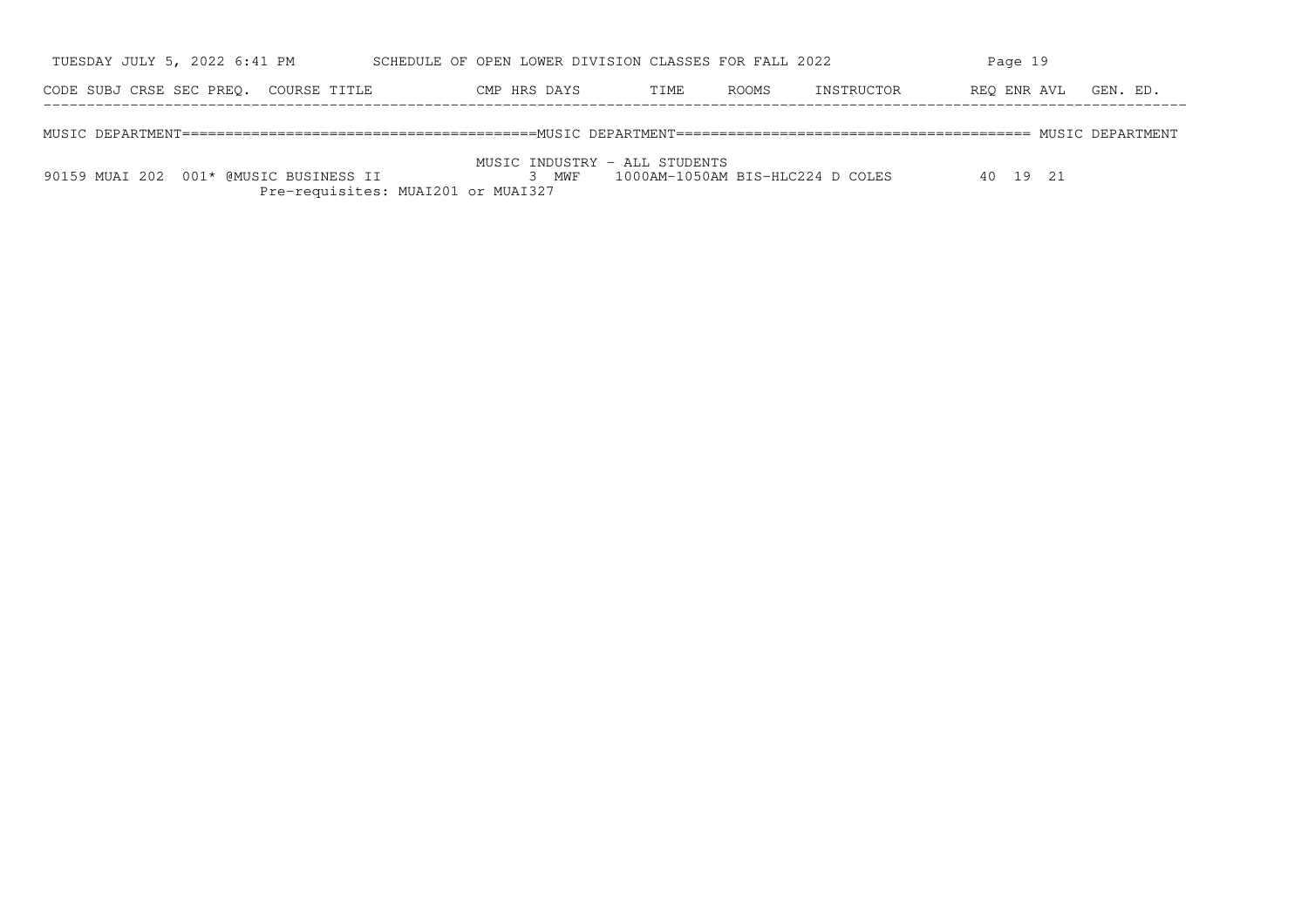| TUESDAY JULY 5, 2022 6:41 PM                                                                                                      |              | SCHEDULE OF OPEN LOWER DIVISION CLASSES FOR FALL 2022 |      |              |                                  | Page 20     |     |          |
|-----------------------------------------------------------------------------------------------------------------------------------|--------------|-------------------------------------------------------|------|--------------|----------------------------------|-------------|-----|----------|
| CODE SUBJ CRSE SEC PREO. COURSE TITLE                                                                                             | CMP HRS DAYS |                                                       | TIME | <b>ROOMS</b> | INSTRUCTOR                       | REO ENR AVL |     | GEN. ED. |
| MUSIC PERFORMANCE DEPARTMENT=======================MUSIC PERFORMANCE DEPARTMENT===================== MUSIC PERFORMANCE DEPARTMENT |              | MUSIC PERFORMANCE - LIB. ARTS                         |      |              |                                  |             |     |          |
|                                                                                                                                   |              |                                                       |      |              |                                  |             |     |          |
| 001<br>@CLASS VOICE I<br>90326 MULP 103                                                                                           |              | 2 TuTh                                                |      |              | 900AM- 950AM BIS-HLC101 D GEORGE | 20          | 416 | AE       |
| @INSTR LESSONS NON-MJR:BRASS<br>90357 MULP 105 001                                                                                |              | TBA                                                   |      | TBA<br>TBA   | A HENDRICKSON                    | .5<br>()    | 5   | AE       |
| @INSTR LESSONS NON-MJR:PERCUSS<br>90358 MULP 105<br>002                                                                           | 2            | TBA                                                   |      | TBA<br>TBA   | A HENDRICKSON                    | $\Omega$    |     | AE       |
| 90360 MULP 105 004<br>@INS LESSON NONMJR:BOWED STRNG                                                                              | 2            | TBA                                                   |      | TBA<br>TBA   | A HENDRICKSON                    |             |     | AE       |
| 90361 MULP 105 005 @INSTR LESSONS NON-MJR:WWIND                                                                                   |              | TBA                                                   |      | TBA          | TBA A HENDRICKSON                |             |     |          |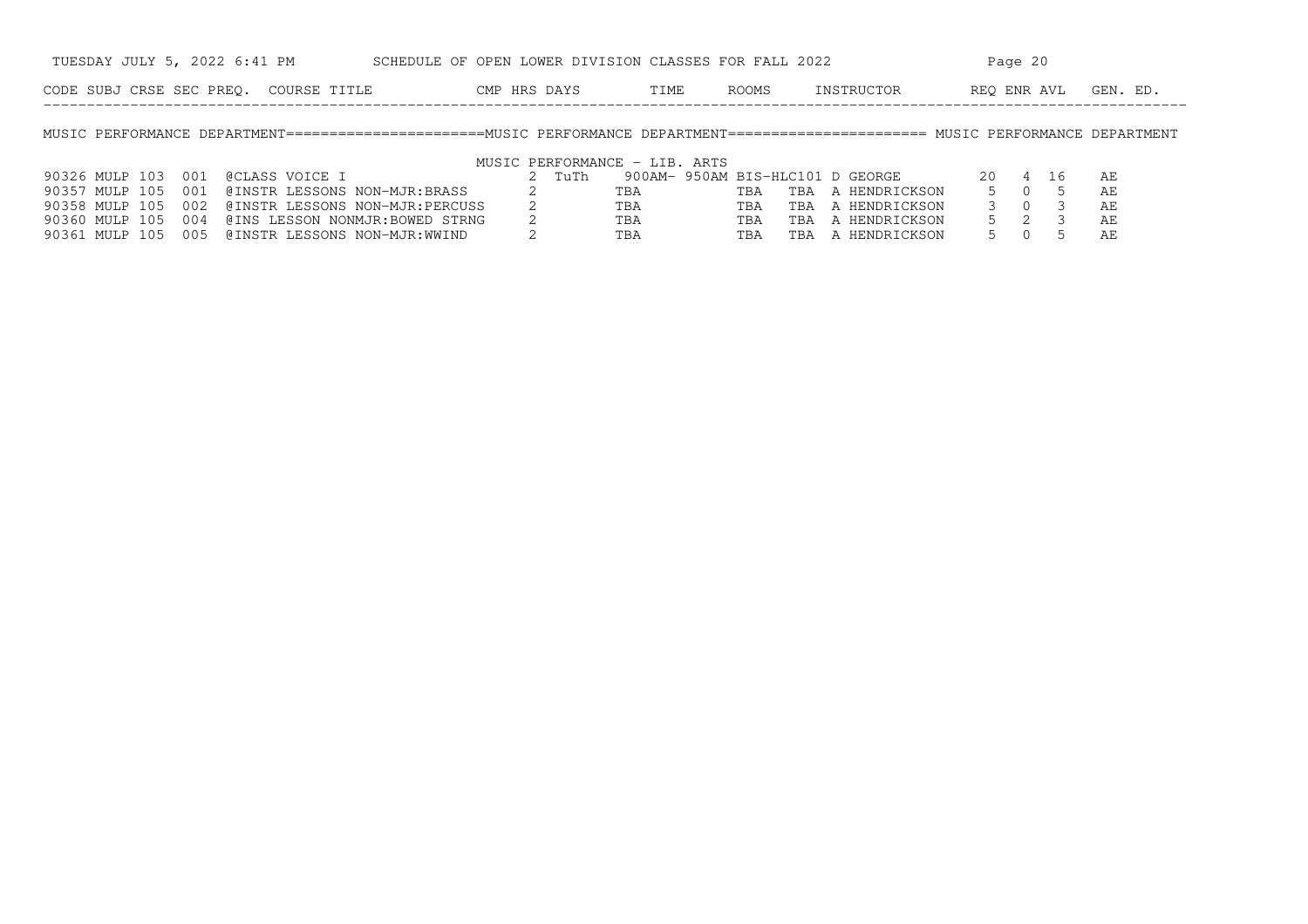| TUESDAY JULY 5, 2022 6:41 PM                                                                            | SCHEDULE OF OPEN LOWER DIVISION CLASSES FOR FALL 2022 |                                                                            |            | Page 21                   |                |
|---------------------------------------------------------------------------------------------------------|-------------------------------------------------------|----------------------------------------------------------------------------|------------|---------------------------|----------------|
| CODE SUBJ CRSE SEC PREO. COURSE TITLE                                                                   | CMP HRS DAYS                                          | ROOMS<br>TIME                                                              | INSTRUCTOR | REO ENR AVL               | GEN. ED.       |
| MUSIC THEORY/HISTORY DEPT=========================MUSIC THEORY/HISTORY DEPT============================ |                                                       |                                                                            |            | MUSIC THEORY/HISTORY DEPT |                |
| 90775 MULH 101<br>001<br>CRANE LIVE!<br>90744 MULH 261 001 MUSIC OF AFRICA                              | MUSIC HIST/LIT - LIBERAL ARTS<br>3 MWF<br>$3$ TuTh    | 1200PM-1250PM BIS-HLC224 A HENDRICKSON<br>200PM- 315PM BIS-HLC309 J HUNTER |            | 25 3 22<br>25 4 21        | AC TA<br>CG XC |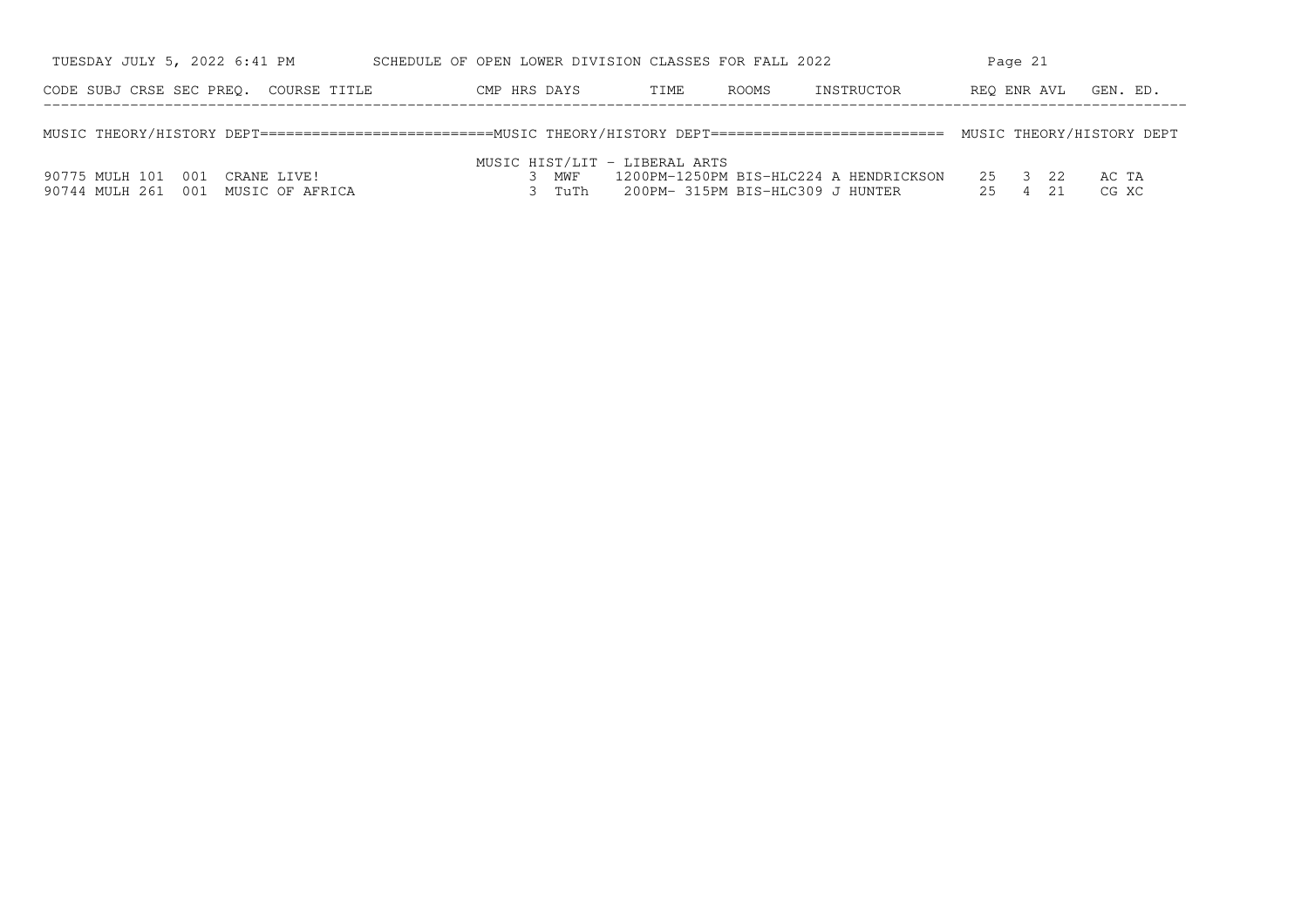| TUESDAY JULY 5, 2022 6:41 PM                         | SCHEDULE OF OPEN LOWER DIVISION CLASSES FOR FALL 2022 |            |                                   |            | Page 22     |    |                       |  |
|------------------------------------------------------|-------------------------------------------------------|------------|-----------------------------------|------------|-------------|----|-----------------------|--|
| CODE SUBJ CRSE SEC PREO. COURSE TITLE                | CMP HRS DAYS                                          |            | ROOMS<br>TIME                     | INSTRUCTOR | REO ENR AVL |    | GEN. ED.              |  |
|                                                      |                                                       |            |                                   |            |             |    | PHILOSOPHY DEPARTMENT |  |
|                                                      |                                                       | PHILOSOPHY |                                   |            |             |    |                       |  |
| 99259 PHIL 105<br>001<br>HUMAN NATURE                |                                                       | MWF        | 1000AM-1050AM KEL-HL0102 D CURRY  |            | 35 22       | 13 | FC PI TF              |  |
| 90085 PHIL 105<br>002<br>HUMAN NATURE                |                                                       | MWF        | 1100AM-1150AM FLG-HL0236 D CURRY  |            | 35 20 15    |    | FC PI TF              |  |
| 99351 PHIL 110<br>001<br>LOGIC AND CRITICAL THINKING |                                                       | MWF        | 1000AM-1050AM FLG-HL0230 R LAUER  |            | 25 13       | 12 | FC PI TF              |  |
| 90624 PHIL 120<br>002<br>ETHICAL REASONING           |                                                       | MWF        | 1200PM-1250PM KEL-HL0101 T MURPHY |            | 35 14 21    |    | FC PI TF              |  |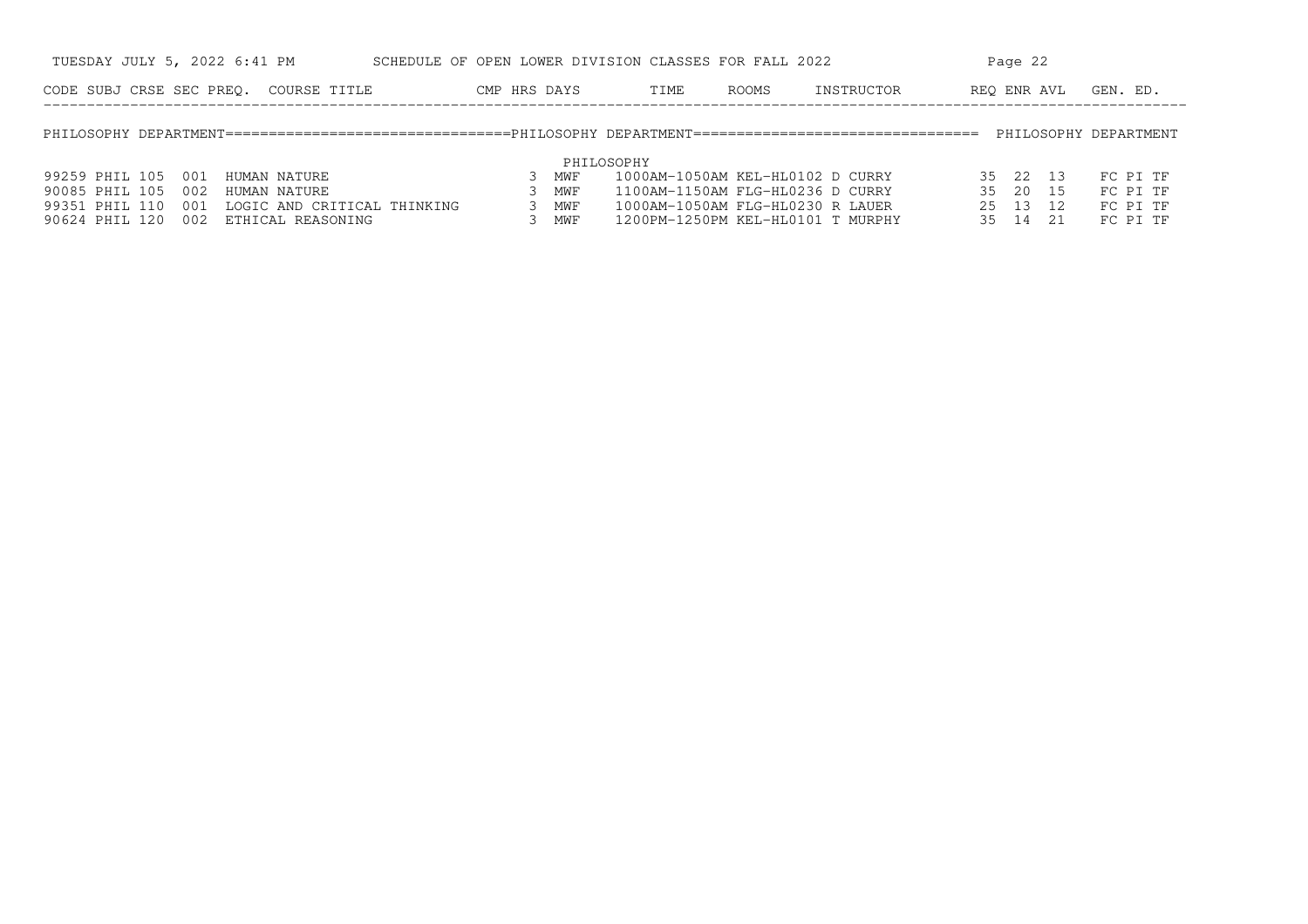|                |     | TUESDAY JULY 5, 2022 6:41 PM                                                                  |       | SCHEDULE OF OPEN LOWER DIVISION CLASSES FOR FALL 2022 |       |                                     |    | Page 23        |   |                      |
|----------------|-----|-----------------------------------------------------------------------------------------------|-------|-------------------------------------------------------|-------|-------------------------------------|----|----------------|---|----------------------|
|                |     | CODE SUBJ CRSE SEC PREQ. COURSE TITLE THE CMP HRS DAYS TIME                                   |       |                                                       | ROOMS | INSTRUCTOR                          |    |                |   | REQ ENR AVL GEN. ED. |
|                |     |                                                                                               |       |                                                       |       |                                     |    |                |   |                      |
|                |     |                                                                                               |       | PHYSICS                                               |       |                                     |    |                |   |                      |
| 99835 PHYS 100 | VIR | PHYSICS IN EVERYDAY LIFE-LEC                                                                  | 3 MWF |                                                       |       | 300PM-350PM VIR TBA L LI            |    | 36 3 33        |   | NW SP                |
|                |     | NOTE: Lab Required                                                                            |       |                                                       |       |                                     |    |                |   |                      |
| 90095 PHYS 100 | VR1 | PHYSICS IN EVERYDAY LIFE-LAB                                                                  | 1 Tu  | 900AM-1050AM VIR TBA L LI                             |       |                                     | 18 | 2 16           |   | LB NW SP             |
|                |     | NOTE: Lecture Required. Taught Virtually                                                      |       |                                                       |       |                                     |    |                |   |                      |
| 98238 PHYS 101 | 001 | COLLEGE PHYSICS I-LEC                                                                         | 3 MWF |                                                       |       | 1200PM-1250PM TIM-HL0131 A ADHIKARI |    | 36 15 21       |   | SP                   |
|                |     | NOTE: Lab required.                                                                           |       |                                                       |       |                                     |    |                |   |                      |
| 98372 PHYS 101 | 002 | COLLEGE PHYSICS I-LAB                                                                         | $1$ F |                                                       |       | 200PM- 350PM TIM-HL0129 A ADHIKARI  | 18 | $\overline{9}$ | 9 | LB                   |
|                |     | NOTE: Lecture required.                                                                       |       |                                                       |       |                                     |    |                |   |                      |
| 98985 PHYS 101 | 004 | COLLEGE PHYSICS I-LAB                                                                         | 1 Th  |                                                       |       | 200PM- 350PM TIM-HL0129 A ADHIKARI  | 18 | 6 12           |   | LB SP                |
| 98141 PHYS 103 |     | NOTE: Lecture required.                                                                       | 3 MWF | 900AM- 950AM TIM-HL0131 L LI                          |       |                                     | 36 | 6 30           |   | <b>SP</b>            |
|                |     | 001* UNIVERSITY PHYSICS I-LEC                                                                 |       |                                                       |       |                                     |    |                |   |                      |
|                |     | Pre-requisites: MATH151<br>NOTE: Must have taken or concurrently take Math 151. Lab required. |       |                                                       |       |                                     |    |                |   |                      |
| 98184 PHYS 103 |     | 003* UNIVERSITY PHYSICS I-LAB                                                                 | 1 Th  | 900AM-1050AM TIM-HL0129 L LI                          |       |                                     | 18 | 6 12           |   | LB                   |
|                |     | Pre-requisites: MATH151                                                                       |       |                                                       |       |                                     |    |                |   |                      |
|                |     | NOTE: Lecture required.                                                                       |       |                                                       |       |                                     |    |                |   |                      |
| 98690 PHYS 205 |     | 001* UNIVERSITY PHYSICS III-LEC                                                               | 3 MWF | 800AM- 850AM TIM-HL0128 B DAS                         |       |                                     | 18 | 5 13           |   | <b>SP</b>            |
|                |     | Pre-requisites: PHYS104                                                                       |       |                                                       |       |                                     |    |                |   |                      |
|                |     | NOTE: Lab rquired. PHYS 104 required.                                                         |       |                                                       |       |                                     |    |                |   |                      |
| 98691 PHYS 205 |     | 002* UNIVERSITY PHYSICS III-LAB                                                               | 1 Tu  | 200PM- 350PM TIM-HL0128 B DAS                         |       |                                     | 18 | 5 13           |   | LB SP                |
|                |     | Pre-requisites: PHYS104                                                                       |       |                                                       |       |                                     |    |                |   |                      |
|                |     | NOTE: Lecture required. PHYS 104 required.                                                    |       |                                                       |       |                                     |    |                |   |                      |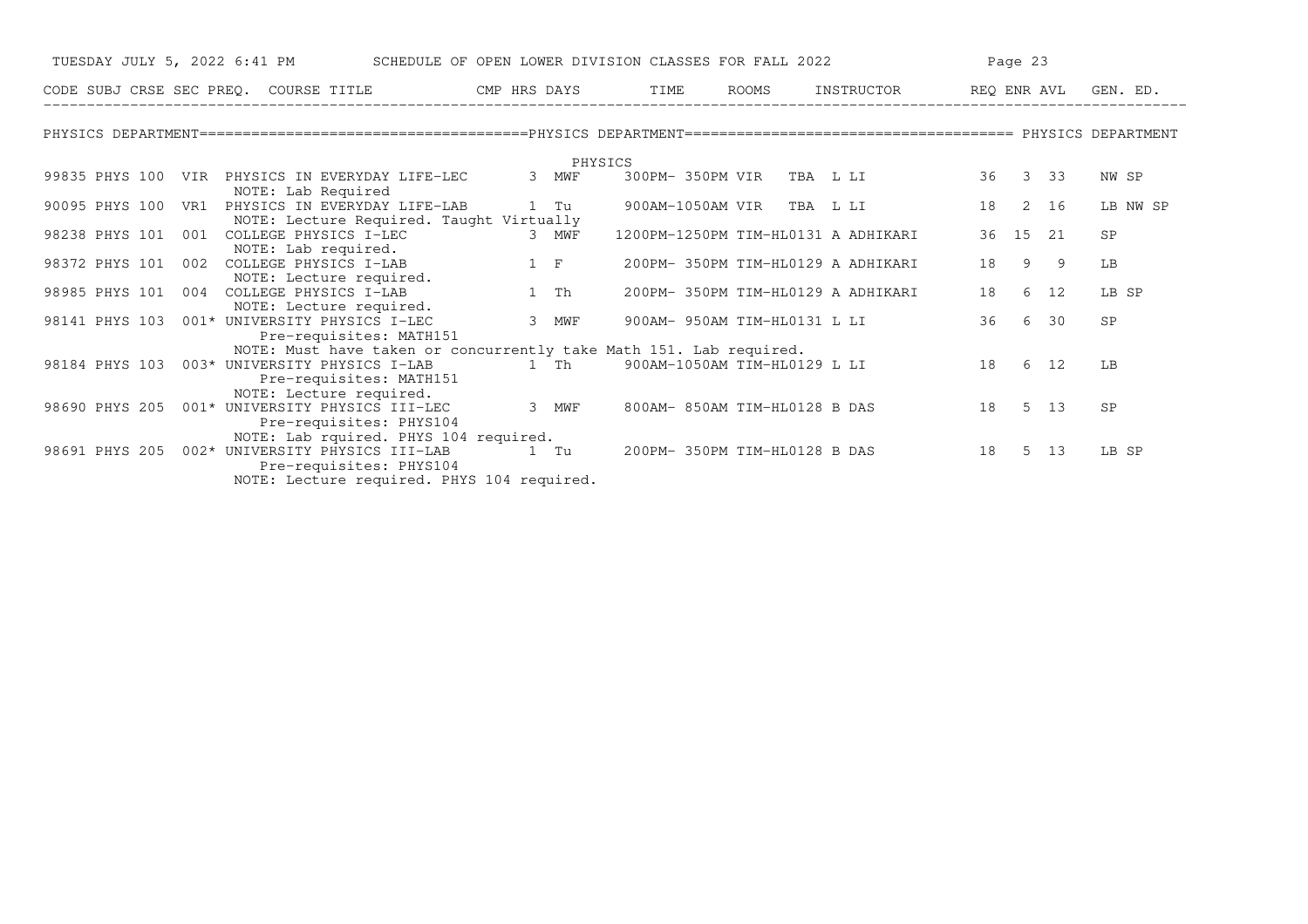|                    |     |                 | TUESDAY JULY 5, 2022 6:41 PM SCHEDULE OF OPEN LOWER DIVISION CLASSES FOR FALL 2022                 |  |     |          |                         |                                                  |             | Page 24  |                                                                                                             |
|--------------------|-----|-----------------|----------------------------------------------------------------------------------------------------|--|-----|----------|-------------------------|--------------------------------------------------|-------------|----------|-------------------------------------------------------------------------------------------------------------|
|                    |     |                 | CODE SUBJ CRSE SEC PREO. COURSE TITLE THE CMP HRS DAYS TIME                                        |  |     |          |                         | ROOMS INSTRUCTOR                                 |             |          | REO ENR AVL GEN. ED.                                                                                        |
|                    |     |                 |                                                                                                    |  |     |          |                         |                                                  |             |          |                                                                                                             |
|                    |     |                 |                                                                                                    |  |     | POLITICS |                         |                                                  |             |          |                                                                                                             |
| 98602 POLS 110     | 001 | US POLITICS     | NOTE: Required for all Pre-Law minors and Public Policy minors.                                    |  |     |          |                         | 4 TuTh 900AM-1040AM SAT-HL0201 J MCGUIRE 20 18 2 |             |          | SA SW                                                                                                       |
|                    |     |                 | Required for all Political Science majors.                                                         |  |     |          |                         |                                                  |             |          |                                                                                                             |
|                    |     |                 | 98325 POLS 130 001 INTRO TO COMPARATIVE POLITICS                                                   |  | 4 W |          | 200PM- 250PM DUNNHL0210 | 200PM- 250PM DUNNHL0206 R HINCKLEY               |             |          | SW XC                                                                                                       |
|                    |     |                 |                                                                                                    |  |     |          | 200PM- 340PM DUNNHL0206 |                                                  |             | 28 11 17 |                                                                                                             |
|                    |     |                 | NOTE: Required for Political Science majors. Counts as either a                                    |  |     |          |                         |                                                  |             |          |                                                                                                             |
|                    |     |                 | Core course or as an elective for International                                                    |  |     |          |                         |                                                  |             |          |                                                                                                             |
| 90090 POLS 200 001 |     | POLITICAL IDEAS | Studies majors and minor.<br>4 MW      400PM- 540PM FLG-HL0236 S RITNER         28    7  21     PI |  |     |          |                         |                                                  |             |          |                                                                                                             |
| 90760 POLS 289     |     |                 | 001* APPROACHING POLITICAL PUZZLES 4                                                               |  |     | TBA      |                         | TBA TBA RHINCKLEY                                | $1 \quad 0$ |          |                                                                                                             |
|                    |     |                 |                                                                                                    |  |     |          |                         |                                                  |             |          | Pre-requisites: POLS110 and POLS130 or POLS110 and POLS140 or POLS110 and POLS200 or POLS130 and POLS140 or |
|                    |     |                 | POLS130 and POLS200 or POLS140 and POLS200 and STAT100 or MATH125 or CIS125                        |  |     |          |                         |                                                  |             |          |                                                                                                             |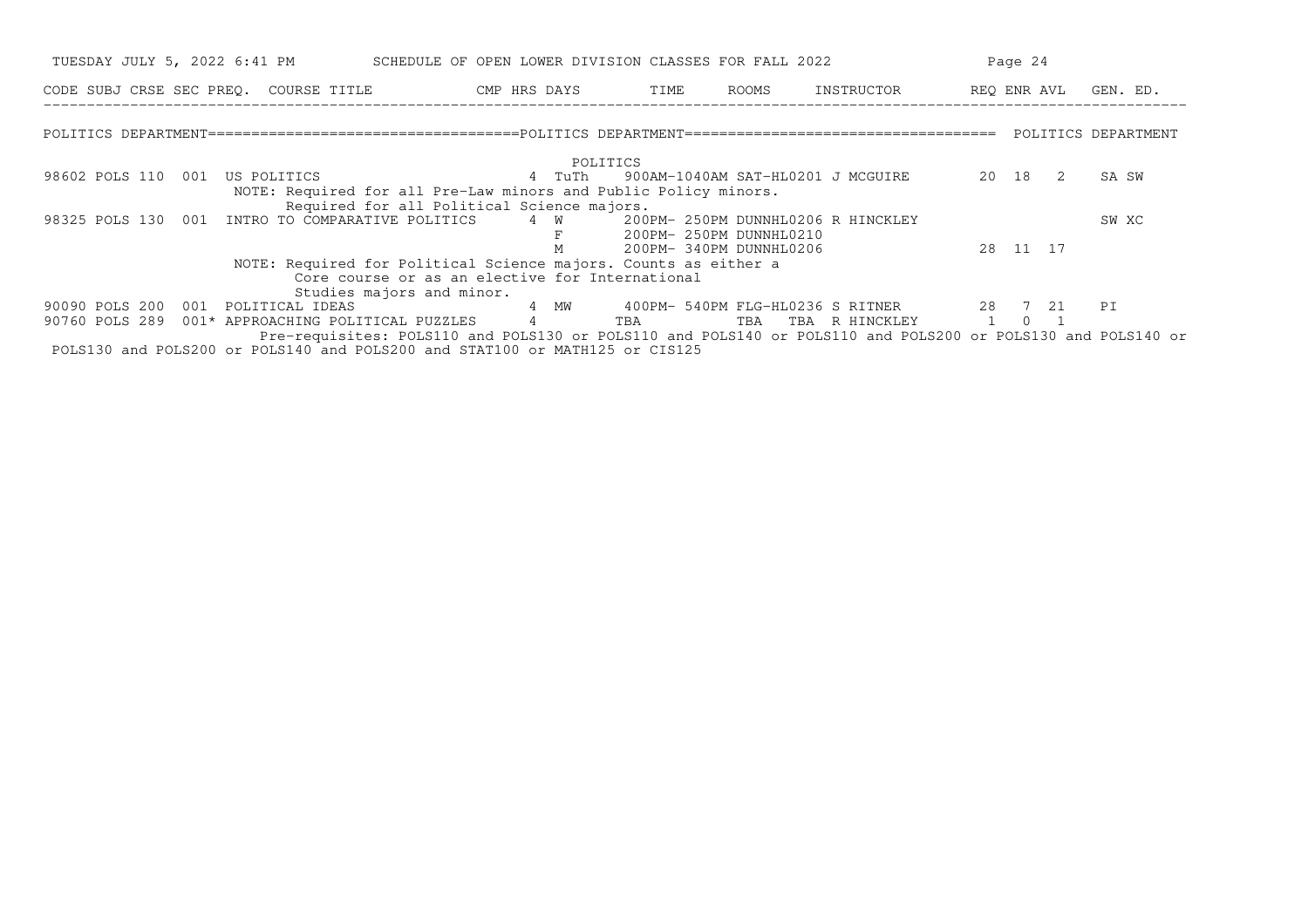|                                       | TUESDAY JULY 5, 2022 6:41 PM SCHEDULE OF OPEN LOWER DIVISION CLASSES FOR FALL 2022 Page 25                                    |        |      |                                 |                                                |    |          |      |             |
|---------------------------------------|-------------------------------------------------------------------------------------------------------------------------------|--------|------|---------------------------------|------------------------------------------------|----|----------|------|-------------|
|                                       |                                                                                                                               |        |      |                                 |                                                |    |          |      |             |
|                                       |                                                                                                                               |        |      |                                 |                                                |    |          |      |             |
|                                       |                                                                                                                               |        |      |                                 |                                                |    |          |      |             |
|                                       |                                                                                                                               |        | WAYS |                                 |                                                |    |          |      |             |
|                                       | 90794 WAYS 100R 001 WAYS 102 RECITATION 1 W                                                                                   |        |      |                                 | 200PM-250PM KEL-HL0100 C BATES 22 0 22         |    |          |      |             |
|                                       | NOTE: Instructor permission required.                                                                                         |        |      |                                 |                                                |    |          |      |             |
|                                       | 90795 WAYS 100R 002 WAYS 102 RECITATION 62 1 W 100PM-150PM KEL-HL0100 C BATES 22 0 22<br>NOTE: Instructor permission required |        |      |                                 |                                                |    |          |      |             |
|                                       | 99743 WAYS 101 001 DEMOCRACY IN CRISIS                                                                                        |        |      |                                 | 3 TuTh 1230PM-145PM FLG-HL0240 D CURRY 22 5 17 |    |          |      | W101        |
|                                       | NOTE: First year students only.                                                                                               |        |      |                                 |                                                |    |          |      |             |
|                                       | START/END DATES: 08/29-12/16                                                                                                  |        |      |                                 |                                                |    |          |      |             |
| 90528 WAYS 101 002 IFIT OR IHURT?     |                                                                                                                               | 3 TuTh |      |                                 | 200PM- 315PM DUNNHL0204 T HEWITT 22            |    |          | 8 14 | W101        |
|                                       | START/END DATES: 08/29-12/16                                                                                                  |        |      |                                 |                                                |    |          |      |             |
| 99378 WAYS 101 003 RUM AND REVENGE    |                                                                                                                               | 3 TuTh |      |                                 | 1230PM- 145PM FLG-HL0236 G CLARK 22 9 13       |    |          |      | W101        |
|                                       | NOTE: First Year Students Only.<br>START/END DATES: 08/29-12/16                                                               |        |      |                                 |                                                |    |          |      |             |
| 99379 WAYS 101 004 APOCALYPSE NOW?    |                                                                                                                               | 3 TuTh |      |                                 | 1230PM- 145PM SAT-HL0312 K CLEARY 22 7 15      |    |          |      | <b>W101</b> |
|                                       | NOTE: First Year Students Only.                                                                                               |        |      |                                 |                                                |    |          |      |             |
|                                       | START/END DATES: 08/29-12/16                                                                                                  |        |      |                                 |                                                |    |          |      |             |
|                                       | 99380 WAYS 101 005 FREE SPEECH ON CAMPUS                                                                                      | 3 TuTh |      |                                 | 200PM- 315PM FLG-HL0206 D LEMPERT 22 5 17      |    |          |      | W101        |
|                                       | NOTE: First Year Students Only.                                                                                               |        |      |                                 |                                                |    |          |      |             |
|                                       | START/END DATES: 08/29-12/16                                                                                                  |        |      |                                 |                                                |    |          |      |             |
|                                       | 99745 WAYS 101 006 FREE SPEECH ON CAMPUS                                                                                      | 3 TuTh |      |                                 | 1230PM- 145PM FLG-HL0206 D LEMPERT 22 8 14     |    |          |      | W101        |
|                                       | NOTE: First Year Students Only.<br>START/END DATES: 08/29-12/16                                                               |        |      |                                 |                                                |    |          |      |             |
|                                       | 99746 WAYS 101 007 CLIMATE CATASTROPHE                                                                                        | 3 MWF  |      |                                 | 1100AM-1150AM TIM-HL0120 M RYGEL 22 10 12      |    |          |      | <b>W101</b> |
|                                       | NOTE: First Year Students Only                                                                                                |        |      |                                 |                                                |    |          |      |             |
|                                       | START/END DATES: 08/29-12/16                                                                                                  |        |      |                                 |                                                |    |          |      |             |
|                                       | 99382 WAYS 101 008 INTERNET AND DEMOCRACY                                                                                     | 3 TuTh |      |                                 | 1230PM- 145PM FLG-HL0233 J HEFFNER 22 7 15     |    |          |      | W101        |
|                                       | NOTE: First Year Students Only.                                                                                               |        |      |                                 |                                                |    |          |      |             |
| 99383 WAYS 101 009 RUM AND REVENGE    | START/END DATES: 08/29-12/16                                                                                                  | 3 TuTh |      |                                 |                                                |    |          |      |             |
|                                       | NOTE: First Year Students Only.                                                                                               |        |      |                                 | 200PM- 315PM FLG-HL0236 G CLARK 22 7 15        |    |          |      | W101        |
|                                       | START/END DATES: 08/29-12/16                                                                                                  |        |      |                                 |                                                |    |          |      |             |
|                                       | 99384 WAYS 101 010 POLITICS OF US VS THEM                                                                                     | 3 TuTh |      |                                 | 1230PM- 145PM SAT-HL0325 R HINCKLEY 22 5 17    |    |          |      | W101        |
|                                       | NOTE: First Year Students Only.                                                                                               |        |      |                                 |                                                |    |          |      |             |
|                                       | START/END DATES: 08/29-12/16                                                                                                  |        |      |                                 |                                                |    |          |      |             |
|                                       | 99385 WAYS 101 011 THE ONES WITHOUT A VOICE                                                                                   | 3 MWF  |      |                                 | 1100AM-1150AM KEL-HL0102 B AMULIKE 22 11 11    |    |          |      | W101        |
|                                       | NOTE: First Year Students Only.<br>START/END DATES: 08/29-12/16                                                               |        |      |                                 |                                                |    |          |      |             |
|                                       | 90104 WAYS 101 012 TRANSFORMATIONS OF MYTH                                                                                    | 3 TuTh |      |                                 | 200PM- 315PM SAT-HL0222 S STANNISH             |    | 22 8 14  |      | <b>W101</b> |
|                                       | NOTE: Freshman standing required.                                                                                             |        |      |                                 |                                                |    |          |      |             |
|                                       | START/END DATES: $08/29-12/16$                                                                                                |        |      |                                 |                                                |    |          |      |             |
| 99387 WAYS 101 014 MINORITY RIGHTS    |                                                                                                                               | 3 TuTh |      |                                 | 200PM-315PM FLG-HL0211 L LUNT 22 4 18          |    |          |      | W101        |
|                                       | NOTE: First Year Students Only.                                                                                               |        |      |                                 |                                                |    |          |      |             |
|                                       | START/END DATES: 08/29-12/16                                                                                                  |        |      |                                 |                                                |    |          |      |             |
| 90105 WAYS 101 015 ART VS. TECHNOLOGY | START/END DATES: 08/29-12/16                                                                                                  | 3 TuTh |      | 1230PM- 145PM FLG-HL0164 J VINK |                                                | 22 |          | 7 15 | <b>W101</b> |
|                                       | 90527 WAYS 101 016 IN THE MIND OF THE OTHER                                                                                   | 3 TuTh |      |                                 | 1230PM- 145PM FLG-HL0235 S LOPEZ               |    | 22 10 12 |      | W101        |
|                                       | START/END DATES: 08/29-12/16                                                                                                  |        |      |                                 |                                                |    |          |      |             |
| 99388 WAYS 101 017 EVERYDAY ETHICS    |                                                                                                                               | 3 MWF  |      |                                 | 1000AM-1050AM FLG-HL0240 T MURPHY              |    | 22 11 11 |      | <b>W101</b> |
|                                       | NOTE: First Year Students Only                                                                                                |        |      |                                 |                                                |    |          |      |             |
|                                       | START/END DATES: 08/29-12/16                                                                                                  |        |      |                                 |                                                |    |          |      |             |
|                                       | 90106 WAYS 101 018 TRANSFORMATIONS OF MYTH                                                                                    | 3 TuTh |      |                                 | 1230PM- 145PM SAT-HL0222 S STANNISH            | 22 |          | 6 16 | W101        |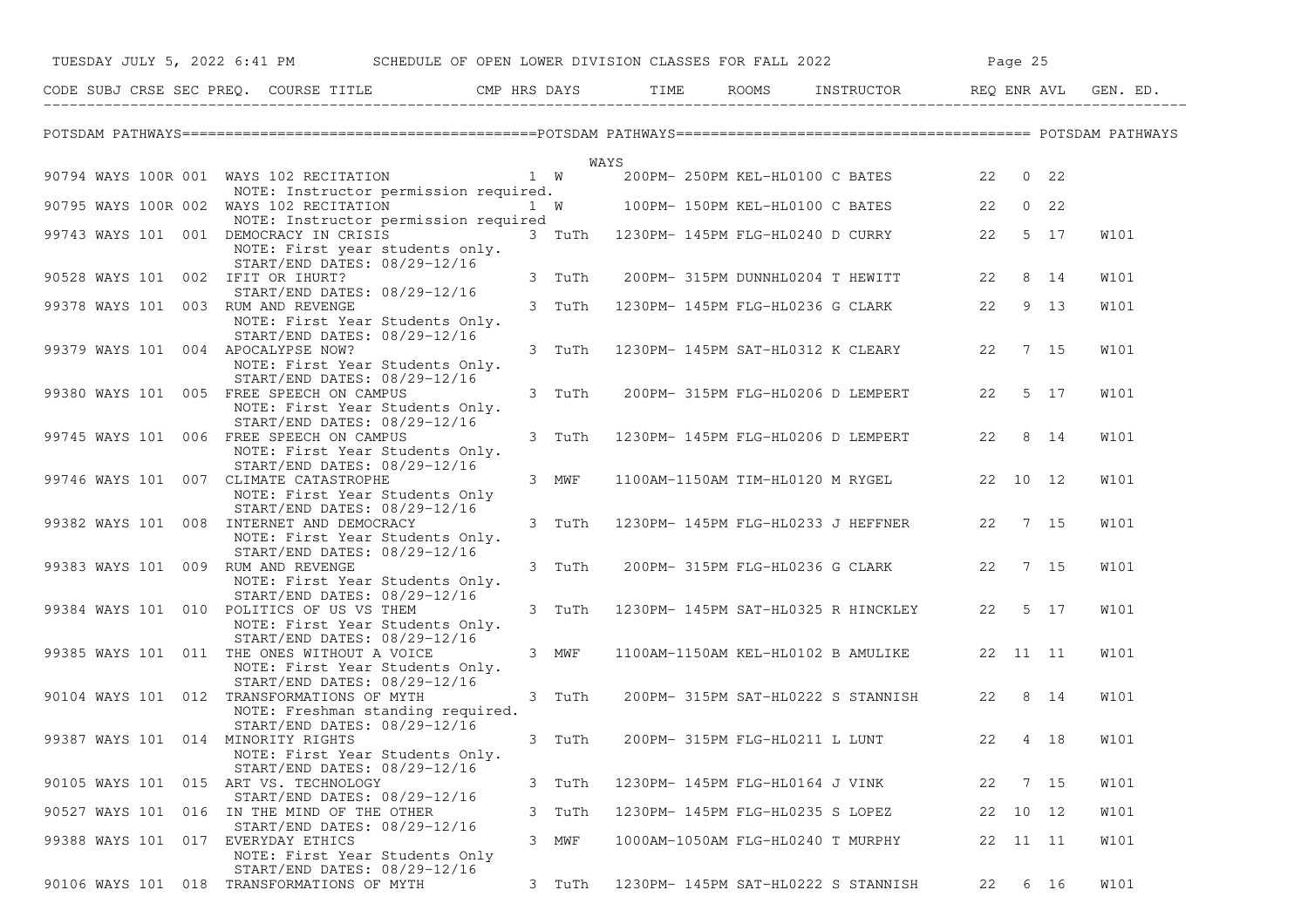|                                                   |                                                                                                |                                                                                                                            |        |  | TUESDAY JULY 5, 2022 6:41 PM SCHEDULE OF OPEN LOWER DIVISION CLASSES FOR FALL 2022 Page 26 |    |          |      |             |
|---------------------------------------------------|------------------------------------------------------------------------------------------------|----------------------------------------------------------------------------------------------------------------------------|--------|--|--------------------------------------------------------------------------------------------|----|----------|------|-------------|
|                                                   |                                                                                                |                                                                                                                            |        |  |                                                                                            |    |          |      |             |
|                                                   | START/END DATES: 08/29-12/16                                                                   |                                                                                                                            |        |  |                                                                                            |    |          |      |             |
| 99390 WAYS 101 019 PERFORMING MEMORY/HUMAN RIGHTS | NOTE: First Year Students Only<br>START/END DATES: 08/29-12/16                                 |                                                                                                                            | 3 MWF  |  | 1100AM-1150AM FLG-HL0240 L TREVIZAN                                                        |    | 22 13 9  |      | W101        |
| 99391 WAYS 101 020 GLOBAL HISTORY OF FASCISM      | NOTE: First Year Students Only                                                                 |                                                                                                                            | 3 MWF  |  | 1100AM-1150AM SAT-HL0222 R FAIR-SCHULZ                                                     |    | 22 8 14  |      | W101        |
| 99392 WAYS 101 021 SCIENCE: FACT VS OPINION?      | START/END DATES: 08/29-12/16<br>NOTE: First Year Students Only                                 |                                                                                                                            |        |  | 3 TuTh 1230PM-145PM TIM-HL0131 M WALKER                                                    |    | 22 10 12 |      | W101        |
| 99393 WAYS 101 022 APES GOT CULTURE?              | START/END DATES: 08/29-12/16<br>NOTE: First Year Students Only                                 |                                                                                                                            |        |  | 3 TuTh 1230PM-145PM KEL-HL0102 N MALIT                                                     |    | 22 8 14  |      | W101        |
| 99744 WAYS 101 OL1 BUSINESS, PASSION, PURPOSE     | START/END DATES: 08/29-12/16<br>NOTE: First year students only.                                |                                                                                                                            |        |  | 3 TuTh 1230PM-145PM ONLINE S LEVIUS                                                        |    | 22 9 13  |      | W101        |
|                                                   |                                                                                                | Delivered online. Instruction and interaction occurs online<br>within the Learning Management System, Moodle. There are no |        |  |                                                                                            |    |          |      |             |
|                                                   |                                                                                                | requirements for face-to-face meetings, onsite instruction,<br>or scheduled times to be online. However, proctored exams   |        |  |                                                                                            |    |          |      |             |
|                                                   |                                                                                                | may be required, either on campus or at a location                                                                         |        |  |                                                                                            |    |          |      |             |
|                                                   | START/END DATES: 08/29-12/16                                                                   | convenient to the student.                                                                                                 |        |  |                                                                                            |    |          |      |             |
| 99395 WAYS 102 001 LIMITS OF THE HUMAN            | NOTE: First Year Students Only                                                                 |                                                                                                                            | 3 MWF  |  | 1100AM-1150AM SAT-HL0325 L STANAVAGE                                                       |    | 22 11 11 |      | W102        |
| 99397 WAYS 102 002 STORIES THAT AREN'T EVEN TRUE  | START/END DATES: 08/29-12/16<br>NOTE: First Year Students Only                                 |                                                                                                                            |        |  | 3 TuTh 1230PM-145PM FLG-HL0103 D MAUS 22 16 6                                              |    |          |      | <b>W102</b> |
| 99749 WAYS 102 003 STORIES THAT AREN'T EVEN TRUE  | START/END DATES: 08/29-12/16<br>NOTE: First Year Students Only                                 |                                                                                                                            | 3 TuTh |  | 200PM- 315PM FLG-HL0103 D MAUS                                                             |    | 22 13 9  |      | W102        |
| 99750 WAYS 102 004 LIMITS OF THE HUMAN            | START/END DATES: 08/29-12/16                                                                   |                                                                                                                            | 3 MWF  |  | 1000AM-1050AM SAT-HL0325 L STANAVAGE                                                       |    | 22 15 7  |      | W102        |
|                                                   | NOTE: First Year Students Only<br>START/END DATES: 08/29-12/16                                 |                                                                                                                            |        |  |                                                                                            |    |          |      |             |
| 99748 WAYS 102 005 ON WELLNESS: FIXES & FADS      | NOTE: First Year Students Only<br>START/END DATES: 08/29-12/16                                 |                                                                                                                            | 3 MWF  |  | 1000AM-1050AM SAT-HL0104AL BROWN                                                           |    | 22 20 2  |      | <b>W102</b> |
| 99401 WAYS 102 006 REAL TEACHERS PLEASE STAND UP  | NOTE: First Year Students Only                                                                 |                                                                                                                            | 3 MWF  |  | 1100AM-1150AM SAT-HL0260 L HALL                                                            |    | 22 18 4  |      | W102        |
| 99756 WAYS 103 003 FRENCH IN N. AMERICA           | START/END DATES: 08/29-12/16<br>NOTE: First Year Students Only                                 |                                                                                                                            |        |  | 3 TuTh 1230PM-145PM FLG-HL0211 L LUNT                                                      |    | 22 6 16  |      | W103        |
| 90109 WAYS 103 004 POETIC JUSTICE                 | START/END DATES: 08/29-12/16                                                                   |                                                                                                                            | 3 MWF  |  | 1000AM-1050AM FLG-HL0235 O SARMIENTO                                                       |    |          | 5 17 | W103        |
|                                                   | START/END DATES: 08/29-12/16                                                                   |                                                                                                                            |        |  |                                                                                            |    |          |      |             |
| 99403 WAYS 103 005 RACE AND COMICS                | NOTE: First Year Students Only<br>START/END DATES: 08/29-12/16                                 |                                                                                                                            | 3 TuTh |  | 1230PM- 145PM MRY-HL0253 J DONAHUE                                                         | 22 |          | 7 15 | W103        |
| 90530 WAYS 103 006 POETIC JUSTICE                 |                                                                                                |                                                                                                                            | 3 MWF  |  | 1100AM-1150AM FLG-HL0233 O SARMIENTO                                                       | 22 |          | 5 17 | W103        |
| 99406 WAYS 103 007 ALGORITHMS OF OPPRESSION       | START/END DATES: 08/29-12/16<br>NOTE: First Year Students Only<br>START/END DATES: 08/29-12/16 |                                                                                                                            | 3 MWF  |  | 1000AM-1050AM FLG-HL0164 L GRABOWSKI                                                       | 22 |          | 9 13 | W103        |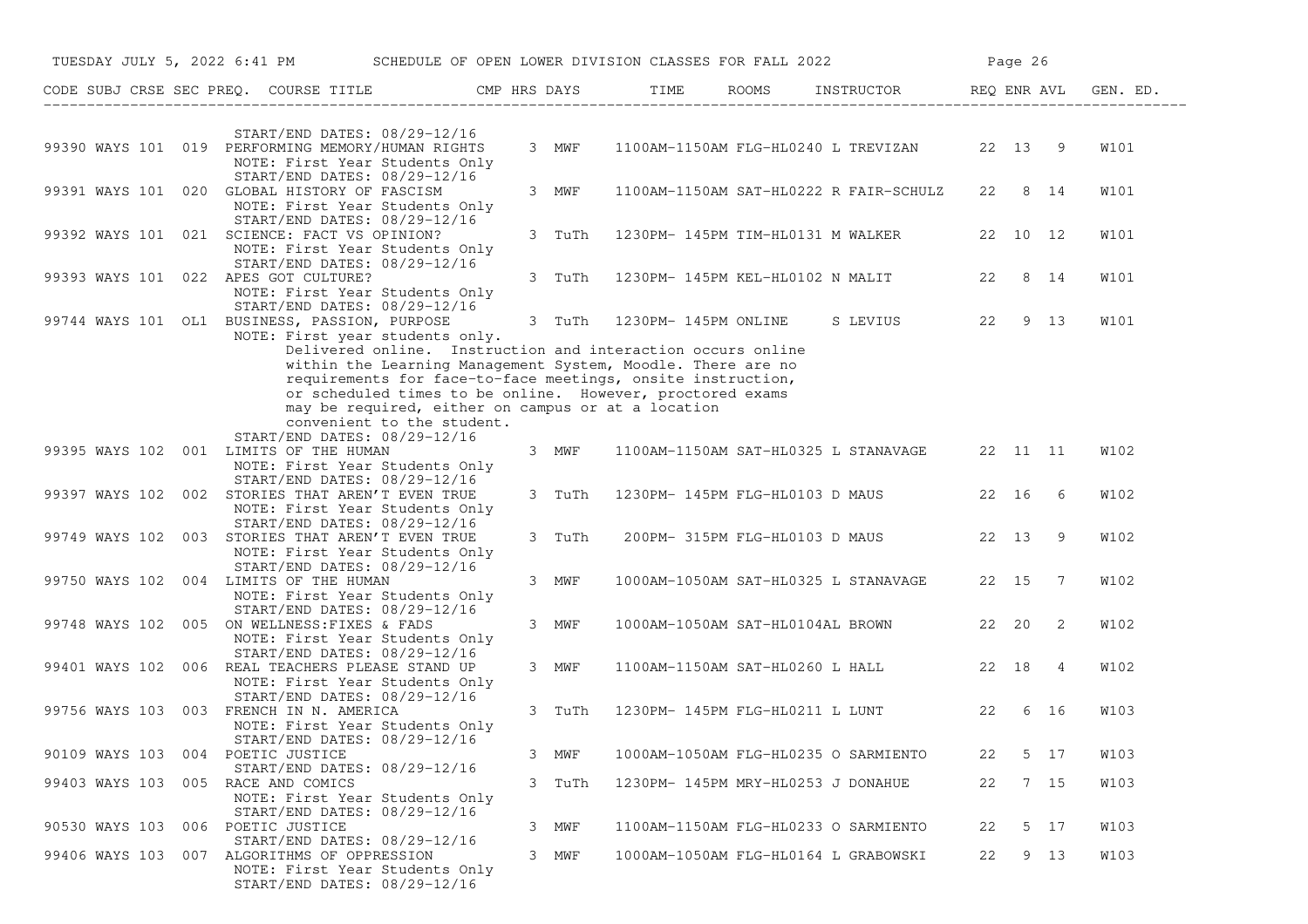| TUESDAY JULY 5, 2022 6:41 PM                                                                                       |              | SCHEDULE OF OPEN LOWER DIVISION CLASSES FOR FALL 2022 | Page 27     |          |
|--------------------------------------------------------------------------------------------------------------------|--------------|-------------------------------------------------------|-------------|----------|
| CODE SUBJ CRSE SEC PREO. COURSE TITLE                                                                              | CMP HRS DAYS | ROOMS<br>INSTRUCTOR<br>TIME                           | REO ENR AVL | GEN. ED. |
| 99407 WAYS 103<br>WHEN WE FIGHT, WE WIN!<br>008<br>NOTE: First Year Students Only<br>START/END DATES: 08/29-12/16  | 3 MWF        | 1100AM-1150AM SAT-HL0319 A SORENSEN                   | 22 12 10    | W103     |
| 90590 WAYS 103<br>WHEN WE FIGHT, WE WIN!<br>009<br>START/END DATES: 08/29-12/16                                    | 3 MWF        | 1000AM-1050AM SAT-HL0319 A SORENSEN                   | 22 14<br>8  | W103     |
| 90745 WAYS 103<br>ASIAN-AMERICAN FAMILIES<br>010<br>NOTE: First Year Students Only<br>START/END DATES: 08/29-12/16 | 3 TuTh       | 1230PM- 145PM FLG-HL0232 C DORAN                      | 22 2<br>20  | W103     |
| 90778 WAYS 103 011<br>POWER OF IDENTITY<br>NOTE: First year students only.<br>START/END DATES: 08/29-12/16         | 3 TuTh       | 200PM- 315PM BRA-HL0215 F KHAN                        | 22 4 18     | W103     |
| 90780 WAYS 103<br>POWER OF IDENTITY<br>012<br>NOTE: First year student only.<br>START/END DATES: 08/29-12/16       | 3 TuTh       | 1230PM- 145PM BRA-HL0215 F KHAN                       | 21<br>22 1  | W103     |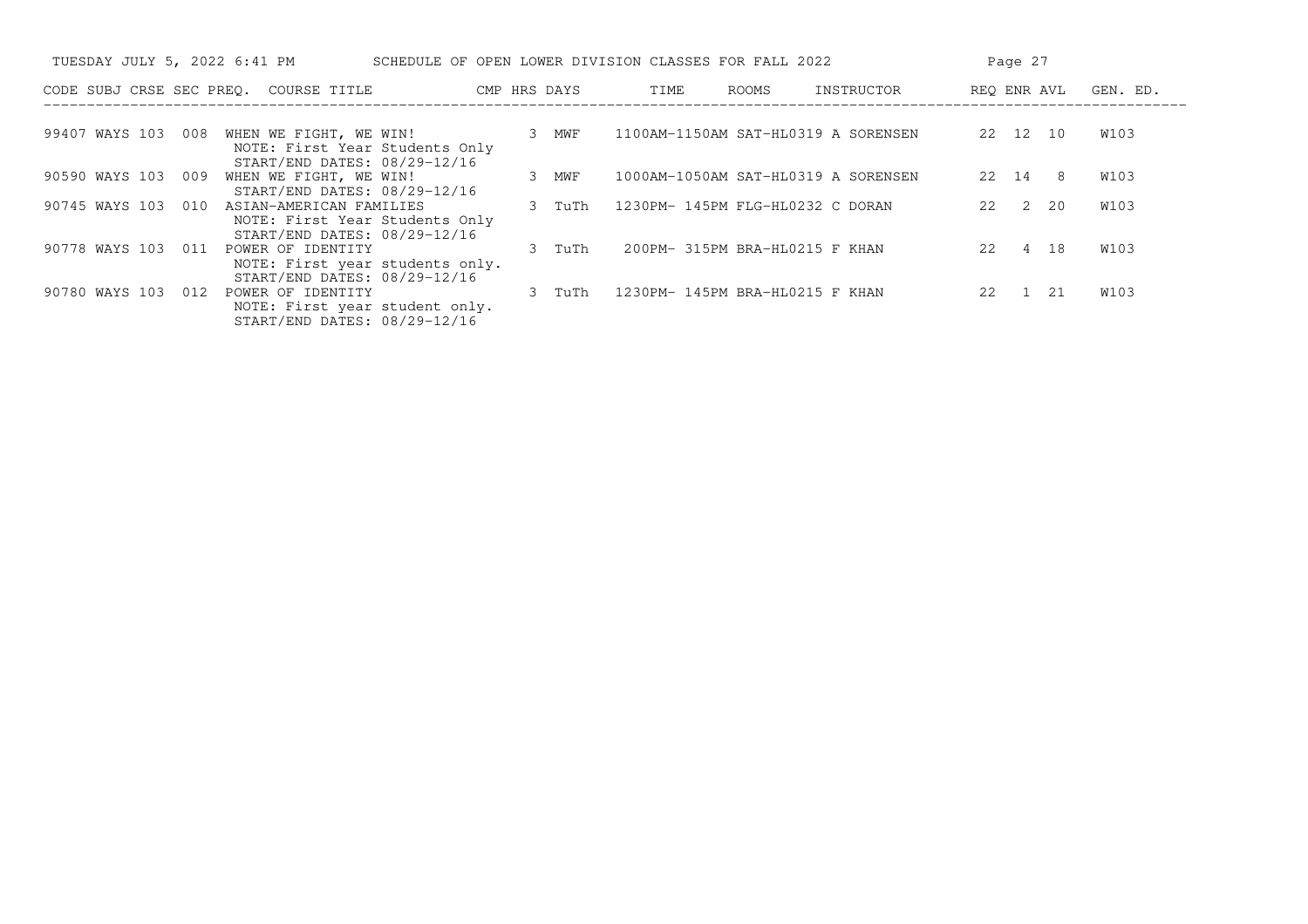|                    |     | TUESDAY JULY 5, 2022 6:41 PM                                                                                                                |      | SCHEDULE OF OPEN LOWER DIVISION CLASSES FOR FALL 2022 |       |                                            |         | Page 28 |    |                      |
|--------------------|-----|---------------------------------------------------------------------------------------------------------------------------------------------|------|-------------------------------------------------------|-------|--------------------------------------------|---------|---------|----|----------------------|
|                    |     | CODE SUBJ CRSE SEC PREO. COURSE TITLE THE CMP HRS DAYS                                                                                      |      | TIME                                                  | ROOMS | INSTRUCTOR                                 |         |         |    | REQ ENR AVL GEN. ED. |
|                    |     |                                                                                                                                             |      |                                                       |       |                                            |         |         |    |                      |
|                    |     |                                                                                                                                             |      | PSYCHOLOGY                                            |       |                                            |         |         |    |                      |
| 98142 PSYC 100     | 002 | INTRODUCTION TO PSYCHOLOGY 3 TuTh                                                                                                           |      |                                                       |       | 1100AM-1215PM KEL-HL0106 J FRYER 100 38 62 |         |         |    | SA                   |
| 90661 PSYC 100     | R01 | INTRODUCTION TO PSYCHOLOGY R 3 TuTh                                                                                                         |      | 900AM-1015AM TBA TBA                                  |       | STAFF                                      |         | 25 0    | 25 | SA                   |
|                    |     | NOTE: This course is taught at the Riverview Correctional Facility<br>and is not for students on campus.<br>START/END DATES: 08/29-12/16    |      |                                                       |       |                                            |         |         |    |                      |
| 90654 PSYC 220     | CH1 | CHILD DEVELOPMENT<br>NOTE: Childhood/Early Childhood Education majors only.                                                                 | 3 MW |                                                       |       | 800AM- 915AM FLG-HL0164 H BEAUCHAMP        |         | 10 7 3  |    | SA                   |
| 90656 PSYC 220     | CH2 | CHILD DEVELOPMENT                                                                                                                           |      |                                                       |       | 3 W 300PM-350PM VIR TBA J BOLAND           |         | 15 11   | 4  | <b>SA</b>            |
|                    |     | NOTE: Taught Virtually, students are expected to meet via Zoom<br>during meeting times.<br>Childhood/Early Childhood Education majors only. |      |                                                       |       |                                            |         |         |    |                      |
| 90658 PSYC 220 CH3 |     | CHILD DEVELOPMENT                                                                                                                           | 3 Tu | 430PM- 545PM VIR TBA J BOLAND                         |       |                                            | 15 10 5 |         |    | SA                   |
|                    |     | NOTE: Taught Virtually, students are expected to meet via Zoom<br>during meeting times.<br>Childhood/Early Childhood Education majors only. |      |                                                       |       |                                            |         |         |    |                      |
|                    |     | 98210 PSYC 220 CO3 CHILD DEVELOPMENT                                                                                                        | 3 MW |                                                       |       | 800AM- 915AM FLG-HL0164 H BEAUCHAMP        |         | 25 17   |    | SA                   |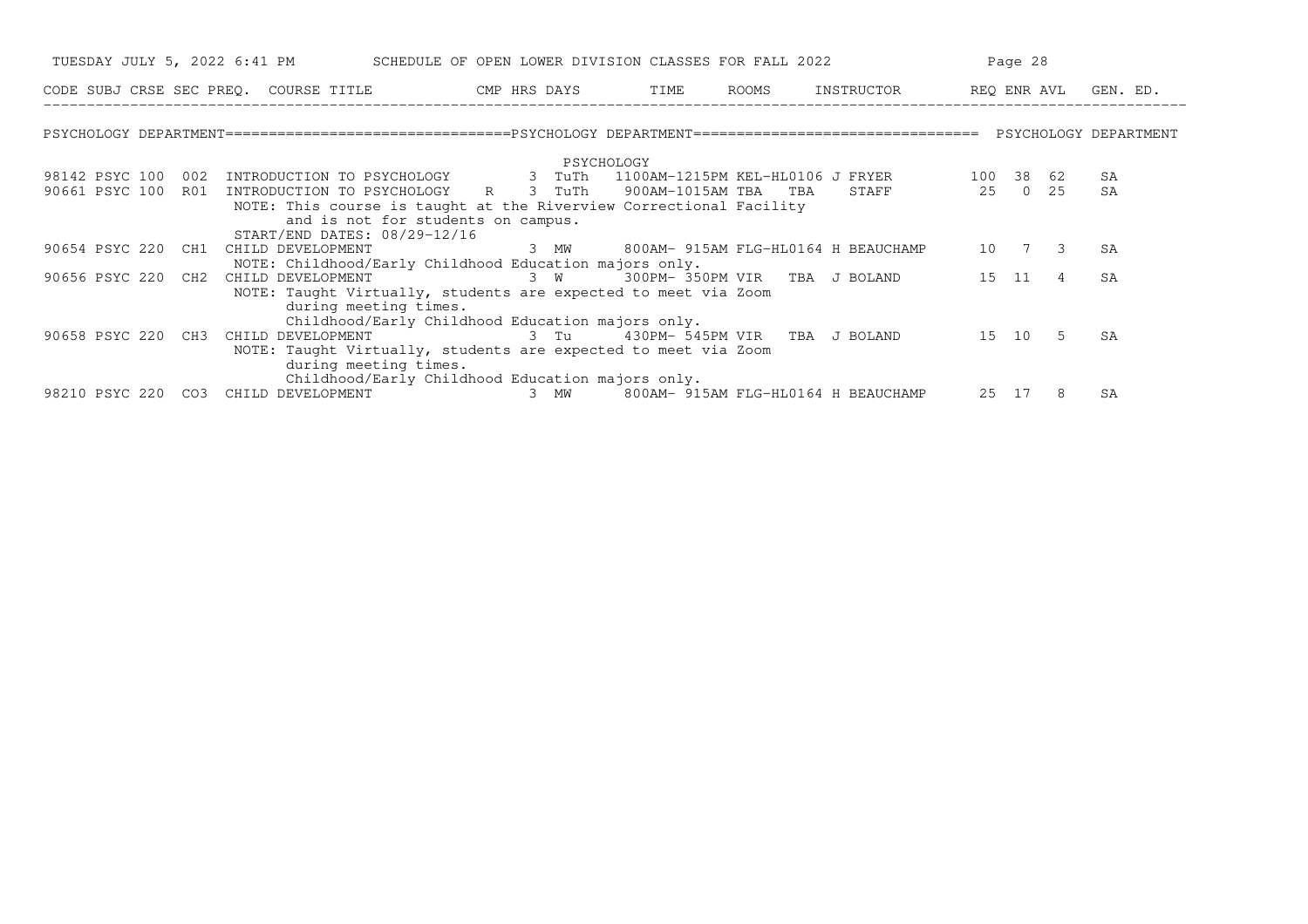|          |  | TUESDAY JULY 5, 2022 6:41 PM                                                                                                                                                                                                         |   |        |                    | SCHEDULE OF OPEN LOWER DIVISION CLASSES FOR FALL 2022 |                                            |    | Page 29  |                |    |
|----------|--|--------------------------------------------------------------------------------------------------------------------------------------------------------------------------------------------------------------------------------------|---|--------|--------------------|-------------------------------------------------------|--------------------------------------------|----|----------|----------------|----|
|          |  | CODE SUBJ CRSE SEC PREQ. COURSE TITLE THE CMP HRS DAYS TIME ROOMS INSTRUCTOR REQ ENEXATION                                                                                                                                           |   |        |                    |                                                       | INSTRUCTOR REQ ENR AVL GEN. ED.            |    |          |                |    |
|          |  | PUB HEALTH & HUMAN PERFORMANCE====================PUB HEALTH & HUMAN PERFORMANCE==================== PUB HEALTH & HUMAN PERFORMANCE                                                                                                  |   |        |                    |                                                       |                                            |    |          |                |    |
|          |  |                                                                                                                                                                                                                                      |   |        | COMMUNITY HEALTH   |                                                       |                                            |    |          |                |    |
|          |  | 98653 HLTH 165 001 HLTH:A LIFESTYLE APPROACH-LEC 3 TuTh 930AM-1045AM DUNNHL0102 K O'ROURKE 30 15 15<br>99928 HLTH 165 002 HEALTH: A LIFESTYLE APPROACH 3 TuTh 1100AM-1215PM FLG-HL0230 K O'ROURKE 25 17 8<br>98562 HLTH 230 002 SCHO |   |        |                    |                                                       |                                            |    |          |                | HW |
|          |  |                                                                                                                                                                                                                                      |   |        |                    |                                                       |                                            |    |          |                | HW |
|          |  |                                                                                                                                                                                                                                      |   |        |                    |                                                       |                                            |    |          |                | HW |
|          |  | NOTE: For students in undergraduate teacher preparation programs.<br>98787 HLTH 230 003 SCHOOL HEALTH (CA, SAVE, DASA) 3 TuTh 1230PM-145PM DUNNHLTBA H COWEN-WILSON 20 14                                                            |   |        |                    |                                                       |                                            |    |          | - 6            | HW |
|          |  | NOTE: For students in undergraduate teacher preparation programs.                                                                                                                                                                    |   |        |                    |                                                       |                                            |    |          |                | HW |
|          |  | 98960 HLTH 230 004 SCHOOL HEALTH (CA, SAVE, DASA) 3 TuTh 1100AM-1215PM DUNNHL0102 H COWEN-WILSON 20 10 10<br>99126 HLTH 230 JCC SCHOOL HEALTH (CA, SAVE, DASA) W 3                                                                   |   |        | <b>TBA</b>         |                                                       | TBA TBA T PRITCHARD 30 9 21                |    |          |                | HW |
|          |  | NOTE: Class meets on the JCC campus in Watertown. Class meets 3<br>weekends: $9/30-10/1$ , $10/21$ , and $11/18-19$ in the Extended<br>Learning Center 116. HLTH 530 students can cross                                              |   |        |                    |                                                       |                                            |    |          |                |    |
|          |  | list into this course with instructor permission.                                                                                                                                                                                    |   |        |                    |                                                       |                                            |    |          |                |    |
|          |  | 98684 HLTH 250 001 DRUG STUDIES                                                                                                                                                                                                      |   |        |                    |                                                       | 3 W 500PM-745PM DUNNHL0102 C DODD 30 13 17 |    |          |                |    |
|          |  |                                                                                                                                                                                                                                      |   |        | PHYSICAL EDUCATION |                                                       |                                            |    |          |                |    |
| 98126 PE |  | 102 001 BADMINTON                                                                                                                                                                                                                    |   | 1 MW   |                    |                                                       | 200PM-315PM MAX-HLGYM B COHEN 32 17 15     |    |          |                | PE |
|          |  | START/END DATES: 08/29-10/14                                                                                                                                                                                                         |   |        |                    |                                                       |                                            |    |          |                |    |
| 98392 PE |  | 102C 004 BADMINTON<br>START/END DATES: 08/29-10/14                                                                                                                                                                                   |   | 1 MW   |                    |                                                       | 1000AM-1115AM MAX-HLGYM C CARLINI 32 25    |    |          | $\overline{7}$ | PE |
| 98127 PE |  | 114 001 GOLF                                                                                                                                                                                                                         |   | 1 MW   |                    | 900AM-1015AM MAX-HLFH                                 | R BERKMAN 24 10 14                         |    |          |                | PE |
|          |  | START/END DATES: 08/29-10/14                                                                                                                                                                                                         |   |        |                    |                                                       |                                            |    |          |                |    |
| 98128 PE |  | 116 001 HATHA YOGA                                                                                                                                                                                                                   |   | 1 MW   |                    |                                                       | 200PM-320PM MAX-HLDANCEC MORIN 25 23       |    |          | -2             | PE |
|          |  | START/END DATES: 08/29-10/14                                                                                                                                                                                                         |   |        |                    |                                                       |                                            |    |          |                |    |
| 98252 PE |  | 116A 002 HATHA YOGA                                                                                                                                                                                                                  |   | 1 MW   |                    |                                                       | 200PM-320PM MAX-HLDANCEC MORIN 25 7 18     |    |          |                | PE |
|          |  | START/END DATES: 10/17-12/09                                                                                                                                                                                                         |   |        |                    |                                                       |                                            |    |          |                |    |
| 98400 PE |  | 120A 002 ULTIMATE FRISBEE                                                                                                                                                                                                            |   | 1 TuTh |                    |                                                       | 930AM-1045AM MAX-HLGYM J STOKES 36         |    |          | 7 29           | PE |
|          |  | START/END DATES: 08/29-10/14                                                                                                                                                                                                         |   |        |                    |                                                       |                                            |    |          |                |    |
| 98570 PE |  | 121 001 ICE SKATING                                                                                                                                                                                                                  |   | 1 MW   |                    |                                                       | 900AM-1015AM MAX-HLRINK C BERNARD 40 17 23 |    |          |                | PE |
| 98129 PE |  | START/END DATES: 10/17-12/09<br>123 001 JOGGING & CONDITIONING                                                                                                                                                                       |   | 1 MW   |                    |                                                       | 200PM-315PM MAX-HLFH J BECHTEL 40 4 36     |    |          |                | PЕ |
|          |  | JOGGING & CONDITIONING<br>START/END DATES: 10/17-12/09                                                                                                                                                                               |   |        |                    |                                                       |                                            |    |          |                |    |
| 98484 PE |  | 123 002 JOGGING & CONDITIONING                                                                                                                                                                                                       |   | 1 TuTh |                    |                                                       | 1130AM-1245PM MAX-HLFH A PARKER 40         |    |          | 8 32           | PE |
|          |  | START/END DATES: 10/17-12/09                                                                                                                                                                                                         |   |        |                    |                                                       |                                            |    |          |                |    |
| 98508 PE |  | 123 003 JOGGING & CONDITIONING                                                                                                                                                                                                       |   | 1 MW   |                    | 900AM-1015AM MAX-HLFH                                 | C CARLINI 40                               |    |          | 1 39           | PE |
|          |  | START/END DATES: 10/17-12/09                                                                                                                                                                                                         |   |        |                    |                                                       |                                            |    |          |                |    |
| 90670 PE |  | 124 001 CONDITION PE                                                                                                                                                                                                                 | 1 |        | TBA                |                                                       | TBA TBA W BEAUCHAMP 20                     |    |          | 5 15           | PE |
|          |  | NOTE: No contact PE course. Time, date, and location are TBA                                                                                                                                                                         |   |        |                    |                                                       |                                            |    |          |                |    |
| 90623 PE |  | 136A 001 WEIGHT TRAINING                                                                                                                                                                                                             |   | 1 TuTh |                    |                                                       | 930AM-1045AM TBA TBA C BERNARD             | 20 |          | 2 18           | PE |
| 98253 PE |  | START/END DATES: 10/17-12/09<br>136A 002 WEIGHT TRAINING                                                                                                                                                                             |   | 1 TuTh |                    | 930AM-1045AM MAX-HLFC                                 | C CARLINI 30                               |    |          | 9 21           | PE |
|          |  | START/END DATES: 08/29-10/14                                                                                                                                                                                                         |   |        |                    |                                                       |                                            |    |          |                |    |
| 98254 PE |  | 136B 003 WEIGHT TRAINING                                                                                                                                                                                                             |   | 1 TuTh |                    | 930AM-1045AM MAX-HLFC                                 | G HANEY                                    | 30 |          | $3 \quad 27$   | PE |
|          |  | START/END DATES: 10/17-12/09                                                                                                                                                                                                         |   |        |                    |                                                       |                                            |    |          |                |    |
| 98604 PE |  | 136C 003 WEIGHT TRAINING                                                                                                                                                                                                             |   | 1 TuTh |                    | 200PM- 315PM MAX-HLFC                                 | J BECHTEL                                  |    | 30 20 10 |                | PE |
|          |  | START/END DATES: 08/29-10/14                                                                                                                                                                                                         |   |        |                    |                                                       |                                            |    |          |                |    |
| 99881 PE |  | 148 001 COOPERATIVE ACTIVITIES<br>START/END DATES: 08/29-10/14                                                                                                                                                                       |   | 1 MW   |                    | 100PM-215PM TBA TBA B COHEN                           | 30                                         |    |          | 8 22           | PЕ |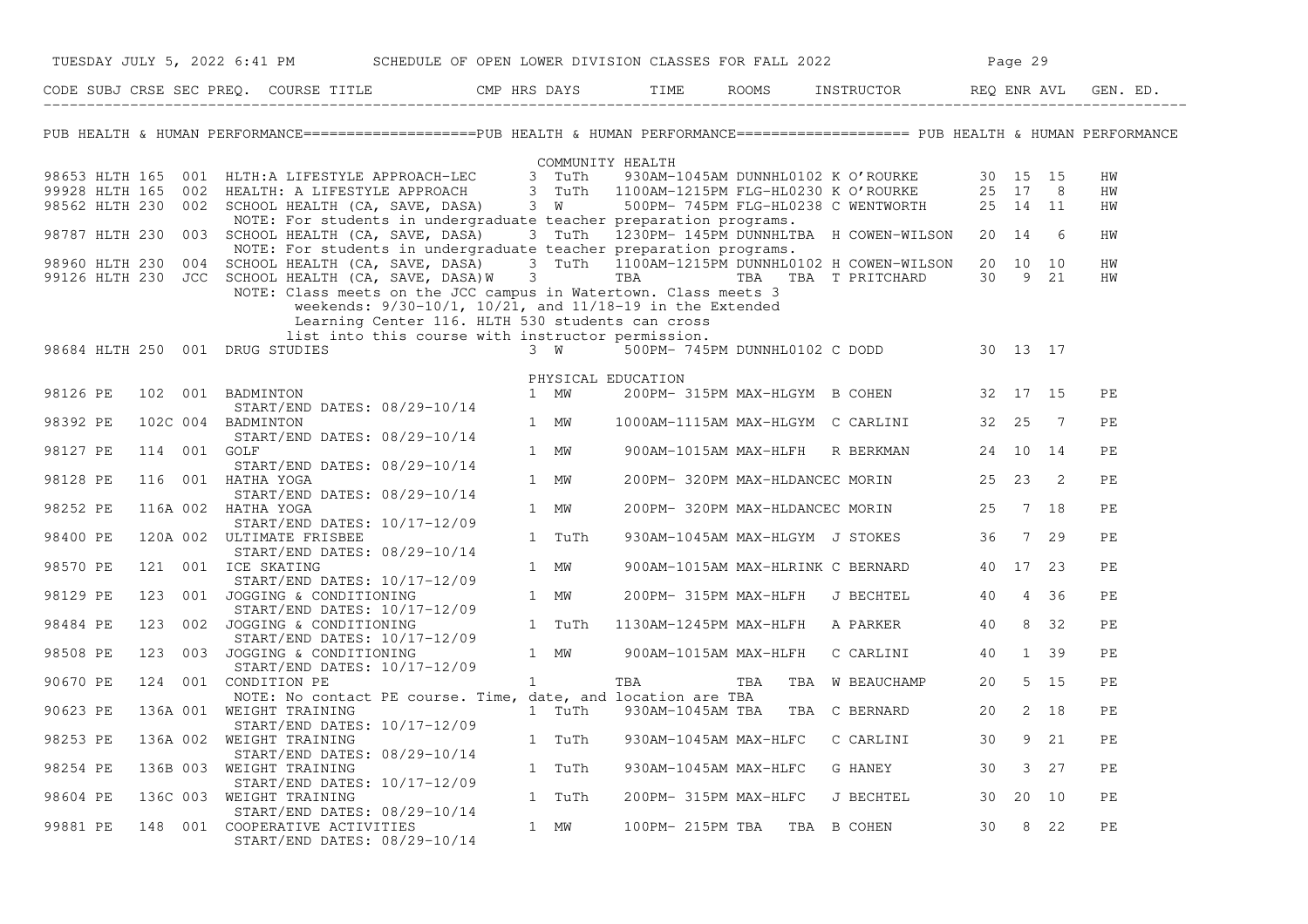| TUESDAY JULY 5, 2022 6:41 PM SCHEDULE OF OPEN LOWER DIVISION CLASSES FOR FALL 2022                                                         |           |                                                                                | Page 30  |       |
|--------------------------------------------------------------------------------------------------------------------------------------------|-----------|--------------------------------------------------------------------------------|----------|-------|
| CODE SUBJ CRSE SEC PREQ. COURSE TITLE THE CMP HRS DAYS TIME                                                                                |           | ROOMS INSTRUCTOR REQ ENR AVL GEN. ED.                                          |          |       |
|                                                                                                                                            |           |                                                                                |          |       |
| SOCIOLOGY AND CRIMINAL JUSTICE===================SOCIOLOGY AND CRIMINAL JUSTICE==================== SOCIOLOGY AND CRIMINAL JUSTICE         |           |                                                                                |          |       |
|                                                                                                                                            | SOCIOLOGY |                                                                                |          |       |
| 99367 SOCI 101 001<br>INTRODUCTION TO SOCIOLOGY 3 TuTh                                                                                     |           | 1230PM- 145PM SAT-HL0319 L DIAMOND-BROWN 35 33 2                               |          | SA SW |
| 99740 SOCI 101 002<br>INTRODUCTION TO SOCIOLOGY 3 TuTh                                                                                     |           | 200PM- 315PM SAT-HL0319 L DIAMOND-BROWN 35 32 3                                |          | SA SW |
| INTRO CRIMINAL JUSTICE STUDIES 3 MWF<br>98804 SOCI 103<br>001                                                                              |           |                                                                                |          |       |
| 99124 SOCI 103 R01<br>INTRO CRIMINAL JUSTICE STUDIESR 3 W                                                                                  |           | 900AM-950AM SAT-HL0319 N LEWIS 35 16 19<br>230PM-530PM TBA TBA N LEWIS 25 0 25 |          |       |
| NOTE: This course is taught at Riverview Correctional Facility                                                                             |           |                                                                                |          |       |
| and is not open to students on campus.                                                                                                     |           |                                                                                |          |       |
| START/END DATES: 08/29-12/16                                                                                                               |           |                                                                                |          |       |
| INTRO TO SOCIAL STRATIFICATIONR 3 M 300PM-530PM TBA TBA A SORENSEN 25 0 25<br>90662 SOCI 201 R01                                           |           |                                                                                |          |       |
| NOTE: This course is taught at the Riverview Correctional Facility                                                                         |           |                                                                                |          |       |
| and is not for students on campus.                                                                                                         |           |                                                                                |          |       |
| START/END DATES: 08/29-12/16                                                                                                               |           |                                                                                |          |       |
| 90648 SOCI 210 002* QUANTITATIVE RESEARCH METHODS 3 M 400PM- 630PM SAT-HL0300 Y DULONG                                                     |           |                                                                                | 20 10 10 |       |
| Pre-requisites: SOCI101 or SOCI103 and STAT100 or MATH125 or CIS125                                                                        |           |                                                                                |          |       |
| 90098 SOCI 220 R01* OUALITATIVE RESEARCH METHODS R 3 Tu 1230PM-300PM TBA TBA H SULLIVAN-CATL 22 0 22<br>Pre-requisites: SOCI101 or SOCI103 |           |                                                                                |          |       |
| NOTE: This course is taught at the Riverview Correctional Facility                                                                         |           |                                                                                |          |       |
| and is not open to students on campus.                                                                                                     |           |                                                                                |          |       |
| START/END DATES: 08/29-12/16                                                                                                               |           |                                                                                |          |       |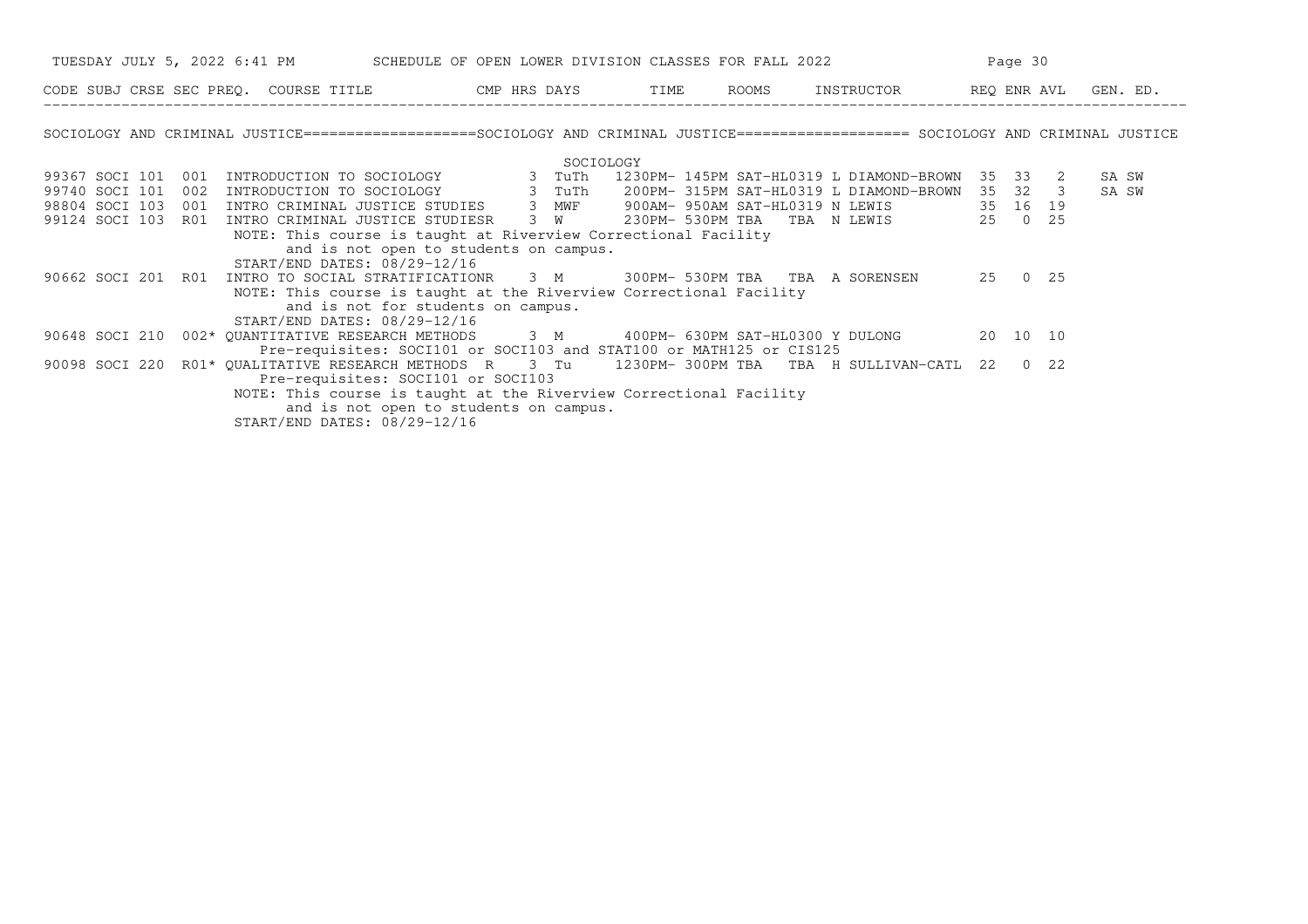| CODE SUBJ CRSE SEC PREQ. COURSE TITLE THE CMP HRS DAYS TIME<br>ROOMS<br>INSTRUCTOR REO ENR AVL GEN. ED.<br>ARTS MANAGEMENT<br>@INTRO TO ARTS MANAGEMENT      3 TuTh  1100AM-1215PM PFMART0408 J VINK       23  7 16<br>@ARTS MANAGEMENT PRACTICUM I    1-2     TBA    TBA   TBA   J VINK       3  0  3<br>98681 ARMA 100 001<br>99093 ARMA 207 001<br><b>DANCE</b><br>90037 DANC 110 001 BEGINNING BALLET 3 TUTh<br>90038 DANC 112 001 BEGINNING JAZZ DANCE 3 TUTh<br>90518 DANC 114 001 BEGINNING KRIPALU-STYLE YOGA 2 TUTh<br>90039 DANC 116 001 @PILATES PRACTICE 2 MW<br>200PM- 315PM PFMART0126 C DUFAULT<br>24 15 9<br>AE PE TA<br>1100AM-1215PM PFMART0126 K CANEDY<br>24 6 18<br>AE PE TA<br>930AM-1045AM PFMART0127 R COLLEN 16 9 7<br>PE<br>930AM-1045AM PFMART0127 K CANEDY 20 15 5<br>410PM- 500PM PFMART0117 T CANEDY 10 1 9<br>PE<br>98678 DANC 207 001* @TECHNICAL THEATRE PROD I 1 F<br>Pre-requisites: DRAM206 or DRAM233<br>NOTE: Cross listed with DRAM 207.<br>100PM- 245PM PFMART0136 C DUFAULT 12 2 10<br>98256 DANC 221 001 MODERN DANCE 1<br>4 MWF<br>AE PE TA<br>NOTE: Prerequisites or instructor permission required. First class<br>is for placement.<br>98446 DANC 234 VR1* INTERMEDIATE BALLET<br>2 WTh<br>400PM- 630PM PFMART0126 C DUFAULT<br>24 4 20<br>AE PE<br>Pre-requisites: DANC110 or DANC235<br><b>DRAMA</b><br>98654 DRAM 110<br>PE<br>001<br>PE<br>98706 DRAM 110 002<br>AE<br>98483 DRAM 206<br>001<br>NOTE: Additional lab hours required. Class will meet in Scene<br>Shop, 117 PAC<br>$001*$ @TECHNICAL THEATRE PRODUCT I $1$ F<br>98657 DRAM 207<br>410PM- 500PM TBA<br>10 4 6<br>TBA T CANEDY<br>Pre-requisites: DRAM206<br>NOTE: Cross listed with DANC 207.<br>3 TuTh<br>930AM-1045AM DUNNHL0206 J PECORA<br>98612 DRAM 210 001 INTERP & ANALYSIS PLAYS<br>24 17 7<br>AC TA<br>@PERFORMANCE & PRODUCTION 1-3<br>TBA TBA TBA J PECORA 6 1 5<br>300PM-450PM PFMART0101 J VINK 24 21 3<br>200PM-315PM PFMART0408 J SUSSMAN 16 10 6<br>98975 DRAM 211<br>TBA<br>002 |                |     | TUESDAY JULY 5, 2022 6:41 PM SCHEDULE OF OPEN LOWER DIVISION CLASSES FOR FALL 2022 Page 31 |  |  |  |  |       |
|-------------------------------------------------------------------------------------------------------------------------------------------------------------------------------------------------------------------------------------------------------------------------------------------------------------------------------------------------------------------------------------------------------------------------------------------------------------------------------------------------------------------------------------------------------------------------------------------------------------------------------------------------------------------------------------------------------------------------------------------------------------------------------------------------------------------------------------------------------------------------------------------------------------------------------------------------------------------------------------------------------------------------------------------------------------------------------------------------------------------------------------------------------------------------------------------------------------------------------------------------------------------------------------------------------------------------------------------------------------------------------------------------------------------------------------------------------------------------------------------------------------------------------------------------------------------------------------------------------------------------------------------------------------------------------------------------------------------------------------------------------------------------------------------------------------------------------------------------------------------------------------------------------------------------------------------------------------------------------------------------------------------|----------------|-----|--------------------------------------------------------------------------------------------|--|--|--|--|-------|
|                                                                                                                                                                                                                                                                                                                                                                                                                                                                                                                                                                                                                                                                                                                                                                                                                                                                                                                                                                                                                                                                                                                                                                                                                                                                                                                                                                                                                                                                                                                                                                                                                                                                                                                                                                                                                                                                                                                                                                                                                   |                |     |                                                                                            |  |  |  |  |       |
|                                                                                                                                                                                                                                                                                                                                                                                                                                                                                                                                                                                                                                                                                                                                                                                                                                                                                                                                                                                                                                                                                                                                                                                                                                                                                                                                                                                                                                                                                                                                                                                                                                                                                                                                                                                                                                                                                                                                                                                                                   |                |     |                                                                                            |  |  |  |  |       |
|                                                                                                                                                                                                                                                                                                                                                                                                                                                                                                                                                                                                                                                                                                                                                                                                                                                                                                                                                                                                                                                                                                                                                                                                                                                                                                                                                                                                                                                                                                                                                                                                                                                                                                                                                                                                                                                                                                                                                                                                                   |                |     |                                                                                            |  |  |  |  |       |
|                                                                                                                                                                                                                                                                                                                                                                                                                                                                                                                                                                                                                                                                                                                                                                                                                                                                                                                                                                                                                                                                                                                                                                                                                                                                                                                                                                                                                                                                                                                                                                                                                                                                                                                                                                                                                                                                                                                                                                                                                   |                |     |                                                                                            |  |  |  |  |       |
|                                                                                                                                                                                                                                                                                                                                                                                                                                                                                                                                                                                                                                                                                                                                                                                                                                                                                                                                                                                                                                                                                                                                                                                                                                                                                                                                                                                                                                                                                                                                                                                                                                                                                                                                                                                                                                                                                                                                                                                                                   |                |     |                                                                                            |  |  |  |  |       |
|                                                                                                                                                                                                                                                                                                                                                                                                                                                                                                                                                                                                                                                                                                                                                                                                                                                                                                                                                                                                                                                                                                                                                                                                                                                                                                                                                                                                                                                                                                                                                                                                                                                                                                                                                                                                                                                                                                                                                                                                                   |                |     |                                                                                            |  |  |  |  |       |
|                                                                                                                                                                                                                                                                                                                                                                                                                                                                                                                                                                                                                                                                                                                                                                                                                                                                                                                                                                                                                                                                                                                                                                                                                                                                                                                                                                                                                                                                                                                                                                                                                                                                                                                                                                                                                                                                                                                                                                                                                   |                |     |                                                                                            |  |  |  |  |       |
|                                                                                                                                                                                                                                                                                                                                                                                                                                                                                                                                                                                                                                                                                                                                                                                                                                                                                                                                                                                                                                                                                                                                                                                                                                                                                                                                                                                                                                                                                                                                                                                                                                                                                                                                                                                                                                                                                                                                                                                                                   |                |     |                                                                                            |  |  |  |  |       |
|                                                                                                                                                                                                                                                                                                                                                                                                                                                                                                                                                                                                                                                                                                                                                                                                                                                                                                                                                                                                                                                                                                                                                                                                                                                                                                                                                                                                                                                                                                                                                                                                                                                                                                                                                                                                                                                                                                                                                                                                                   |                |     |                                                                                            |  |  |  |  |       |
|                                                                                                                                                                                                                                                                                                                                                                                                                                                                                                                                                                                                                                                                                                                                                                                                                                                                                                                                                                                                                                                                                                                                                                                                                                                                                                                                                                                                                                                                                                                                                                                                                                                                                                                                                                                                                                                                                                                                                                                                                   |                |     |                                                                                            |  |  |  |  |       |
|                                                                                                                                                                                                                                                                                                                                                                                                                                                                                                                                                                                                                                                                                                                                                                                                                                                                                                                                                                                                                                                                                                                                                                                                                                                                                                                                                                                                                                                                                                                                                                                                                                                                                                                                                                                                                                                                                                                                                                                                                   |                |     |                                                                                            |  |  |  |  |       |
|                                                                                                                                                                                                                                                                                                                                                                                                                                                                                                                                                                                                                                                                                                                                                                                                                                                                                                                                                                                                                                                                                                                                                                                                                                                                                                                                                                                                                                                                                                                                                                                                                                                                                                                                                                                                                                                                                                                                                                                                                   |                |     |                                                                                            |  |  |  |  |       |
|                                                                                                                                                                                                                                                                                                                                                                                                                                                                                                                                                                                                                                                                                                                                                                                                                                                                                                                                                                                                                                                                                                                                                                                                                                                                                                                                                                                                                                                                                                                                                                                                                                                                                                                                                                                                                                                                                                                                                                                                                   |                |     |                                                                                            |  |  |  |  |       |
|                                                                                                                                                                                                                                                                                                                                                                                                                                                                                                                                                                                                                                                                                                                                                                                                                                                                                                                                                                                                                                                                                                                                                                                                                                                                                                                                                                                                                                                                                                                                                                                                                                                                                                                                                                                                                                                                                                                                                                                                                   |                |     |                                                                                            |  |  |  |  |       |
|                                                                                                                                                                                                                                                                                                                                                                                                                                                                                                                                                                                                                                                                                                                                                                                                                                                                                                                                                                                                                                                                                                                                                                                                                                                                                                                                                                                                                                                                                                                                                                                                                                                                                                                                                                                                                                                                                                                                                                                                                   |                |     |                                                                                            |  |  |  |  |       |
|                                                                                                                                                                                                                                                                                                                                                                                                                                                                                                                                                                                                                                                                                                                                                                                                                                                                                                                                                                                                                                                                                                                                                                                                                                                                                                                                                                                                                                                                                                                                                                                                                                                                                                                                                                                                                                                                                                                                                                                                                   |                |     |                                                                                            |  |  |  |  |       |
|                                                                                                                                                                                                                                                                                                                                                                                                                                                                                                                                                                                                                                                                                                                                                                                                                                                                                                                                                                                                                                                                                                                                                                                                                                                                                                                                                                                                                                                                                                                                                                                                                                                                                                                                                                                                                                                                                                                                                                                                                   |                |     |                                                                                            |  |  |  |  |       |
|                                                                                                                                                                                                                                                                                                                                                                                                                                                                                                                                                                                                                                                                                                                                                                                                                                                                                                                                                                                                                                                                                                                                                                                                                                                                                                                                                                                                                                                                                                                                                                                                                                                                                                                                                                                                                                                                                                                                                                                                                   |                |     |                                                                                            |  |  |  |  |       |
|                                                                                                                                                                                                                                                                                                                                                                                                                                                                                                                                                                                                                                                                                                                                                                                                                                                                                                                                                                                                                                                                                                                                                                                                                                                                                                                                                                                                                                                                                                                                                                                                                                                                                                                                                                                                                                                                                                                                                                                                                   |                |     |                                                                                            |  |  |  |  |       |
|                                                                                                                                                                                                                                                                                                                                                                                                                                                                                                                                                                                                                                                                                                                                                                                                                                                                                                                                                                                                                                                                                                                                                                                                                                                                                                                                                                                                                                                                                                                                                                                                                                                                                                                                                                                                                                                                                                                                                                                                                   |                |     |                                                                                            |  |  |  |  |       |
|                                                                                                                                                                                                                                                                                                                                                                                                                                                                                                                                                                                                                                                                                                                                                                                                                                                                                                                                                                                                                                                                                                                                                                                                                                                                                                                                                                                                                                                                                                                                                                                                                                                                                                                                                                                                                                                                                                                                                                                                                   |                |     |                                                                                            |  |  |  |  |       |
|                                                                                                                                                                                                                                                                                                                                                                                                                                                                                                                                                                                                                                                                                                                                                                                                                                                                                                                                                                                                                                                                                                                                                                                                                                                                                                                                                                                                                                                                                                                                                                                                                                                                                                                                                                                                                                                                                                                                                                                                                   |                |     |                                                                                            |  |  |  |  |       |
|                                                                                                                                                                                                                                                                                                                                                                                                                                                                                                                                                                                                                                                                                                                                                                                                                                                                                                                                                                                                                                                                                                                                                                                                                                                                                                                                                                                                                                                                                                                                                                                                                                                                                                                                                                                                                                                                                                                                                                                                                   |                |     |                                                                                            |  |  |  |  |       |
|                                                                                                                                                                                                                                                                                                                                                                                                                                                                                                                                                                                                                                                                                                                                                                                                                                                                                                                                                                                                                                                                                                                                                                                                                                                                                                                                                                                                                                                                                                                                                                                                                                                                                                                                                                                                                                                                                                                                                                                                                   |                |     |                                                                                            |  |  |  |  |       |
|                                                                                                                                                                                                                                                                                                                                                                                                                                                                                                                                                                                                                                                                                                                                                                                                                                                                                                                                                                                                                                                                                                                                                                                                                                                                                                                                                                                                                                                                                                                                                                                                                                                                                                                                                                                                                                                                                                                                                                                                                   |                |     |                                                                                            |  |  |  |  |       |
|                                                                                                                                                                                                                                                                                                                                                                                                                                                                                                                                                                                                                                                                                                                                                                                                                                                                                                                                                                                                                                                                                                                                                                                                                                                                                                                                                                                                                                                                                                                                                                                                                                                                                                                                                                                                                                                                                                                                                                                                                   |                |     |                                                                                            |  |  |  |  |       |
|                                                                                                                                                                                                                                                                                                                                                                                                                                                                                                                                                                                                                                                                                                                                                                                                                                                                                                                                                                                                                                                                                                                                                                                                                                                                                                                                                                                                                                                                                                                                                                                                                                                                                                                                                                                                                                                                                                                                                                                                                   |                |     |                                                                                            |  |  |  |  |       |
|                                                                                                                                                                                                                                                                                                                                                                                                                                                                                                                                                                                                                                                                                                                                                                                                                                                                                                                                                                                                                                                                                                                                                                                                                                                                                                                                                                                                                                                                                                                                                                                                                                                                                                                                                                                                                                                                                                                                                                                                                   |                |     |                                                                                            |  |  |  |  |       |
|                                                                                                                                                                                                                                                                                                                                                                                                                                                                                                                                                                                                                                                                                                                                                                                                                                                                                                                                                                                                                                                                                                                                                                                                                                                                                                                                                                                                                                                                                                                                                                                                                                                                                                                                                                                                                                                                                                                                                                                                                   |                |     |                                                                                            |  |  |  |  |       |
|                                                                                                                                                                                                                                                                                                                                                                                                                                                                                                                                                                                                                                                                                                                                                                                                                                                                                                                                                                                                                                                                                                                                                                                                                                                                                                                                                                                                                                                                                                                                                                                                                                                                                                                                                                                                                                                                                                                                                                                                                   |                |     |                                                                                            |  |  |  |  |       |
|                                                                                                                                                                                                                                                                                                                                                                                                                                                                                                                                                                                                                                                                                                                                                                                                                                                                                                                                                                                                                                                                                                                                                                                                                                                                                                                                                                                                                                                                                                                                                                                                                                                                                                                                                                                                                                                                                                                                                                                                                   | 90042 DRAM 235 | 001 |                                                                                            |  |  |  |  | AE TA |
| INTRODUCTION TO ACTING 5 MW<br>FOUNDTNS OF DESIGN FOR STAGE 5 TuTh<br>98626 DRAM 251<br>001<br>AE                                                                                                                                                                                                                                                                                                                                                                                                                                                                                                                                                                                                                                                                                                                                                                                                                                                                                                                                                                                                                                                                                                                                                                                                                                                                                                                                                                                                                                                                                                                                                                                                                                                                                                                                                                                                                                                                                                                 |                |     |                                                                                            |  |  |  |  |       |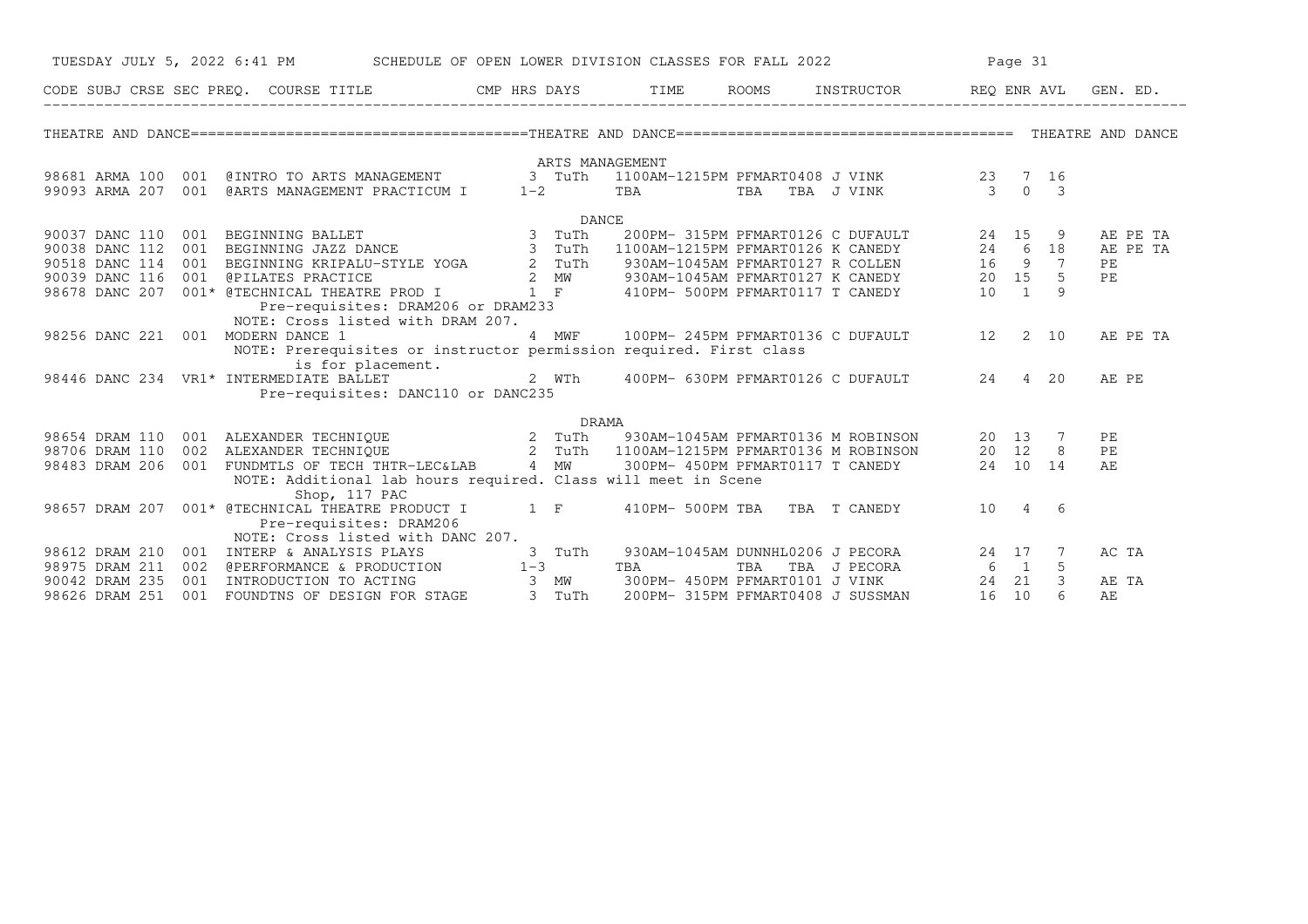|           |     |         | TUESDAY JULY 5, 2022 6:41 PM SCHEDULE OF OPEN LOWER DIVISION CLASSES FOR FALL 2022 |                |                           |       |              |              | Page 32        |                |          |
|-----------|-----|---------|------------------------------------------------------------------------------------|----------------|---------------------------|-------|--------------|--------------|----------------|----------------|----------|
|           |     |         | CODE SUBJ CRSE SEC PREQ. COURSE TITLE THE CMP HRS DAYS                             |                | TIME                      | ROOMS | INSTRUCTOR   | REQ ENR AVL  |                |                | GEN. ED. |
|           |     |         |                                                                                    |                |                           |       |              |              |                |                |          |
|           |     |         |                                                                                    |                | NATIONAL STUDENT EXCHANGE |       |              |              |                |                |          |
| 98590 NSE |     | 200 A00 | @NATIONAL STUDENT EXCHANGE                                                         | $0\quad 12$    | TBA                       | TBA   | TBA J ROGERS | 10 0 10      |                |                |          |
|           |     |         | NOTE: Instructor permission required.                                              |                |                           |       |              |              |                |                |          |
| 98591 NSE |     | 200 BOO | <b>@NATIONAL STUDENT EXCHANGE</b>                                                  | $\Omega$ 12    | TBA <b>TRANGER</b>        | TBA   | TBA J ROGERS | 10           | $0\quad 10$    |                |          |
|           |     |         | NOTE: Instructor permission required.                                              |                |                           |       |              |              |                |                |          |
| 98667 NSE |     | 200 COO | <b>@NATIONAL STUDENT EXCHANGE</b>                                                  | $\Omega$ 12    | TBA                       | TBA   | TBA J ROGERS | 1            | $0 \quad 1$    |                |          |
|           |     |         | NOTE: Instructor permission required.                                              |                |                           |       |              |              |                |                |          |
|           |     |         |                                                                                    |                | OVERSEAS                  |       |              |              |                |                |          |
| 98592 OVS | 200 | 001     | @GLOBAL ENGAGEMENT NY 0 12                                                         |                | TBA                       | TBA   | TBA J ROGERS | $\mathbf{2}$ |                | $0\qquad 2$    |          |
|           |     |         | NOTE: Instructor permission required.                                              |                |                           |       |              |              |                |                |          |
| 98593 OVS | 200 | 002     | COVERSEAS CORK IRELAND 12                                                          |                | TBA                       | TBA   | TBA J ROGERS | 1            | $\overline{0}$ | $\overline{1}$ |          |
|           |     |         | NOTE: Instructor permission required.                                              |                |                           |       |              |              |                |                |          |
| 98594 OVS | 200 | 003     | COVERSEAS GLASGOW 0 12                                                             |                | TBA                       | TBA   | TBA J ROGERS | $\mathbf{1}$ | $\Omega$       | $\overline{1}$ |          |
|           |     |         | NOTE: Instructor permission required.                                              |                |                           |       |              |              |                |                |          |
| 98595 OVS | 200 | 004     | @OVERSEAS PROJECTS ABROAD                                                          | $\overline{O}$ | TBA                       | TBA   | TBA J ROGERS | 1            | $\Omega$       | $\overline{1}$ |          |
|           |     |         | NOTE: Insturctor permission required.                                              |                |                           |       |              |              |                |                |          |
| 98598 OVS | 200 | 005     | @OVERSEAS STDY PROJECTS ABROADO                                                    |                | TBA                       | TBA   | TBA J ROGERS | $1 \quad$    | $\Omega$       | $\overline{1}$ |          |
| 98597 OVS | 200 | 006     | NOTE: Instructor permission required.<br>@OVERSEAS STUDY YONSEI 0 12               |                | TBA                       | TBA   | TBA J ROGERS | $\mathbf{1}$ | $\Omega$       | $\overline{1}$ |          |
|           |     |         | NOTE: Instructor permission required.                                              |                |                           |       |              |              |                |                |          |
| 98596 OVS | 200 | 007     | COVERSEAS STUDY - ABERDEEN 0 12                                                    |                | TBA                       | TBA   | TBA J ROGERS | $\mathbf{1}$ | $\Omega$       | $\overline{1}$ |          |
|           |     |         | NOTE: Instructor permission required.                                              |                |                           |       |              |              |                |                |          |
| 98619 OVS | 200 | 008     | <b>@OVERSEAS STUDY LIMERICK</b>                                                    | $\circ$ 12     | TBA                       | TBA   | TBA J ROGERS | $\mathbf{1}$ | $\Omega$       | $\overline{1}$ |          |
|           |     |         | NOTE: Instructor permission required.                                              |                |                           |       |              |              |                |                |          |
| 98660 OVS | 200 | 009     | COVERSEAS STUDY MEXICO 0 12                                                        |                | TBA                       | TBA   | TBA J ROGERS | 1            | $\overline{0}$ | $\overline{1}$ |          |
|           |     |         | NOTE: Instructor permission required.                                              |                |                           |       |              |              |                |                |          |
| 98623 OVS | 200 | 010     | @OVERSEAS STUDY VALENCIA                                                           | $0$ 12         | TBA                       | TBA   | TBA J ROGERS | $\mathbf{1}$ | $\Omega$       | $\overline{1}$ |          |
|           |     |         | NOTE: Instructor permission required.                                              |                |                           |       |              |              |                |                |          |
| 98661 OVS | 200 | 012     | @OVERSEAS STUDY                                                                    | $0\quad 12$    | TBA                       | TBA   | TBA J ROGERS | $1 \quad$    | $\Omega$       | $\overline{1}$ |          |
| 98664 OVS |     | 200 013 | NOTE: Instructor permisison required.<br>@OVERSEAS STUDY<br>$\sim$ 0 12            |                | TBA                       | TBA   | TBA J ROGERS | $\mathbf{1}$ | $\Omega$       | $\overline{1}$ |          |
|           |     |         | NOTE: Instructor permission required.                                              |                |                           |       |              |              |                |                |          |
|           |     |         |                                                                                    |                |                           |       |              |              |                |                |          |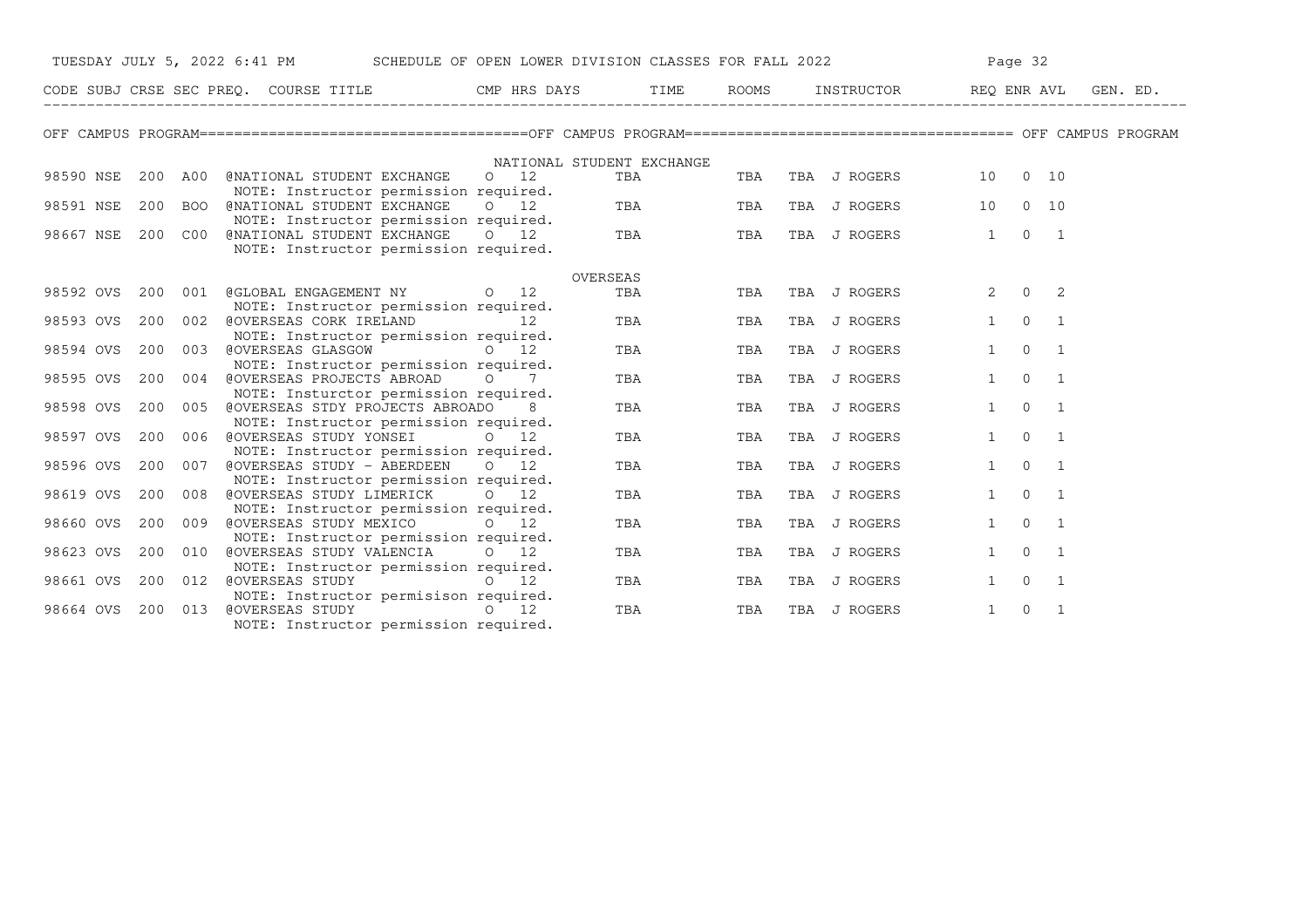| TUESDAY JULY 5, 2022 6:41 PM |                                                                                                                                                                                                                                                                                                 |  | SCHEDULE OF OPEN LOWER DIVISION CLASSES FOR FALL 2022 |       |            |          | Page 33 |                      |
|------------------------------|-------------------------------------------------------------------------------------------------------------------------------------------------------------------------------------------------------------------------------------------------------------------------------------------------|--|-------------------------------------------------------|-------|------------|----------|---------|----------------------|
|                              | CODE SUBJ CRSE SEC PREO. COURSE TITLE THE CMP HRS DAYS TIME                                                                                                                                                                                                                                     |  |                                                       | ROOMS | INSTRUCTOR |          |         | REO ENR AVL GEN. ED. |
|                              |                                                                                                                                                                                                                                                                                                 |  |                                                       |       |            |          |         | AN--Asian Studies    |
|                              | 98478 ANTH 202 001 CULTURE, IDENTITY AND POWER 3 MWF 1000AM-1050AM KEL-HL0103 M PERKINS 40 14 26<br>NOTE: Counts towards History and society elective for<br>International Studies majors.<br>Counts towards Women and Gender Studies.<br>Some seats reserved for new freshmen.                 |  |                                                       |       |            |          |         | CG XC                |
| 98587 ANTH 202 002           | CULTURE, IDENTITY AND POWER 3 MWF 1100AM-1150AM KEL-HL0103 M PERKINS<br>NOTE: Counts towards Women and Gender Studies.<br>Counts towards History and society elective for<br>International Studies majors.<br>Counts towards Women and Gender Studies.<br>Some seats reserved for new freshmen. |  |                                                       |       |            | 40 24 16 |         | CG XC                |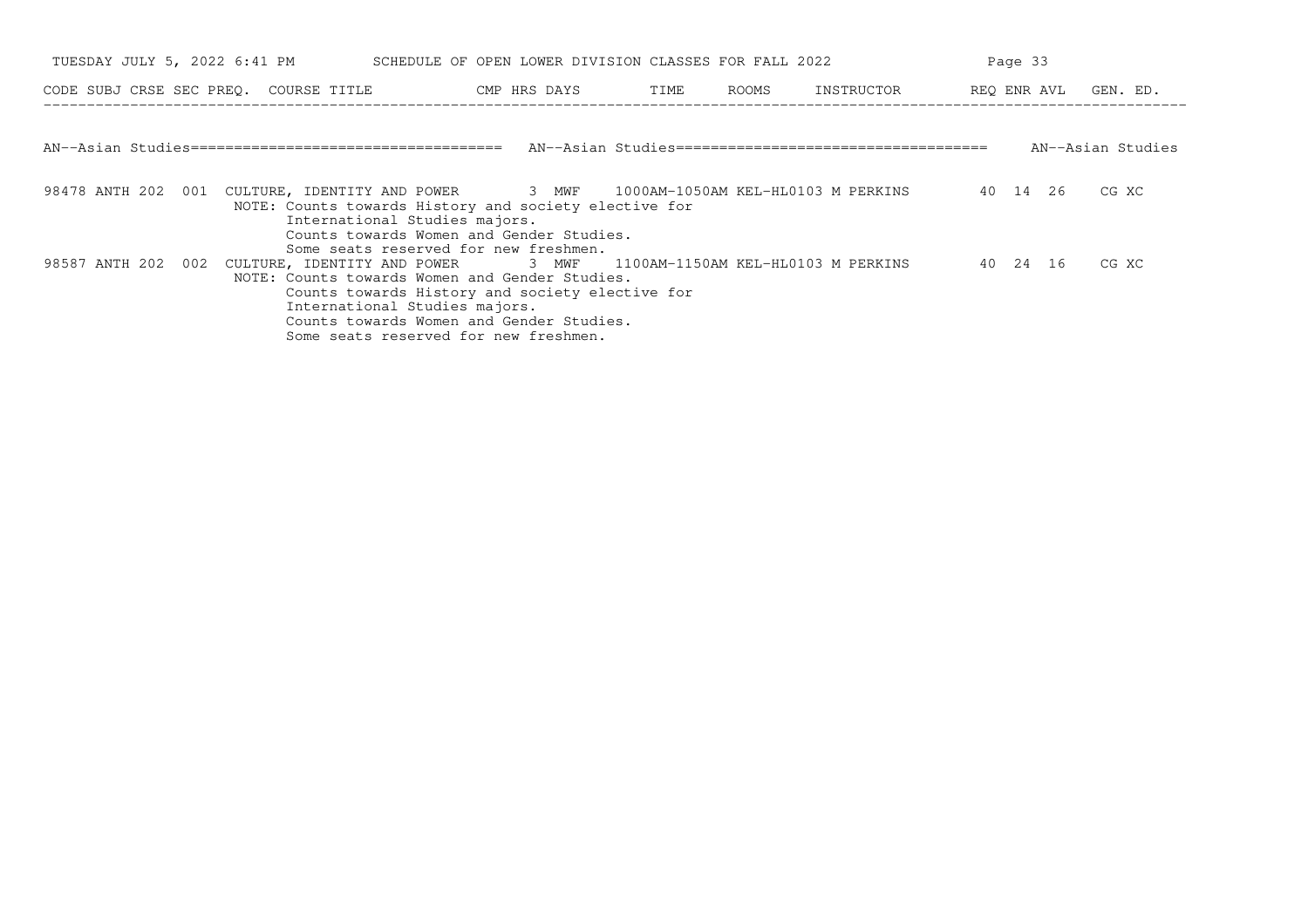| TUESDAY JULY 5, 2022 6:41 PM SCHEDULE OF OPEN LOWER DIVISION CLASSES FOR FALL 2022 |  |                                                                                                                                                                                                       |                                                                                                                                                                                                                                                    |  |                                             |         | Page 34                                                     |         |             |       |
|------------------------------------------------------------------------------------|--|-------------------------------------------------------------------------------------------------------------------------------------------------------------------------------------------------------|----------------------------------------------------------------------------------------------------------------------------------------------------------------------------------------------------------------------------------------------------|--|---------------------------------------------|---------|-------------------------------------------------------------|---------|-------------|-------|
|                                                                                    |  | CODE SUBJ CRSE SEC PREQ. COURSE TITLE COMP HRS DAYS TIME ROOMS INSTRUCTOR REQ ENR AVL GEN. ED.                                                                                                        |                                                                                                                                                                                                                                                    |  |                                             |         |                                                             |         |             |       |
|                                                                                    |  | AS--Africana Studies================================= AS--Africana Studies============================== AS--Africana Studies                                                                         |                                                                                                                                                                                                                                                    |  |                                             |         |                                                             |         |             |       |
|                                                                                    |  | 98478 ANTH 202 001 CULTURE, IDENTITY AND POWER 3 MWF 1000AM-1050AM KEL-HL0103 M PERKINS 40 14 26<br>NOTE: Counts towards History and society elective for<br>International Studies majors.            | Counts towards Women and Gender Studies.<br>Some seats reserved for new freshmen.                                                                                                                                                                  |  |                                             |         |                                                             |         |             | CG XC |
|                                                                                    |  | 98587 ANTH 202 002 CULTURE, IDENTITY AND POWER<br>NOTE: Counts towards Women and Gender Studies.<br>International Studies majors.                                                                     | 3 MWF<br>Counts towards History and society elective for<br>Counts towards Women and Gender Studies.<br>Some seats reserved for new freshmen.                                                                                                      |  | 1100AM-1150AM KEL-HL0103 M PERKINS 40 24 16 |         |                                                             |         |             | CG XC |
|                                                                                    |  | 99117 HIST 100 004 WORLD HISTORY<br>NOTE: Required for International Studies majors and minors.                                                                                                       | 3 TuTh                                                                                                                                                                                                                                             |  | 1100AM-1215PM SAT-HL0222 L FREED 30 24      |         |                                                             |         | 6           | CG XC |
| 98675 HIST 201 001                                                                 |  | THE UNITED STATES TO 1877 3 TuTh 1100AM-1215PM KEL-HL0105 G WELCH 30 25<br>THE UNITED STATES TO 1877 3 MWF 1200PM-1250PM FLG-HL0233 T BAKER 22 20<br>THE UNITED STATES SINCE 1877 3 TBA K SMITH 20 14 |                                                                                                                                                                                                                                                    |  |                                             |         |                                                             |         | $5^{\circ}$ | AH TH |
| 99699 HIST 201 002                                                                 |  |                                                                                                                                                                                                       |                                                                                                                                                                                                                                                    |  |                                             |         | $\begin{array}{ccc} 22 & 20 & 2 \\ 20 & 14 & 6 \end{array}$ |         |             | AH TH |
| 90737 HIST 202 OL1                                                                 |  | NOTE: Delivered online. Instruction and interaction occurs online<br>convenient to the student.                                                                                                       | within the Learning Management System, Moodle. There are no<br>requirements for face-to-face meetings, onsite instruction,<br>or scheduled times to be online. However, proctored exams<br>may be required, either on campus or at a location      |  |                                             |         |                                                             |         |             | AH TH |
|                                                                                    |  | 90738 HIST 202 OL2 THE UNITED STATES SINCE 1877<br>NOTE: Delivered online. Instruction and interaction occurs online<br>convenient to the student.                                                    | 3<br>within the Learning Management System, Moodle. There are no<br>requirements for face-to-face meetings, onsite instruction,<br>or scheduled times to be online. However, proctored exams<br>may be required, either on campus or at a location |  | TBA                                         | K SMITH |                                                             | 20 7 13 |             | AH TH |
|                                                                                    |  | 90744 MULH 261 001 MUSIC OF AFRICA                                                                                                                                                                    | 3 TuTh                                                                                                                                                                                                                                             |  | 200PM- 315PM BIS-HLC309 J HUNTER            |         |                                                             | 25 4 21 |             | CG XC |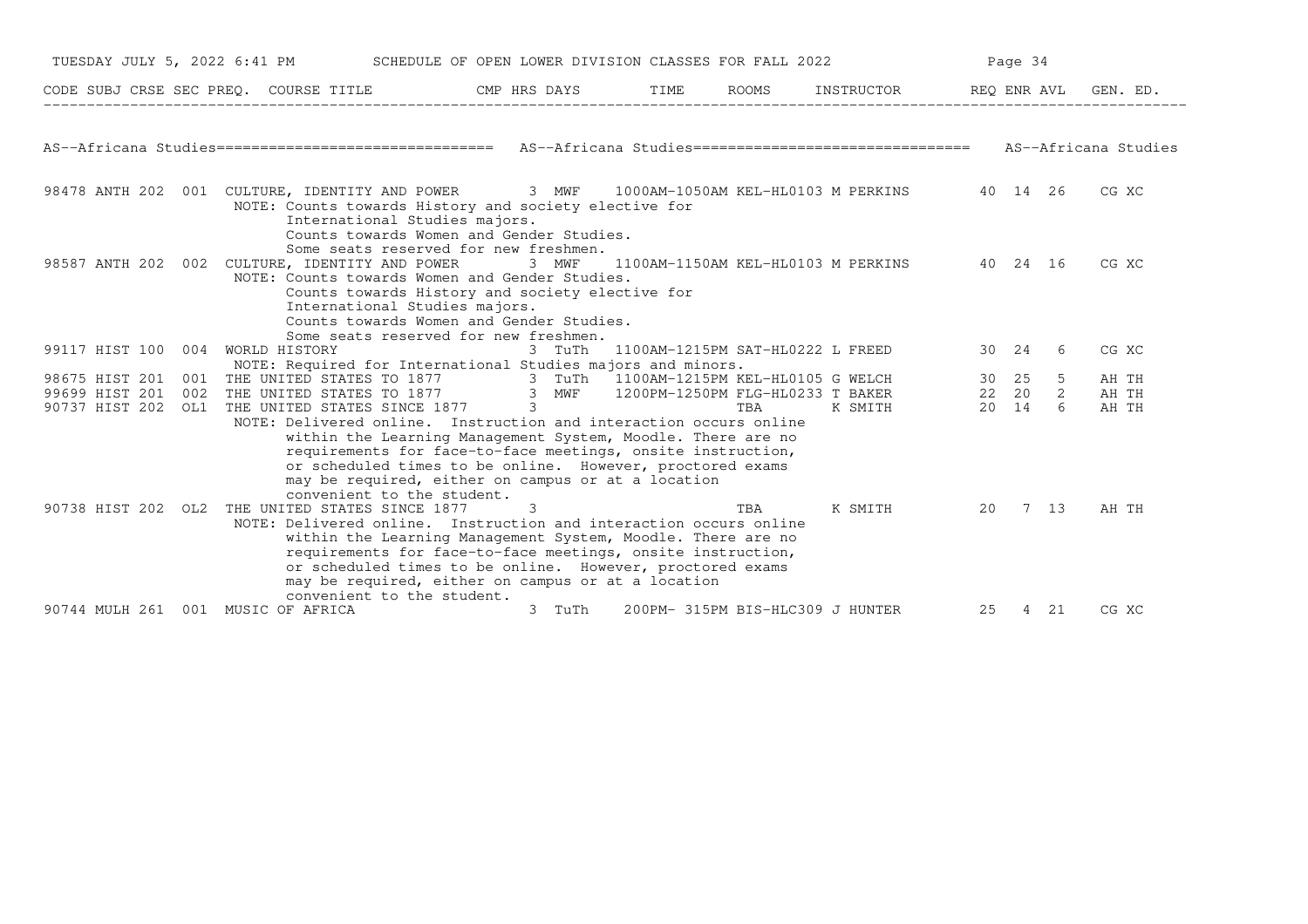| TUESDAY JULY 5, 2022 6:41 PM                         |                            | SCHEDULE OF OPEN LOWER DIVISION CLASSES FOR FALL 2022 |              |       |      |       |                                                      |             | Page 35 |     |                       |  |
|------------------------------------------------------|----------------------------|-------------------------------------------------------|--------------|-------|------|-------|------------------------------------------------------|-------------|---------|-----|-----------------------|--|
| CODE SUBJ CRSE SEC PREO. COURSE TITLE                |                            |                                                       | CMP HRS DAYS |       | TIME | ROOMS | INSTRUCTOR                                           | REO ENR AVL |         |     | GEN. ED.              |  |
|                                                      |                            |                                                       |              |       |      |       |                                                      |             |         |     |                       |  |
| CS--Classical Studies=============================== |                            |                                                       |              |       |      |       | CS--Classical Studies=============================== |             |         |     | CS--Classical Studies |  |
| 99333 LATN 101 001                                   | LATN LEVEL 1: MYSTERY TALE |                                                       |              | 3 MWF |      |       | 1000AM-1050AM FLG-HL0232 G ANDERSON                  | 21 13       |         | - 8 | CL.                   |  |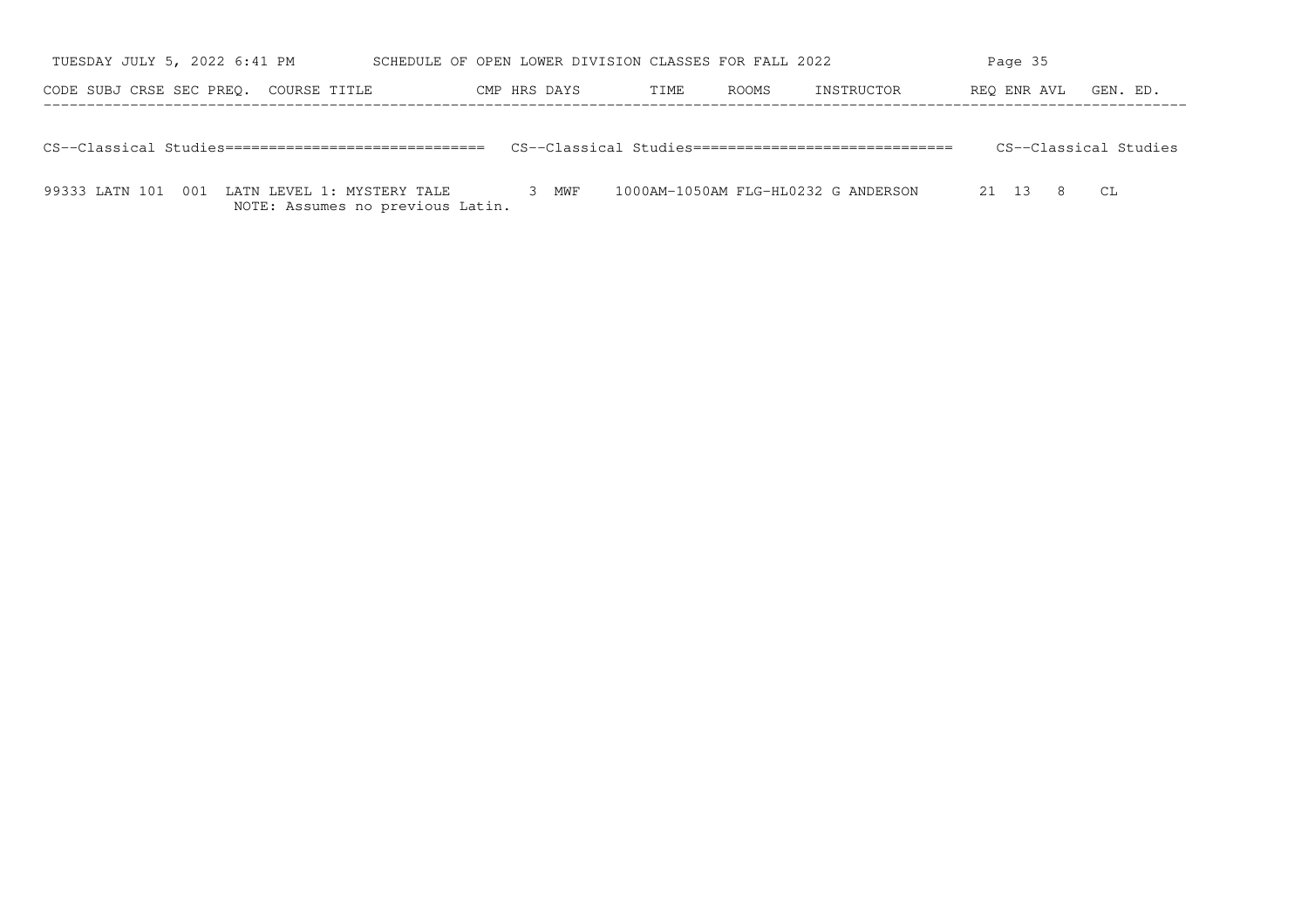| SCHEDULE OF OPEN LOWER DIVISION CLASSES FOR FALL 2022<br>TUESDAY JULY 5, 2022 6:41 PM                                           |                                                                                                                                                                                                                                                                                                                                                                                                                                                                                          |                                |                                         |                                                                                                         | Page 36             |                |                            |
|---------------------------------------------------------------------------------------------------------------------------------|------------------------------------------------------------------------------------------------------------------------------------------------------------------------------------------------------------------------------------------------------------------------------------------------------------------------------------------------------------------------------------------------------------------------------------------------------------------------------------------|--------------------------------|-----------------------------------------|---------------------------------------------------------------------------------------------------------|---------------------|----------------|----------------------------|
|                                                                                                                                 | CODE SUBJ CRSE SEC PREQ. COURSE TITLE THE CMP HRS DAYS TIME                                                                                                                                                                                                                                                                                                                                                                                                                              |                                |                                         | ROOMS INSTRUCTOR REQ ENR AVL GEN. ED.                                                                   |                     |                |                            |
| ES--Environmental Studies========================== ES--Environmental Studies======================== ES--Environmental Studies |                                                                                                                                                                                                                                                                                                                                                                                                                                                                                          |                                |                                         |                                                                                                         |                     |                |                            |
|                                                                                                                                 | 90550 GISC 101 HN1 GEOGRAPHIC INFORMATION SYSTEMS 1 M<br>90549 GISC 101 HNR GEOGRAPHIC INFORMATION SYSTEMS 3 MW<br>99883 GISC 101 OL1 GEOGRAPHIC INFO SYSTEMS- LEC<br>NOTE: Delivered online. Instruction and interaction occurs online<br>within the Learning Management System, Moodle. There are no<br>requirements for face-to-face meetings, onsite instruction,<br>or scheduled times to be online. However, proctored exams<br>may be required, either on campus or at a location | $3 \left( \frac{1}{2} \right)$ | ONLINE                                  | 330PM- 520PM TIM-HL0121 J ROGERS 3 1 2<br>200PM- 315PM TIM-HL0121 J ROGERS 3 1 2<br>K HUMAGAIN 24 14 10 |                     |                | LB NW SP<br>NW SP<br>NW SP |
|                                                                                                                                 | convenient to the student.<br>99882 GISC 101 OL2 GEOGRAPHIC INFO SYSTEMS- LAB<br>NOTE: Delivered online. Instruction and interaction occurs online<br>within the Learning Management System, Moodle. There are no<br>requirements for face-to-face meetings, onsite instruction,<br>or scheduled times to be online. However, proctored exams<br>may be required, either on campus or at a location                                                                                      | $\mathbf{1}$                   | TBA<br>TBA                              | TBA K HUMAGAIN                                                                                          | 24 14 10            |                | LB NW SP                   |
|                                                                                                                                 | convenient to the student.<br>98631 GEOL 101 001 ENVIRONMENTAL GEOLOGY-LEC<br>NOTE: Lab required. \$15 Field Experience fee assessed by<br>Geology Department.                                                                                                                                                                                                                                                                                                                           | 3 MWF                          | 900AM- 950AM KEL-HL0104 A PEARSON       |                                                                                                         | 40 31               | 9              | NW SP                      |
| 99505 GEOL 101 002                                                                                                              | ENVIRONMENTAL GEOLOGY-LAB                                                                                                                                                                                                                                                                                                                                                                                                                                                                | 1 Tu                           |                                         | 900AM-1050AM TIM-HL0120 A PEARSON                                                                       | 20 19               | $\overline{1}$ | LB NW SP                   |
|                                                                                                                                 | NOTE: \$10 lab fee assessed by the Geology Dept.<br>98793 GEOL 101 003 ENVIRONMENTAL GEOLOGY-LAB                                                                                                                                                                                                                                                                                                                                                                                         | 1 M                            |                                         | 200PM- 350PM TIM-HL0123 A PEARSON                                                                       | 24 12 12            |                | LB NW SP                   |
| 98585 GEOL 103                                                                                                                  | NOTE: Lecture required. \$10 lab fee assessed by Geology Department<br>003 PHYSICAL GEOLOGY-LAB<br>NOTE: Lecture required. \$10 Lab fee assessed by Geology<br>Department.                                                                                                                                                                                                                                                                                                               | 1 F                            | 200PM- 350PM TIM-HL0120 C SCHRADER      |                                                                                                         | 20 6 14             |                | LB NW SP                   |
| 98124 GEOL 103 Z01                                                                                                              | PHYSICAL GEOLOGY-LEC<br>NOTE: Lab required.                                                                                                                                                                                                                                                                                                                                                                                                                                              | 3 MWF                          | 100PM- 150PM KEL-HL0101 C SCHRADER      |                                                                                                         | 40 16 24            |                | NW SP                      |
| 98860 GEOL 103 ZO1                                                                                                              | Counts towards Environmental Studies major and minor.<br>PHYSICAL GEOLOGY-LAB<br>NOTE: Lecture required. \$10 lab fee assessed by Geology Department                                                                                                                                                                                                                                                                                                                                     | 1 Th                           |                                         | 900AM-1050AM TIM-HL0120 C SCHRADER                                                                      | 20 10 10            |                | LB NW SP                   |
| 99096 ENVR 110<br>001<br>99687 ENVR 210                                                                                         | INTRO TO ENVIRONMENTAL STUDIES 3 MWF 100PM-150PM SAT-HL0319 STAFF<br>001 @ENVIRONMENTAL FUTURES<br>NOTE: Minimum of Sophomore Standing Required                                                                                                                                                                                                                                                                                                                                          |                                | 3 TuTh 1230PM-145PM SAT-HL0300 J ROGERS |                                                                                                         | 30 11 19<br>20 11 9 |                | FC                         |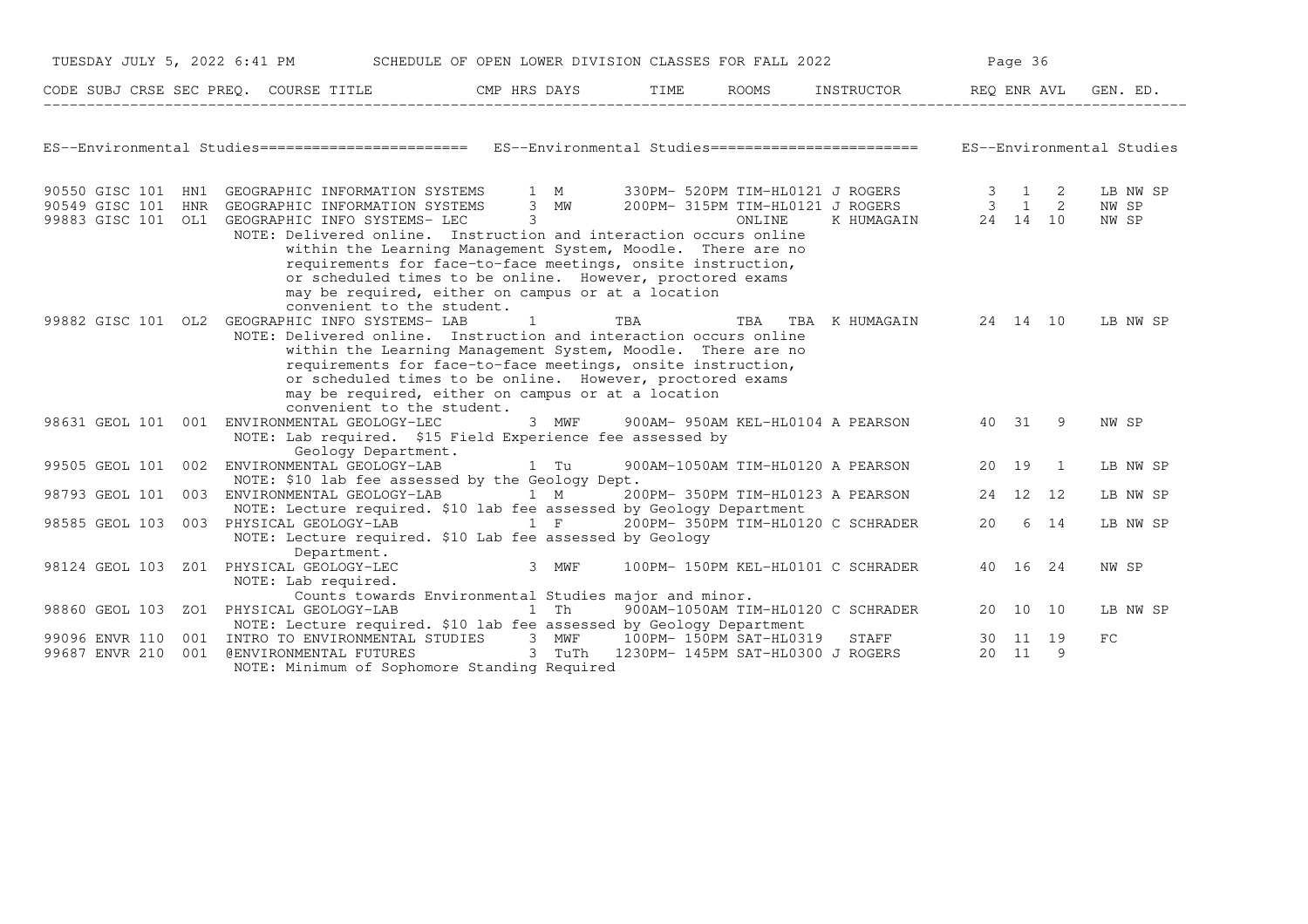| TUESDAY JULY 5, 2022 6:41 PM<br>SCHEDULE OF OPEN LOWER DIVISION CLASSES FOR FALL 2022 |            |                                                                                                                                           |  |  |             |      |  |       |                                                        |       | Page 37             |                |                     |
|---------------------------------------------------------------------------------------|------------|-------------------------------------------------------------------------------------------------------------------------------------------|--|--|-------------|------|--|-------|--------------------------------------------------------|-------|---------------------|----------------|---------------------|
|                                                                                       |            | CODE SUBJ CRSE SEC PREQ. COURSE TITLE THE CMP HRS DAYS                                                                                    |  |  |             | TIME |  | ROOMS | INSTRUCTOR                                             |       | REO ENR AVL         |                | GEN. ED.            |
|                                                                                       |            |                                                                                                                                           |  |  |             |      |  |       |                                                        |       |                     |                |                     |
|                                                                                       |            | HNR--Honors Program===================================                                                                                    |  |  |             |      |  |       | HNR--Honors Program=================================== |       |                     |                | HNR--Honors Program |
| 90507 ANTH 120                                                                        | HN1        | EVOLUTION<br>NOTE: Honors students only                                                                                                   |  |  | 3 TuTh      |      |  |       | 930AM-1045AM KEL-HL0103 N MALIT                        |       | $5 \quad 2 \quad 3$ |                | SB SW               |
| 99894 APLE 150                                                                        | HN1        | GENERAL HONORS COLLOQUIUM<br>NOTE: Honors or permission of instructor.<br>Incoming Freshman Only                                          |  |  | $1 \quad M$ |      |  |       | 100PM- 150PM FLG-HL0238 T BAKER                        |       | 25 12 13            |                |                     |
| 99900 APLE 150                                                                        | HN2        | GENERAL HONORS COLLOQUIUM 1 Tu 1230PM-145PM KEL-HL0101 T BAKER<br>NOTE: Honors or by permission of instructor.<br>Incoming Freshmen only. |  |  |             |      |  |       |                                                        |       | 25 12 13            |                |                     |
| 99909 COMP 202                                                                        | <b>HNR</b> | INTRO TO CREATIVE WRITING<br>NOTE: Honors students only                                                                                   |  |  | 4 MW        |      |  |       | 200PM- 340PM MRY-HL0253 S DEGHETT                      |       | $5 \quad 4$         | $\overline{1}$ | AE TA WI            |
| 99914 LITR 110                                                                        | <b>HNR</b> | WRITING ABOUT LITERATURE<br>NOTE: Honors students only.<br>This course cannot be taken if credit has been received<br>for LITR 100.       |  |  | 4 MW        |      |  |       | 800AM- 940AM FLG-HL0235 D MCNUTT                       | $5 -$ | $\Omega$            | - 5            | FW                  |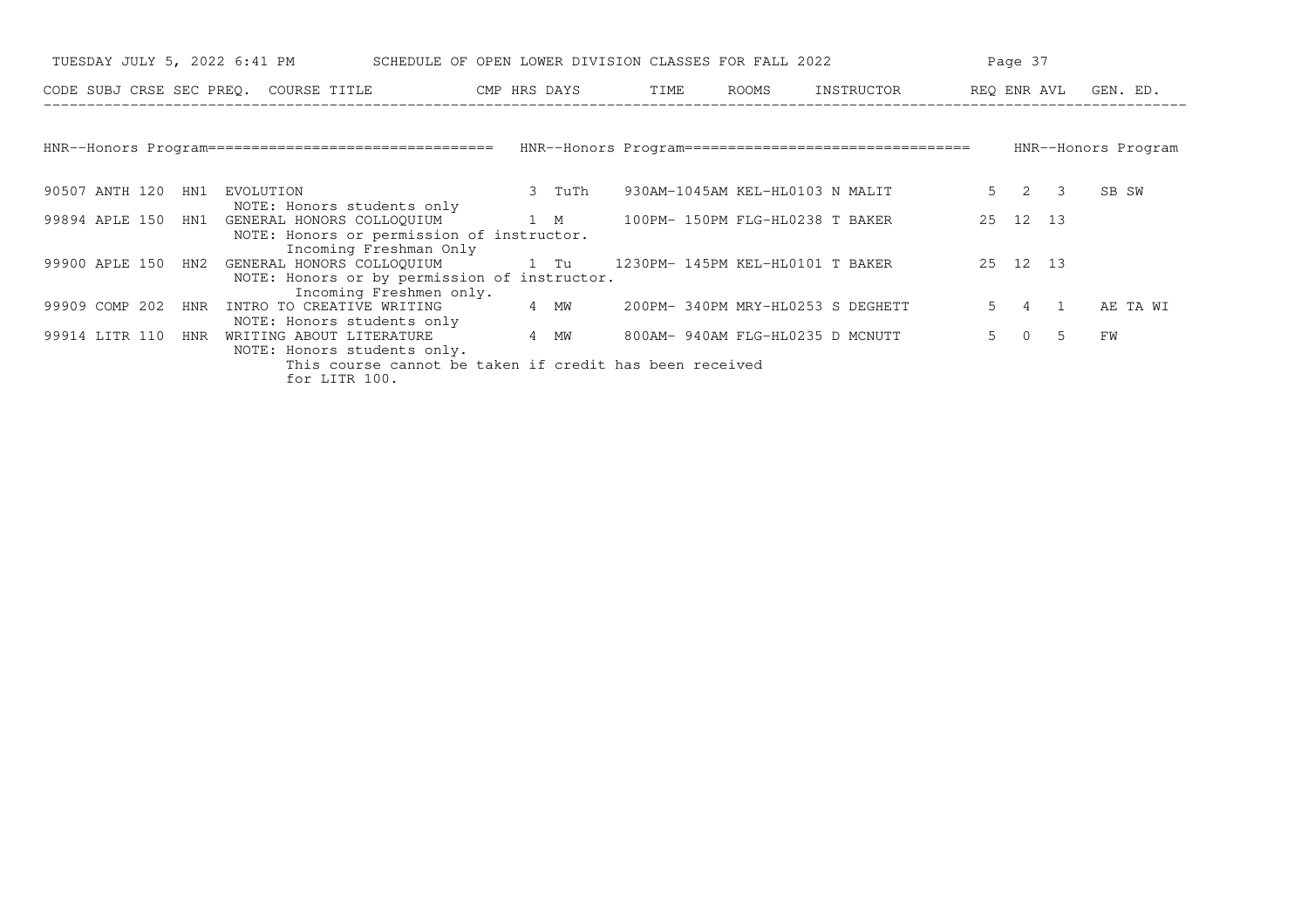| CODE SUBJ CRSE SEC PREO. COURSE TITLE<br>REO ENR AVL GEN. ED.<br>ROOMS<br>CMP HRS DAYS<br>TIME<br>INSTRUCTOR | TUESDAY JULY 5, 2022 6:41 PM | SCHEDULE OF OPEN LOWER DIVISION CLASSES FOR FALL 2022 | Page 38 |
|--------------------------------------------------------------------------------------------------------------|------------------------------|-------------------------------------------------------|---------|
|                                                                                                              |                              |                                                       |         |

HY−−Hybrid Course==================================== HY−−Hybrid Course==================================== HY−−Hybrid Course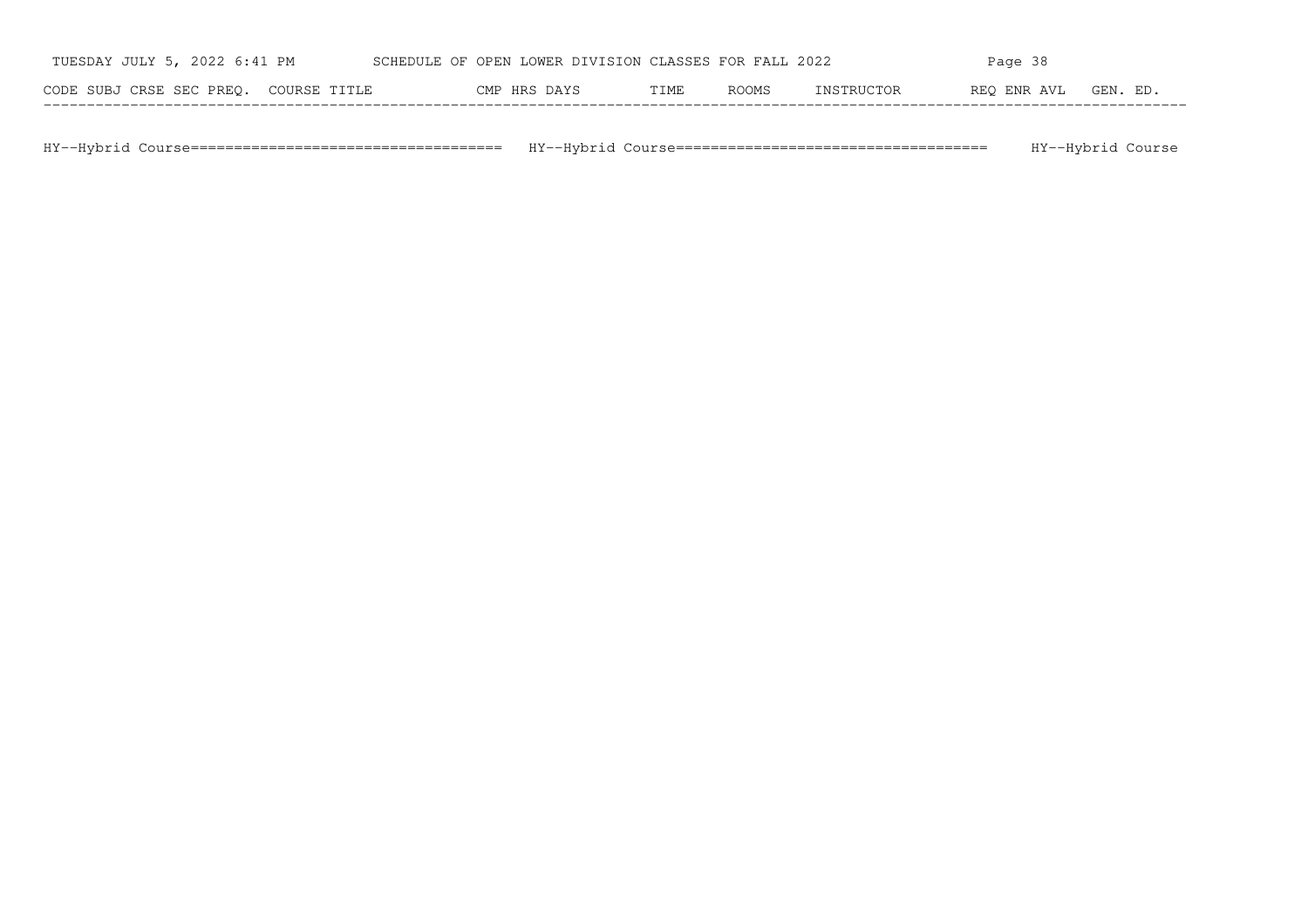| TUESDAY JULY 5, 2022 6:41 PM                                                                          | SCHEDULE OF OPEN LOWER DIVISION CLASSES FOR FALL 2022                                                                                                                                                                                                                                                    |  | Page 39                     |       |
|-------------------------------------------------------------------------------------------------------|----------------------------------------------------------------------------------------------------------------------------------------------------------------------------------------------------------------------------------------------------------------------------------------------------------|--|-----------------------------|-------|
| CODE SUBJ CRSE SEC PREQ. COURSE TITLE THE CMP HRS DAYS TIME ROOMS INSTRUCTOR THE REQ ENR AVL GEN. ED. |                                                                                                                                                                                                                                                                                                          |  |                             |       |
| NS--Native American Studies===================== NS--Native American Studies=======================   |                                                                                                                                                                                                                                                                                                          |  | NS--Native American Studies |       |
| 98478 ANTH 202 001 CULTURE, IDENTITY AND POWER 3 MWF 1000AM-1050AM KEL-HL0103 M PERKINS 40 14 26      | NOTE: Counts towards History and society elective for<br>International Studies majors.<br>Counts towards Women and Gender Studies.                                                                                                                                                                       |  |                             | CG XC |
| 98587 ANTH 202 002                                                                                    | Some seats reserved for new freshmen.<br>CULTURE, IDENTITY AND POWER 3 MWF 1100AM-1150AM KEL-HL0103 M PERKINS 40 24 16<br>NOTE: Counts towards Women and Gender Studies.<br>Counts towards History and society elective for<br>International Studies majors.<br>Counts towards Women and Gender Studies. |  |                             | CG XC |
| 99350 MOHK 101 001<br>NOTE: Assumes no previous Mohawk.                                               | Some seats reserved for new freshmen.<br>MOHK LEVEL 1 FAMILY 63 M 400PM-630PM FLG-HL0233 R RANSOM                                                                                                                                                                                                        |  | 29 7 22                     | CL    |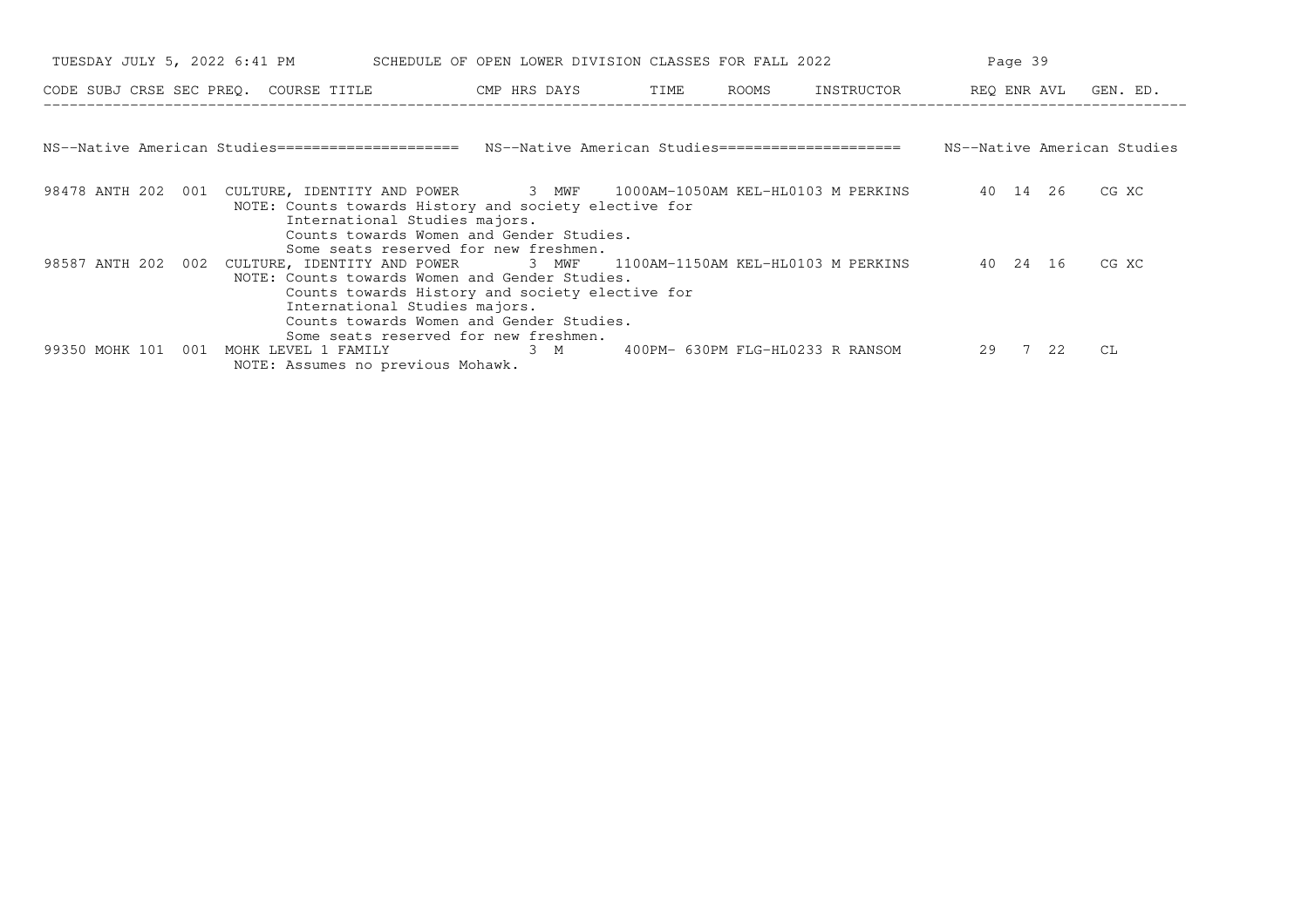| TUESDAY JULY 5, 2022 6:41 PM      |                                                                                                                                                    | SCHEDULE OF OPEN LOWER DIVISION CLASSES FOR FALL 2022                                                                                                                                                                                                                                                      |      |        |                              |    | Page 40  |      |                   |
|-----------------------------------|----------------------------------------------------------------------------------------------------------------------------------------------------|------------------------------------------------------------------------------------------------------------------------------------------------------------------------------------------------------------------------------------------------------------------------------------------------------------|------|--------|------------------------------|----|----------|------|-------------------|
|                                   | CODE SUBJ CRSE SEC PREQ. COURSE TITLE                                                                                                              | CMP HRS DAYS                                                                                                                                                                                                                                                                                               | TIME |        | ROOMS INSTRUCTOR REQ ENR AVL |    |          |      | GEN. ED.          |
|                                   |                                                                                                                                                    |                                                                                                                                                                                                                                                                                                            |      |        |                              |    |          |      | OL--Online Course |
| 99528 ARTS 120 OL1 COLOR & DESIGN | NOTE: Delivered online. Instruction and interaction occurs online<br>to the student.                                                               | within the Learning Management System, Moodle. There are no<br>requirements for face-to-face meetings, onsite instruction<br>or scheduled times to be online. However, proctored exams<br>may be required either on campus or at a location convenient                                                     |      | ONLINE | M LEUTHOLD 25 21 4           |    |          |      | AE TA             |
|                                   | 99930 ECON 110 OL1 PRINCIPLES OF MACROECONOMICS<br>NOTE: Delivered online. Instruction and interaction occurs online<br>convenient to the student. | 3<br>within the Learning Management System, Moodle. There are no<br>requirements for face-to-face meetings, onsite instruction,<br>or scheduled times to be online. However, proctored exams<br>may be required, either on campus or at a location                                                         |      | ONLINE | J TIMMERMAN                  |    | 25 21 4  |      | SA SW             |
|                                   | 90761 ECON 110 OL2 PRINCIPLES OF MACROECONOMICS<br>NOTE: Delivered online. Instruction and interaction occurs online<br>convenient to the student. | 3<br>within the Learning Management System, Moodle. There are no<br>requirements for face-to-face meetings, onsite instruction,<br>or scheduled times to be online. However, proctored exams<br>may be required, either on campus or at a location                                                         |      | TBA    | B TIENIBER                   |    | 30 0 30  |      | SA SW             |
|                                   | 99883 GISC 101 OL1 GEOGRAPHIC INFO SYSTEMS- LEC<br>NOTE: Delivered online. Instruction and interaction occurs online<br>convenient to the student. | 3<br>within the Learning Management System, Moodle. There are no<br>requirements for face-to-face meetings, onsite instruction,<br>or scheduled times to be online. However, proctored exams<br>may be required, either on campus or at a location                                                         |      | ONLINE | K HUMAGAIN                   |    | 24 14 10 |      | NW SP             |
|                                   | 99882 GISC 101 OL2 GEOGRAPHIC INFO SYSTEMS- LAB<br>NOTE: Delivered online. Instruction and interaction occurs online<br>convenient to the student. | 1<br>within the Learning Management System, Moodle. There are no<br>requirements for face-to-face meetings, onsite instruction,<br>or scheduled times to be online. However, proctored exams<br>may be required, either on campus or at a location                                                         | TBA  | TBA    | TBA K HUMAGAIN               |    | 24 14 10 |      | LB NW SP          |
|                                   | 90759 ECON 105 OL1 PRINCIPLES OF MICROECONOMICS<br>NOTE: Delivered online. Instruction and interaction occurs online<br>convenient to the student. | 3<br>within the Learning Management System, Moodle. There are no<br>requirements for face-to-face meetings, onsite instruction,<br>or scheduled times to be online. However, proctored exams<br>may be required, either on campus or at a location                                                         |      | ONLINE | B TIENIBER                   | 30 |          | 1 29 | SA                |
|                                   | 99133 EDLS 201 OL1 PRINCIPLES OF EDUCATION<br>NOTE: Art Studio, Visual Arts, Graphic Design, and                                                   | Childhood/Early Childhood Education majors only.<br>Delivered online. Instruction and interaction occurs online<br>within the Learning Management System, Moodle. There are no<br>requirements for face-to-face meetings, onsite instruction,<br>or scheduled times to be online. However, proctored exams |      | ONLINE | S SOLLEY                     |    | 25 15 10 |      | TF                |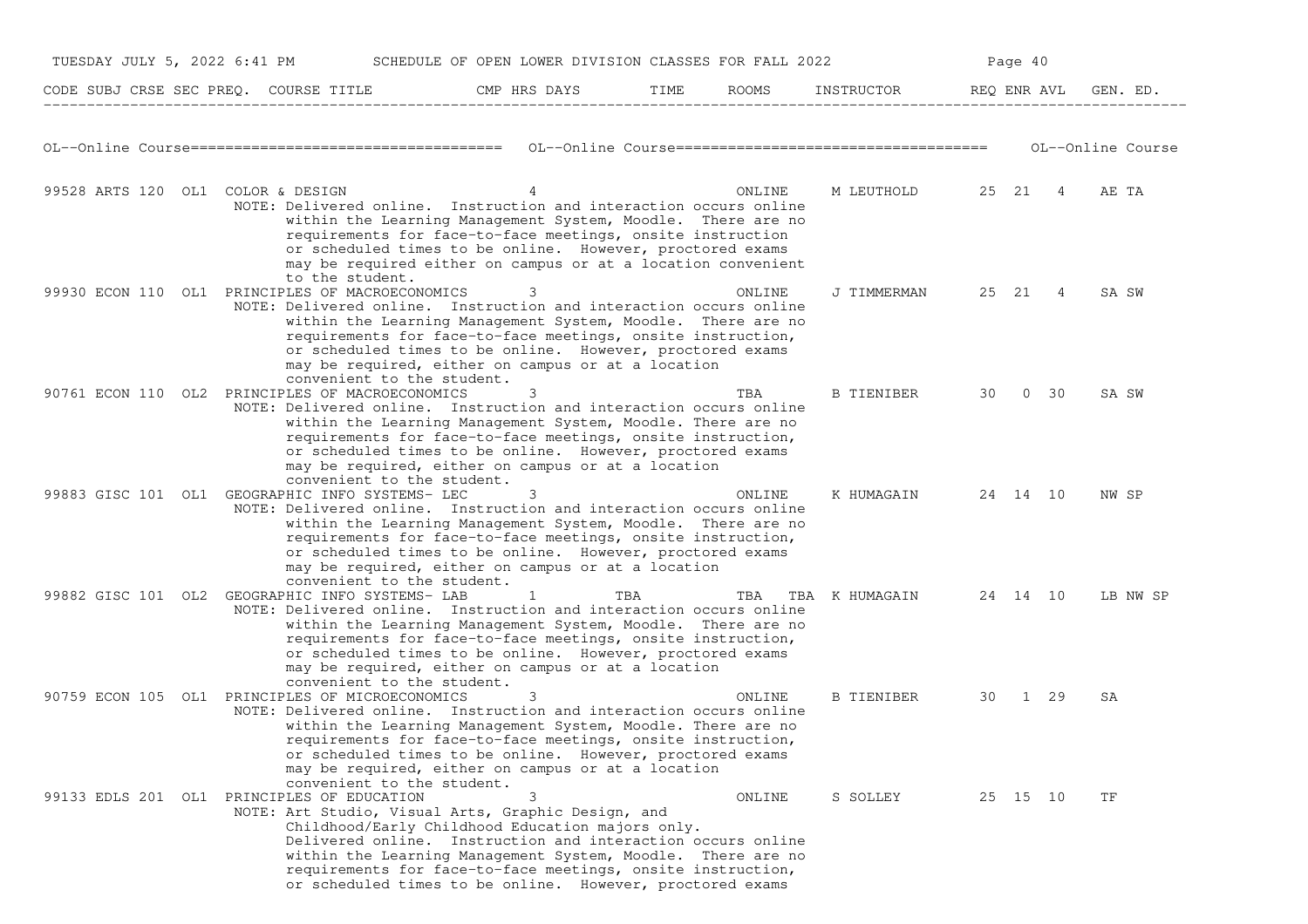| TUESDAY JULY 5, 2022 6:41 PM SCHEDULE OF OPEN LOWER DIVISION CLASSES FOR FALL 2022 |                     |                                                                                               |                                                                                                                                                                                                                                                                                                                                                                                          | Page 41 |                                      |         |         |             |
|------------------------------------------------------------------------------------|---------------------|-----------------------------------------------------------------------------------------------|------------------------------------------------------------------------------------------------------------------------------------------------------------------------------------------------------------------------------------------------------------------------------------------------------------------------------------------------------------------------------------------|---------|--------------------------------------|---------|---------|-------------|
|                                                                                    |                     |                                                                                               | CODE SUBJ CRSE SEC PREO. COURSE TITLE THE CMP HRS DAYS TIME                                                                                                                                                                                                                                                                                                                              |         | ROOMS INSTRUCTOR REO ENR AVL         |         |         | GEN. ED.    |
|                                                                                    |                     | convenient to the student.<br>90737 HIST 202 OL1 THE UNITED STATES SINCE 1877                 | may be required, either on campus or at a location<br>3<br>NOTE: Delivered online. Instruction and interaction occurs online<br>within the Learning Management System, Moodle. There are no                                                                                                                                                                                              | TBA     | K SMITH 20 14 6                      |         |         | AH TH       |
|                                                                                    |                     | convenient to the student.                                                                    | requirements for face-to-face meetings, onsite instruction,<br>or scheduled times to be online. However, proctored exams<br>may be required, either on campus or at a location                                                                                                                                                                                                           |         |                                      |         |         |             |
|                                                                                    |                     | 90738 HIST 202 OL2 THE UNITED STATES SINCE 1877<br>convenient to the student.                 | $\mathbf{3}$<br>NOTE: Delivered online. Instruction and interaction occurs online<br>within the Learning Management System, Moodle. There are no<br>requirements for face-to-face meetings, onsite instruction,<br>or scheduled times to be online. However, proctored exams<br>may be required, either on campus or at a location                                                       | TBA     | K SMITH                              |         | 20 7 13 | AH TH       |
| 90057 FREN 202 OL1                                                                 | FRENCH FOR BUSINESS | in real time without time delay.                                                              | NOTE: The course is 100% online and all direct instruction occurs                                                                                                                                                                                                                                                                                                                        |         | 3 MWF 1200PM-1250PM ONLINETBA L LUNT | 21 5 16 |         | CG ML       |
|                                                                                    |                     | NOTE: First year students only.<br>convenient to the student.<br>START/END DATES: 08/29-12/16 | 99744 WAYS 101 OL1 BUSINESS, PASSION, PURPOSE 3 TuTh 1230PM-145PM ONLINE<br>Delivered online. Instruction and interaction occurs online<br>within the Learning Management System, Moodle. There are no<br>requirements for face-to-face meetings, onsite instruction,<br>or scheduled times to be online. However, proctored exams<br>may be required, either on campus or at a location |         | S LEVIUS                             | 22      | 9 13    | <b>W101</b> |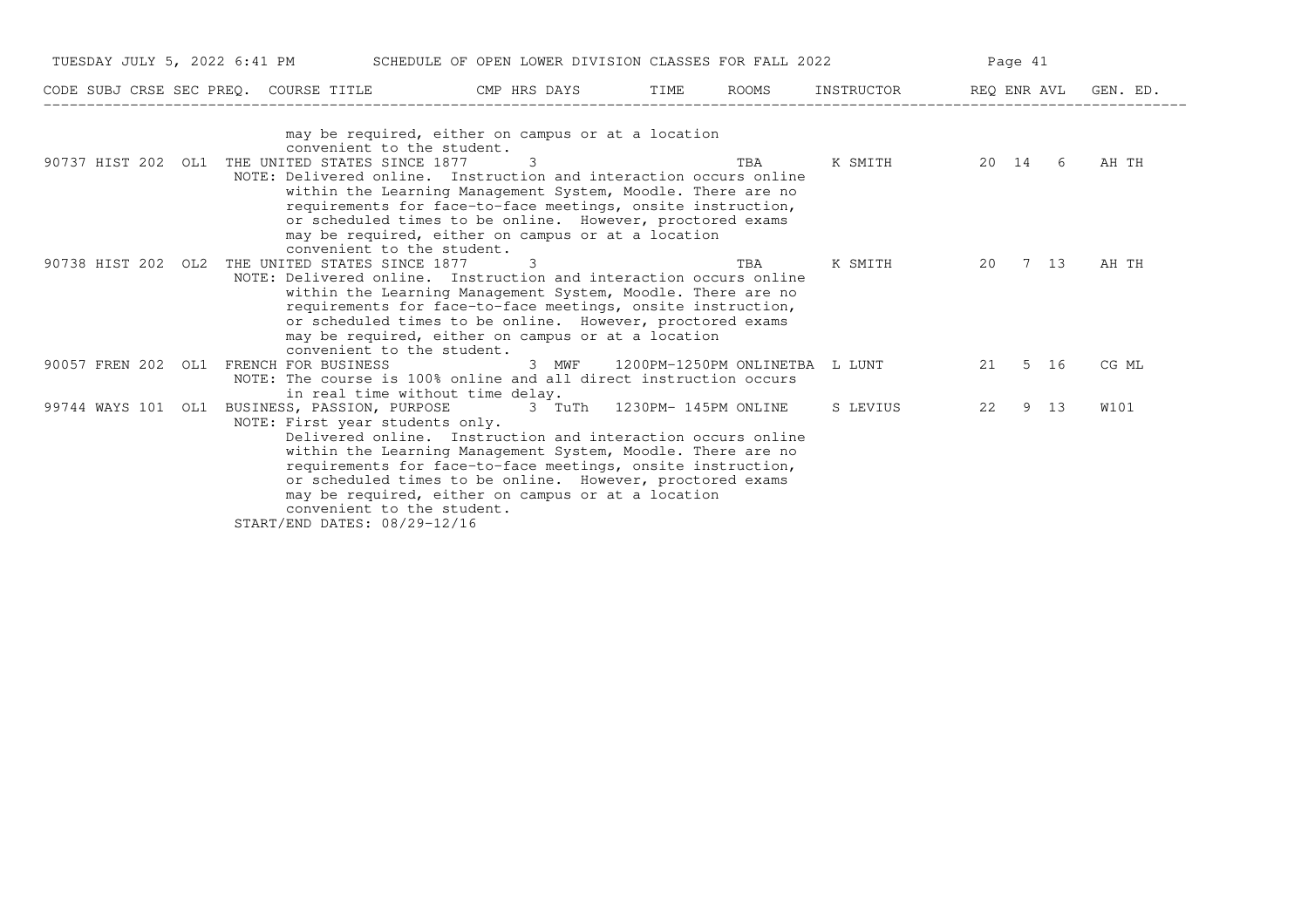| TUESDAY JULY 5, 2022 6:41 PM |                                                                                                                                                                                                                                                                                                                                                                                                                                                                                                    | SCHEDULE OF OPEN LOWER DIVISION CLASSES FOR FALL 2022 |        |                                 | Page 42  |                      |
|------------------------------|----------------------------------------------------------------------------------------------------------------------------------------------------------------------------------------------------------------------------------------------------------------------------------------------------------------------------------------------------------------------------------------------------------------------------------------------------------------------------------------------------|-------------------------------------------------------|--------|---------------------------------|----------|----------------------|
|                              | CODE SUBJ CRSE SEC PREO. COURSE TITLE THE CMP HRS DAYS TIME ROOMS                                                                                                                                                                                                                                                                                                                                                                                                                                  |                                                       |        | INSTRUCTOR REQ ENR AVL GEN. ED. |          |                      |
|                              |                                                                                                                                                                                                                                                                                                                                                                                                                                                                                                    |                                                       |        |                                 |          |                      |
|                              |                                                                                                                                                                                                                                                                                                                                                                                                                                                                                                    |                                                       |        |                                 |          | SL--Service Learning |
| 90045 EDLS 201 001           | PRINCIPLES OF EDUCATION 3 M 300PM- 540PM SAT-HL0312 S SOLLEY<br>NOTE: Art Studio, Visual Arts, Graphic Design, and<br>Childhood/Early Childhood Education majors only.                                                                                                                                                                                                                                                                                                                             |                                                       |        |                                 | 25 14 11 | TF                   |
|                              | 99133 EDLS 201 OL1 PRINCIPLES OF EDUCATION<br>NOTE: Art Studio, Visual Arts, Graphic Design, and<br>Childhood/Early Childhood Education majors only.<br>Delivered online. Instruction and interaction occurs online<br>within the Learning Management System, Moodle. There are no<br>requirements for face-to-face meetings, onsite instruction,<br>or scheduled times to be online. However, proctored exams<br>may be required, either on campus or at a location<br>convenient to the student. |                                                       | ONLINE | S SOLLEY                        | 25 15 10 | ТF                   |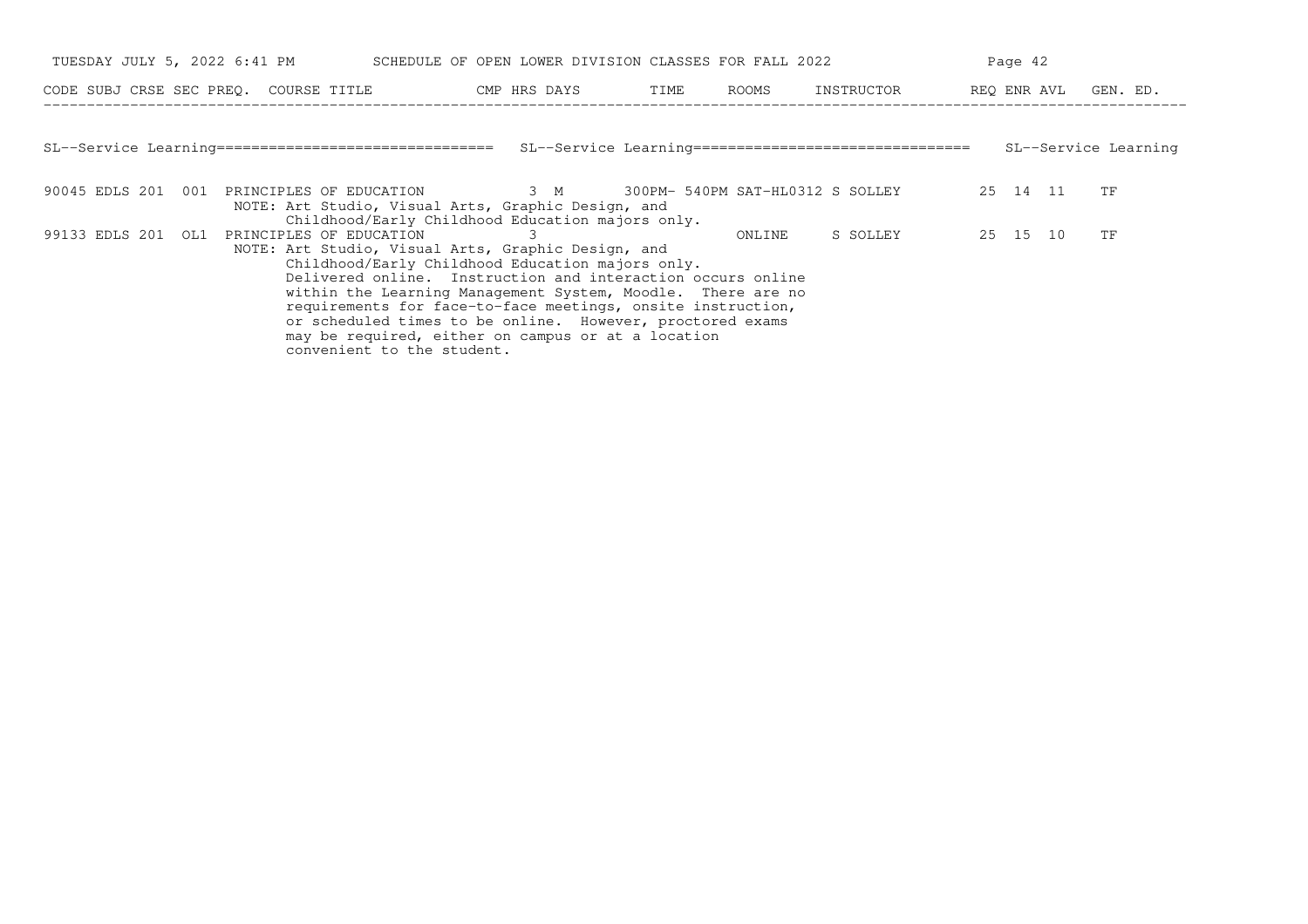|                    | TUESDAY JULY 5, 2022 6:41 PM                                                 | SCHEDULE OF OPEN LOWER DIVISION CLASSES FOR FALL 2022                                                                                           |              |       |       |                                                     |         | Page 43 |   |                          |
|--------------------|------------------------------------------------------------------------------|-------------------------------------------------------------------------------------------------------------------------------------------------|--------------|-------|-------|-----------------------------------------------------|---------|---------|---|--------------------------|
|                    | CODE SUBJ CRSE SEC PREQ. COURSE TITLE                                        |                                                                                                                                                 | CMP HRS DAYS | TIME  | ROOMS | INSTRUCTOR                                          |         |         |   | REO ENR AVL GEN. ED.     |
|                    |                                                                              |                                                                                                                                                 |              |       |       |                                                     |         |         |   |                          |
|                    | WE--Wilderness Education============================                         |                                                                                                                                                 |              |       |       | WE--Wilderness Education=========================== |         |         |   | WE--Wilderness Education |
| 98698 WILD 170 001 | @ROCK CLIMBING                                                               | NOTE: Class meets MWF 6-8 pm and all day Sat and Sun both weekends<br>\$78 fee assessed by the WILD Department.<br>Course Dates: 9/5/22-9/18/22 |              | 2 MWF |       | 600PM-800PM TBA TBA M HOSMER                        | 15 14 1 |         |   | <b>PE</b>                |
| 98699 WILD 240 001 | START/END DATES: 08/29-10/21<br>@BACKPACKING<br>START/END DATES: 08/29-10/21 | NOTE: Class 8am-4pm Sunday Oct 3. Backpacking trip 10/9-10/12.<br>Course Dates: $8/30-10/12$<br>\$112 fee assessed by WILD Dept.                |              | 3 Th  |       | 600PM- 800PM MRT-HL0133AA WHEELER                   |         | 20 15   | 5 | PE                       |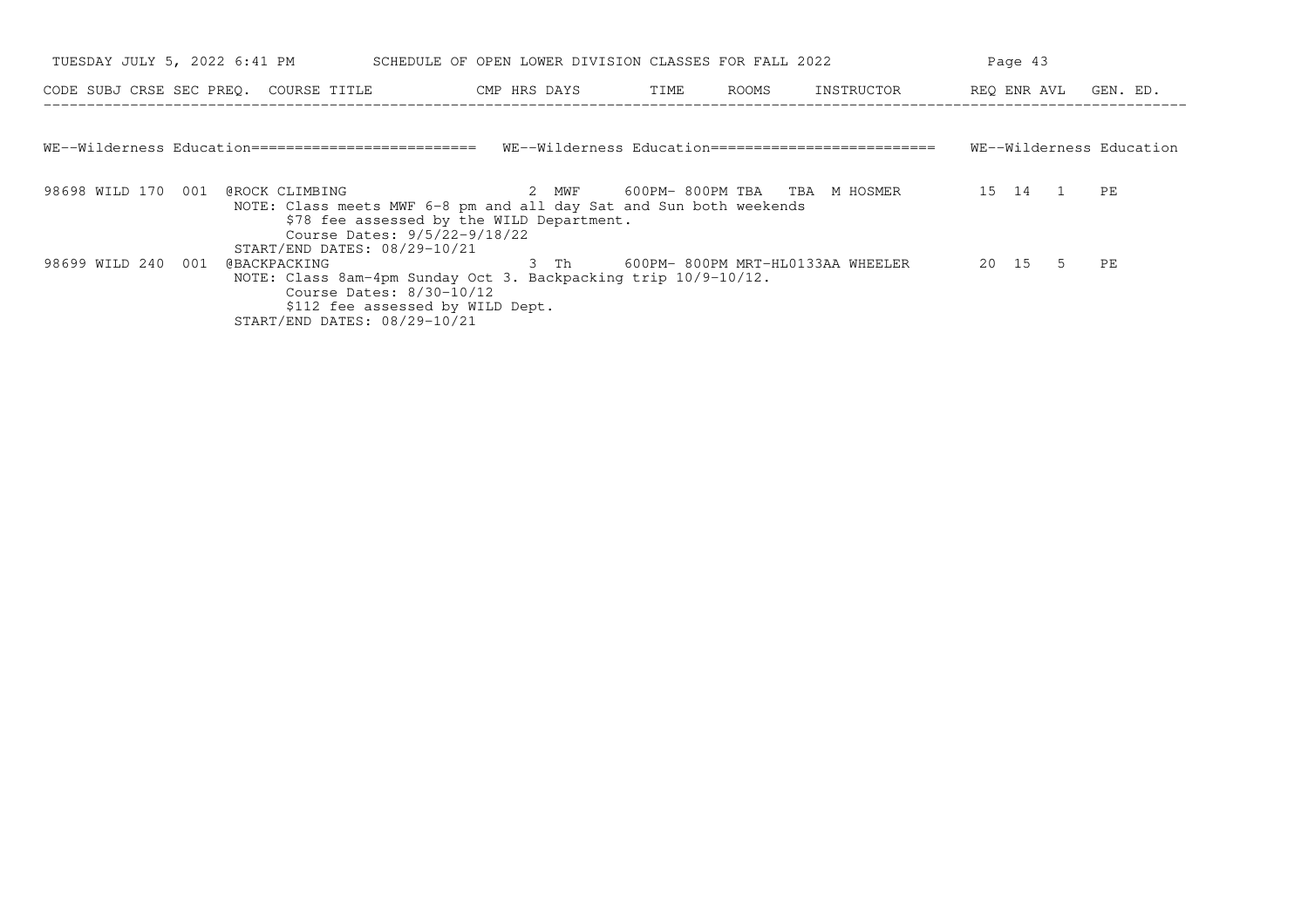|                                    | TUESDAY JULY 5, 2022 6:41 PM SCHEDULE OF OPEN LOWER DIVISION CLASSES FOR FALL 2022                                                                                                                                                                                                                                                                     |                                                      |  |                                              | Page 44 |         |                |
|------------------------------------|--------------------------------------------------------------------------------------------------------------------------------------------------------------------------------------------------------------------------------------------------------------------------------------------------------------------------------------------------------|------------------------------------------------------|--|----------------------------------------------|---------|---------|----------------|
|                                    | CODE SUBJ CRSE SEC PREQ. COURSE TITLE THE CMP HRS DAYS TIME                                                                                                                                                                                                                                                                                            |                                                      |  | ROOMS INSTRUCTOR REQ ENR AVL GEN. ED.        |         |         |                |
|                                    |                                                                                                                                                                                                                                                                                                                                                        |                                                      |  |                                              |         |         |                |
|                                    | WS--Women's and Gender Studies================= WS--Women's and Gender Studies================== WS--Women's and Gender Studies                                                                                                                                                                                                                        |                                                      |  |                                              |         |         |                |
|                                    | 99185 ANTH 165 001 LANGUAGE AND MAGIC<br>NOTE: Counts towards Women's and Gender Studies.                                                                                                                                                                                                                                                              | and the state of the State of TuTh                   |  | 930AM-1045AM FLG-HL0103 L RODRIGUEZ 40 19 21 |         |         | CG XC          |
|                                    | 99186 ANTH 165 002 LANGUAGE AND MAGIC                                                                                                                                                                                                                                                                                                                  | 3 TuTh 1100AM-1215PM FLG-HL0103 L RODRIGUEZ 40 25 15 |  |                                              |         |         | CG XC          |
|                                    | NOTE: Counts towards Women's and Gender Studies.<br>98478 ANTH 202 001 CULTURE, IDENTITY AND POWER 3 MWF<br>NOTE: Counts towards History and society elective for                                                                                                                                                                                      |                                                      |  | 1000AM-1050AM KEL-HL0103 M PERKINS 40 14 26  |         |         | CG XC          |
|                                    | International Studies majors.<br>Counts towards Women and Gender Studies.<br>Some seats reserved for new freshmen.<br>98587 ANTH 202 002 CULTURE, IDENTITY AND POWER<br>NOTE: Counts towards Women and Gender Studies.<br>Counts towards History and society elective for<br>International Studies majors.<br>Counts towards Women and Gender Studies. | 3 MWF                                                |  | 1100AM-1150AM KEL-HL0103 M PERKINS 40 24 16  |         |         | CG XC          |
|                                    | Some seats reserved for new freshmen.<br>99668 BIOL 105 001 INTRODUCTION TO HUMAN GENETICS<br>NOTE: Counts towards Women and Gender Studies.                                                                                                                                                                                                           | 3 MWF                                                |  | 1100AM-1150AM KEL-HL0104 J TRYBULA 40 25 15  |         |         | NW SB          |
|                                    | Must take lecture and lab to receive NW credit.<br>90710 BIOL 105 002 INTRO TO HUMAN GENETICS- LAB 1 Th 200PM-350PM STW-HL0214 R EWY 15 6 9<br>NOTE: Counts towards Women and Gender Studies.                                                                                                                                                          |                                                      |  |                                              |         |         | LB NW SB       |
|                                    | Must take lecture and lab to receive NW credit.<br>90718 BIOL 105 003 INTRO TO HUMAN GENETICS-LAB 1 W 200PM-350PM STW-HL0214 J TRYBULA 15 4 11<br>NOTE: Counts towards Women and Gender Studies.                                                                                                                                                       |                                                      |  |                                              |         |         | LB NW SB       |
|                                    | Must take lecture and lab to receive NW credit.<br>99674 COMM 201 001 MASS MEDIA AND SOCIETY<br>NOTE: Counts as Mass Communication and Diverse Voices (DV) credit.<br>Counts towards Women's and Gender Studies major and minor.                                                                                                                       |                                                      |  |                                              |         |         | SA SI          |
|                                    | Counts towards Journalism minor.<br>98833 COMM 206 001 BUSINESS & PROF COMMUNICATION<br>NOTE: Counts as Business and Professional credit. Counts towards<br>Women's & Gender Studies major and minor.                                                                                                                                                  | 3 TuTh                                               |  | 200PM- 315PM KEL-HL0105 L MOERSCHELL 25 5 20 |         |         | SI             |
|                                    | 98675 HIST 201 001 THE UNITED STATES TO 1877 3 TuTh 1100AM-1215PM KEL-HL0105 G WELCH 30 25 5<br>99716 LANG 296 001 EUROPEAN LANG&CULT:FRENCH CASE 3 TuTh 1100AM-1215PM FLG-HL0233 M CATEL 21 3 18                                                                                                                                                      |                                                      |  |                                              |         |         | AH TH<br>CG WC |
| 90090 POLS 200 001 POLITICAL IDEAS | NOTE: Counts towards Women and Gender Studies.                                                                                                                                                                                                                                                                                                         | 4 MW                                                 |  | 400PM- 540PM FLG-HL0236 S RITNER             |         | 28 7 21 | PI             |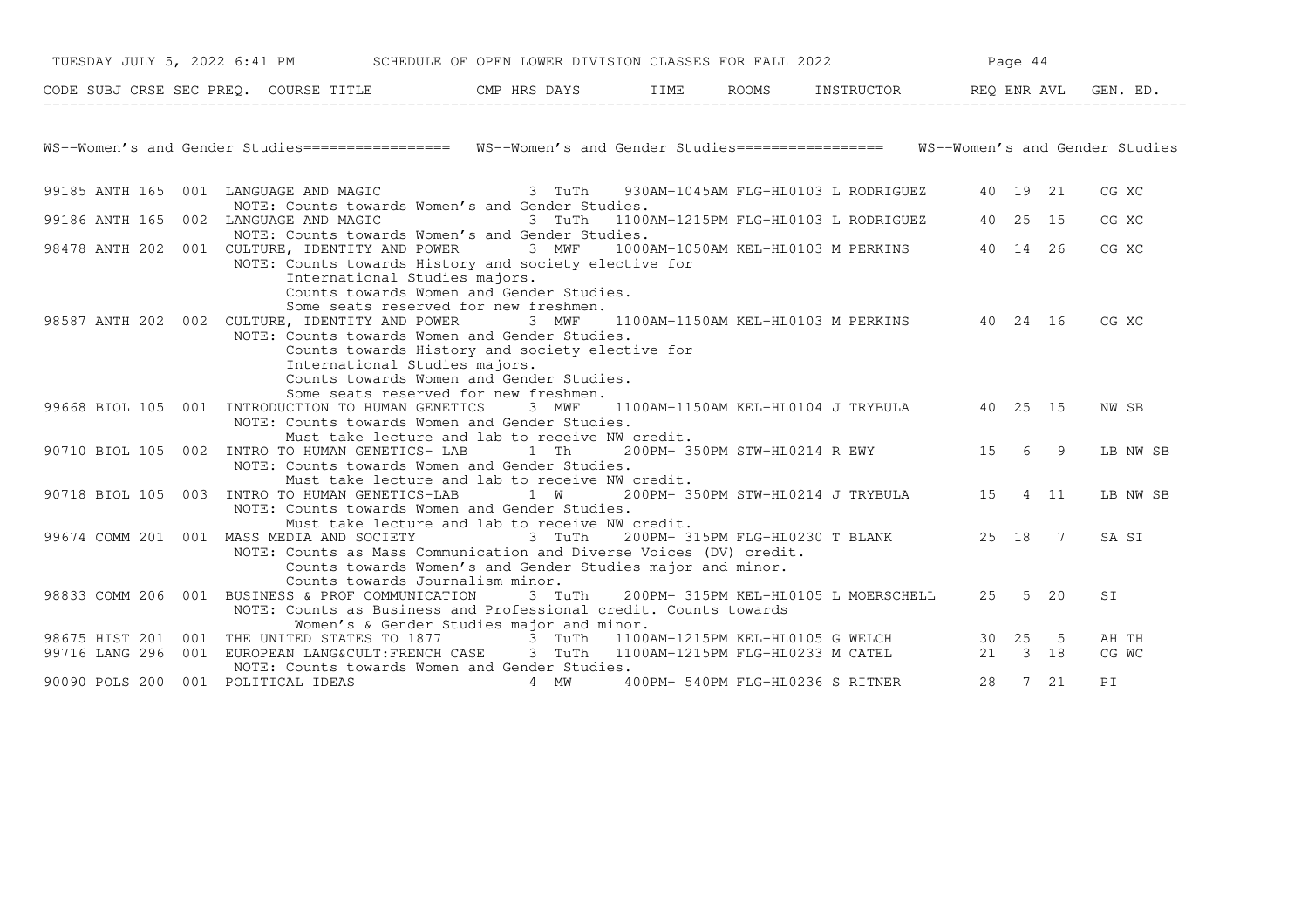| TUESDAY JULY 5, 2022 6:41 PM          | SCHEDULE OF OPEN LOWER DIVISION CLASSES FOR FALL 2022 |      |              |                   | Page $45$   |         |
|---------------------------------------|-------------------------------------------------------|------|--------------|-------------------|-------------|---------|
| CODE SUBJ CRSE SEC PREQ. COURSE TITLE | CMP HRS DAYS                                          | TIME | <b>ROOMS</b> | <b>TNSTRHCTOR</b> | REO ENR AVL | GEN. ED |

XR−−Cross−Registration Courses================= XR−−Cross−Registration Courses================= XR−−Cross−Registration Courses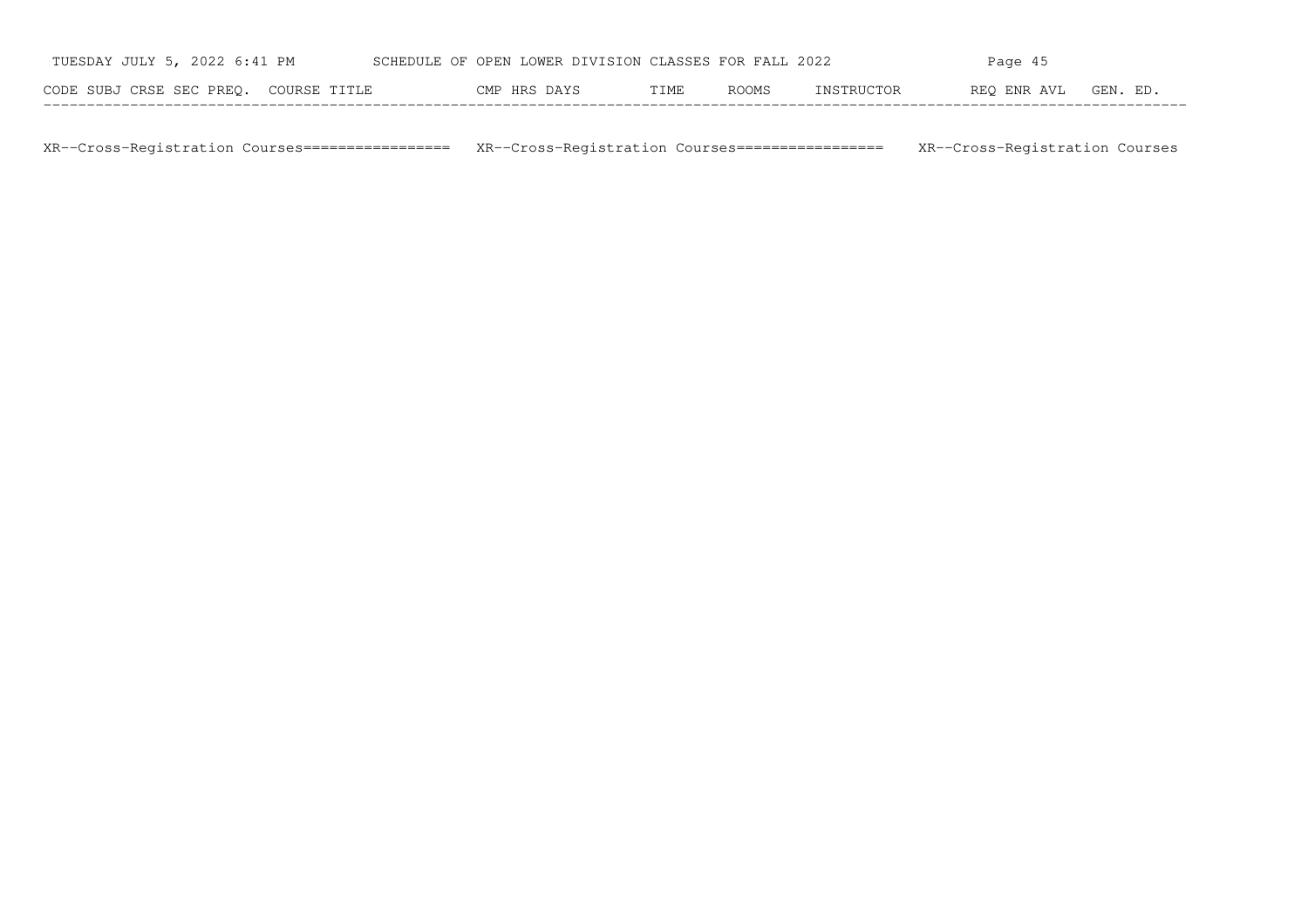| TUESDAY JULY 5, 2022 6:41 PM          | SCHEDULE OF OPEN LOWER DIVISION CLASSES FOR FALL 2022 |                      |            | Page 46     |          |
|---------------------------------------|-------------------------------------------------------|----------------------|------------|-------------|----------|
| CODE SUBJ CRSE SEC PREO. COURSE TITLE | CMP HRS DAYS                                          | <b>ROOMS</b><br>TIME | INSTRUCTOR | REO ENR AVL | GEN. ED. |
|                                       |                                                       |                      |            |             |          |

## AC−−Aesthetic−Critical−Discrim====================AC−−Aesthetic−Critical−Discrim==================== AC−−Aesthetic−Critical−Discrim

| 90775 MULH 101 001 CRANE LIVE! |                                            | MWF  | 1200PM-1250PM BIS-HLC224 A HENDRICKSON | 25 3 22 |  | AC TA |
|--------------------------------|--------------------------------------------|------|----------------------------------------|---------|--|-------|
|                                | 98612 DRAM 210 001 INTERP & ANALYSIS PLAYS | TuTh | 930AM-1045AM DUNNHL0206 J PECORA       |         |  | AC TA |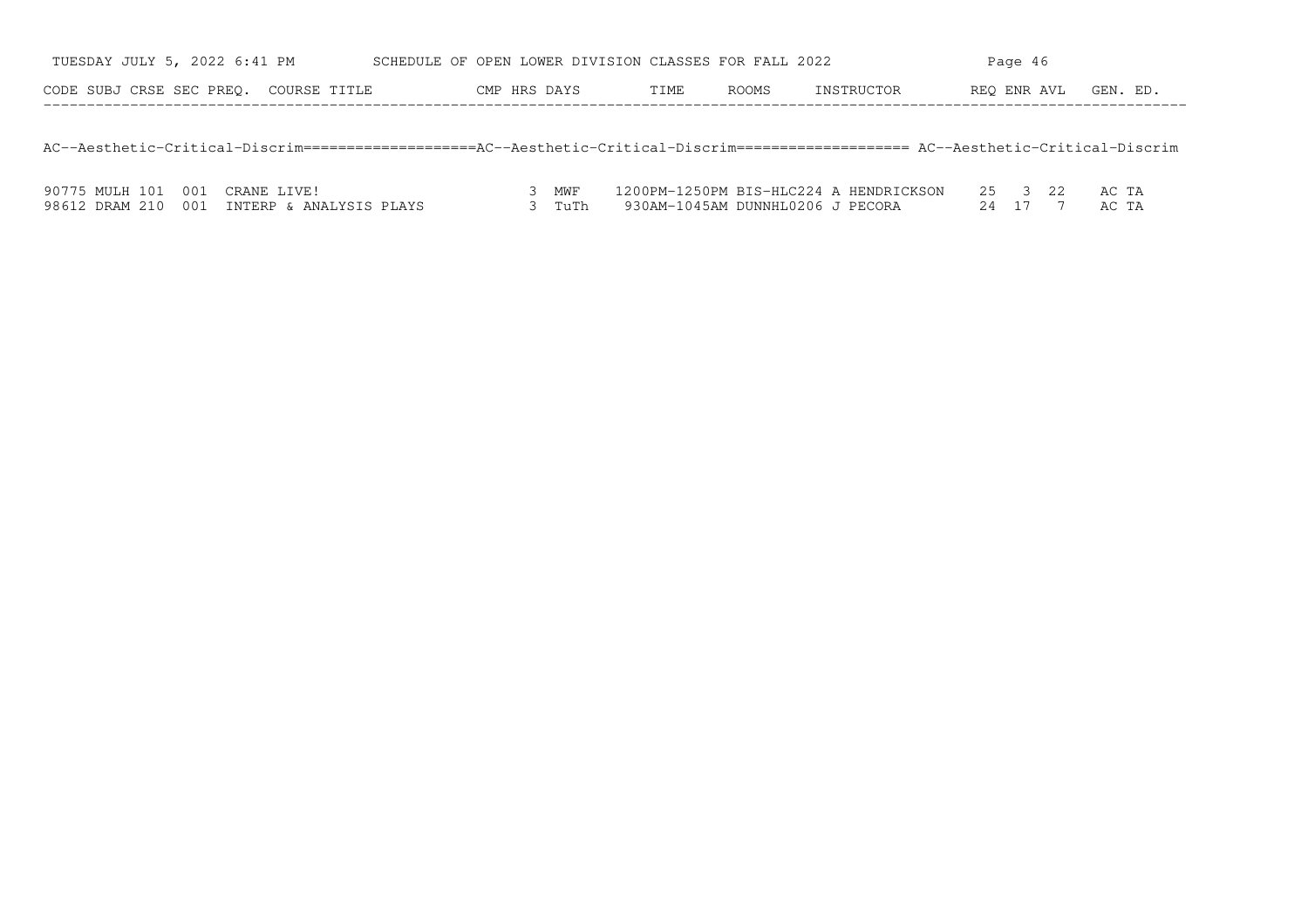|                                  | TUESDAY JULY 5, 2022 6:41 PM                                                                                                             | SCHEDULE OF OPEN LOWER DIVISION CLASSES FOR FALL 2022 |       |  |        |                                                                                 | Page 47 |      |                      |
|----------------------------------|------------------------------------------------------------------------------------------------------------------------------------------|-------------------------------------------------------|-------|--|--------|---------------------------------------------------------------------------------|---------|------|----------------------|
|                                  |                                                                                                                                          |                                                       |       |  |        |                                                                                 |         |      |                      |
|                                  |                                                                                                                                          |                                                       |       |  |        |                                                                                 |         |      |                      |
|                                  | AE--Aesthetic-Experiential========================AE--Aesthetic-Experiential====================== AE--Aesthetic-Experiential            |                                                       |       |  |        |                                                                                 |         |      |                      |
|                                  |                                                                                                                                          |                                                       |       |  |        |                                                                                 |         |      |                      |
| 98744 ARTS 110                   | 001 FOUNDATIONS OF DRAWING I<br>NOTE: \$100 Art studio fee assessed by the Art Department.                                               |                                                       | 4 MW  |  |        | 900AM-1150AM SAT-HL0122 D JOHNS 25 13 12                                        |         |      | AE TA                |
| 90681 ARTS 110                   | 002 FOUNDATIONS OF DRAWING I<br>NOTE: \$100 Art studio fee assessed by the Art Department.                                               | 4 TuTh 100PM-350PM SAT-HL0122 N INFANTE 25 11 14      |       |  |        |                                                                                 |         |      | AE TA                |
| 98571 ARTS 110                   | 003 FOUNDATIONS OF DRAWING I $4$ TuTh 930AM-1215PM SAT-HL0122 M YEOMANS 25<br>NOTE: \$100 Art studio fee assessed by the Art Department. |                                                       |       |  |        |                                                                                 |         | 7 18 | AE TA                |
| 99302 ARTS 120                   | 002 COLOR & DESIGN<br>NOTE: \$100 Art studio fee assessed by the Art Department.                                                         | $4$ MW                                                |       |  |        | 200PM- 450PM SAT-HL0225 M YEOMANS 25 13 12                                      |         |      | AE TA                |
| 98753 ARTS 120                   | 003 COLOR & DESIGN 4 TuTh 930AM-1215PM SAT-HL0225 D JOHNS 25 11 14<br>NOTE: \$100 Art studio fee assessed by the Art Department.         |                                                       |       |  |        |                                                                                 |         |      | AE TA                |
| 99528 ARTS 120                   | OL1 COLOR & DESIGN 4<br>NOTE: Delivered online. Instruction and interaction occurs online                                                |                                                       |       |  | ONLINE | M LEUTHOLD 25 21                                                                |         | 4    | AE TA                |
|                                  | within the Learning Management System, Moodle. There are no                                                                              |                                                       |       |  |        |                                                                                 |         |      |                      |
|                                  | requirements for face-to-face meetings, onsite instruction                                                                               |                                                       |       |  |        |                                                                                 |         |      |                      |
|                                  | or scheduled times to be online. However, proctored exams<br>may be required either on campus or at a location convenient                |                                                       |       |  |        |                                                                                 |         |      |                      |
|                                  | to the student.                                                                                                                          |                                                       |       |  |        |                                                                                 |         |      |                      |
| 98782 ARTS 130                   | 001 THREE DIMENSIONAL DESIGN<br>NOTE: \$100 Art studio fee assessed by the Art Department.                                               |                                                       | 4 MW  |  |        | 515PM-805PM SAT-HL0121 L FAIR-SCHULZ 18                                         |         | 8 10 | AE TA                |
| 90019 ARTS 130                   | 002 THREE DIMENSIONAL DESIGN                                                                                                             |                                                       | 4 MW  |  |        | 900AM-1150AM SAT-HL0121 E PAIGE 18                                              |         | 3 15 | AE TA                |
|                                  |                                                                                                                                          |                                                       |       |  |        |                                                                                 |         |      |                      |
| 98988 COMP 202<br>99315 COMP 202 |                                                                                                                                          |                                                       |       |  |        |                                                                                 |         |      | AE TA WI<br>AE TA WI |
| 98845 COMP 202                   |                                                                                                                                          |                                                       |       |  |        |                                                                                 |         |      | AE TA WI             |
| 99909 COMP 202                   |                                                                                                                                          |                                                       |       |  |        |                                                                                 |         |      | AE TA WI             |
|                                  |                                                                                                                                          |                                                       |       |  |        |                                                                                 |         |      |                      |
| 90326 MULP 103                   |                                                                                                                                          |                                                       |       |  |        |                                                                                 |         |      | AЕ                   |
| 90357 MULP 105                   |                                                                                                                                          |                                                       |       |  |        |                                                                                 |         |      | АE                   |
| 90358 MULP 105                   |                                                                                                                                          |                                                       |       |  |        |                                                                                 |         |      | АE                   |
| 90360 MULP 105                   |                                                                                                                                          |                                                       |       |  |        |                                                                                 |         |      | АE                   |
| 90361 MULP 105                   |                                                                                                                                          |                                                       |       |  |        |                                                                                 |         |      | АE                   |
| 90037 DANC 110                   |                                                                                                                                          |                                                       |       |  |        |                                                                                 |         |      | AE PE TA             |
| 90038 DANC 112                   |                                                                                                                                          |                                                       |       |  |        |                                                                                 |         |      | AE PE TA             |
| 98256 DANC 221                   |                                                                                                                                          |                                                       |       |  |        |                                                                                 |         |      | AE PE TA             |
|                                  | NOTE: Prerequisites or instructor permission required. First class<br>is for placement.                                                  |                                                       |       |  |        |                                                                                 |         |      |                      |
|                                  | 98446 DANC 234 VR1* INTERMEDIATE BALLET                                                                                                  |                                                       | 2 WTh |  |        | 400PM- 630PM PFMART0126 C DUFAULT 24                                            |         | 4 20 | AE PE                |
|                                  | Pre-requisites: DANC110 or DANC235                                                                                                       |                                                       |       |  |        |                                                                                 |         |      |                      |
| 98483 DRAM 206                   | 001 FUNDMTLS OF TECH THTR-LEC&LAB 4 MW                                                                                                   |                                                       |       |  |        | 300PM- 450PM PFMART0117 T CANEDY 24 10 14                                       |         |      | АE                   |
|                                  | NOTE: Additional lab hours required. Class will meet in Scene                                                                            |                                                       |       |  |        |                                                                                 |         |      |                      |
|                                  | Shop, 117 PAC                                                                                                                            |                                                       |       |  |        |                                                                                 |         | 3    | AE TA                |
|                                  | 90042 DRAM 235 001 INTRODUCTION TO ACTING 3 MW<br>98626 DRAM 251 001 FOUNDTNS OF DESIGN FOR STAGE 3 TuTh                                 |                                                       |       |  |        | 300PM- 450PM PFMART0101 J VINK 24 21<br>200PM- 315PM PFMART0408 J SUSSMAN 16 10 |         | 6    | AE                   |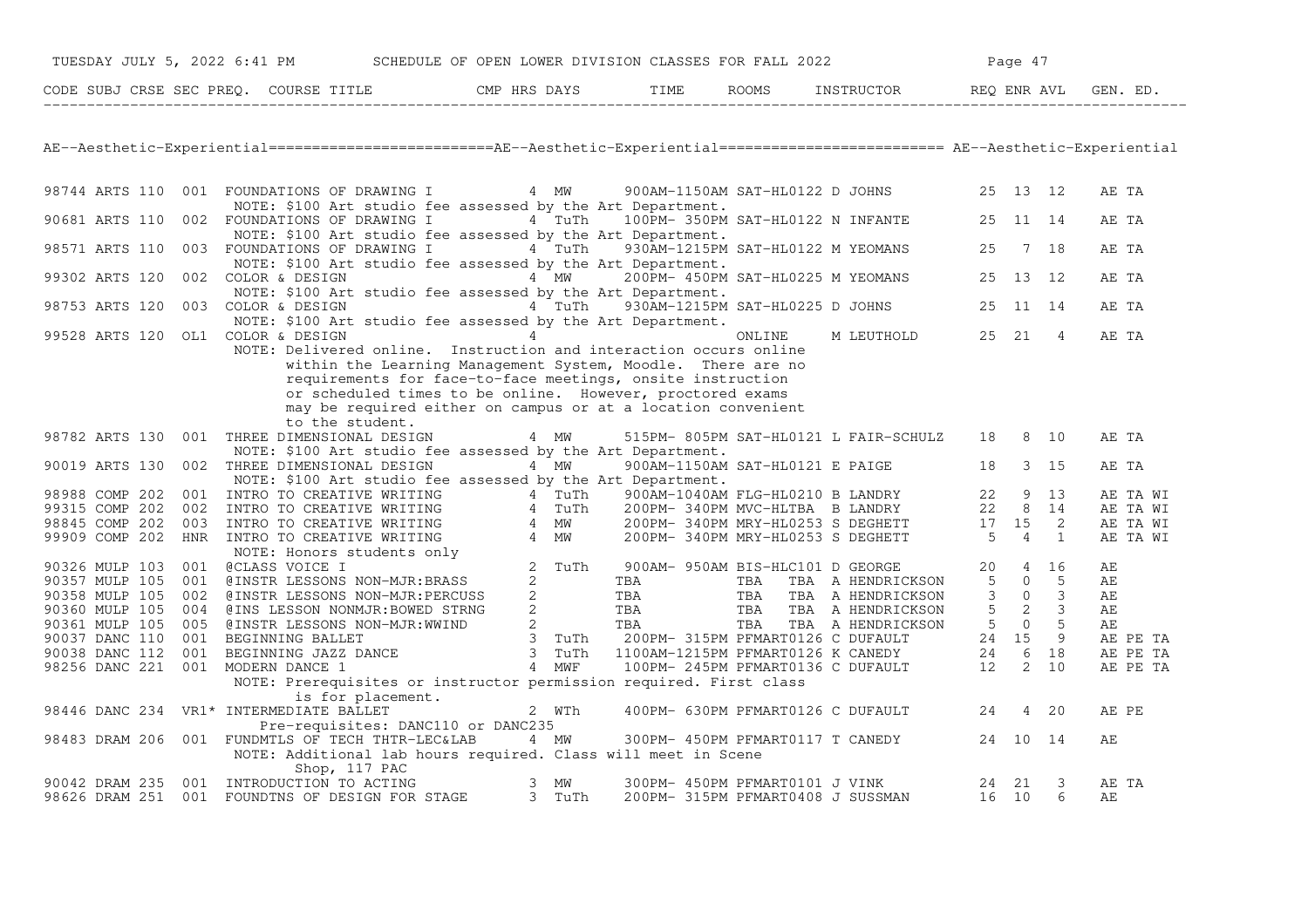| TUESDAY JULY 5, 2022 6:41 PM |                                                                                                                                                                                                                                                                                                                                                  | SCHEDULE OF OPEN LOWER DIVISION CLASSES FOR FALL 2022 |                                       | Page 48 |         |       |  |  |
|------------------------------|--------------------------------------------------------------------------------------------------------------------------------------------------------------------------------------------------------------------------------------------------------------------------------------------------------------------------------------------------|-------------------------------------------------------|---------------------------------------|---------|---------|-------|--|--|
|                              | CODE SUBJ CRSE SEC PREQ. COURSE TITLE THE RIS DAYS TIME ROOMS INSTRUCTOR THE REQ ENR AVL GEN. ED.                                                                                                                                                                                                                                                |                                                       |                                       |         |         |       |  |  |
|                              |                                                                                                                                                                                                                                                                                                                                                  |                                                       |                                       |         |         |       |  |  |
|                              | AH--American History==================================AH--American History================================ AH--American History                                                                                                                                                                                                                  |                                                       |                                       |         |         |       |  |  |
| 98675 HIST 201 001           | THE UNITED STATES TO 1877 3 TuTh 1100AM-1215PM KEL-HL0105 G WELCH 30 25 5                                                                                                                                                                                                                                                                        |                                                       |                                       |         |         | AH TH |  |  |
| 99699 HIST 201 002           | THE UNITED STATES TO 1877 3 MWF 1200PM-1250PM FLG-HL0233 T BAKER 22 20 2                                                                                                                                                                                                                                                                         |                                                       |                                       |         |         | AH TH |  |  |
| 90737 HIST 202 OL1           | THE UNITED STATES SINCE 1877                                                                                                                                                                                                                                                                                                                     |                                                       | TBA                                   | K SMITH | 20 14 6 | AH TH |  |  |
|                              | NOTE: Delivered online. Instruction and interaction occurs online<br>within the Learning Management System, Moodle. There are no<br>requirements for face-to-face meetings, onsite instruction,<br>or scheduled times to be online. However, proctored exams<br>may be required, either on campus or at a location<br>convenient to the student. |                                                       |                                       |         |         |       |  |  |
| 90738 HIST 202 OL2           | THE UNITED STATES SINCE 1877 3                                                                                                                                                                                                                                                                                                                   |                                                       | TBA                                   | K SMITH | 20 7 13 | AH TH |  |  |
|                              | NOTE: Delivered online. Instruction and interaction occurs online<br>within the Learning Management System, Moodle. There are no<br>requirements for face-to-face meetings, onsite instruction,<br>or scheduled times to be online. However, proctored exams<br>may be required, either on campus or at a location<br>convenient to the student. |                                                       |                                       |         |         |       |  |  |
| 99700 HIST 210 001           | AMERICAN IDENTITIES IN SONG                                                                                                                                                                                                                                                                                                                      |                                                       | 3 MW 1200PM-1250PM SAT-HL0319 K SMITH |         |         | AH TH |  |  |
|                              |                                                                                                                                                                                                                                                                                                                                                  | M                                                     | 200PM- 250PM SAT-HL0319               |         | 30 9 21 |       |  |  |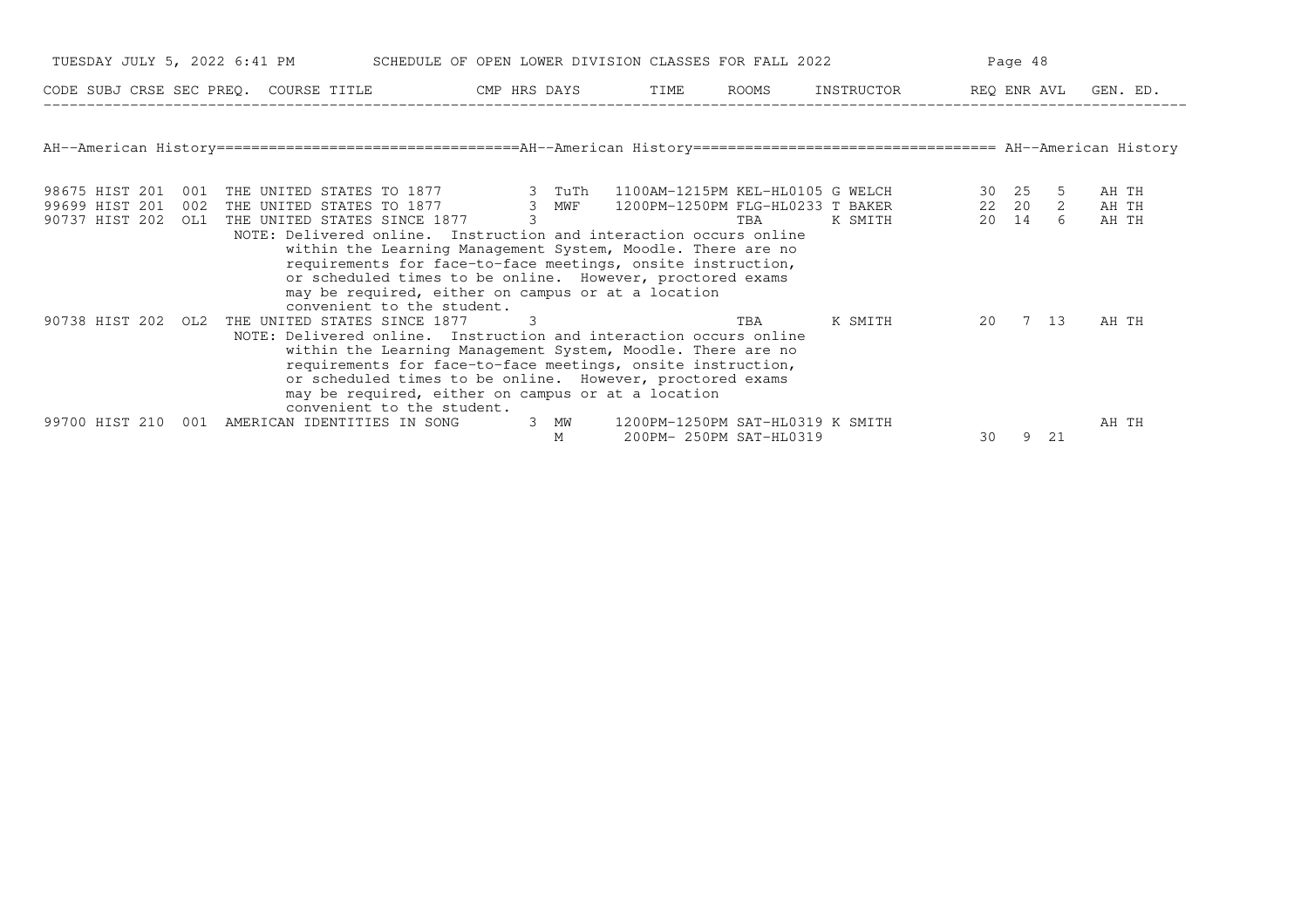| TUESDAY JULY 5, 2022 6:41 PM          | SCHEDULE OF OPEN LOWER DIVISION CLASSES FOR FALL 2022 |                      |            | Page 49                 |  |
|---------------------------------------|-------------------------------------------------------|----------------------|------------|-------------------------|--|
| CODE SUBJ CRSE SEC PREO. COURSE TITLE | CMP HRS DAYS                                          | <b>ROOMS</b><br>TIME | INSTRUCTOR | REO ENR AVL<br>GEN. ED. |  |

ALCE−−Applied Learning Civic Engage============ALCE−−Applied Learning Civic Engage============ ALCE−−Applied Learning Civic Engage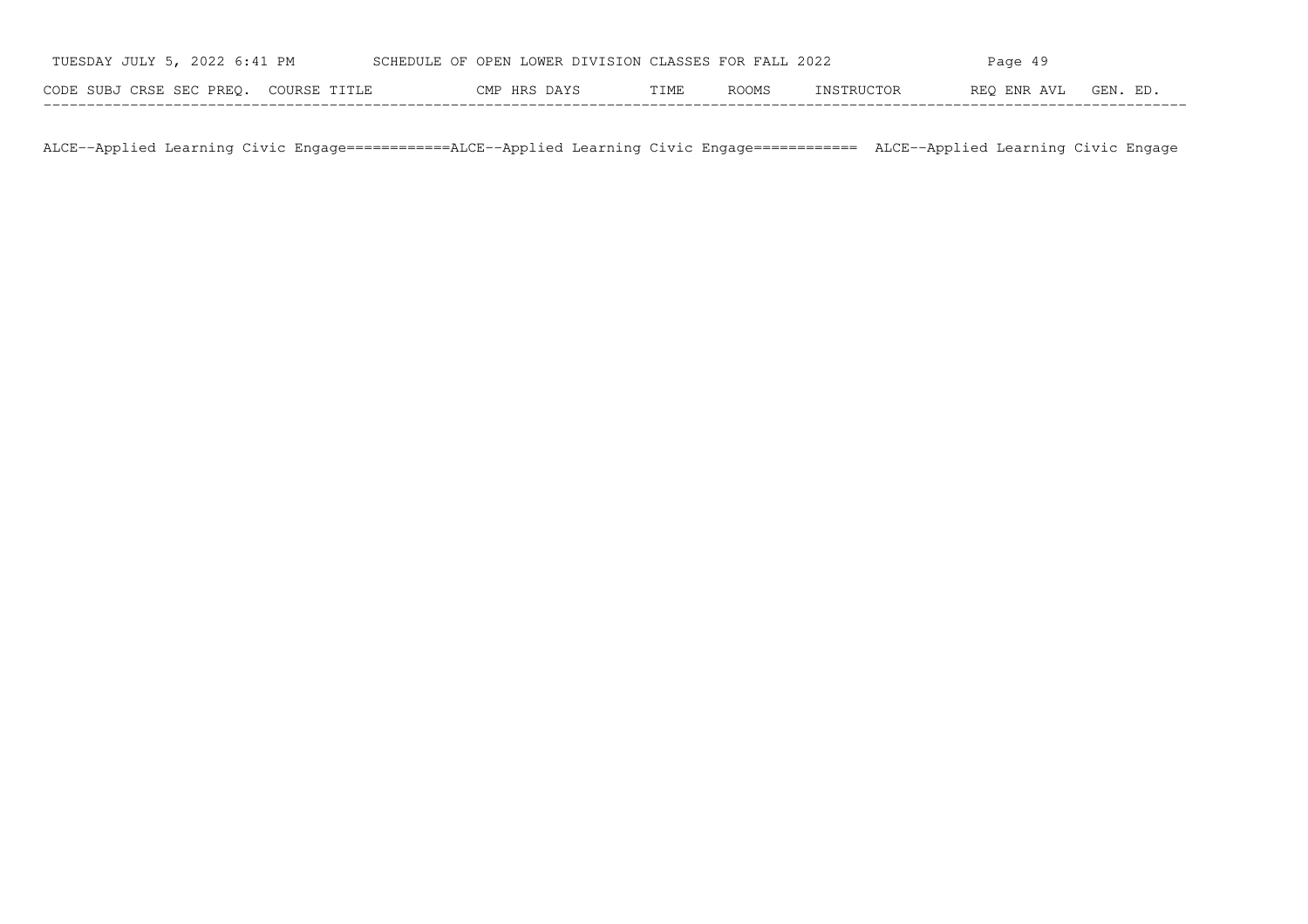| TUESDAY JULY 5, 2022 6:41 PM |  |  |              |  |  |              | SCHEDULE OF OPEN LOWER DIVISION CLASSES FOR FALL 2022 |       |       |            | Page $50$   |         |  |
|------------------------------|--|--|--------------|--|--|--------------|-------------------------------------------------------|-------|-------|------------|-------------|---------|--|
| CODE SUBJ CRSE SEC PREO.     |  |  | COURSE TITLE |  |  | CMP HRS DAYS |                                                       | TTMF. | ROOMS | INSTRUCTOR | REO ENR AVL | GEN. ED |  |

ALCW−−Applied Learning Creative Work===========ALCW−−Applied Learning Creative Work=========== ALCW−−Applied Learning Creative Work

| 98744 ARTS 110 | 001 | FOUNDATIONS OF DRAWING I 4 MW                              |      | 900AM-1150AM SAT-HL0122 D JOHNS           |       | 25 13    | 12 | AE TA |
|----------------|-----|------------------------------------------------------------|------|-------------------------------------------|-------|----------|----|-------|
|                |     | NOTE: \$100 Art studio fee assessed by the Art Department. |      |                                           |       |          |    |       |
| 90681 ARTS 110 | 002 | FOUNDATIONS OF DRAWING I                                   |      | 4 TuTh 100PM-350PM SAT-HL0122 N INFANTE   | 25 11 |          | 14 | AE TA |
|                |     | NOTE: \$100 Art studio fee assessed by the Art Department. |      |                                           |       |          |    |       |
| 98571 ARTS 110 | 003 | FOUNDATIONS OF DRAWING I                                   |      | 4 TuTh 930AM-1215PM SAT-HL0122 M YEOMANS  |       | 25 7 18  |    | AE TA |
|                |     | NOTE: \$100 Art studio fee assessed by the Art Department. |      |                                           |       |          |    |       |
| 98753 ARTS 120 | 003 | COLOR & DESIGN                                             |      | 4 TuTh 930AM-1215PM SAT-HL0225 D JOHNS    |       | 25 11 14 |    | AE TA |
|                |     | NOTE: \$100 Art studio fee assessed by the Art Department. |      |                                           |       |          |    |       |
| 98782 ARTS 130 | 001 | THREE DIMENSIONAL DESIGN                                   |      | 4 MW 515PM-805PM SAT-HL0121 L FAIR-SCHULZ |       | 18 8     | 10 | AE TA |
|                |     | NOTE: \$100 Art studio fee assessed by the Art Department. |      |                                           |       |          |    |       |
| 90019 ARTS 130 | 002 | THREE DIMENSIONAL DESIGN                                   |      | 4 MW 900AM-1150AM SAT-HL0121 E PAIGE      |       | 18 3 15  |    | AE TA |
|                |     | NOTE: \$100 Art studio fee assessed by the Art Department. |      |                                           |       |          |    |       |
| 98689 ARTS 211 |     | 001* FOUNDATIONS OF DRAWING II                             | 4 MW | 200PM- 450PM SAT-HL0122 D JOHNS           |       | 18 3 15  |    |       |
|                |     | Pre-requisites: ARTS110                                    |      |                                           |       |          |    |       |
|                |     | NOTE: \$100 Art studio fee assessed by the Art Department. |      |                                           |       |          |    |       |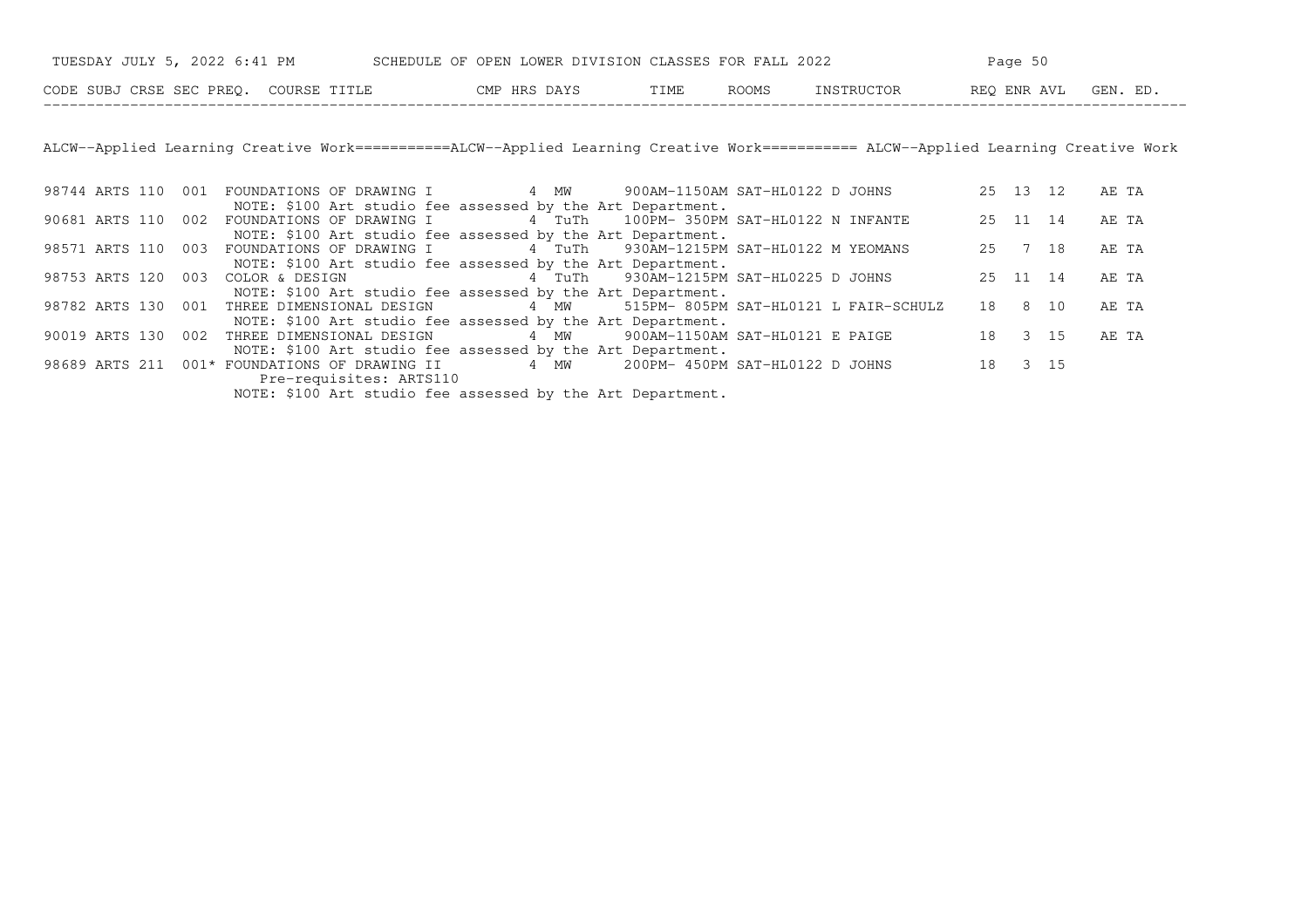| TUESDAY JULY 5, 2022 6:41 PM          |  | SCHEDULE OF OPEN LOWER DIVISION CLASSES FOR FALL 2022 |              |      |       |            | Page 51              |  |
|---------------------------------------|--|-------------------------------------------------------|--------------|------|-------|------------|----------------------|--|
| CODE SUBJ CRSE SEC PREO. COURSE TITLE |  |                                                       | CMP HRS DAYS | TIME | ROOMS | INSTRUCTOR | REO ENR AVL GEN. ED. |  |
|                                       |  |                                                       |              |      |       |            |                      |  |

ALEN−−Applied Learning Entrepreneur============ALEN−−Applied Learning Entrepreneur============ ALEN−−Applied Learning Entrepreneur

98681 ARMA 100 001 @INTRO TO ARTS MANAGEMENT 3 TuTh 1100AM-1215PM PFMART0408 J VINK 23 7 16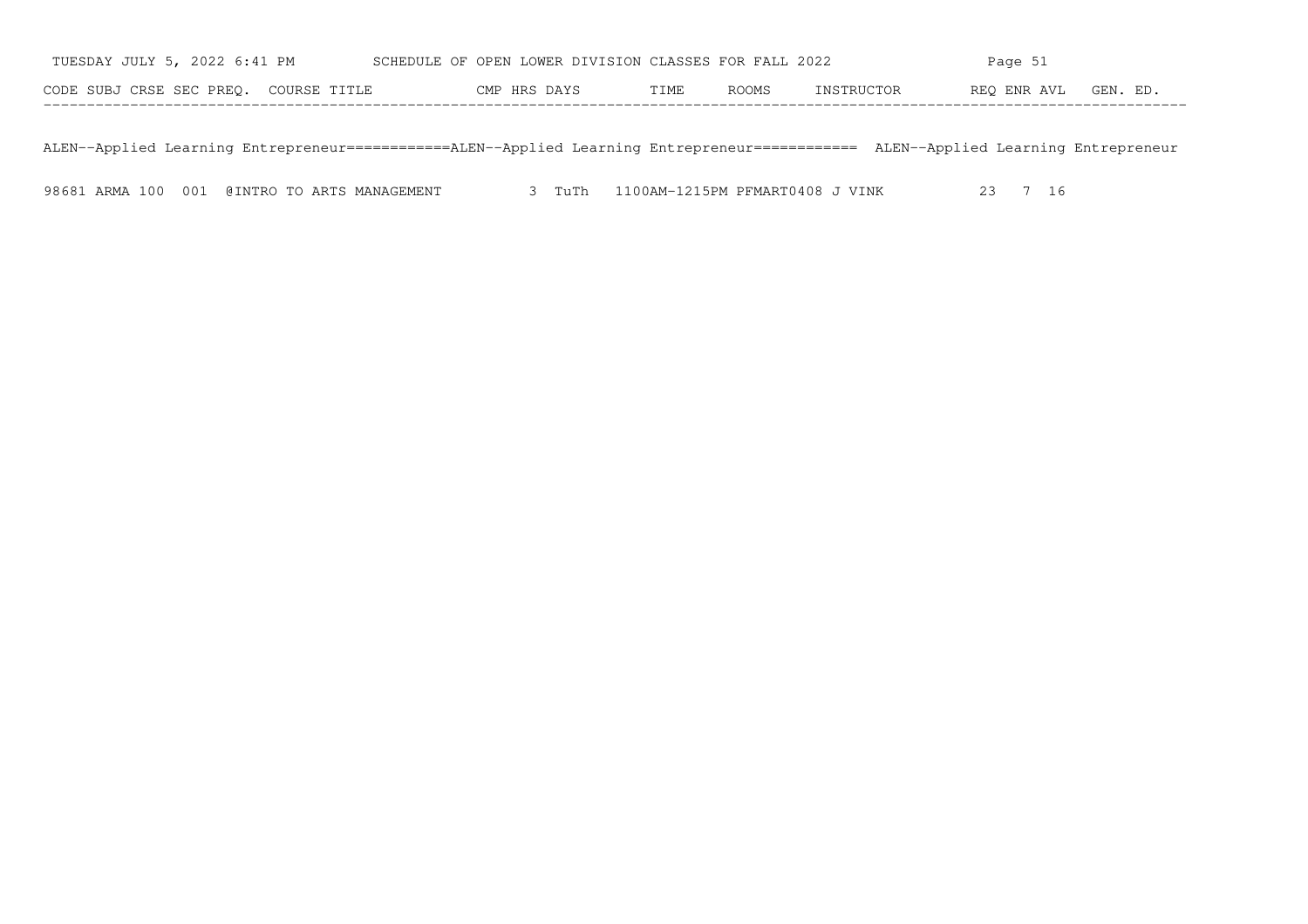| TUESDAY JULY 5, 2022 6:41 PM          | SCHEDULE OF OPEN LOWER DIVISION CLASSES FOR FALL 2022 |                       |            | Page 52                 |
|---------------------------------------|-------------------------------------------------------|-----------------------|------------|-------------------------|
| CODE SUBJ CRSE SEC PREO. COURSE TITLE | CMP HRS DAYS                                          | <b>ROOMS</b><br>TTME. | INSTRUCTOR | REO ENR AVL<br>GEN. ED. |

ALFS−−Applied Learning Field Study==============ALFS−−Applied Learning Field Study============== ALFS−−Applied Learning Field Study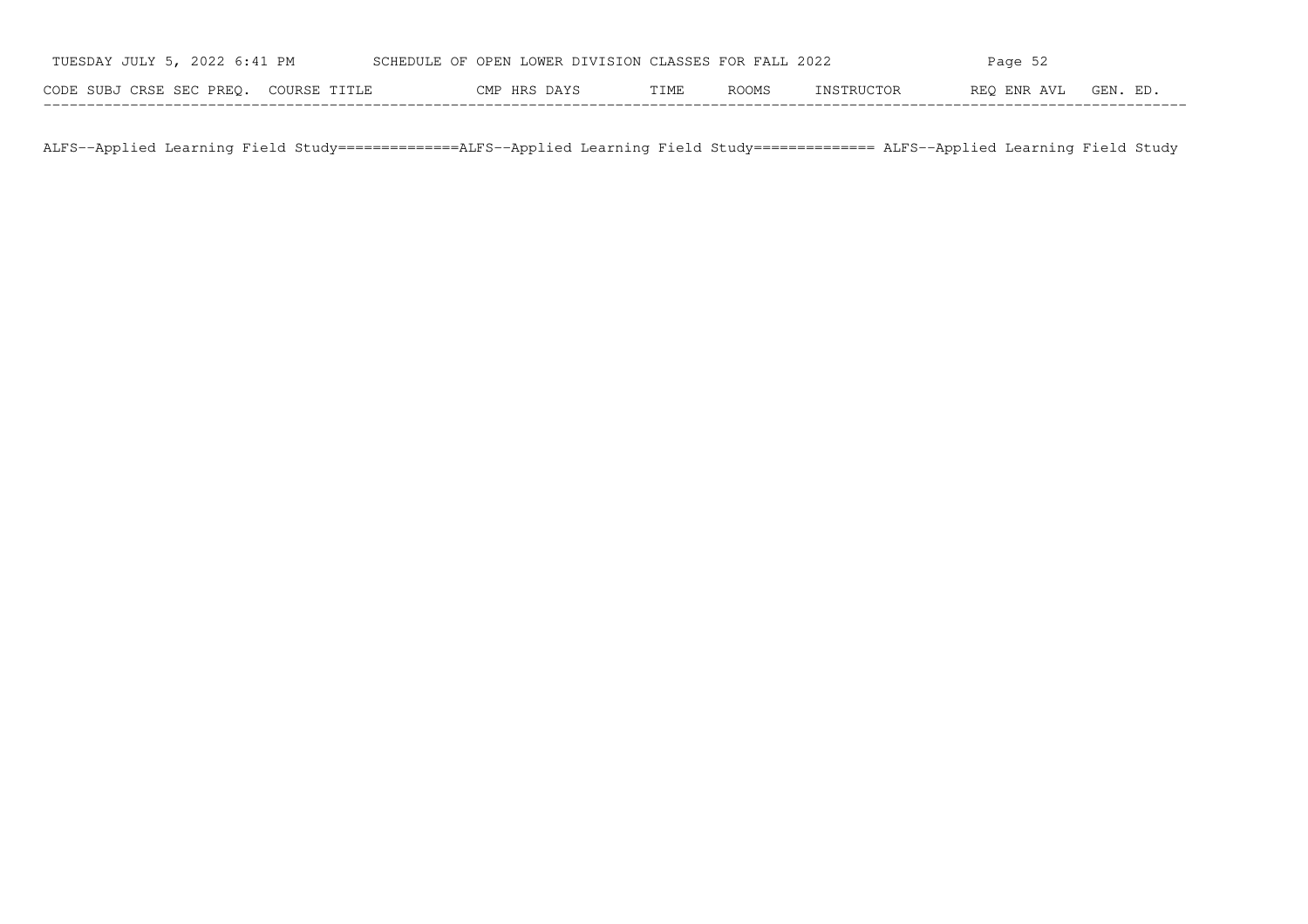| TUESDAY JULY 5, 2022 6:41 PM          | SCHEDULE OF OPEN LOWER DIVISION CLASSES FOR FALL 2022 |                      |            | Page 53                 |  |
|---------------------------------------|-------------------------------------------------------|----------------------|------------|-------------------------|--|
| CODE SUBJ CRSE SEC PREO. COURSE TITLE | CMP HRS DAYS                                          | <b>ROOMS</b><br>TIME | INSTRUCTOR | REO ENR AVL<br>GEN. ED. |  |

ALIN−−Applied Learning Internship===============ALIN−−Applied Learning Internship=============== ALIN−−Applied Learning Internship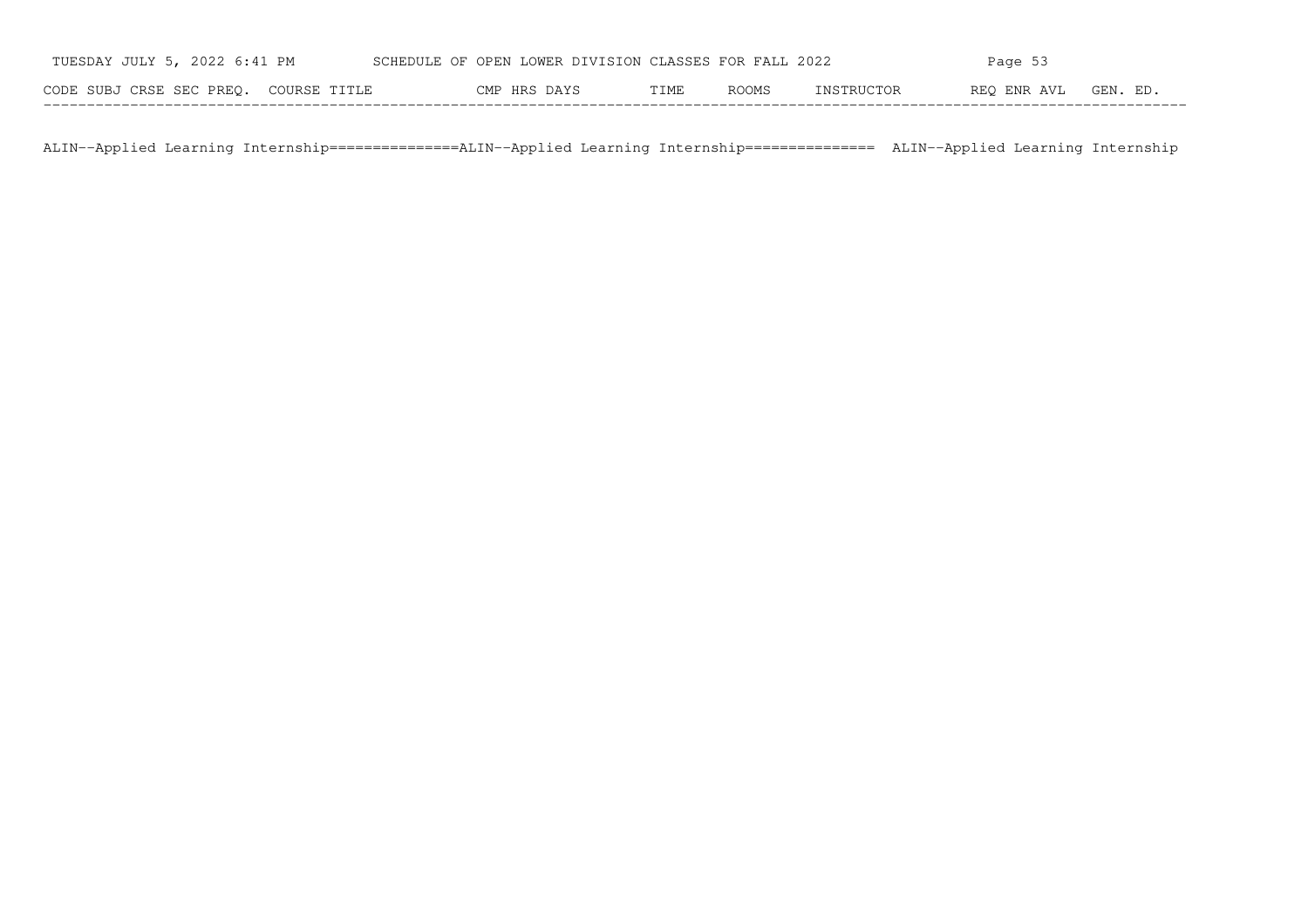|                    |     |                                                                                                                                                                             |             | TUESDAY JULY 5, 2022 6:41 PM SCHEDULE OF OPEN LOWER DIVISION CLASSES FOR FALL 2022<br>Page 54 |      |       |                                                          |             |          |    |          |  |
|--------------------|-----|-----------------------------------------------------------------------------------------------------------------------------------------------------------------------------|-------------|-----------------------------------------------------------------------------------------------|------|-------|----------------------------------------------------------|-------------|----------|----|----------|--|
|                    |     | CODE SUBJ CRSE SEC PREQ. COURSE TITLE THE CMP HRS DAYS                                                                                                                      |             |                                                                                               | TIME | ROOMS | INSTRUCTOR                                               | REQ ENR AVL |          |    | GEN. ED. |  |
|                    |     | ALOT--Applied Learning Other======================ALOT--Applied Learning Other===================== ALOT--Applied Learning Other                                            |             |                                                                                               |      |       |                                                          |             |          |    |          |  |
| 98478 ANTH 202     |     | 001 CULTURE, IDENTITY AND POWER 3 MWF 1000AM-1050AM KEL-HL0103 M PERKINS 40 14 26<br>NOTE: Counts towards History and society elective for<br>International Studies majors. |             |                                                                                               |      |       |                                                          |             |          |    | CG XC    |  |
|                    |     | Counts towards Women and Gender Studies.<br>Some seats reserved for new freshmen.                                                                                           |             |                                                                                               |      |       |                                                          |             |          |    |          |  |
| 98587 ANTH 202 002 |     | CULTURE, IDENTITY AND POWER 3 MWF<br>NOTE: Counts towards Women and Gender Studies.<br>Counts towards History and society elective for<br>International Studies majors.     |             |                                                                                               |      |       | 1100AM-1150AM KEL-HL0103 M PERKINS 40 24 16              |             |          |    | CG XC    |  |
|                    |     | Counts towards Women and Gender Studies.<br>Some seats reserved for new freshmen.                                                                                           |             |                                                                                               |      |       |                                                          |             |          |    |          |  |
| 98635 ANTH 204 001 |     | ARCHAEOLOGY-LEC                                                                                                                                                             |             |                                                                                               |      |       | 3 TuTh 1100AM-1215PM KEL-HL0102 H KRUCZEK-AARON 30 13 17 |             |          |    | SW       |  |
|                    |     | NOTE: Lab required. Some seats reserved for new freshmen.                                                                                                                   |             |                                                                                               |      |       |                                                          |             |          |    |          |  |
| 98637 ANTH 204     | 002 | ARCHAEOLOGY-LAB<br>NOTE: Lecture required.                                                                                                                                  | $1 \quad F$ |                                                                                               |      |       | 1000AM-1150AM MVC-HL0120 H KRUCZEK-AARON 15 5 10         |             |          |    | SW       |  |
| 99268 ANTH 204     | 003 | ARCHAEOLOGY-LAB                                                                                                                                                             | 1 F         |                                                                                               |      |       | 200PM- 350PM MVC-HL0120 T MESSNER                        | 15 8        |          | -7 | SW       |  |
|                    |     | NOTE: Lecture required.                                                                                                                                                     |             |                                                                                               |      |       |                                                          |             |          |    |          |  |
| 98654 DRAM 110     | 001 |                                                                                                                                                                             |             |                                                                                               |      |       | 930AM-1045AM PFMART0136 M ROBINSON                       |             | 20 13    | 7  | PE       |  |
| 98706 DRAM 110     | 002 |                                                                                                                                                                             |             |                                                                                               |      |       | 1100AM-1215PM PFMART0136 M ROBINSON                      |             | 20 12    | 8  | PE       |  |
| 98483 DRAM 206     | 001 | FUNDMTLS OF TECH THTR-LEC&LAB 4 MW                                                                                                                                          |             |                                                                                               |      |       | 300PM- 450PM PFMART0117 T CANEDY                         |             | 24 10 14 |    | AE       |  |
|                    |     | NOTE: Additional lab hours required. Class will meet in Scene<br>Shop, 117 PAC                                                                                              |             |                                                                                               |      |       |                                                          |             |          |    |          |  |
| 98612 DRAM 210     | 001 | INTERP & ANALYSIS PLAYS 3 TuTh                                                                                                                                              |             |                                                                                               |      |       | 930AM-1045AM DUNNHL0206 J PECORA                         |             | 24 17    |    | AC TA    |  |
| 90042 DRAM 235     | 001 | INTRODUCTION TO ACTING                                                                                                                                                      |             | 3 MW                                                                                          |      |       | 300PM- 450PM PFMART0101 J VINK                           |             | 24 21    | 3  | AE TA    |  |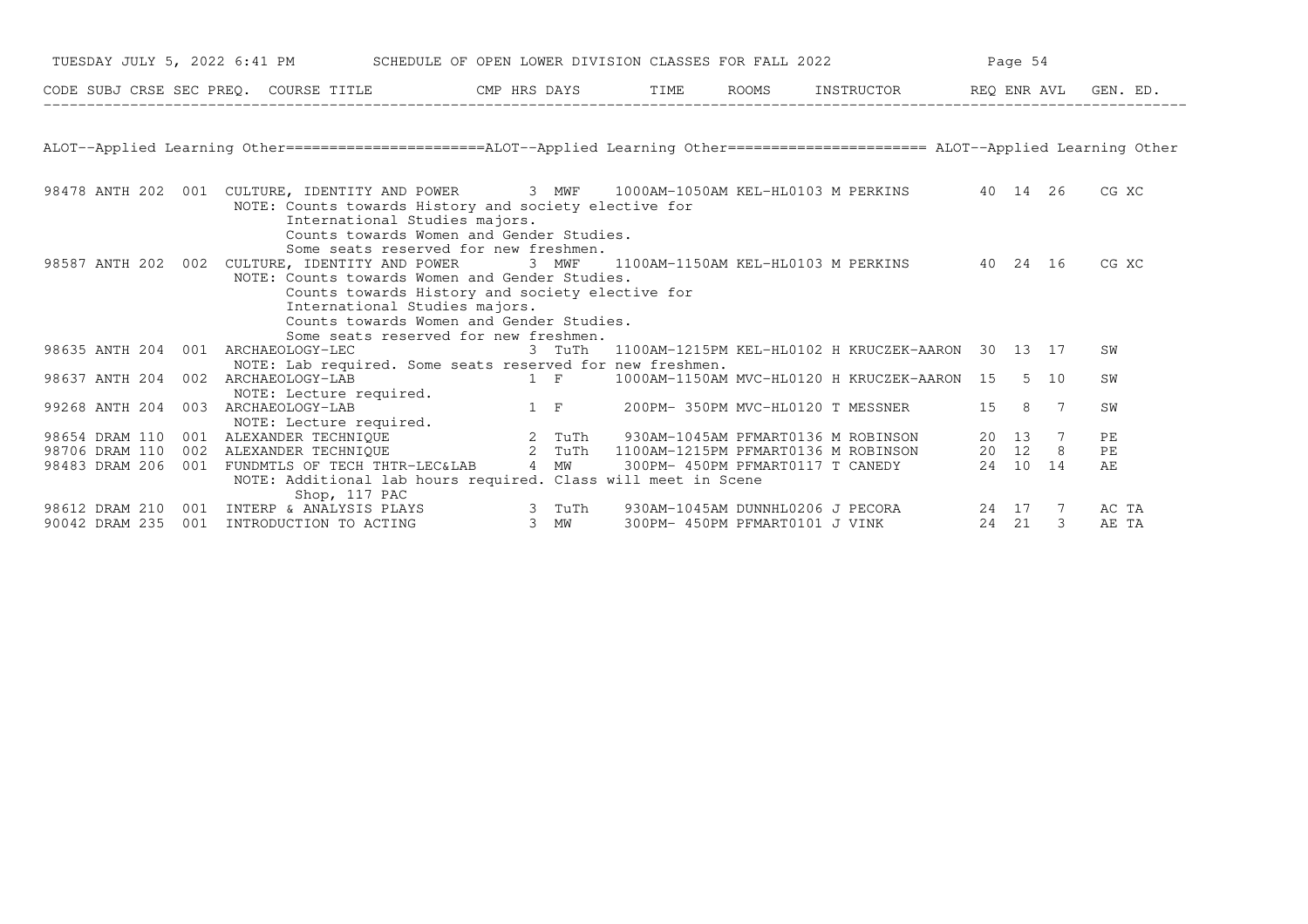| TUESDAY JULY 5, 2022 6:41 PM                                                                                                       |              |              | SCHEDULE OF OPEN LOWER DIVISION CLASSES FOR FALL 2022 |       |                 | Page 55     |          |
|------------------------------------------------------------------------------------------------------------------------------------|--------------|--------------|-------------------------------------------------------|-------|-----------------|-------------|----------|
| CODE SUBJ CRSE SEC PREO.                                                                                                           | COURSE TITLE | CMP HRS DAYS | TIME                                                  | ROOMS | INSTRUCTOR      | REO ENR AVL | GEN. ED. |
| ALPR--Applied Learning Practicum================ALPR--Applied Learning Practicum================= ALPR--Applied Learning Practicum |              |              |                                                       |       |                 |             |          |
| 98975 DRAM 211 002 @PERFORMANCE & PRODUCTION                                                                                       |              | 1-3          | TBA                                                   | TBA   | J PECORA<br>TBA | 6 1         |          |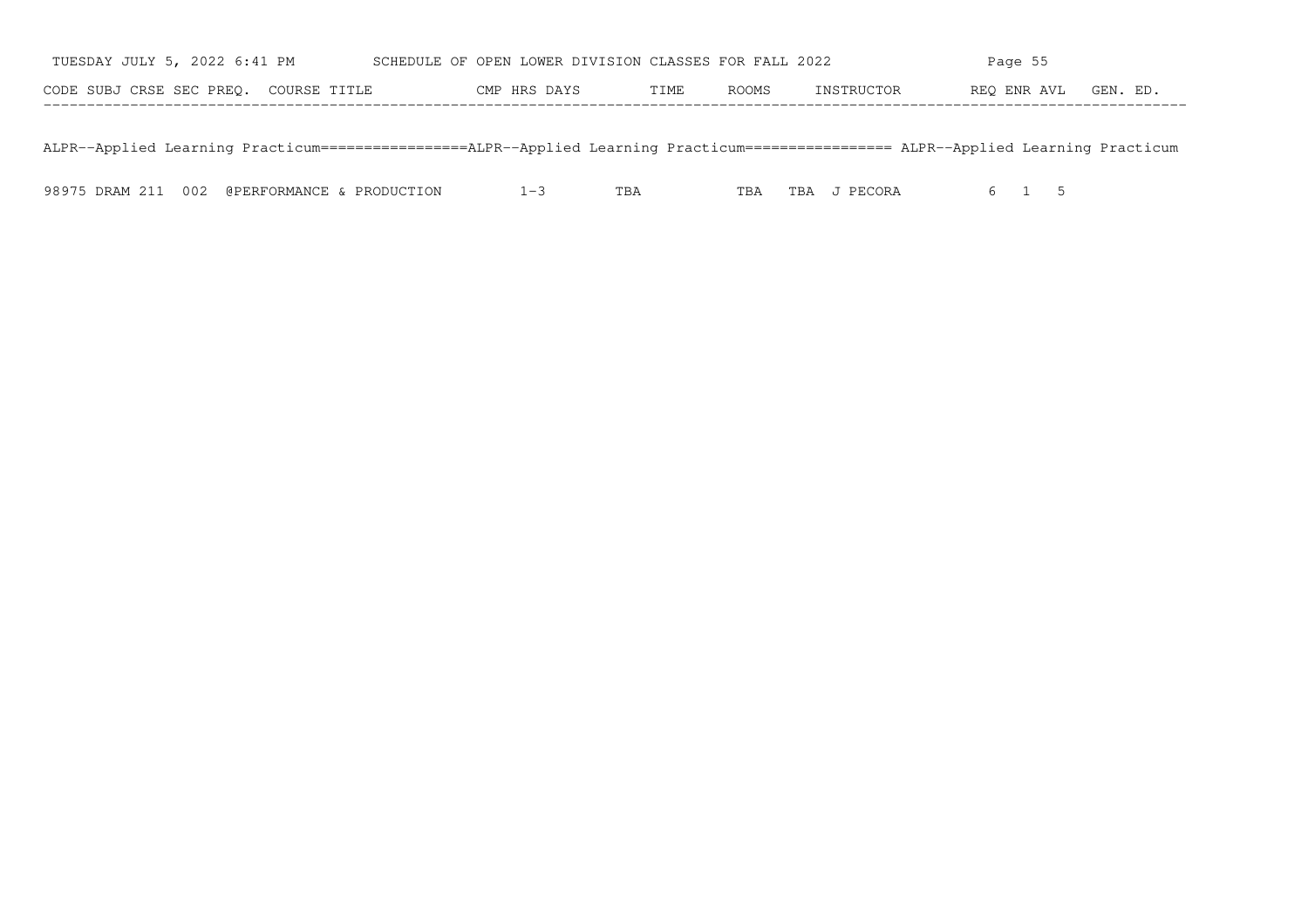| TUESDAY JULY 5, 2022 6:41 PM          |  |  |  |              |      | SCHEDULE OF OPEN LOWER DIVISION CLASSES FOR FALL 2022 |                                                                                                    | Page 56                         |          |
|---------------------------------------|--|--|--|--------------|------|-------------------------------------------------------|----------------------------------------------------------------------------------------------------|---------------------------------|----------|
| CODE SUBJ CRSE SEC PREO. COURSE TITLE |  |  |  | CMP HRS DAYS | TIME | ROOMS                                                 | INSTRUCTOR                                                                                         | REO ENR AVL                     | GEN. ED. |
|                                       |  |  |  |              |      |                                                       |                                                                                                    |                                 |          |
|                                       |  |  |  |              |      |                                                       | ALRE--Applied Learning Research=================ALRE--Applied Learning Research=================== | ALRE--Applied Learning Research |          |

| 98325 POLS 130 001 INTRO TO COMPARATIVE POLITICS |  |                                                                                                                                                 | 4 W | M |  | 200PM- 250PM DUNNHL0206 R HINCKLEY<br>200PM- 250PM DUNNHL0210<br>200PM- 340PM DUNNHL0206 | 28 11 17 |  | SW XC |
|--------------------------------------------------|--|-------------------------------------------------------------------------------------------------------------------------------------------------|-----|---|--|------------------------------------------------------------------------------------------|----------|--|-------|
|                                                  |  | NOTE: Required for Political Science majors. Counts as either a<br>Core course or as an elective for International<br>Studies majors and minor. |     |   |  |                                                                                          |          |  |       |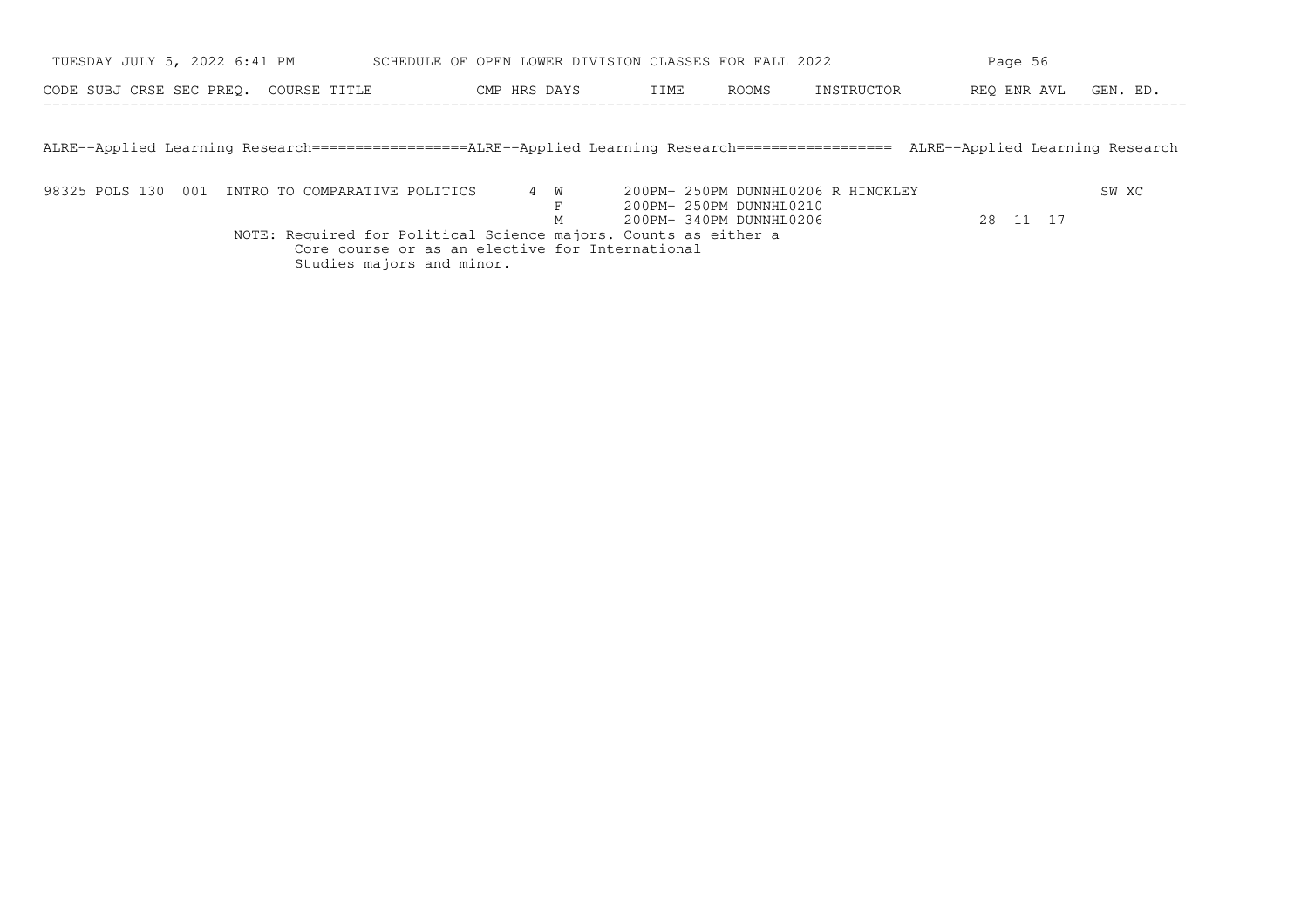| TUESDAY JULY 5, 2022 6:41 PM          |  |  | SCHEDULE OF OPEN LOWER DIVISION CLASSES FOR FALL 2022 |  |              |        |              |            | Page 57     |          |  |
|---------------------------------------|--|--|-------------------------------------------------------|--|--------------|--------|--------------|------------|-------------|----------|--|
| CODE SUBJ CRSE SEC PREO. COURSE TITLE |  |  |                                                       |  | CMP HRS DAYS | T TMF. | <b>ROOMS</b> | INSTRUCTOR | REO ENR AVL | GEN. ED. |  |

ALSL−−Applied Learning Service Learn===========ALSL−−Applied Learning Service Learn=========== ALSL−−Applied Learning Service Learn

90760 POLS 289 001\* APPROACHING POLITICAL PUZZLES 4 TBA TBA TBA TBA R HINCKLEY 1 0 1 Pre−requisites: POLS110 and POLS130 or POLS110 and POLS140 or POLS110 and POLS140 or POLS110 and POLS200 or POLS130 and POLS140 or<br>POLS130 and POLS200 or POLS140 and POLS200 and STAT100 or MATH125 or CIS125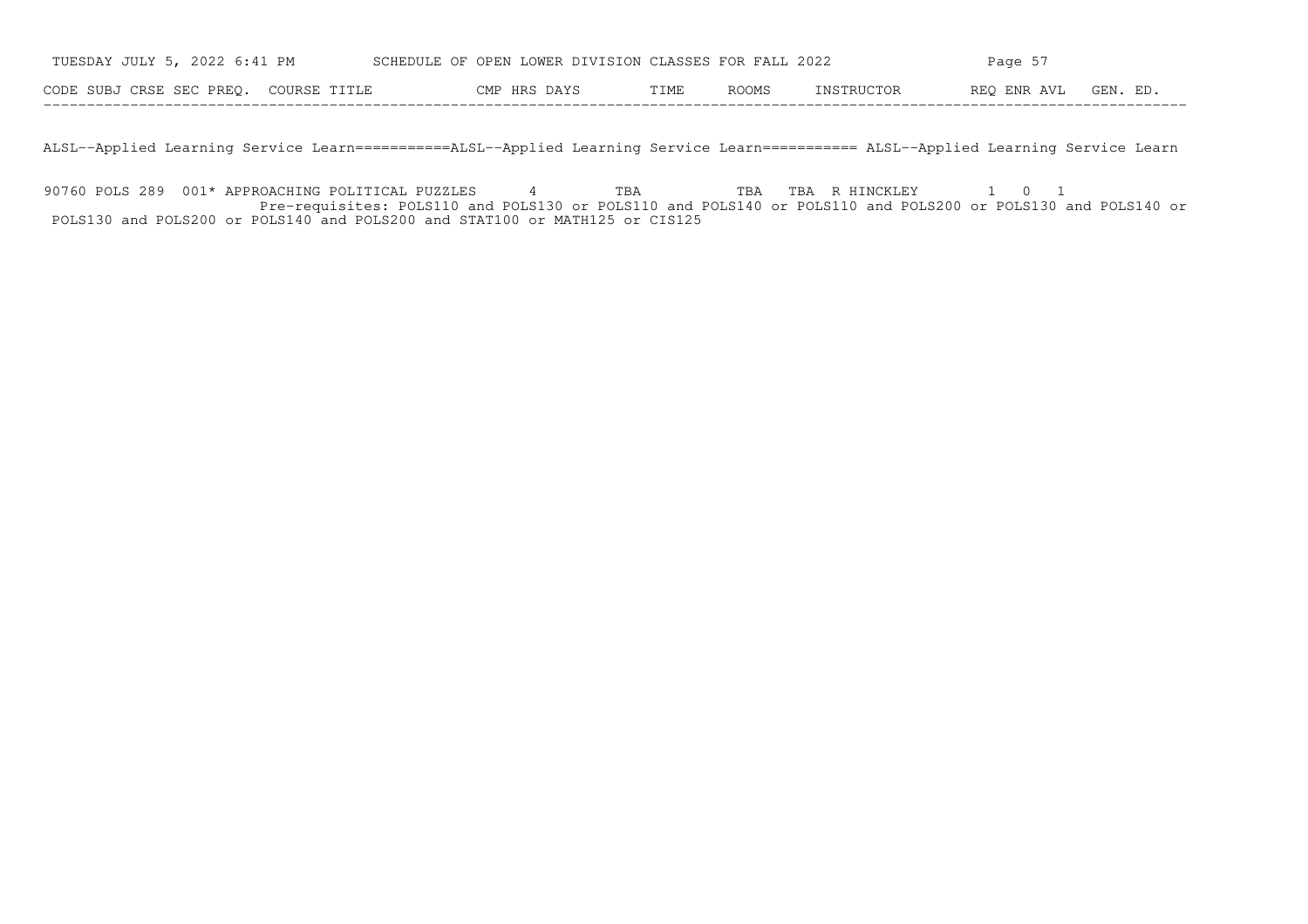| TUESDAY JULY 5, 2022 6:41 PM          | SCHEDULE OF OPEN LOWER DIVISION CLASSES FOR FALL 2022 |                       |            | Page 58                 |  |
|---------------------------------------|-------------------------------------------------------|-----------------------|------------|-------------------------|--|
| CODE SUBJ CRSE SEC PREO. COURSE TITLE | CMP HRS DAYS                                          | <b>ROOMS</b><br>TTME. | INSTRUCTOR | GEN. ED.<br>REO ENR AVL |  |

ALTR−−Applied Learning Travel=====================ALTR−−Applied Learning Travel===================== ALTR−−Applied Learning Travel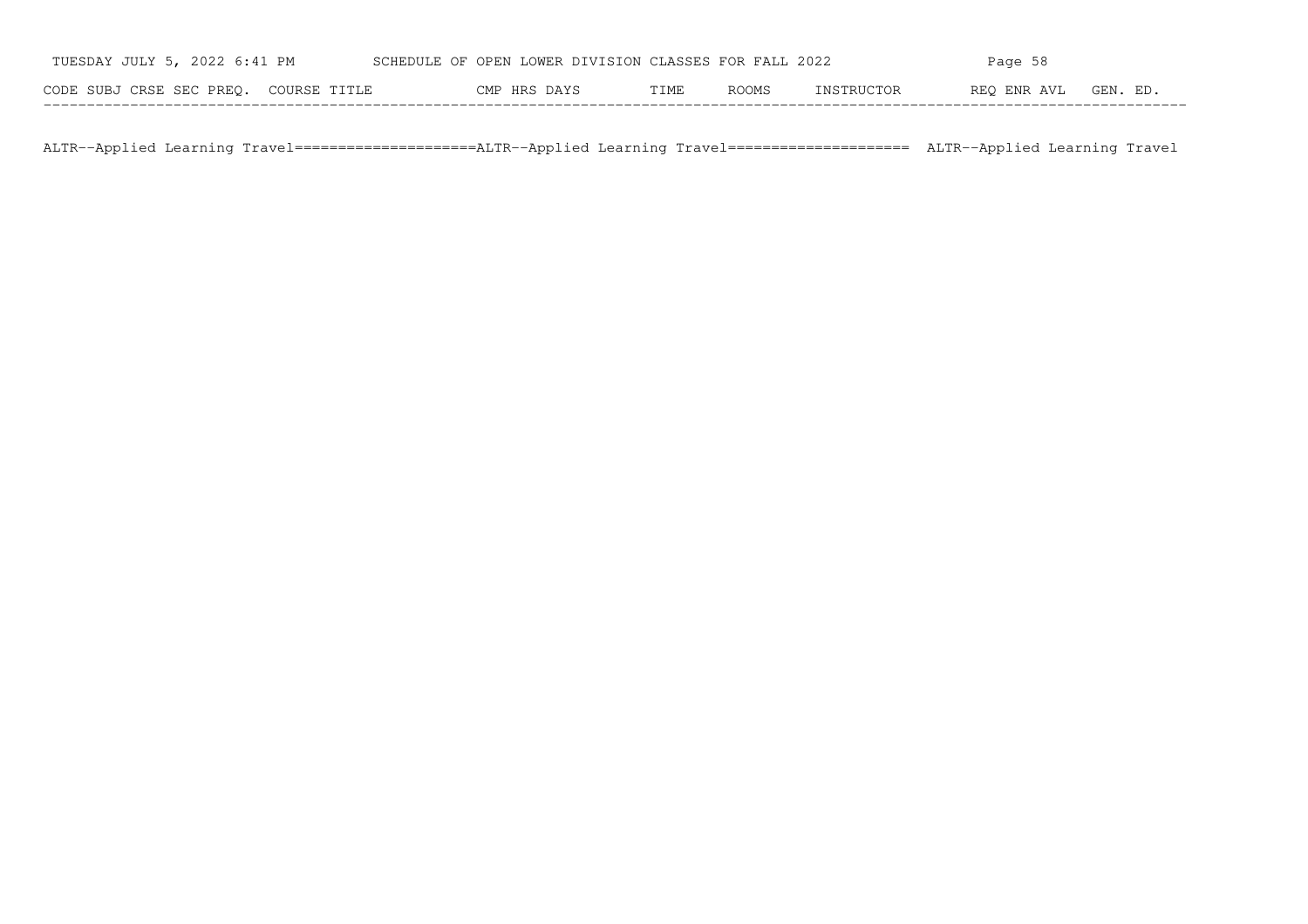| TUESDAY JULY 5, 2022 6:41 PM SCHEDULE OF OPEN LOWER DIVISION CLASSES FOR FALL 2022 Page 59 |  |                                                                                                                                                                                                                                      |        |  |  |                                                |  |         |       |
|--------------------------------------------------------------------------------------------|--|--------------------------------------------------------------------------------------------------------------------------------------------------------------------------------------------------------------------------------------|--------|--|--|------------------------------------------------|--|---------|-------|
|                                                                                            |  | CODE SUBJ CRSE SEC PREQ. COURSE TITLE CMP HRS DAYS TIME ROOMS INSTRUCTOR REQ ENR AVL GEN. ED.                                                                                                                                        |        |  |  |                                                |  |         |       |
|                                                                                            |  |                                                                                                                                                                                                                                      |        |  |  |                                                |  |         |       |
|                                                                                            |  | CG--Connecting Globally============================CG--Connecting Globally=============================== CG--Connecting Globally                                                                                                    |        |  |  |                                                |  |         |       |
|                                                                                            |  | 99087 ANTH 106 001 ANCIENT PEOPLE AND PLACES<br>90002 ANTH 106 002 ANCIENT PEOPLE AND PLACES 3 TuTh 200PM-315PM KEL-HL0103 T MESSNER 40 21 19<br>90003 ANTH 106 003 ANCIENT PEOPLE AND PLACES 3 TuTh 930AM-1045AM KEL-HL0105 T MESSN |        |  |  |                                                |  |         | CG XC |
|                                                                                            |  |                                                                                                                                                                                                                                      |        |  |  |                                                |  |         | CG XC |
|                                                                                            |  |                                                                                                                                                                                                                                      |        |  |  |                                                |  |         | CG XC |
|                                                                                            |  |                                                                                                                                                                                                                                      |        |  |  |                                                |  |         | CG XC |
|                                                                                            |  | NOTE: Counts towards Women's and Gender Studies.                                                                                                                                                                                     |        |  |  |                                                |  |         |       |
|                                                                                            |  | 99186 ANTH 165 002 LANGUAGE AND MAGIC                                                                                                                                                                                                | 3 TuTh |  |  | 1100AM-1215PM FLG-HL0103 L RODRIGUEZ 40 25 15  |  |         | CG XC |
|                                                                                            |  | NOTE: Counts towards Women's and Gender Studies.                                                                                                                                                                                     |        |  |  |                                                |  |         |       |
|                                                                                            |  | 98478 ANTH 202 001 CULTURE, IDENTITY AND POWER 3 MWF                                                                                                                                                                                 |        |  |  | 1000AM-1050AM KEL-HL0103 M PERKINS 40 14 26    |  |         | CG XC |
|                                                                                            |  | NOTE: Counts towards History and society elective for                                                                                                                                                                                |        |  |  |                                                |  |         |       |
|                                                                                            |  | International Studies majors.                                                                                                                                                                                                        |        |  |  |                                                |  |         |       |
|                                                                                            |  | Counts towards Women and Gender Studies.                                                                                                                                                                                             |        |  |  |                                                |  |         |       |
|                                                                                            |  | Some seats reserved for new freshmen.                                                                                                                                                                                                |        |  |  |                                                |  |         |       |
|                                                                                            |  | 98587 ANTH 202 002 CULTURE, IDENTITY AND POWER                                                                                                                                                                                       | 3 MWF  |  |  | 1100AM-1150AM KEL-HL0103 M PERKINS 40 24 16    |  |         | CG XC |
|                                                                                            |  | NOTE: Counts towards Women and Gender Studies.                                                                                                                                                                                       |        |  |  |                                                |  |         |       |
|                                                                                            |  | Counts towards History and society elective for                                                                                                                                                                                      |        |  |  |                                                |  |         |       |
|                                                                                            |  | International Studies majors.                                                                                                                                                                                                        |        |  |  |                                                |  |         |       |
|                                                                                            |  | Counts towards Women and Gender Studies.                                                                                                                                                                                             |        |  |  |                                                |  |         |       |
|                                                                                            |  | Some seats reserved for new freshmen.                                                                                                                                                                                                |        |  |  |                                                |  |         |       |
| 98673 HIST 100 001 WORLD HISTORY                                                           |  |                                                                                                                                                                                                                                      | 3 MWF  |  |  | 100PM- 150PM SAT-HL0222 R FAIR-SCHULZ 30 11 19 |  |         | CG XC |
|                                                                                            |  | NOTE: Required for International Studies majors and minors.                                                                                                                                                                          |        |  |  |                                                |  |         |       |
|                                                                                            |  | 98976 HIST 100 002 WORLD HISTORY 6 6 200PM 3 MWF 200PM-250PM SAT-HL0222 R FAIR-SCHULZ                                                                                                                                                |        |  |  |                                                |  | 30 3 27 | CG XC |
|                                                                                            |  | NOTE: Required for International Studies majors and minors.<br>99117 HIST 100 004 WORLD HISTORY 3 TuTh 1100AM-1215PM SAT-HL0222 L FREED 30 24 6                                                                                      |        |  |  |                                                |  |         |       |
|                                                                                            |  |                                                                                                                                                                                                                                      |        |  |  |                                                |  |         | CG XC |
|                                                                                            |  | NOTE: Required for International Studies majors and minors.                                                                                                                                                                          |        |  |  | 1200PM-1250PM ONLINETBA L LUNT 21 5 16         |  |         | CG ML |
|                                                                                            |  | 90057 FREN 202 OL1 FRENCH FOR BUSINESS 3 MWF                                                                                                                                                                                         |        |  |  |                                                |  |         |       |
|                                                                                            |  | NOTE: The course is 100% online and all direct instruction occurs                                                                                                                                                                    |        |  |  |                                                |  |         |       |
|                                                                                            |  | in real time without time delay.<br>99716 LANG 296 001 EUROPEAN LANG&CULT: FRENCH CASE 3 TuTh 1100AM-1215PM FLG-HL0233 M CATEL 21 3 18                                                                                               |        |  |  |                                                |  |         | CG WC |
|                                                                                            |  | NOTE: Counts towards Women and Gender Studies.                                                                                                                                                                                       |        |  |  |                                                |  |         |       |
|                                                                                            |  | 90744 MULH 261 001 MUSIC OF AFRICA                                                                                                                                                                                                   | 3 TuTh |  |  | 200PM- 315PM BIS-HLC309 J HUNTER               |  | 25 4 21 | CG XC |
|                                                                                            |  |                                                                                                                                                                                                                                      |        |  |  |                                                |  |         |       |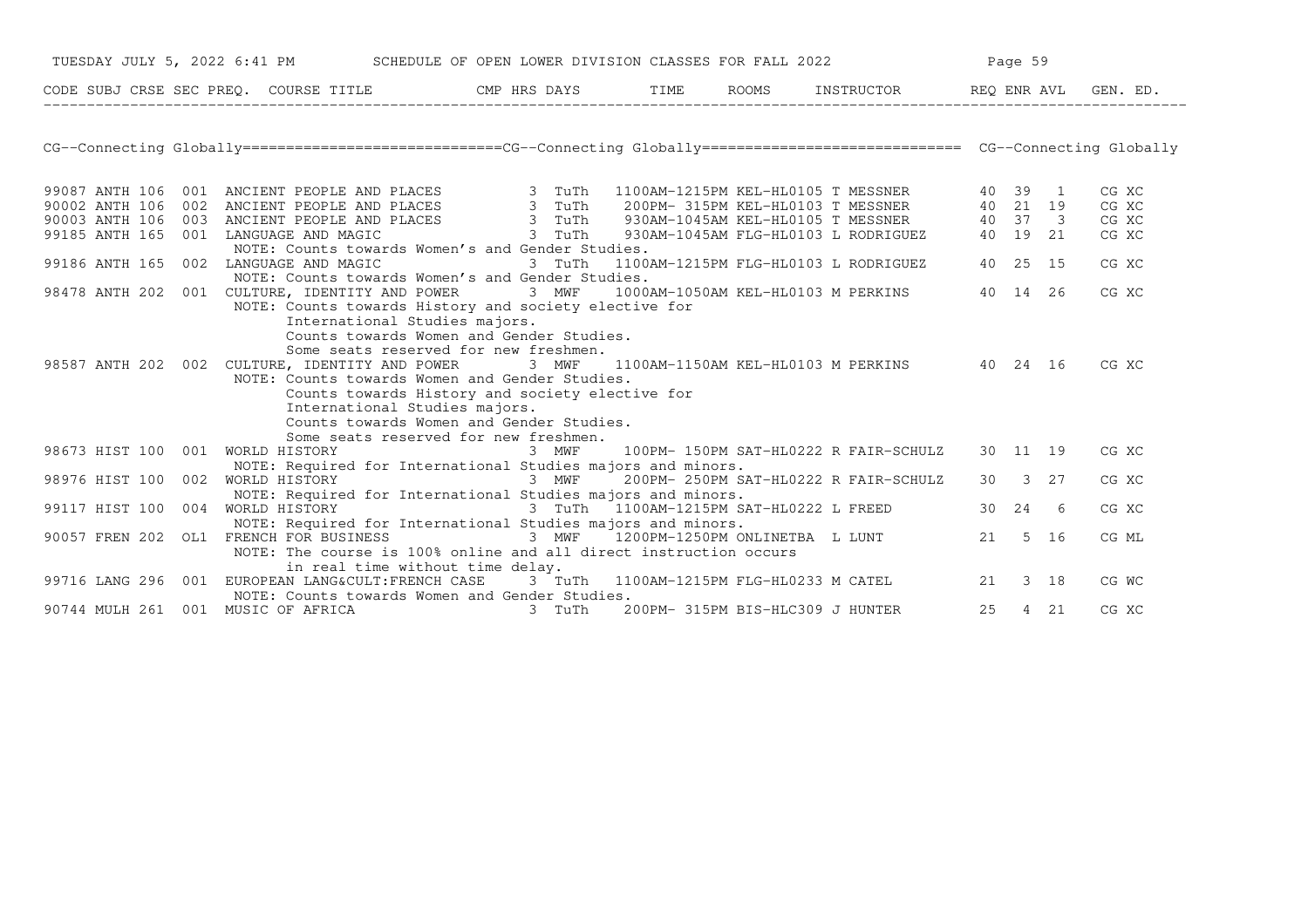|                    | TUESDAY JULY 5, 2022 6:41 PM SCHEDULE OF OPEN LOWER DIVISION CLASSES FOR FALL 2022                   |                                                                     |  |  |  |  | Page 60 |  |  |
|--------------------|------------------------------------------------------------------------------------------------------|---------------------------------------------------------------------|--|--|--|--|---------|--|--|
|                    | CODE SUBJ CRSE SEC PREQ. COURSE TITLE THE CMP HRS DAYS TIME ROOMS INSTRUCTOR TREQ ENR AVL GEN. ED.   |                                                                     |  |  |  |  |         |  |  |
|                    |                                                                                                      |                                                                     |  |  |  |  |         |  |  |
|                    |                                                                                                      |                                                                     |  |  |  |  |         |  |  |
|                    | 90624 PHIL 120 002 ETHICAL REASONING                                                                 |                                                                     |  |  |  |  |         |  |  |
| 98804 SOCI 103 001 | INTRO CRIMINAL JUSTICE STUDIES 3 MWF 900AM-950AM SAT-HL0319 N LEWIS 35 16 19                         | 3 MWF 1200PM-1250PM KEL-HL0101 T MURPHY 35 14 21 FC PI TF           |  |  |  |  |         |  |  |
| 99124 SOCI 103 R01 | INTRO CRIMINAL JUSTICE STUDIESR 3 W 230PM-530PM TBA TBA N LEWIS 25 0 25                              |                                                                     |  |  |  |  |         |  |  |
|                    |                                                                                                      | NOTE: This course is taught at Riverview Correctional Facility      |  |  |  |  |         |  |  |
|                    |                                                                                                      | and is not open to students on campus.                              |  |  |  |  |         |  |  |
|                    | START/END DATES: 08/29-12/16                                                                         |                                                                     |  |  |  |  |         |  |  |
|                    | 90648 SOCI 210 002* QUANTITATIVE RESEARCH METHODS 3 M 400PM- 630PM SAT-HL0300 Y DULONG 20 10 10      |                                                                     |  |  |  |  |         |  |  |
|                    |                                                                                                      | Pre-requisites: SOCI101 or SOCI103 and STAT100 or MATH125 or CIS125 |  |  |  |  |         |  |  |
|                    | 90098 SOCI 220 R01* QUALITATIVE RESEARCH METHODS R 3 Tu 1230PM-300PM TBA TBA H SULLIVAN-CATL 22 0 22 |                                                                     |  |  |  |  |         |  |  |
|                    |                                                                                                      | Pre-requisites: SOCI101 or SOCI103                                  |  |  |  |  |         |  |  |
|                    |                                                                                                      | NOTE: This course is taught at the Riverview Correctional Facility  |  |  |  |  |         |  |  |
|                    |                                                                                                      | and is not open to students on campus.                              |  |  |  |  |         |  |  |
|                    | START/END DATES: 08/29-12/16                                                                         |                                                                     |  |  |  |  |         |  |  |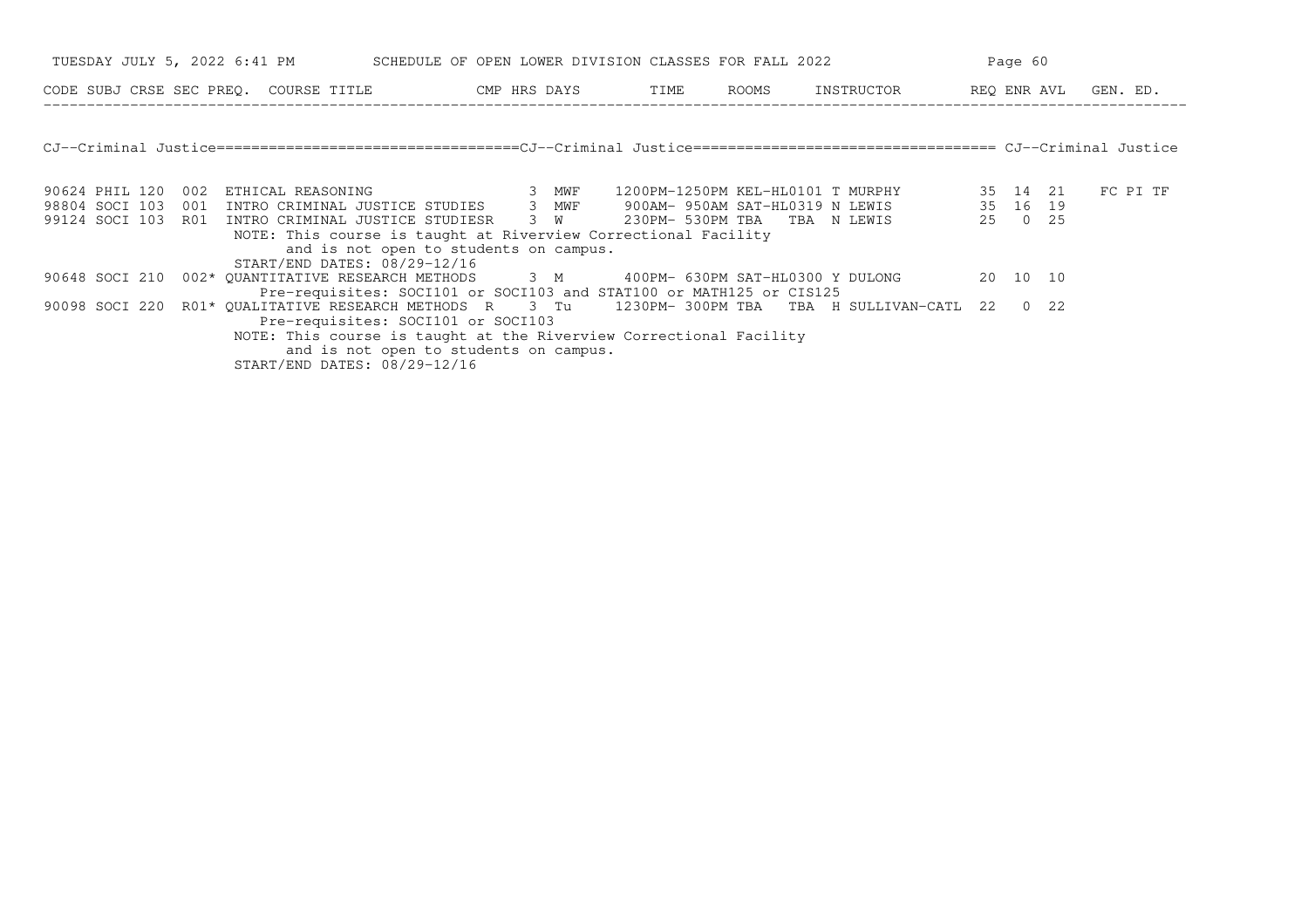| TUESDAY JULY 5, 2022 6:41 PM | SCHEDULE OF OPEN LOWER DIVISION CLASSES FOR FALL 2022                                                                             |              |                                     |       |            |             | Page 61        |                |          |
|------------------------------|-----------------------------------------------------------------------------------------------------------------------------------|--------------|-------------------------------------|-------|------------|-------------|----------------|----------------|----------|
|                              | CODE SUBJ CRSE SEC PREQ. COURSE TITLE<br>CMP HRS DAYS                                                                             |              | TIME                                | ROOMS | INSTRUCTOR | REQ ENR AVL |                |                | GEN. ED. |
|                              |                                                                                                                                   |              |                                     |       |            |             |                |                |          |
|                              | CL-Connecting Through Language==================CL-Connecting Through Language==================== CL-Connecting Through Language |              |                                     |       |            |             |                |                |          |
|                              |                                                                                                                                   |              |                                     |       |            |             |                |                |          |
| 98215 ARAB 101<br>001        | ARAB LEVEL 1 CALLIGRAPHY ART                                                                                                      | 3<br>MWF     | 1000AM-1050AM FLG-HL0238 L LUNT     |       |            | 21          |                | 3 18           | СL       |
| 98417 FREN 101<br>001        | NOTE: Assumes no previous Arabic.<br>FREN LEVEL 1 ALORS ON CHANTE!                                                                | 3<br>MWF     | 1000AM-1050AM MRY-HL0253 M CATEL    |       |            | 21          |                | 7 14           | CL       |
| 98447 FREN 101<br>002        | NOTE: Assumes no previous French<br>FREN LEVEL 1 ALORS ON CHANTE!                                                                 | 3 MWF        | 1100AM-1150AM MRY-HL0253 M CATEL    |       |            | 21          |                | 8 13           | CL       |
|                              | NOTE: Assumes no previous French                                                                                                  |              |                                     |       |            |             |                |                |          |
| 90056 FREN 103<br>001        | FREN LEVEL 3 SONG, POEM, LOVE<br>NOTE: Assumes completion of French 102 or high school equivalent.                                | 3 MWF        | 100PM- 150PM MRY-HL0253 M CATEL     |       |            | 21          |                | 5 16           | CL ML    |
| 99333 LATN 101<br>001        | LATN LEVEL 1: MYSTERY TALE                                                                                                        | 3 MWF        | 1000AM-1050AM FLG-HL0232 G ANDERSON |       |            |             | 21 13          | 8              | CL       |
| 99350 MOHK 101<br>001        | NOTE: Assumes no previous Latin.<br>MOHK LEVEL 1 FAMILY                                                                           | $3 \times M$ | 400PM- 630PM FLG-HL0233 R RANSOM    |       |            | 29          | $\overline{7}$ | 22             | CL       |
|                              | NOTE: Assumes no previous Mohawk.                                                                                                 |              |                                     |       |            |             |                |                |          |
| 98745 SPAN 103<br>003        | SPAN LEVEL 3 CARTOON CULTURE                                                                                                      | 3 MWF        | 1200PM-1250PM FLG-HL0232 G ANDERSON |       |            | 21          | 8              | 13             | CL ML    |
| 99299 SPAN 203<br>001        | NOTE: Assumes completion of Spanish 102 or high school equivalent.<br>ORAL & WRITTEN SPAN I                                       | 3 MWF        | 200PM- 250PM MRY-HL0225 O SARMIENTO |       |            | 15          | 8              | $\overline{7}$ | CL ML    |
|                              | NOTE: Assumes completion of Spanish 103 or high school equivalent.                                                                |              |                                     |       |            |             |                |                |          |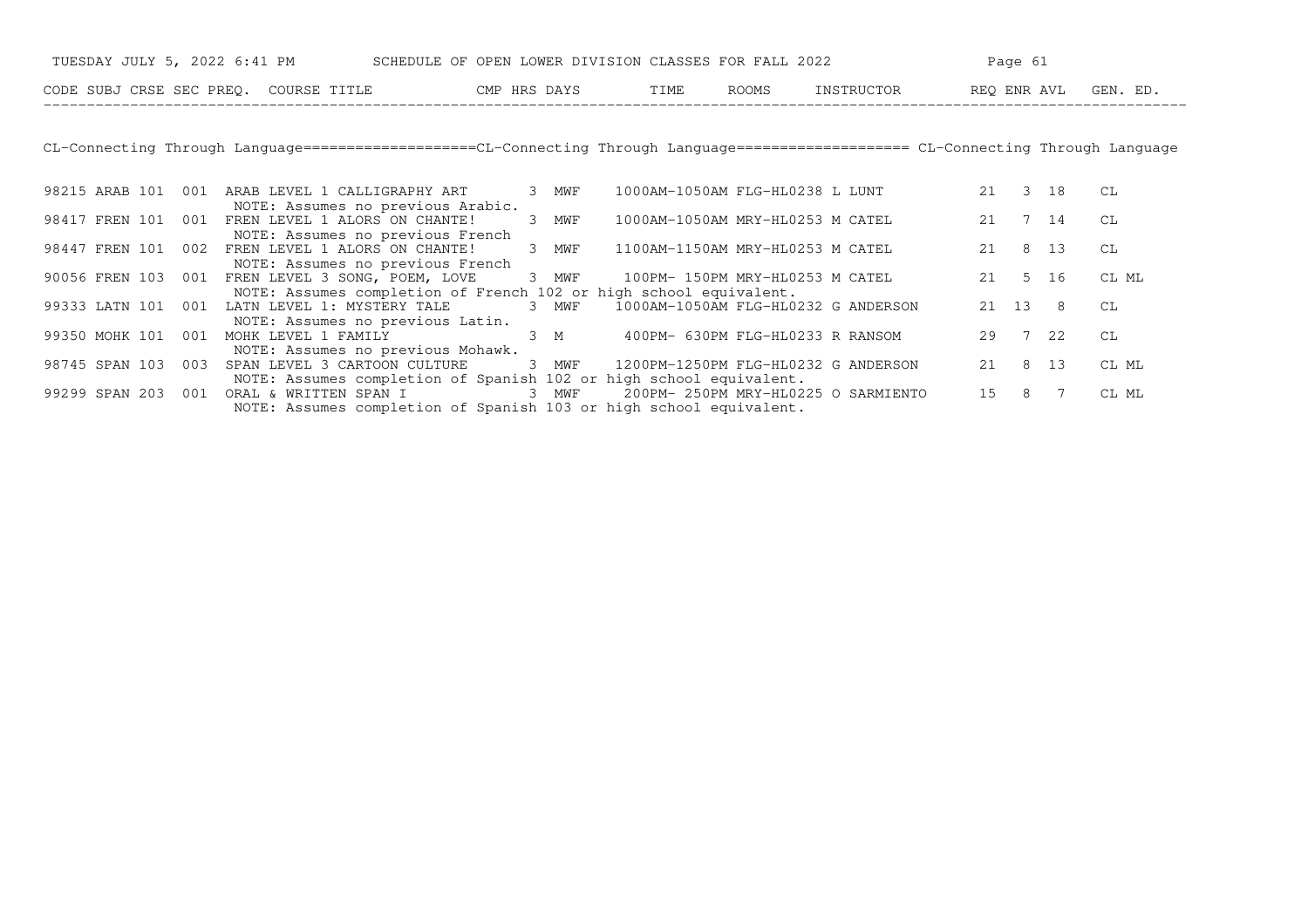| TUESDAY JULY 5, 2022 6:41 PM          | SCHEDULE OF OPEN LOWER DIVISION CLASSES FOR FALL 2022 |                       |            | Page 62                 |
|---------------------------------------|-------------------------------------------------------|-----------------------|------------|-------------------------|
| CODE SUBJ CRSE SEC PREO. COURSE TITLE | CMP HRS DAYS                                          | <b>ROOMS</b><br>TTME. | INSTRUCTOR | GEN. ED.<br>REO ENR AVL |

CM−−Connecting Clearly in Majr====================CM−−Connecting Clearly in Majr==================== CM−−Connecting Clearly in Majr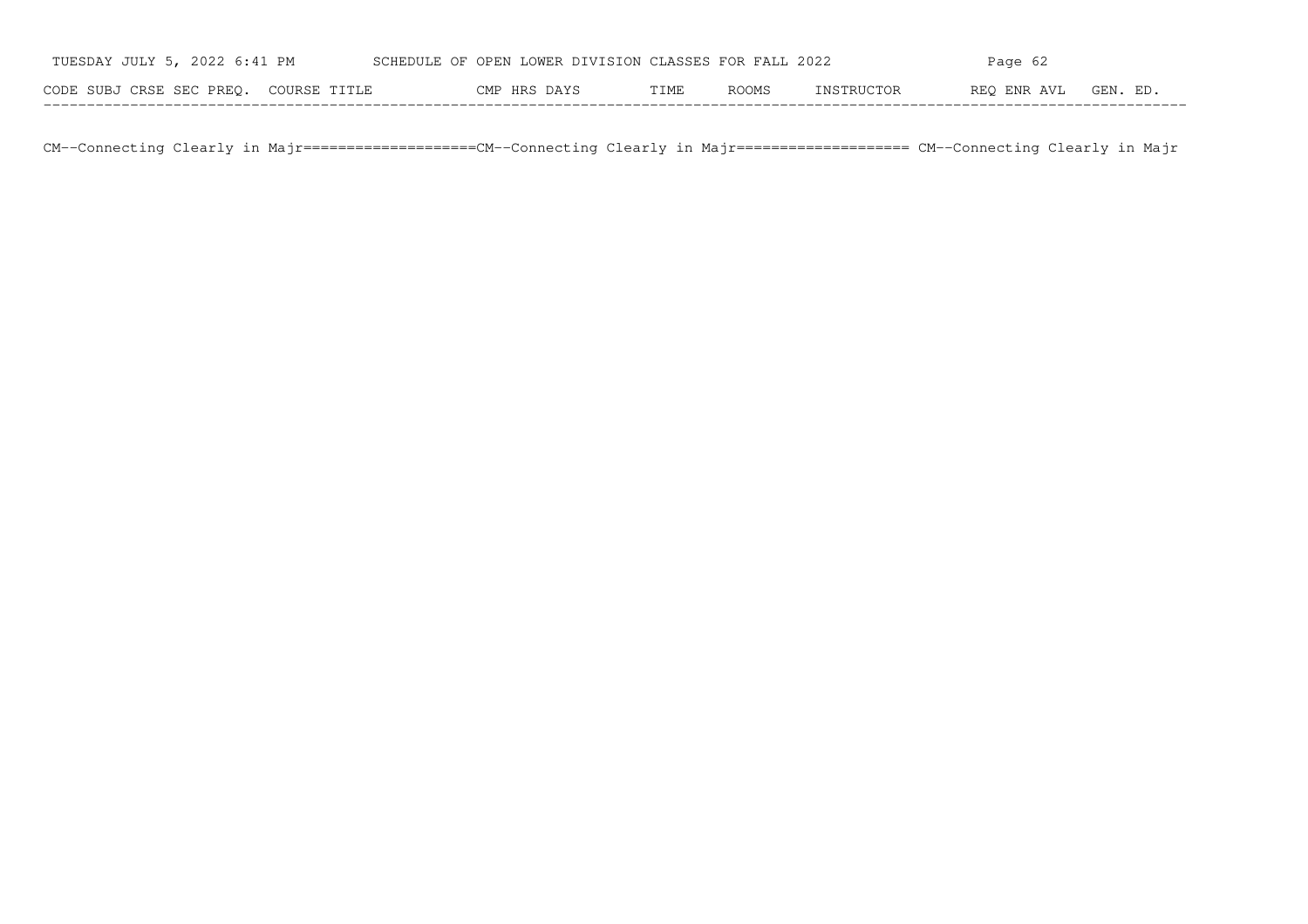| TUESDAY JULY 5, 2022 6:41 PM          | SCHEDULE OF OPEN LOWER DIVISION CLASSES FOR FALL 2022 |               |            | Page 63                 |  |
|---------------------------------------|-------------------------------------------------------|---------------|------------|-------------------------|--|
| CODE SUBJ CRSE SEC PREO. COURSE TITLE | CMP HRS DAYS                                          | ROOMS<br>TIME | INSTRUCTOR | REO ENR AVL<br>GEN. ED. |  |

COIL−−Collaborative Intl. Learning==============COIL−−Collaborative Intl. Learning============== COIL−−Collaborative Intl. Learning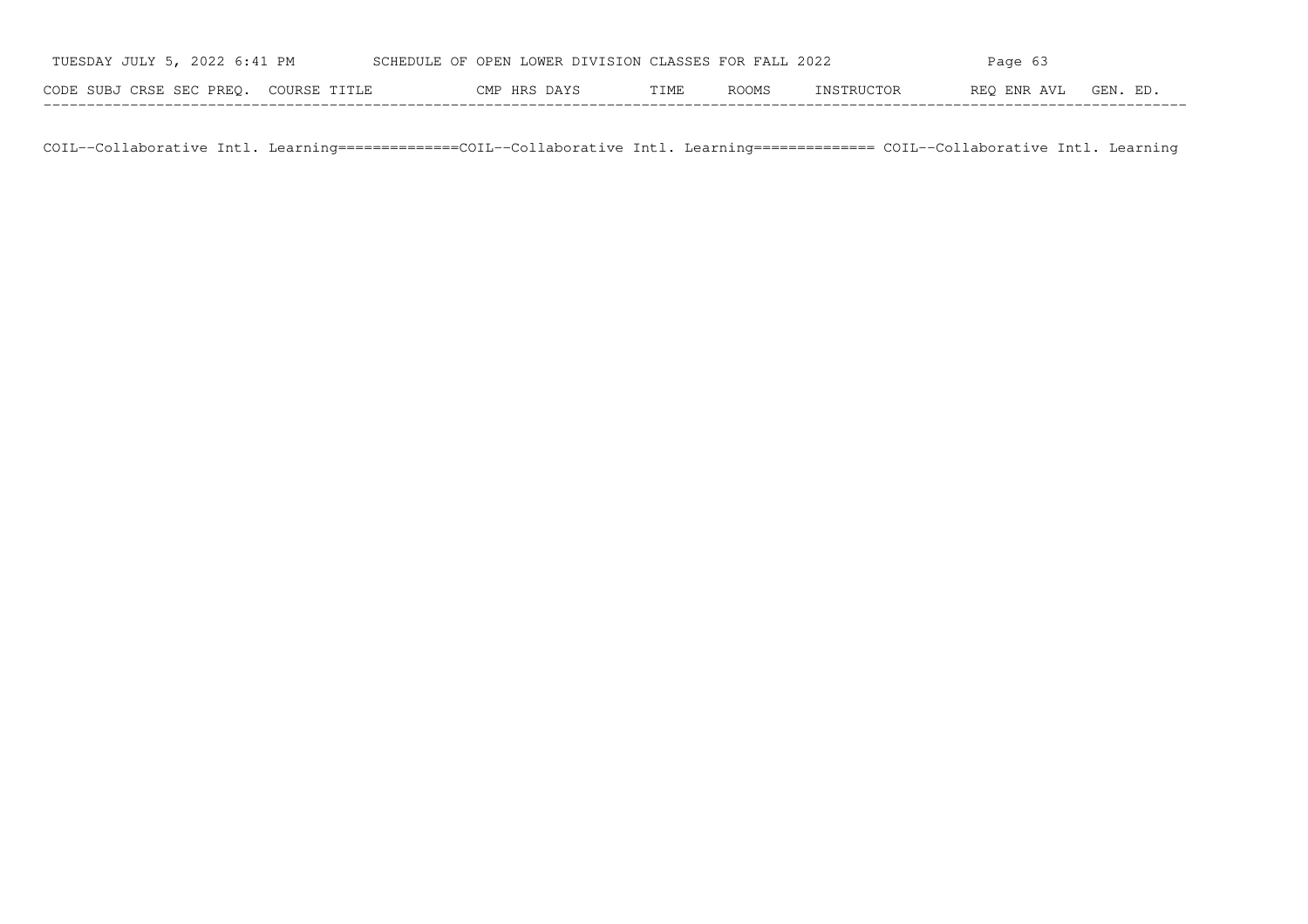| TUESDAY JULY 5, 2022 6:41 PM          | SCHEDULE OF OPEN LOWER DIVISION CLASSES FOR FALL 2022 |       |              |            | Page 64     |          |
|---------------------------------------|-------------------------------------------------------|-------|--------------|------------|-------------|----------|
| CODE SUBJ CRSE SEC PREO. COURSE TITLE | CMP HRS DAYS                                          | TTMF. | <b>ROOMS</b> | INSTRUCTOR | REO ENR AVL | GEN. ED. |

CT−−Connecting Theory to Pract====================CT−−Connecting Theory to Pract==================== CT−−Connecting Theory to Pract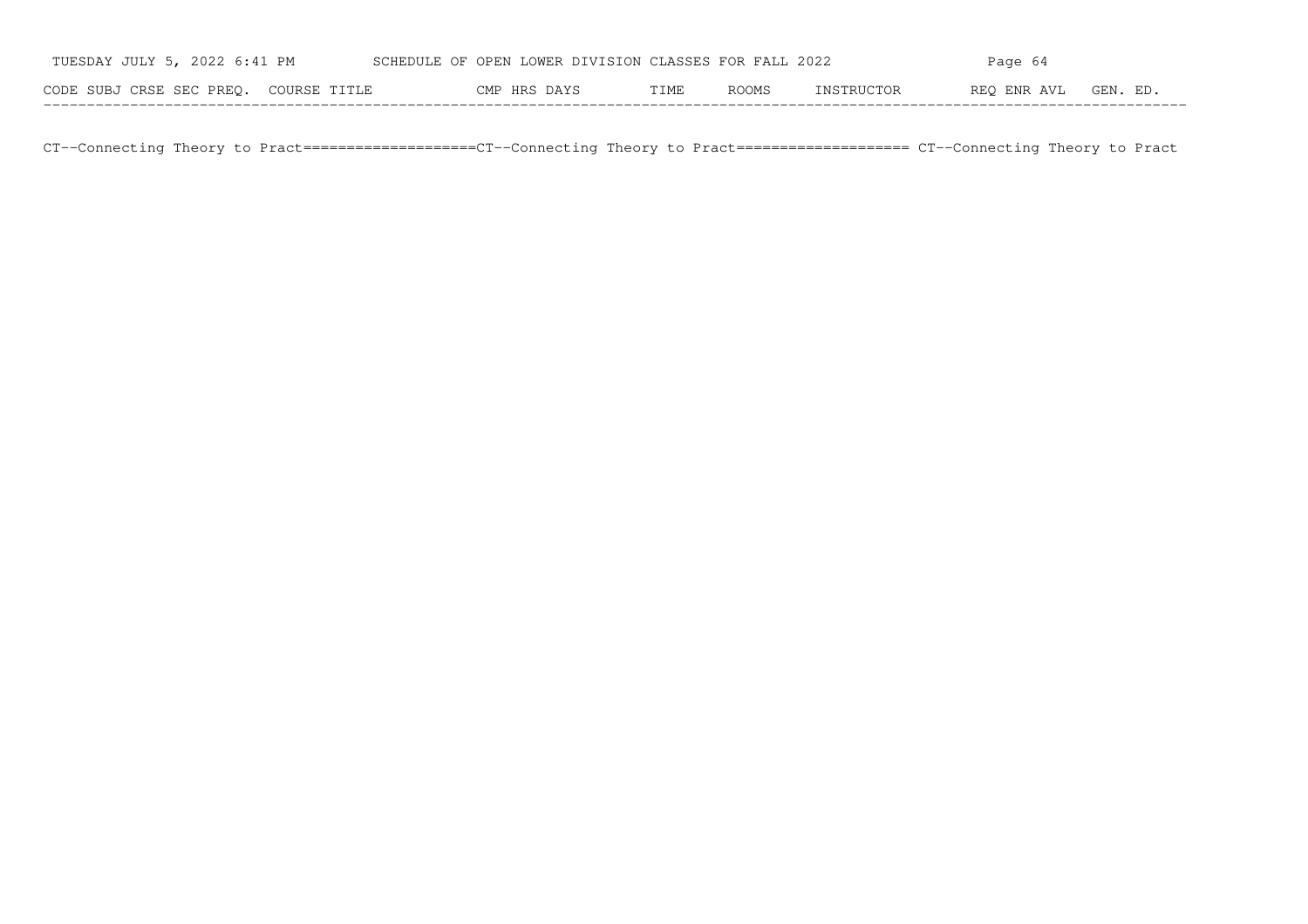| TUESDAY JULY 5, 2022 6:41 PM          | SCHEDULE OF OPEN LOWER DIVISION CLASSES FOR FALL 2022 |                      |            | Page 65                 |
|---------------------------------------|-------------------------------------------------------|----------------------|------------|-------------------------|
| CODE SUBJ CRSE SEC PREO. COURSE TITLE | CMP HRS DAYS                                          | <b>ROOMS</b><br>TIME | INSTRUCTOR | REO ENR AVL<br>GEN. ED. |

CV31−−No Emergency Mode Change====================CV31−−No Emergency Mode Change==================== CV31−−No Emergency Mode Change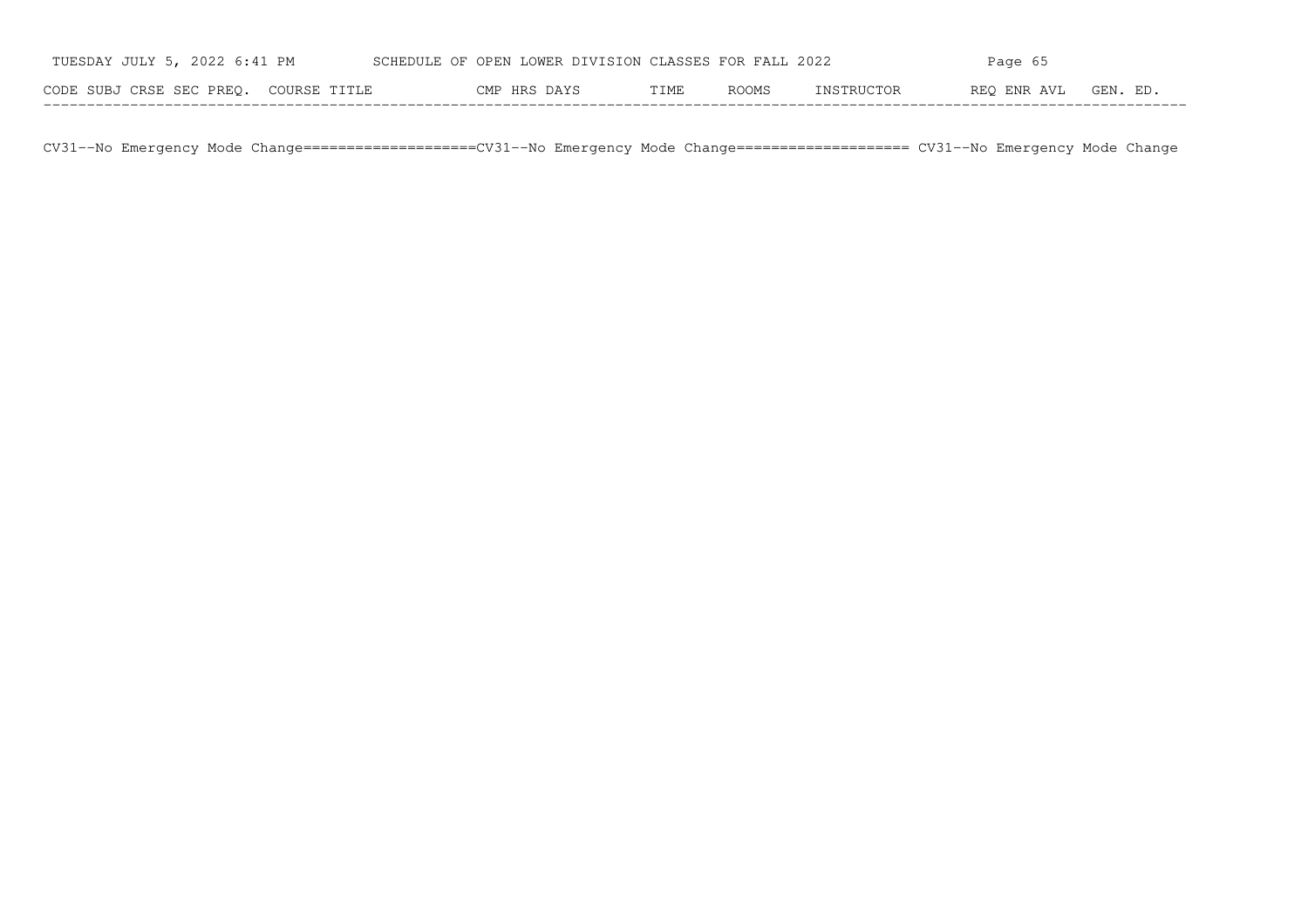| TUESDAY JULY 5, 2022 6:41 PM SCHEDULE OF OPEN LOWER DIVISION CLASSES FOR FALL 2022                |  |                                                         |    | Page 66 |      |           |
|---------------------------------------------------------------------------------------------------|--|---------------------------------------------------------|----|---------|------|-----------|
| CODE SUBJ CRSE SEC PREQ. COURSE TITLE THE RIS DAYS TIME ROOMS INSTRUCTOR THE REQ ENR AVL GEN. ED. |  |                                                         |    |         |      |           |
|                                                                                                   |  |                                                         |    |         |      |           |
|                                                                                                   |  |                                                         |    |         |      |           |
| 99516 COMP 100 001 ESSENTIAL WRITING 6 8 MWF 1100AM-1150AM FLG-HLTBA J MITCHELL 20 14 6           |  |                                                         |    |         |      | CW        |
| NOTE: If you have received credit for WAYS 102, you can not<br>receive credit for COMP 100.       |  |                                                         |    |         |      |           |
| 99517 COMP 100 002 ESSENTIAL WRITING                                                              |  | 3 TuTh 930AM-1045AM DUNNHL0204 S VAN BLOMMESTE 20 10 10 |    |         |      | CM        |
| NOTE: If you have received credit for WAYS 102, you can not<br>receive credit for COMP 100.       |  |                                                         |    |         |      |           |
| 99518 COMP 100 003 ESSENTIAL WRITING                                                              |  | 3 MWF 900AM-950AM FLG-HL0162 J MITCHELL 20 11 9         |    |         |      | CM        |
| NOTE: If you have received credit for WAYS 102, you can not<br>receive credit for COMP 100.       |  |                                                         |    |         |      |           |
| 99854 COMP 100 004 ESSENTIAL WRITING                                                              |  | 3 MWF 1000AM-1050AM FLG-HL0162 K GIBSON 20 14           |    |         | 6    | CM        |
| NOTE: If you have received credit for WAYS 102, you can not<br>receive credit for COMP 100.       |  |                                                         |    |         |      |           |
| 90764 COMP 100 005 ESSENTIAL WRITING                                                              |  | 3 TuTh 200PM-315PM FLG-HL0164 D MCNUTT                  |    | 20 4 16 |      | CW        |
| NOTE: If you have received credit for WAYS 102, you can not<br>receive credit for COMP 100.       |  |                                                         |    |         |      |           |
| 90765 COMP 100 006 ESSENTIAL WRITING                                                              |  | 3 TuTh 1100AM-1215PM FLG-HL0232 D MCNUTT                |    | 20 4 16 |      | <b>CW</b> |
| NOTE: If you have received credit for WAYS 102, you con not                                       |  |                                                         |    |         |      |           |
| receive credit for COMP 100.<br>90766 COMP 100 007 ESSENTIAL WRITING                              |  | 3 MWF 1200PM-1250PM FLG-HL0164 J FUNSTON                | 20 |         | 6 14 | <b>CM</b> |
| NOTE: If you have received credit for WAYS 102, you can not<br>receive credit for COMP 100.       |  |                                                         |    |         |      |           |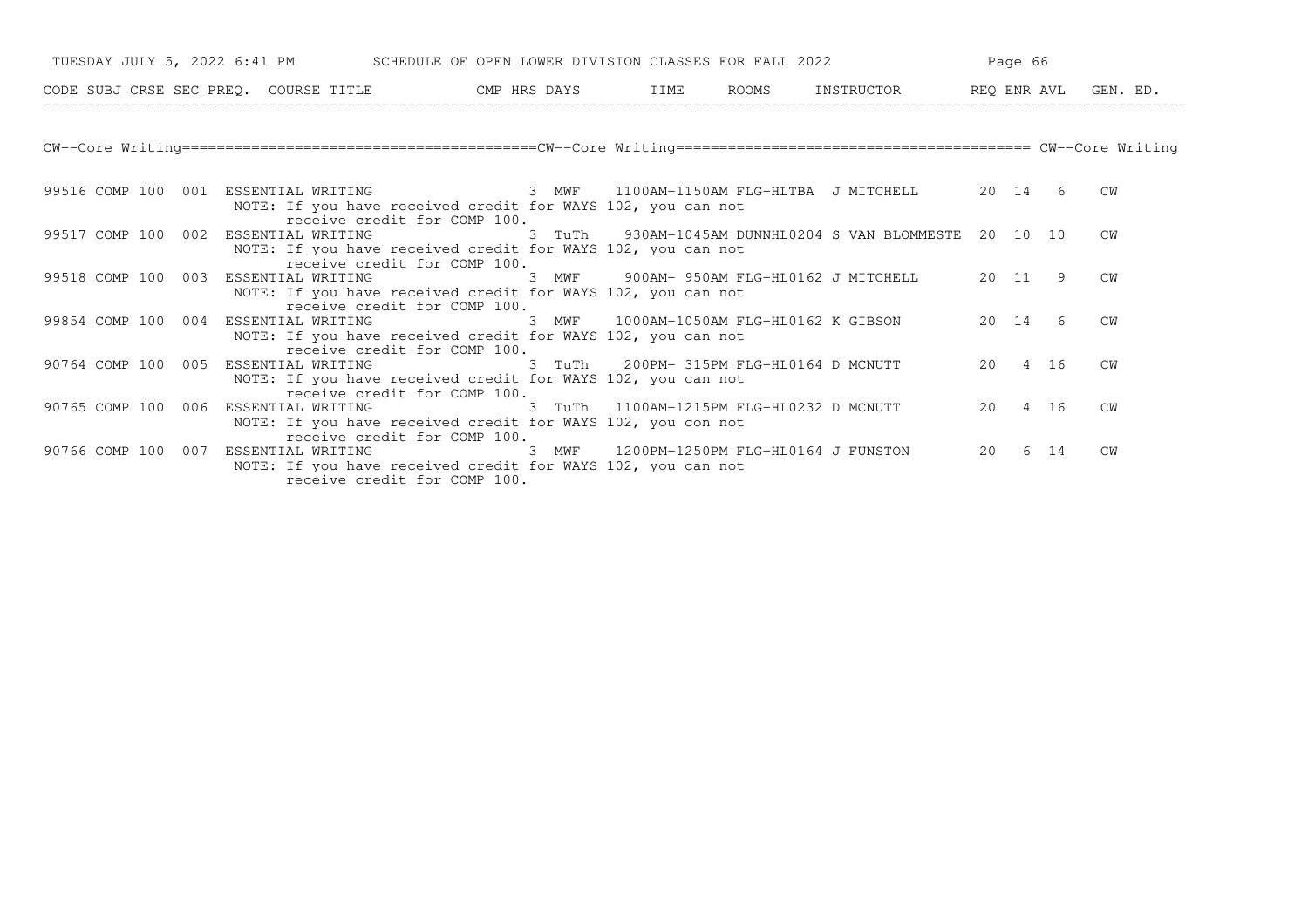|                    | TUESDAY JULY 5, 2022 6:41 PM SCHEDULE OF OPEN LOWER DIVISION CLASSES FOR FALL 2022 Page 67                                                                                                                                                                                                      |                                                                                                                                                                                                                                               |     |                 |         |             |
|--------------------|-------------------------------------------------------------------------------------------------------------------------------------------------------------------------------------------------------------------------------------------------------------------------------------------------|-----------------------------------------------------------------------------------------------------------------------------------------------------------------------------------------------------------------------------------------------|-----|-----------------|---------|-------------|
|                    |                                                                                                                                                                                                                                                                                                 |                                                                                                                                                                                                                                               |     |                 |         |             |
|                    | DEI--Diversity-Rich Course========================DEI--Diversity-Rich Course======================== DEI--Diversity-Rich Course                                                                                                                                                                 |                                                                                                                                                                                                                                               |     |                 |         |             |
|                    | 99096 ENVR 110 001 INTRO TO ENVIRONMENTAL STUDIES 3 MWF 100PM-150PM SAT-HL0319 STAFF 30 11 19<br>99117 HIST 100 004 WORLD HISTORY 3 TUTH 1100AM-1215PM SAT-HL0222 L FREED 30 24 6<br>NOTE: Required for International Studies majors and minors.                                                |                                                                                                                                                                                                                                               |     |                 |         | FC<br>CG XC |
|                    | 90737 HIST 202 OL1 THE UNITED STATES SINCE 1877 3<br>NOTE: Delivered online. Instruction and interaction occurs online<br>convenient to the student.                                                                                                                                            | within the Learning Management System, Moodle. There are no<br>requirements for face-to-face meetings, onsite instruction,<br>or scheduled times to be online. However, proctored exams<br>may be required, either on campus or at a location | TBA | K SMITH         | 20 14 6 | AH TH       |
|                    | 90738 HIST 202 OL2 THE UNITED STATES SINCE 1877 3<br>NOTE: Delivered online. Instruction and interaction occurs online<br>convenient to the student.                                                                                                                                            | within the Learning Management System, Moodle. There are no<br>requirements for face-to-face meetings, onsite instruction,<br>or scheduled times to be online. However, proctored exams<br>may be required, either on campus or at a location |     | K SMITH 20 7 13 |         | AH TH       |
|                    | 98804 SOCI 103 001 INTRO CRIMINAL JUSTICE STUDIES 3 MWF 900AM-950AM SAT-HL0319 N LEWIS 35 16 19<br>99124 SOCI 103 RO1 INTRO CRIMINAL JUSTICE STUDIESR 3 W 230PM-530PM TBA TBA N LEWIS 25 0 25<br>NOTE: This course is taught at Riverview Correctional Facility<br>START/END DATES: 08/29-12/16 | and is not open to students on campus.                                                                                                                                                                                                        |     |                 |         |             |
| 90662 SOCI 201 R01 | INTRO TO SOCIAL STRATIFICATIONR 3 M 300PM-530PM TBA TBA A SORENSEN 25 0 25<br>NOTE: This course is taught at the Riverview Correctional Facility<br>and is not for students on campus.<br>START/END DATES: 08/29-12/16                                                                          |                                                                                                                                                                                                                                               |     |                 |         |             |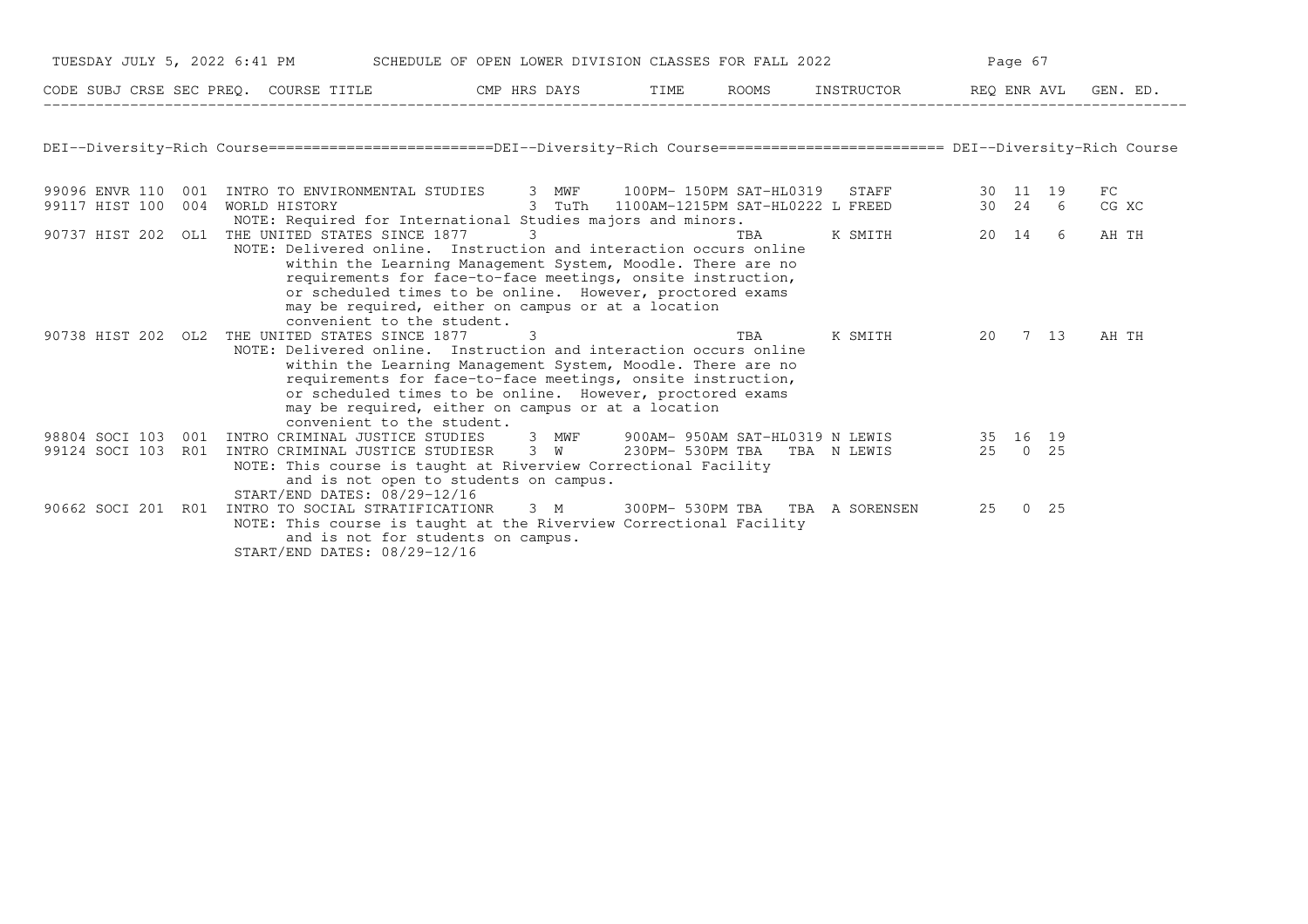| TUESDAY JULY 5, 2022 6:41 PM          | SCHEDULE OF OPEN LOWER DIVISION CLASSES FOR FALL 2022 |               |            | Page 68                 |
|---------------------------------------|-------------------------------------------------------|---------------|------------|-------------------------|
| CODE SUBJ CRSE SEC PREO. COURSE TITLE | CMP HRS DAYS                                          | ROOMS<br>TIME | INSTRUCTOR | REO ENR AVL<br>GEN. ED. |

ENT−−Entrepreneurship=================================ENT−−Entrepreneurship================================= ENT−−Entrepreneurship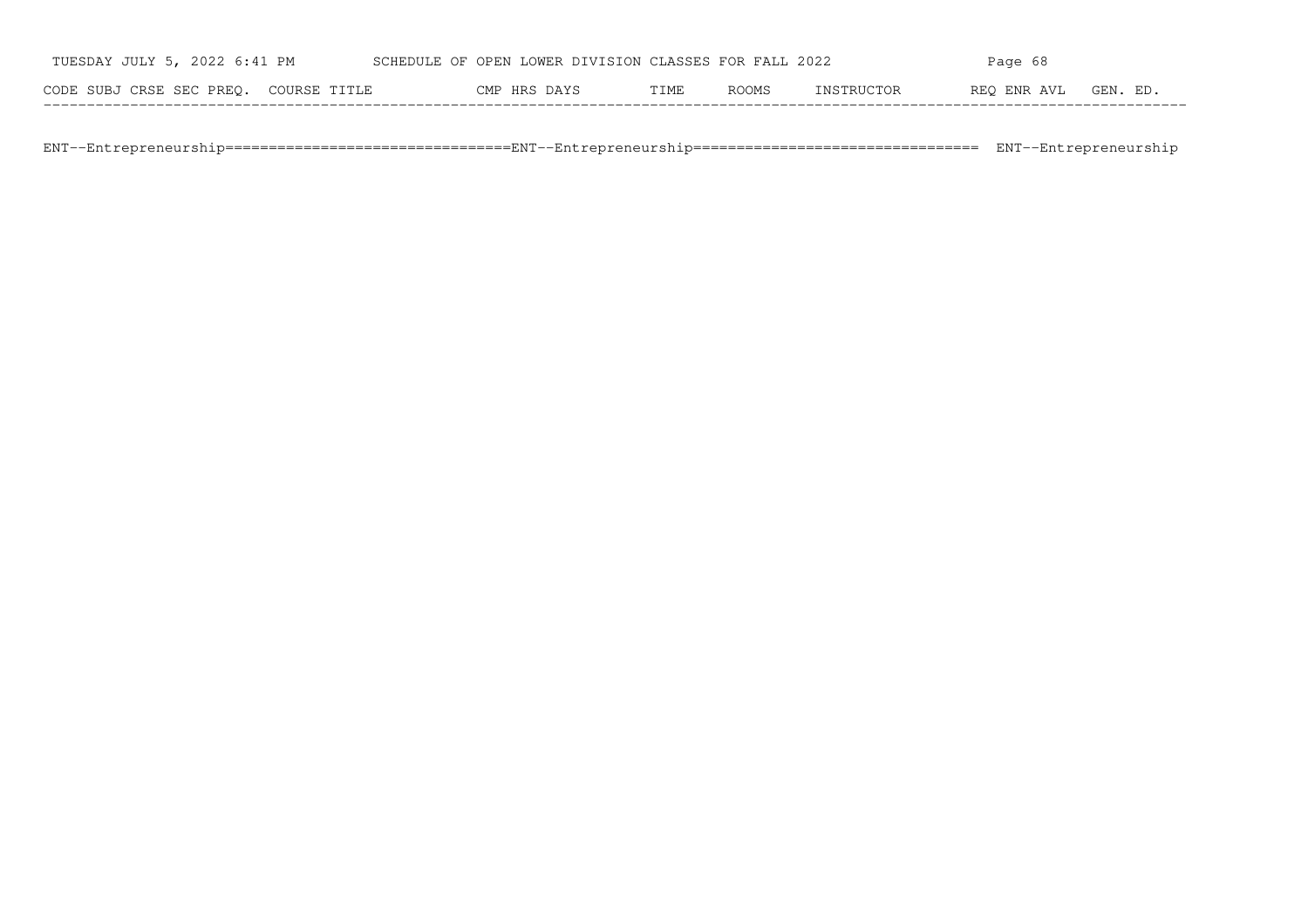| TUESDAY JULY 5, 2022 6:41 PM                                                                                              | SCHEDULE OF OPEN LOWER DIVISION CLASSES FOR FALL 2022                                                                                |                                |                                       |                                                                                                                                                                          |       |                                   |             | Page 69                                         |     |                                                    |
|---------------------------------------------------------------------------------------------------------------------------|--------------------------------------------------------------------------------------------------------------------------------------|--------------------------------|---------------------------------------|--------------------------------------------------------------------------------------------------------------------------------------------------------------------------|-------|-----------------------------------|-------------|-------------------------------------------------|-----|----------------------------------------------------|
|                                                                                                                           | CODE SUBJ CRSE SEC PREQ. COURSE TITLE THE CMP HRS DAYS                                                                               |                                |                                       | TIME                                                                                                                                                                     | ROOMS | INSTRUCTOR                        | REO ENR AVL |                                                 |     | GEN. ED.                                           |
|                                                                                                                           |                                                                                                                                      |                                |                                       |                                                                                                                                                                          |       |                                   |             |                                                 |     |                                                    |
|                                                                                                                           | FC--GEF Critical Thinking=========================FC--GEF Critical Thinking============================ FC--GEF Critical Thinking    |                                |                                       |                                                                                                                                                                          |       |                                   |             |                                                 |     |                                                    |
| 98998 LITR 100<br>001                                                                                                     | INTRODUCTION TO LITERATURE<br>NOTE: This course cannot be taken if credit has been received for<br>LITR 110. Satisfies FC<br>credit. | 3 MW                           |                                       | 200PM- 315PM FLG-HL0164 D MAUS                                                                                                                                           |       |                                   |             | 29 14 15                                        |     | FC TA                                              |
| 99334 LITR 100<br>002                                                                                                     | INTRODUCTION TO LITERATURE<br>NOTE: This course cannot be taken if credit has been received for<br>LITR 100.                         | 3 MWF                          |                                       |                                                                                                                                                                          |       | 900AM- 950AM FLG-HL0233 J FUNSTON |             | 29 8 21                                         |     | FC TA                                              |
| 99096 ENVR 110<br>001<br>99259 PHIL 105<br>001<br>90085 PHIL 105<br>002<br>99351 PHIL 110<br>001<br>90624 PHIL 120<br>002 | INTRO TO ENVIRONMENTAL STUDIES<br>HUMAN NATURE<br>HUMAN NATURE<br>LOGIC AND CRITICAL THINKING<br>ETHICAL REASONING                   | $\mathcal{E}$<br>$\mathcal{E}$ | 3 MWF<br>MWF<br>MWF<br>3 MWF<br>3 MWF | 100PM- 150PM SAT-HL0319<br>1000AM-1050AM KEL-HL0102 D CURRY<br>1100AM-1150AM FLG-HL0236 D CURRY<br>1000AM-1050AM FLG-HL0230 R LAUER<br>1200PM-1250PM KEL-HL0101 T MURPHY |       | STAFF                             | 35<br>35    | 30 11 19<br>35 22 13<br>20 15<br>25 13 12<br>14 | 2.1 | FC<br>FC PI TF<br>FC PI TF<br>FC PI TF<br>FC PI TF |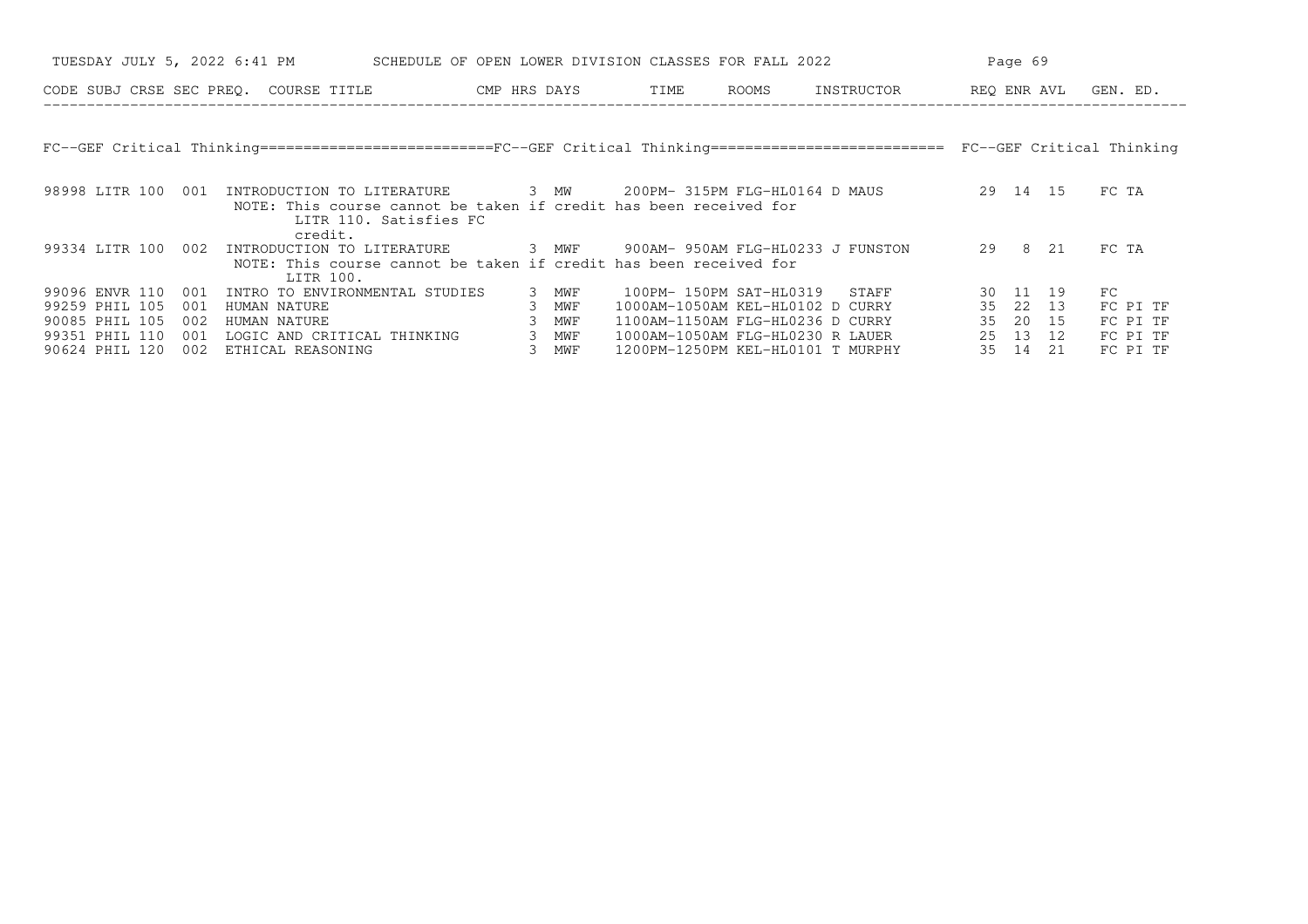|                    | TUESDAY JULY 5, 2022 6:41 PM                                                                                                                                                                                                                                                                                                                                                                                                                                         | SCHEDULE OF OPEN LOWER DIVISION CLASSES FOR FALL 2022 |                          | Page 70                                                                              |             |       |  |  |
|--------------------|----------------------------------------------------------------------------------------------------------------------------------------------------------------------------------------------------------------------------------------------------------------------------------------------------------------------------------------------------------------------------------------------------------------------------------------------------------------------|-------------------------------------------------------|--------------------------|--------------------------------------------------------------------------------------|-------------|-------|--|--|
|                    |                                                                                                                                                                                                                                                                                                                                                                                                                                                                      |                                                       |                          |                                                                                      |             |       |  |  |
|                    |                                                                                                                                                                                                                                                                                                                                                                                                                                                                      |                                                       |                          |                                                                                      |             |       |  |  |
|                    |                                                                                                                                                                                                                                                                                                                                                                                                                                                                      |                                                       |                          |                                                                                      |             |       |  |  |
|                    | 98405 CIS 201 001 COMPUTER SCIENCE I-LEC<br>NOTE: Lab rquired.                                                                                                                                                                                                                                                                                                                                                                                                       | 3 MWF                                                 |                          | 1200PM-1250PM DUNNHL0206 S GURAJALA                                                  | 32 8 24     | FM    |  |  |
|                    | 98406 CIS 203 001* COMPUTER SCIENCE II-LEC 3 MWF<br>Pre-requisites: CIS201<br>NOTE: Lab required.                                                                                                                                                                                                                                                                                                                                                                    |                                                       |                          | 900AM- 950AM DUNNHL0206 L GRABOWSKI 32 12 20                                         |             | FM    |  |  |
| 98945 CIS 203      | $002*$ COMPUTER SCIENCE II - LAB 1 M<br>Pre-requisites: CIS201 or CIS201<br>NOTE: Lecture required.                                                                                                                                                                                                                                                                                                                                                                  |                                                       | 200PM- 350PM DUNNHL0302  | STAFF                                                                                | 17 12<br>-5 | FM    |  |  |
| 98958 MATH 100     |                                                                                                                                                                                                                                                                                                                                                                                                                                                                      |                                                       |                          |                                                                                      | 5           | FM TM |  |  |
| 99118 MATH 101     | 001 EXCURSIONS IN MATHEMATICS 3 MWF 200PM-250PM FLG-HL0236 H ELLINGSEN 25 20<br>001 MATH FOR ELEMENTARY ED I 3 MWF 1000AM-1050AM SAT-HL0312 C MILLER 28 19                                                                                                                                                                                                                                                                                                           |                                                       |                          |                                                                                      | -9          | FM TM |  |  |
|                    | NOTE: Childhood/Early Childhood Education majors only.                                                                                                                                                                                                                                                                                                                                                                                                               |                                                       |                          |                                                                                      |             |       |  |  |
| 99724 MATH 101     | 002 MATH FOR ELEMENTARY ED I<br>NOTE: Childhood/Early Childhood Education majors only.                                                                                                                                                                                                                                                                                                                                                                               | 3 MWF                                                 |                          | 1100AM-1150AM SAT-HL0312 C MILLER 28 18 10                                           |             | FM TM |  |  |
| 90078 MATH 102     | $001*$ MATH FOR ELEMENTARY ED II 3 MWF $\frac{300 \text{AM}}{900 \text{AM}} - \frac{350 \text{AM}}{950 \text{AM}} - \frac{350 \text{AM}}{950 \text{AM}} - \frac{350 \text{AM}}{950 \text{AM}} - \frac{350 \text{AM}}{950 \text{AM}} - \frac{350 \text{AM}}{950 \text{AM}} - \frac{350 \text{AM}}{950 \text{AM}} - \frac{350 \text{AM}}{950 \text{AM}} - \frac{350 \text{AM}}{9$<br>Pre-requisites: MATH101<br>NOTE: Childhood/Early Childhood Education majors only. |                                                       |                          |                                                                                      |             | FM TM |  |  |
| 90249 MATH 121     | 001 NUMERICAL DESIGNS 3 MWF                                                                                                                                                                                                                                                                                                                                                                                                                                          |                                                       |                          |                                                                                      |             | FM TM |  |  |
| 99280 MATH 125     | 001 PROBABILITY & STATS I                                                                                                                                                                                                                                                                                                                                                                                                                                            | 3 MWF                                                 |                          | 1100AM-1150AM FLG-HL0235 J HOWALD 20 4 16<br>800AM- 850AM FLG-HL0238 J FOISY 25 7 18 |             | FM TM |  |  |
|                    | NOTE: Same as CIS 125/PSYC 125/STAT 100.                                                                                                                                                                                                                                                                                                                                                                                                                             |                                                       |                          |                                                                                      |             |       |  |  |
| 98476 MATH 125     | 002 PROBABILITY & STATS I<br>NOTE: Same as CIS 125/PSYC 125/STAT 100.                                                                                                                                                                                                                                                                                                                                                                                                | 3 MWF                                                 |                          | 900AM- 950AM FLG-HL0238 J FOISY                                                      | 25 22<br>-3 | FM TM |  |  |
| 90079 MATH 125     | 004<br>PROBABILITY & STATS I                                                                                                                                                                                                                                                                                                                                                                                                                                         | 3 MWF<br>3 MWF                                        |                          | 100PM-150PM FLG-HL0210 J HOWALD 25 12 13<br>200PM-250PM FLG-HL0210 J HOWALD 25 9 16  |             | FM TM |  |  |
| 90080 MATH 125     | 005 PROBABILITY & STATS I                                                                                                                                                                                                                                                                                                                                                                                                                                            |                                                       |                          |                                                                                      |             | FM TM |  |  |
| 90663 MATH 125     | R01<br>PROBABILITY & STATS I<br>NOTE: This course is taught at the Riverview Correctional Facility                                                                                                                                                                                                                                                                                                                                                                   | R 3 MW                                                |                          | 900AM-1015AM TBA TBA B MADORE                                                        | 25 0 25     | FM TM |  |  |
|                    | and is not for students on campus.<br>START/END DATES: 08/29-12/16                                                                                                                                                                                                                                                                                                                                                                                                   |                                                       |                          |                                                                                      |             |       |  |  |
|                    | 98629 MATH 141 001 INTEGRATED CALCULUS. IA $\begin{array}{ccc}\n 4 & \text{MWF} \\  \text{7} & \text{MMF}\n\end{array}$                                                                                                                                                                                                                                                                                                                                              |                                                       |                          | 900AM- 950AM FLG-HL0206 V KLAWITTER<br>930AM-1045AM FLG-HL0206                       | 2 18<br>20  | FM TM |  |  |
|                    |                                                                                                                                                                                                                                                                                                                                                                                                                                                                      |                                                       |                          | 1000AM-1050AM FLG-HL0206 V KLAWITTER                                                 |             | FM TM |  |  |
|                    |                                                                                                                                                                                                                                                                                                                                                                                                                                                                      |                                                       | 1100AM-1215PM FLG-HL0206 |                                                                                      | 20<br>6 14  |       |  |  |
|                    | 98497 MATH 151 001 CALCULUS 1                                                                                                                                                                                                                                                                                                                                                                                                                                        | Tu<br>4 MWF<br>Tu                                     |                          | 900AM- 950AM FLG-HL0211 L PERSON<br>930AM-1045AM FLG-HL0211                          | 25<br>4 21  | FM TM |  |  |
|                    | NOTE: High school precalculus or MATH 110 with a minimum grade of<br>2.0 or three years of high school Regents level mathematics<br>with at least a 90 in each course recommended.                                                                                                                                                                                                                                                                                   |                                                       |                          |                                                                                      |             |       |  |  |
| 98139 MATH 151 002 | CALCULUS 1                                                                                                                                                                                                                                                                                                                                                                                                                                                           | 4 MWF<br>Tu                                           | 1100AM-1215PM FLG-HL0211 | 1000AM-1050AM FLG-HL0211 L PERSON                                                    | 25 11 14    | FM TM |  |  |
|                    | NOTE: High school precalculus or MATH 110 with a minimum grade of                                                                                                                                                                                                                                                                                                                                                                                                    |                                                       |                          |                                                                                      |             |       |  |  |
|                    | 2.0 or three years of high school Regents level mathematics                                                                                                                                                                                                                                                                                                                                                                                                          |                                                       |                          |                                                                                      |             |       |  |  |
|                    | with at least a 90 in each course recommended.                                                                                                                                                                                                                                                                                                                                                                                                                       |                                                       |                          |                                                                                      |             |       |  |  |
|                    | 98746 MATH 152 001* CALCULUS 2                                                                                                                                                                                                                                                                                                                                                                                                                                       | 4 MWF<br>Tu                                           | 1100AM-1215PM FLG-HL0236 | 1000AM-1050AM FLG-HL0236 H ELLINGSEN                                                 | 25 13 12    | FM TM |  |  |
|                    | Pre-requisites: MATH151 or MATH141 and MATH142                                                                                                                                                                                                                                                                                                                                                                                                                       |                                                       |                          |                                                                                      |             |       |  |  |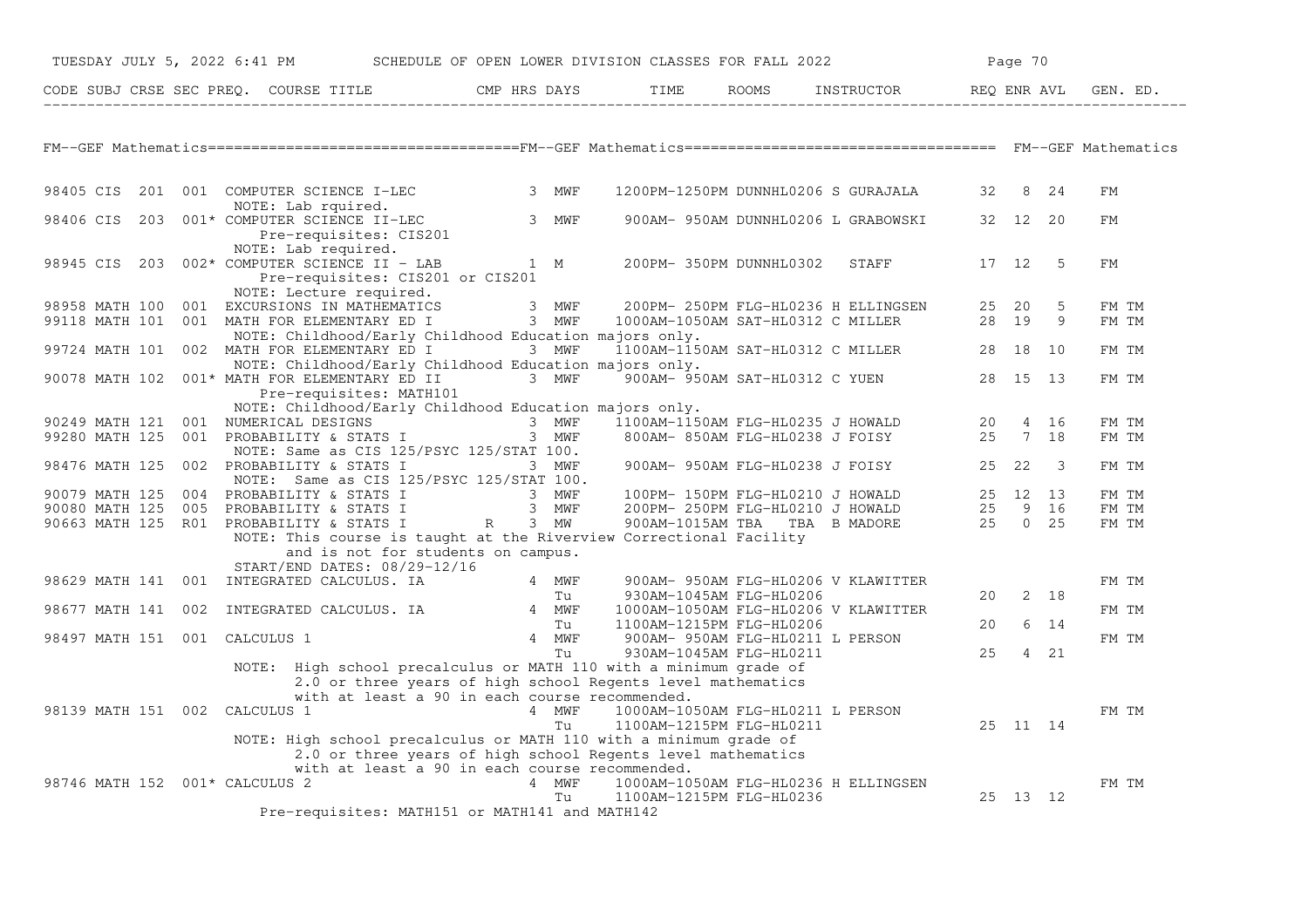| TUESDAY JULY 5, 2022 6:41 PM                        |                                     |        | SCHEDULE OF OPEN LOWER DIVISION CLASSES FOR FALL 2022             |            | Page 71         |          |
|-----------------------------------------------------|-------------------------------------|--------|-------------------------------------------------------------------|------------|-----------------|----------|
| CODE SUBJ CRSE SEC PREO. COURSE TITLE               | CMP HRS DAYS                        |        | ROOMS<br>TIME                                                     | INSTRUCTOR | REQ ENR AVL     | GEN. ED. |
|                                                     |                                     |        |                                                                   |            |                 |          |
|                                                     |                                     |        |                                                                   |            |                 |          |
|                                                     |                                     |        |                                                                   |            |                 |          |
| 99309 COMM 106<br>BASIC PRINCIPLES OF SPEECH<br>001 |                                     | 3 MWF  | 100PM- 150PM FLG-HL0206                                           | STAFF      | 25 10 15        | FS       |
| 99210 COMM 106 002<br>BASIC PRINCIPLES OF SPEECH    |                                     | 3 TuTh | 1230PM- 145PM FLG-HL0230 T BLANK                                  |            | 25  24  1       | FS       |
| 99673 COMM 106 003<br>BASIC PRINCIPLES OF SPEECH    |                                     | 3 TuTh | 1100AM-1215PM FLG-HLTBA L MOERSCHELL                              |            | 25 5 20         | FS       |
| 90704 COMM 106<br>R01<br>BASIC PRINCIPLES OF SPEECH |                                     |        | R 3 M 1230PM-330PM TBA TBA T BLANK                                |            | $25 \t 0$<br>25 | FS       |
|                                                     |                                     |        | NOTE: This course is offered at Riverview Correctional Facility   |            |                 |          |
|                                                     | and not open to students on campus. |        |                                                                   |            |                 |          |
| START/END DATES: 08/29-12/16                        |                                     |        |                                                                   |            |                 |          |
| 98501 COMM 108<br>-001                              |                                     |        | INTRODUCTION TO MASS COMM 3 TuTh 1100AM-1215PM MVC-HL0129 T BLANK |            | 25 9 16         | FS       |
| NOTE: Counts as Mass Communication credit.          |                                     |        |                                                                   |            |                 |          |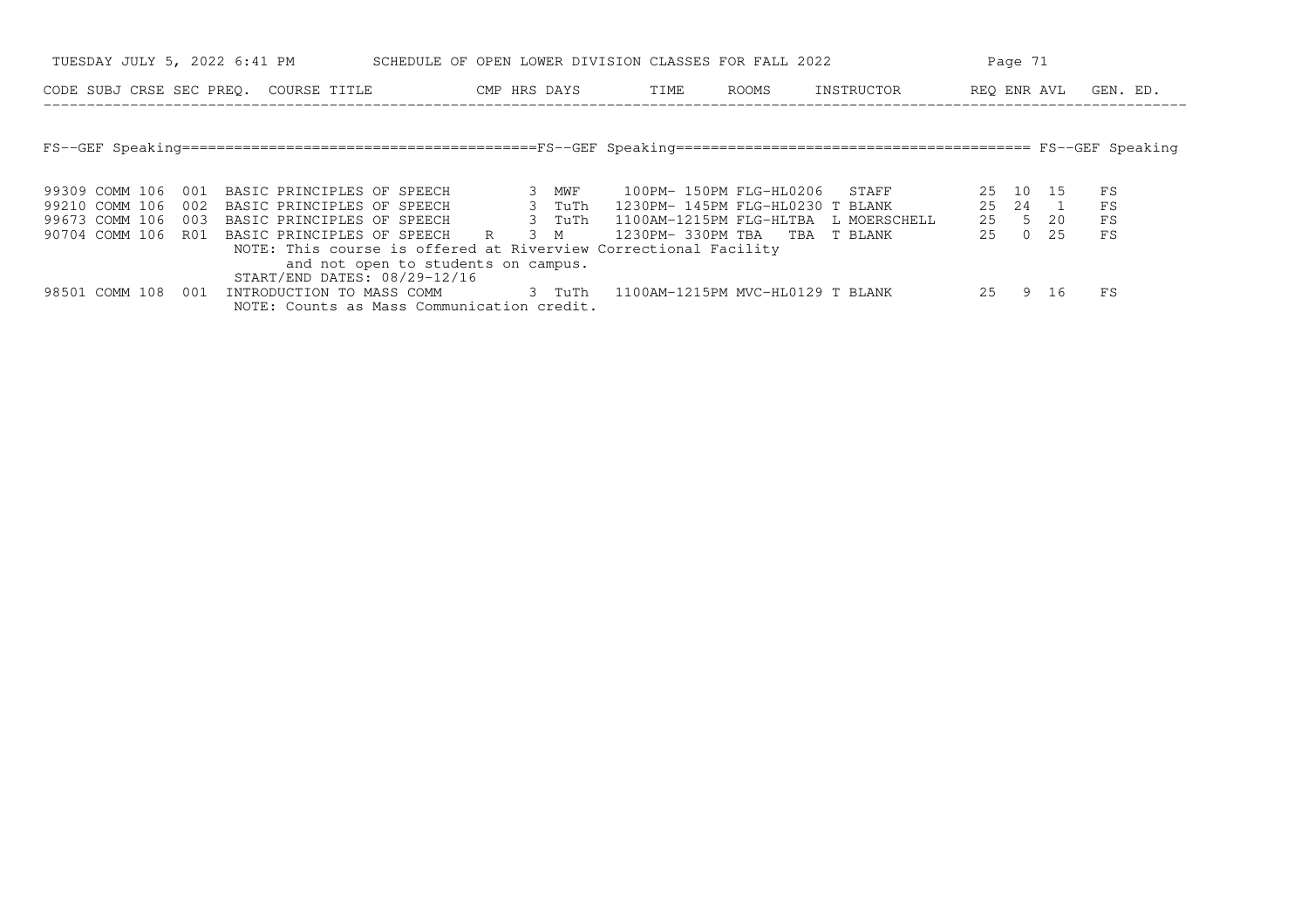| TUESDAY JULY 5, 2022 6:41 PM          |           | SCHEDULE OF OPEN LOWER DIVISION CLASSES FOR FALL 2022                                                                                                 |              |      |       |                                  |            | Page 72 |       |                      |
|---------------------------------------|-----------|-------------------------------------------------------------------------------------------------------------------------------------------------------|--------------|------|-------|----------------------------------|------------|---------|-------|----------------------|
| CODE SUBJ CRSE SEC PREO. COURSE TITLE |           |                                                                                                                                                       | CMP HRS DAYS | TIME | ROOMS | INSTRUCTOR                       |            |         |       | REO ENR AVL GEN. ED. |
|                                       |           |                                                                                                                                                       |              |      |       |                                  |            |         |       |                      |
|                                       |           |                                                                                                                                                       |              |      |       |                                  |            |         |       | FW--GEF Writing      |
|                                       | LITR 100. | 99267 LITR 110 001 WRITING ABOUT LITERATURE 4 MW 800AM-940AM FLG-HL0235 D MCNUTT<br>NOTE: This course cannot be taken if credit has been received for |              |      |       |                                  | 17 10 7 FW |         |       |                      |
| 99914 LITR 110<br>HNR                 |           | WRITING ABOUT LITERATURE<br>NOTE: Honors students only.<br>This course cannot be taken if credit has been received<br>for LITR 100.                   |              | 4 MW |       | 800AM- 940AM FLG-HL0235 D MCNUTT |            |         | 5 0 5 | FW                   |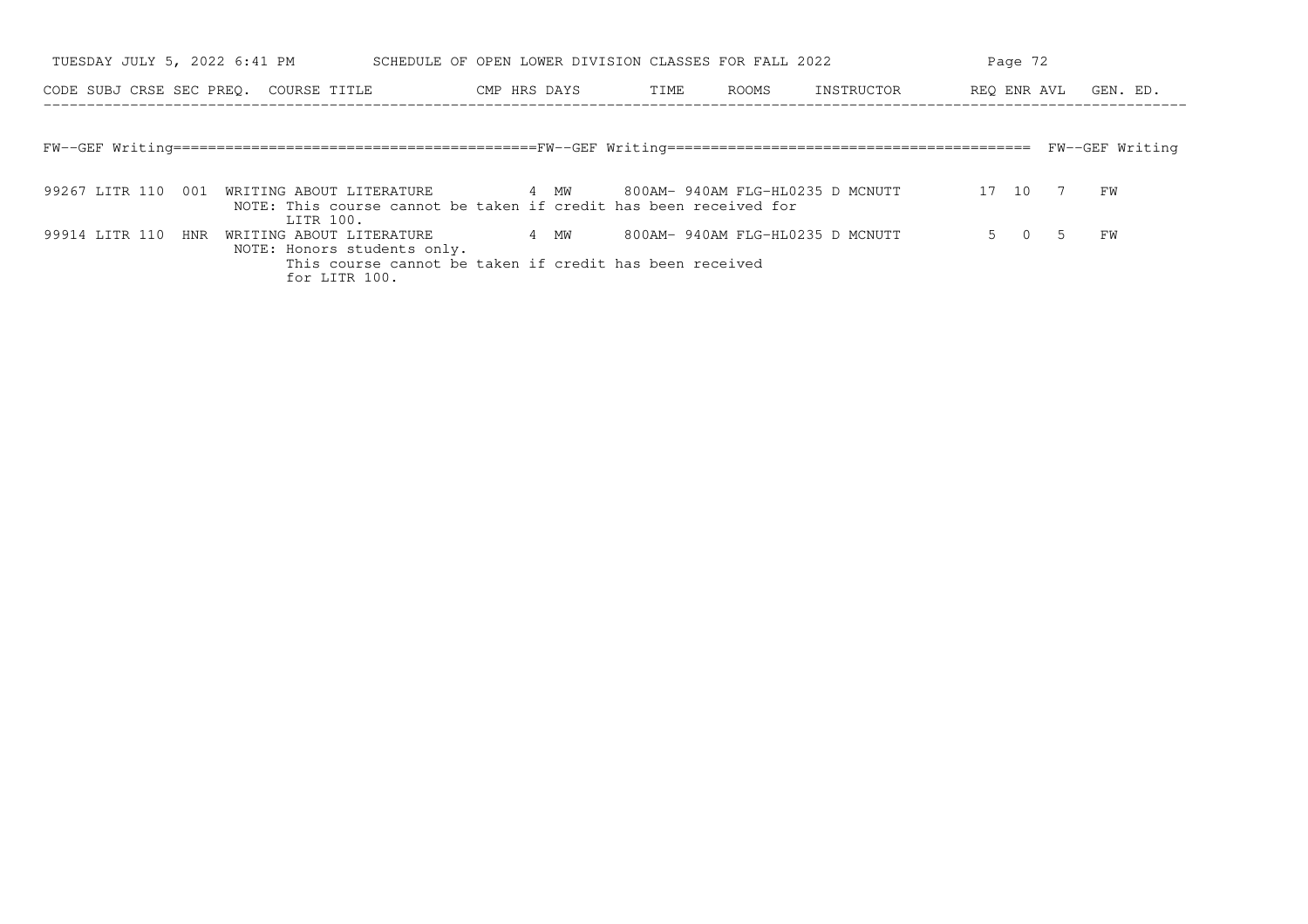| TUESDAY JULY 5, 2022 6:41 PM          | SCHEDULE OF OPEN LOWER DIVISION CLASSES FOR FALL 2022 |      |                            | Page 73                 |  |
|---------------------------------------|-------------------------------------------------------|------|----------------------------|-------------------------|--|
| CODE SUBJ CRSE SEC PREO. COURSE TITLE | CMP HRS DAYS                                          | TIME | <b>ROOMS</b><br>INSTRUCTOR | REO ENR AVL<br>GEN. ED. |  |

GTC−−Guaranteed Sum/Winter Course===============GTC−−Guaranteed Sum/Winter Course=============== GTC−−Guaranteed Sum/Winter Course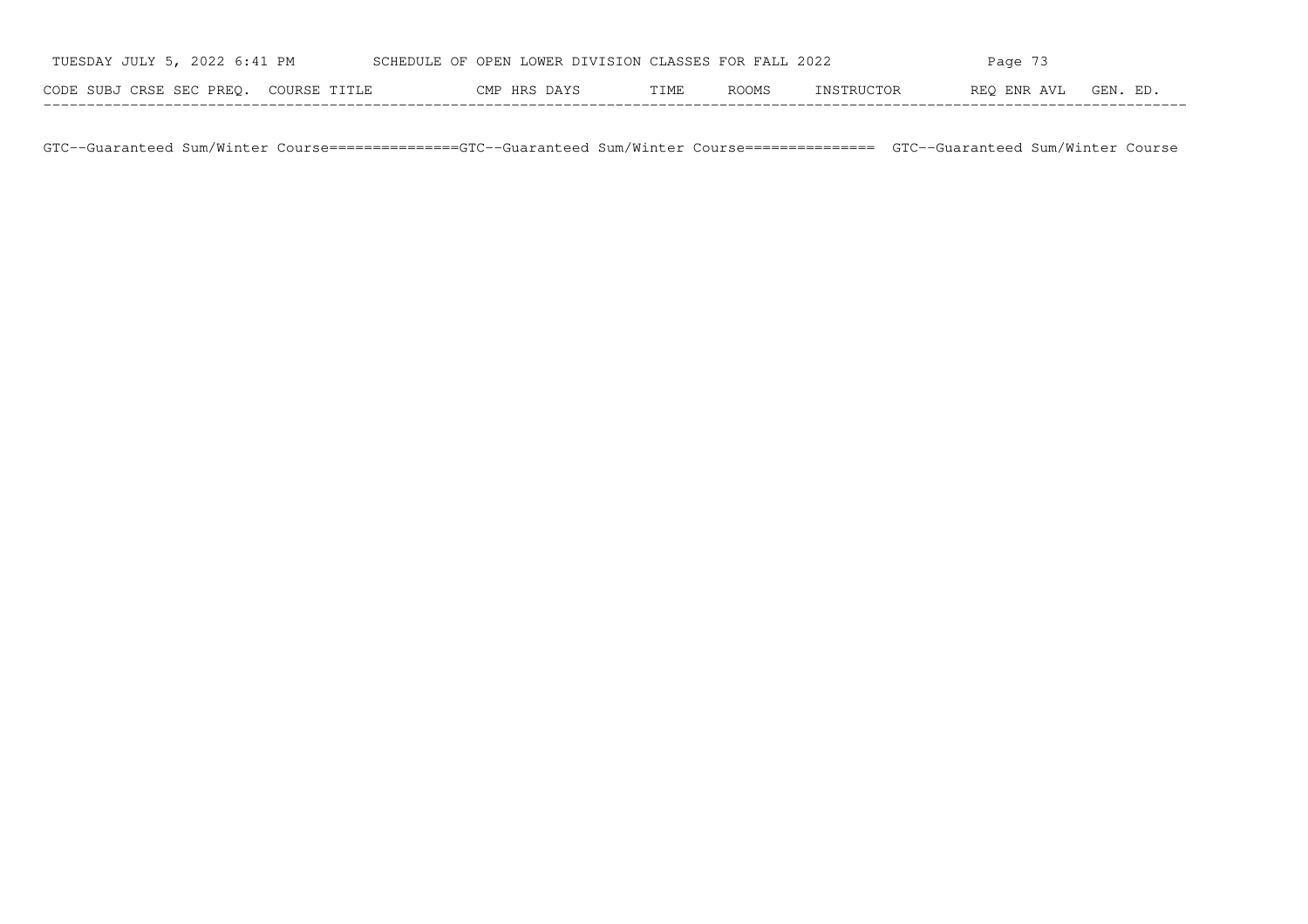| TUESDAY JULY 5, 2022 6:41 PM                                                                                                       | SCHEDULE OF OPEN LOWER DIVISION CLASSES FOR FALL 2022            |      |       |                                              | Page 74  |          |                      |
|------------------------------------------------------------------------------------------------------------------------------------|------------------------------------------------------------------|------|-------|----------------------------------------------|----------|----------|----------------------|
| CODE SUBJ CRSE SEC PREO. COURSE TITLE THE CMP HRS DAYS                                                                             |                                                                  | TIME | ROOMS | INSTRUCTOR                                   |          |          | REO ENR AVL GEN. ED. |
|                                                                                                                                    |                                                                  |      |       |                                              |          |          |                      |
| HW--Health and Wellness=============================HW--Health and Wellness=============================== HW--Health and Wellness |                                                                  |      |       |                                              |          |          |                      |
| 98653 HLTH 165 001<br>HLTH:A LIFESTYLE APPROACH-LEC                                                                                | 3 TuTh                                                           |      |       | 930AM-1045AM DUNNHL0102 K O'ROURKE           | 30 15 15 |          | HW                   |
| 99928 HLTH 165<br>HEALTH: A LIFESTYLE APPROACH<br>002                                                                              | 3 TuTh                                                           |      |       | 1100AM-1215PM FLG-HL0230 K O'ROURKE 25 17 8  |          |          | HW                   |
| SCHOOL HEALTH (CA, SAVE, DASA) 3 W<br>98562 HLTH 230<br>002                                                                        |                                                                  |      |       | 500PM- 745PM FLG-HL0238 C WENTWORTH          |          | 25 14 11 | HM                   |
| NOTE: For students in undergraduate teacher preparation programs.                                                                  |                                                                  |      |       |                                              |          |          |                      |
| 98787 HLTH 230<br>003<br>SCHOOL HEALTH (CA, SAVE, DASA)                                                                            |                                                                  |      |       | 3 TuTh 1230PM-145PM DUNNHLTBA H COWEN-WILSON |          | 20 14 6  | HM                   |
| NOTE: For students in undergraduate teacher preparation programs.                                                                  |                                                                  |      |       |                                              |          |          |                      |
| SCHOOL HEALTH (CA, SAVE, DASA) 3 TuTh 1100AM-1215PM DUNNHL0102 H COWEN-WILSON<br>98960 HLTH 230 004                                |                                                                  |      |       |                                              | 20 10 10 |          | HW                   |
| SCHOOL HEALTH (CA, SAVE, DASA)W 3 TBA<br>99126 HLTH 230 JCC                                                                        |                                                                  |      |       | TBA TBA T PRITCHARD                          |          | 30 9 21  | HW                   |
| NOTE: Class meets on the JCC campus in Watertown. Class meets 3                                                                    |                                                                  |      |       |                                              |          |          |                      |
|                                                                                                                                    | weekends: $9/30-10/1$ , $10/21$ , and $11/18-19$ in the Extended |      |       |                                              |          |          |                      |
|                                                                                                                                    | Learning Center 116. HLTH 530 students can cross                 |      |       |                                              |          |          |                      |
|                                                                                                                                    | list into this course with instructor permission.                |      |       |                                              |          |          |                      |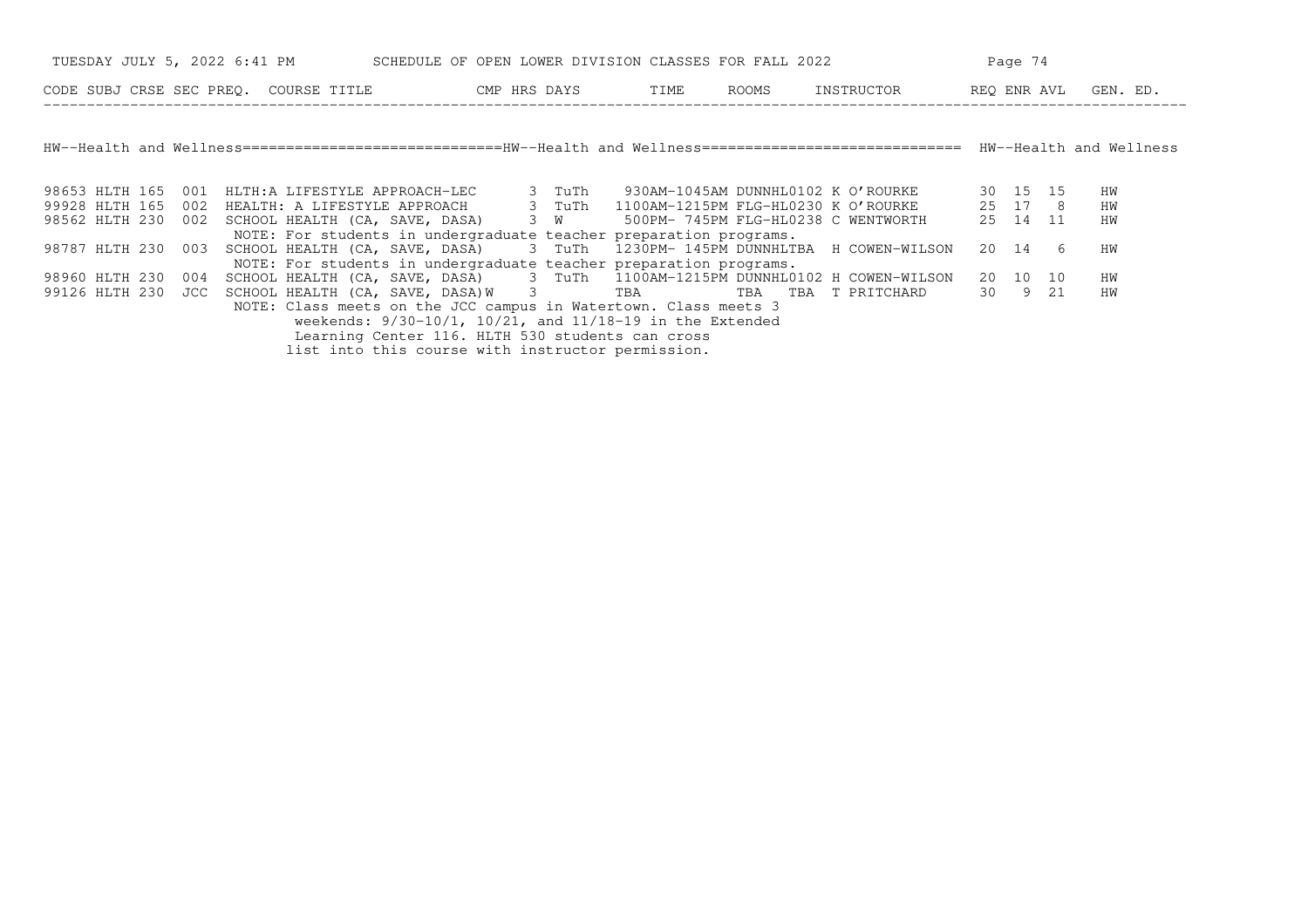| TUESDAY JULY 5, 2022 6:41 PM          |              | SCHEDULE OF OPEN LOWER DIVISION CLASSES FOR FALL 2022 |       |            | Page 75                 |
|---------------------------------------|--------------|-------------------------------------------------------|-------|------------|-------------------------|
| CODE SUBJ CRSE SEC PREO. COURSE TITLE | CMP HRS DAYS | TIME                                                  | ROOMS | INSTRUCTOR | GEN. ED.<br>REO ENR AVL |

ISE−−Int'l Studies Economy==========================ISE−−Int'l Studies Economy========================== ISE−−Int'l Studies Economy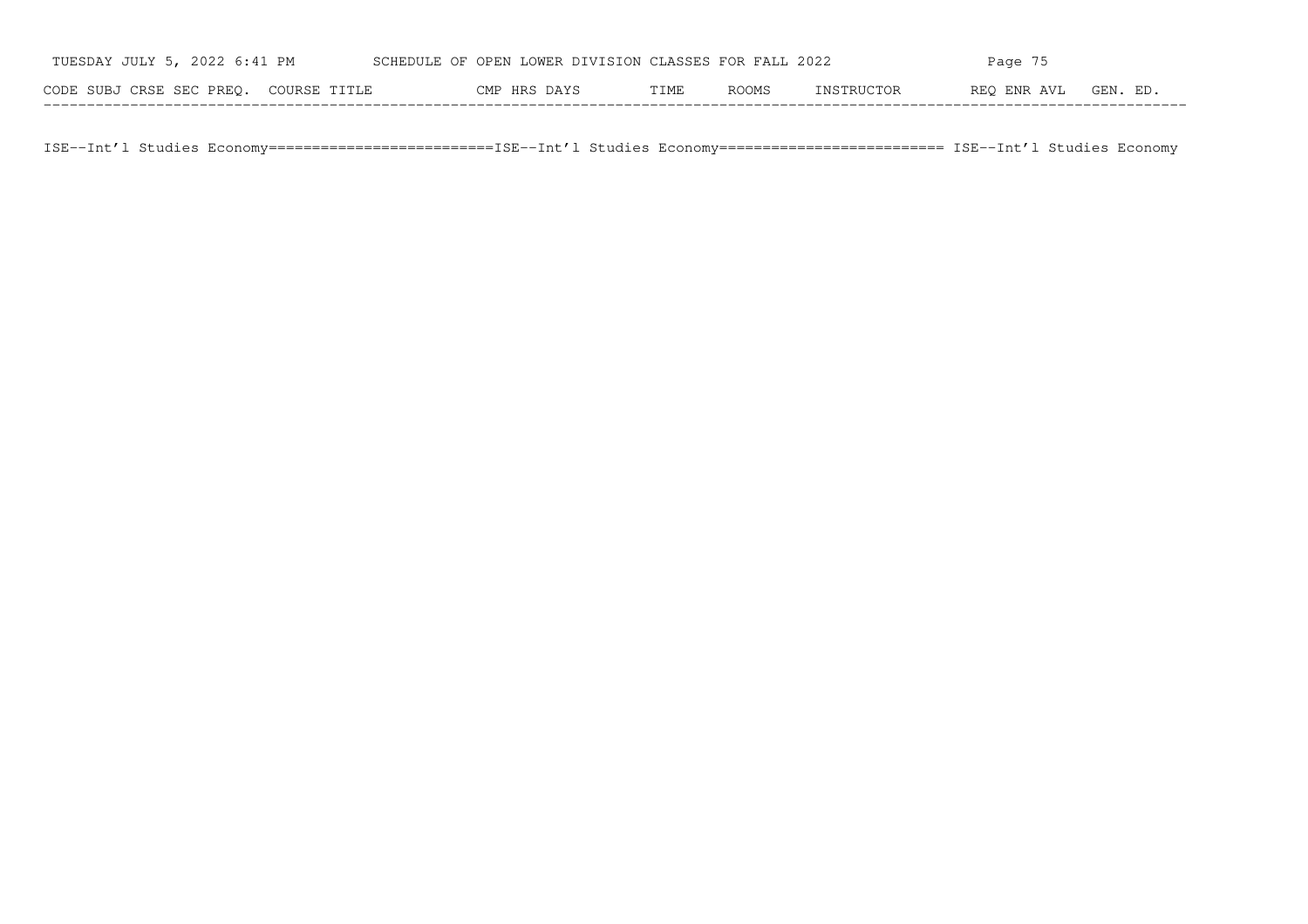| TUESDAY JULY 5, 2022 6:41 PM                     |  |  |                           |  |              | SCHEDULE OF OPEN LOWER DIVISION CLASSES FOR FALL 2022                                      |       |                                                                                                                                    |             | Page 76  |          |
|--------------------------------------------------|--|--|---------------------------|--|--------------|--------------------------------------------------------------------------------------------|-------|------------------------------------------------------------------------------------------------------------------------------------|-------------|----------|----------|
| CODE SUBJ CRSE SEC PREO. COURSE TITLE            |  |  |                           |  | CMP HRS DAYS | TIME                                                                                       | ROOMS | INSTRUCTOR                                                                                                                         | REO ENR AVL |          | GEN. ED. |
|                                                  |  |  |                           |  |              |                                                                                            |       |                                                                                                                                    |             |          |          |
|                                                  |  |  |                           |  |              |                                                                                            |       | ISG--Int'l Studies Governance=====================ISG--Int'l Studies Governance===================== ISG--Int'l Studies Governance |             |          |          |
| 98325 POLS 130 001 INTRO TO COMPARATIVE POLITICS |  |  |                           |  | 4 W          | 200PM- 250PM DUNNHL0210                                                                    |       | 200PM- 250PM DUNNHL0206 R HINCKLEY                                                                                                 |             |          | SW XC    |
|                                                  |  |  |                           |  |              | 200PM- 340PM DUNNHL0206<br>NOTE: Required for Political Science majors. Counts as either a |       |                                                                                                                                    |             | 28 11 17 |          |
|                                                  |  |  | Studies majors and minor. |  |              | Core course or as an elective for International                                            |       |                                                                                                                                    |             |          |          |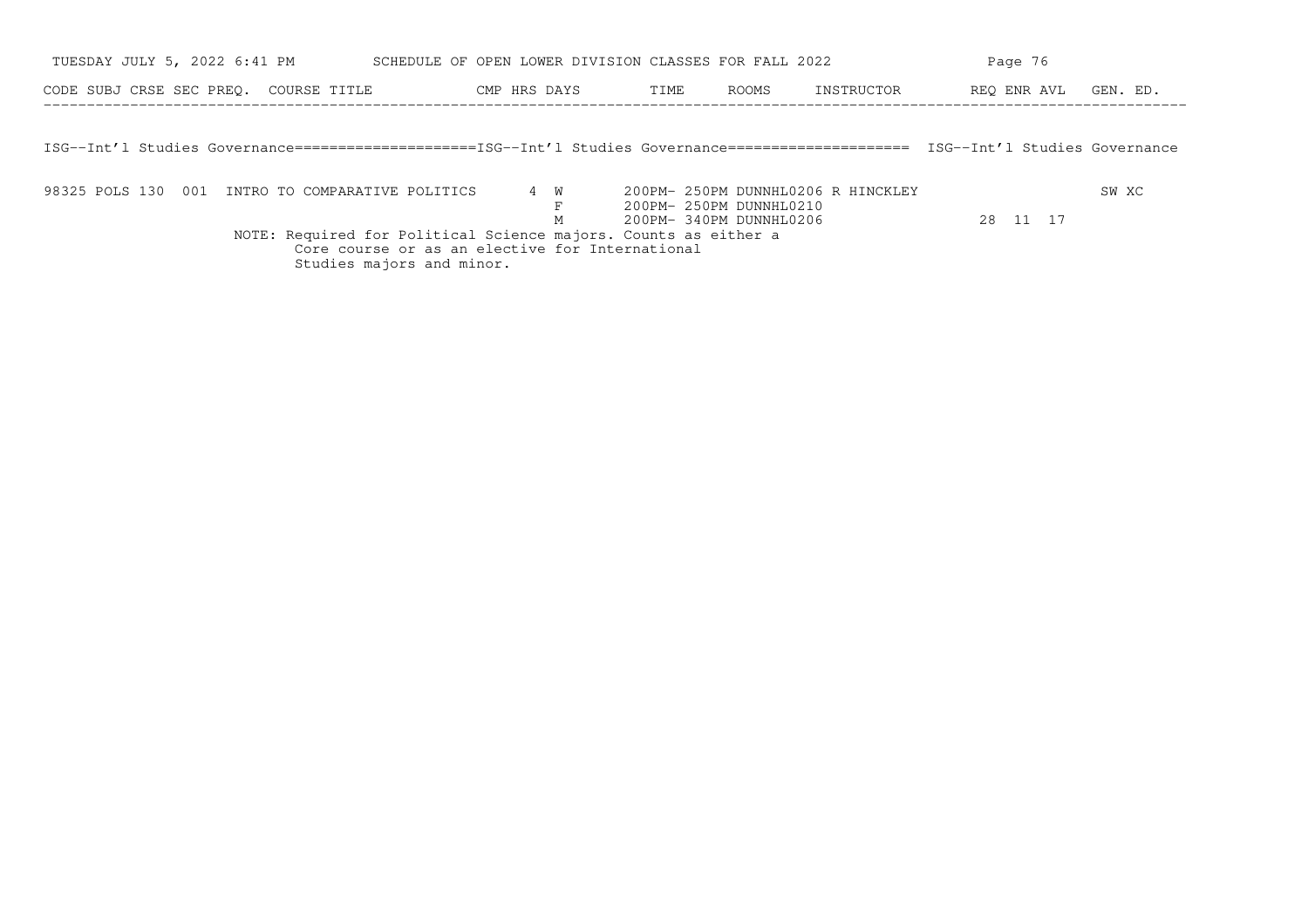| TUESDAY JULY 5, 2022 6:41 PM | SCHEDULE OF OPEN LOWER DIVISION CLASSES FOR FALL 2022                                                                                                                                      |                                         |  |                                                     | Page 77   |       |
|------------------------------|--------------------------------------------------------------------------------------------------------------------------------------------------------------------------------------------|-----------------------------------------|--|-----------------------------------------------------|-----------|-------|
|                              | CODE SUBJ CRSE SEC PREQ. COURSE TITLE THE CMP HRS DAYS TIME ROOMS                                                                                                                          |                                         |  | INSTRUCTOR REQ ENR AVL GEN. ED.                     |           |       |
|                              |                                                                                                                                                                                            |                                         |  |                                                     |           |       |
|                              | ISH--Int'l Studies History&Society===============ISH--Int'l Studies History&Society============== ISH--Int'l Studies History&Society                                                       |                                         |  |                                                     |           |       |
|                              | 98478 ANTH 202 001 CULTURE, IDENTITY AND POWER 3 MWF 1000AM-1050AM KEL-HL0103 M PERKINS 40 14 26<br>NOTE: Counts towards History and society elective for<br>International Studies majors. |                                         |  |                                                     |           | CG XC |
|                              | Counts towards Women and Gender Studies.<br>Some seats reserved for new freshmen.                                                                                                          |                                         |  |                                                     |           |       |
| 98673 HIST 100 001           | WORLD HISTORY<br>NOTE: Required for International Studies majors and minors.                                                                                                               |                                         |  | 3 MWF 100PM-150PM SAT-HL0222 R FAIR-SCHULZ 30 11 19 |           | CG XC |
| 98976 HIST 100 002           | WORLD HISTORY NORLD<br>NOTE: Required for International Studies majors and minors.                                                                                                         | 3 MWF                                   |  | 200PM- 250PM SAT-HL0222 R FAIR-SCHULZ               | 30 3 27   | CG XC |
| 99117 HIST 100 004           | WORLD HISTORY<br>NOTE: Required for International Studies majors and minors.                                                                                                               | 3 TuTh 1100AM-1215PM SAT-HL0222 L FREED |  |                                                     | 30  24  6 | CG XC |
| 98674 HIST 101 001           | EUROPE FROM 1500 TO 1815<br>NOTE: Counts as an elective for International Studies                                                                                                          |                                         |  | 3 TuTh    930AM-1045AM FLG-HL0236 G CLARK           | 30 4 26   | TH WC |
|                              | major and minor.<br>major and minor.                                                                                                                                                       |                                         |  |                                                     |           |       |
|                              |                                                                                                                                                                                            |                                         |  |                                                     |           |       |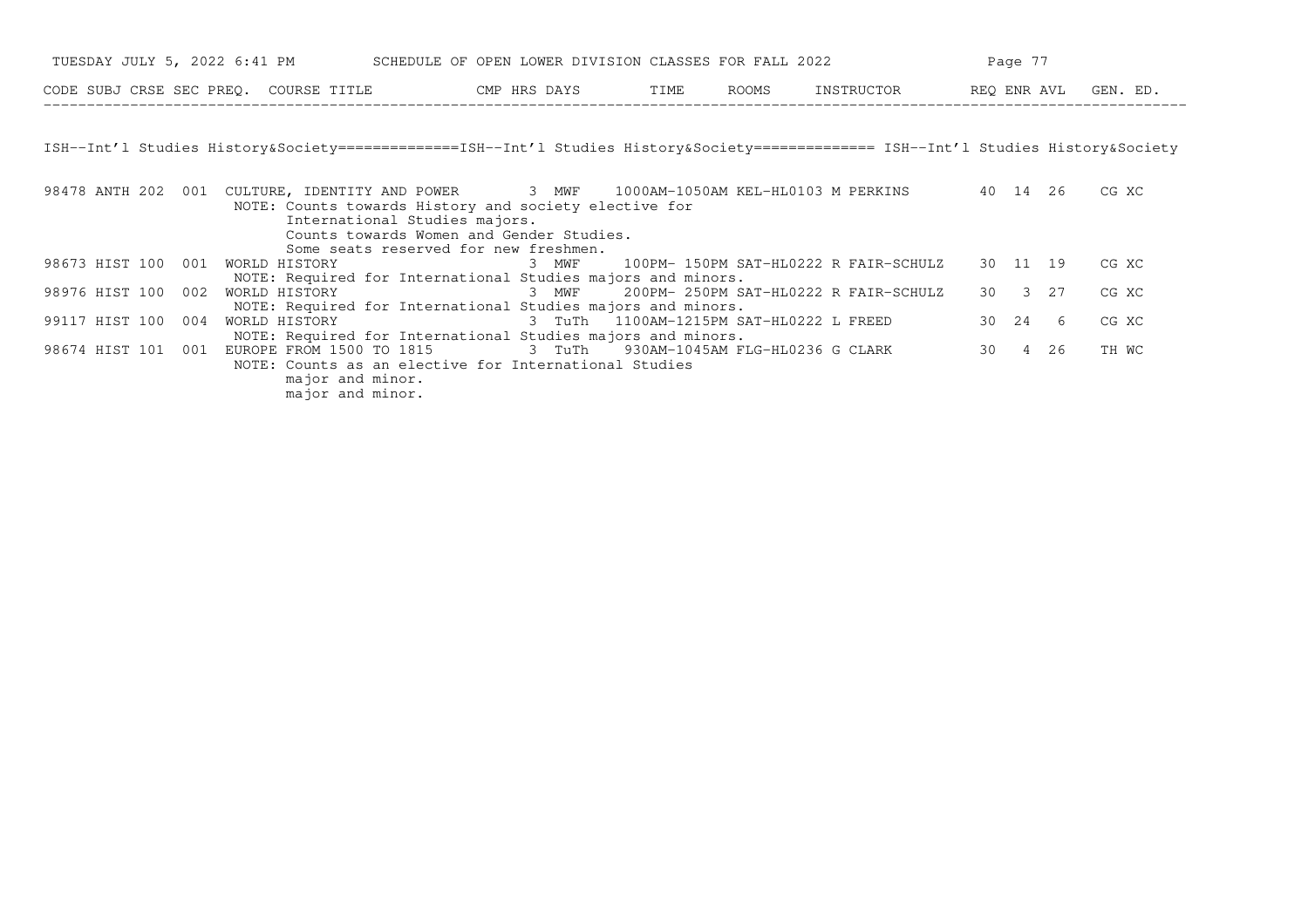| TUESDAY JULY 5, 2022 6:41 PM          | SCHEDULE OF OPEN LOWER DIVISION CLASSES FOR FALL 2022 |      |              |                   | Page 78     |          |
|---------------------------------------|-------------------------------------------------------|------|--------------|-------------------|-------------|----------|
| CODE SUBJ CRSE SEC PREO. COURSE TITLE | CMP HRS DAYS                                          | TIME | <b>ROOMS</b> | <b>INSTRUCTOR</b> | REO ENR AVL | GEN. ED. |

JCC−−JCC Course==========================================JCC−−JCC Course========================================== JCC−−JCC Course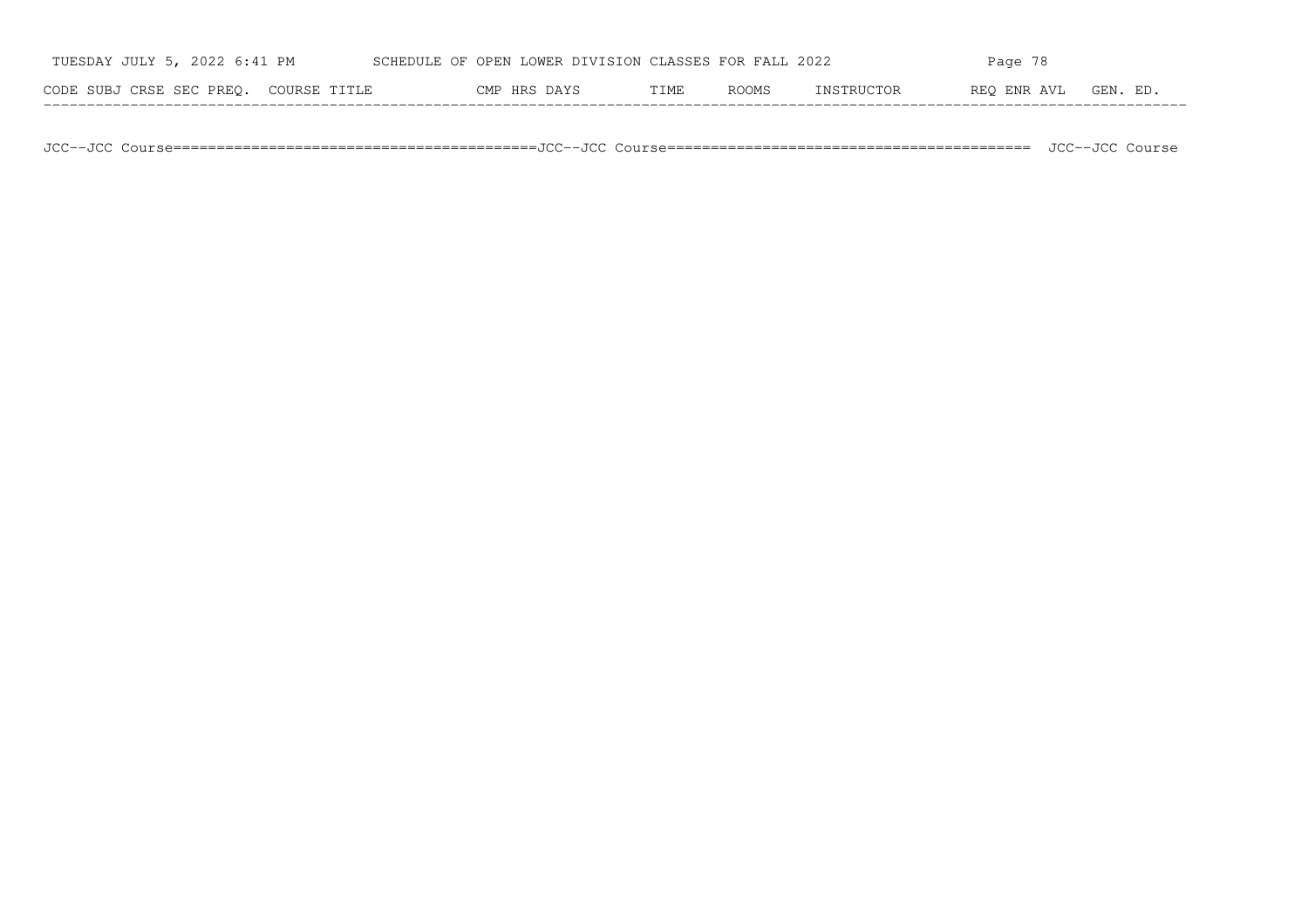| TUESDAY JULY 5, 2022 6:41 PM          |              | SCHEDULE OF OPEN LOWER DIVISION CLASSES FOR FALL 2022 |            | Page 79                 |  |
|---------------------------------------|--------------|-------------------------------------------------------|------------|-------------------------|--|
| CODE SUBJ CRSE SEC PREQ. COURSE TITLE | CMP HRS DAYS | TIME<br><b>ROOMS</b>                                  | INSTRUCTOR | GEN. ED.<br>REO ENR AVL |  |

LAW−−Pre−Law===============================================LAW−−Pre−Law=============================================== LAW−−Pre−Law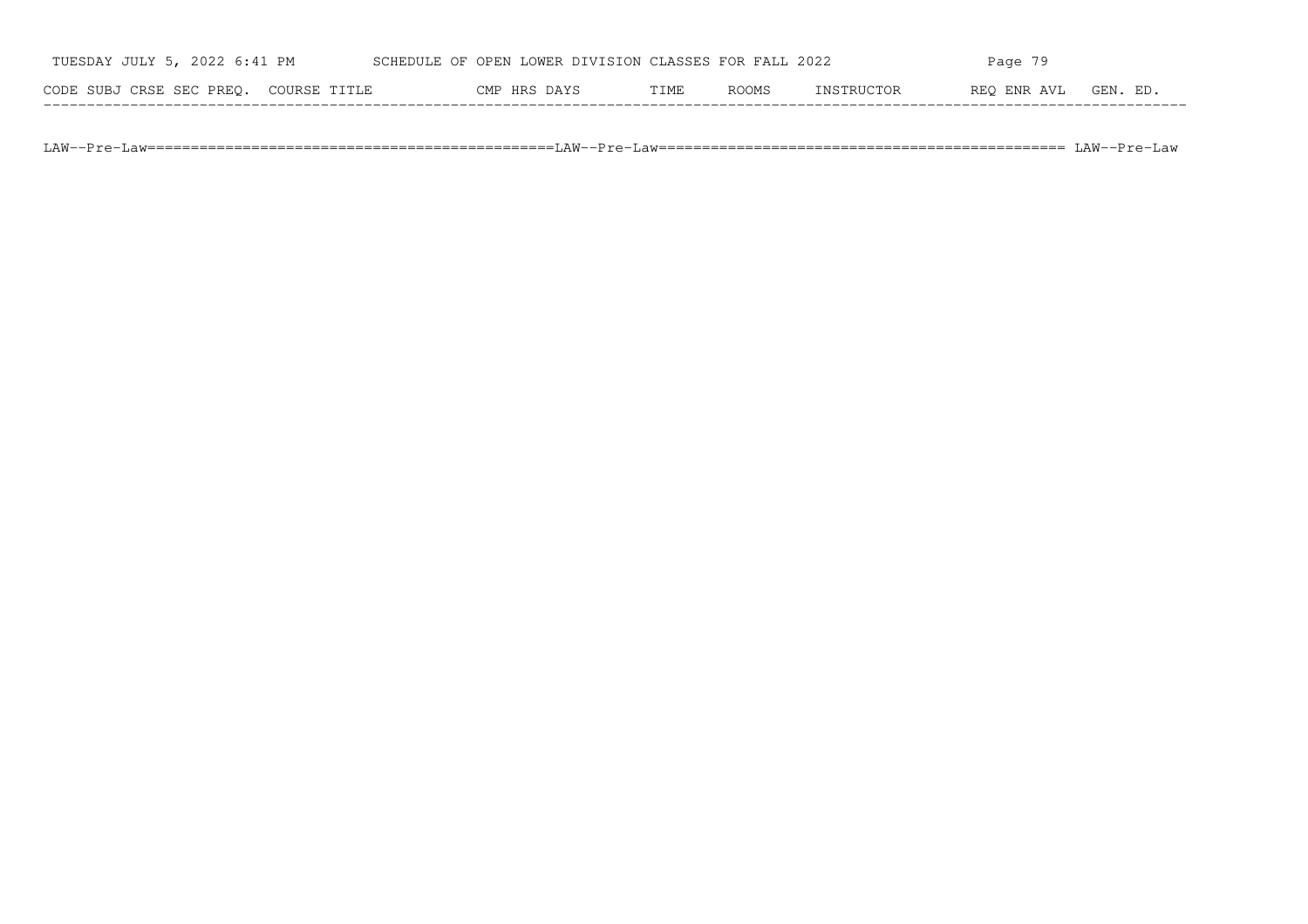|                    |                                                                                                                                                                                                                |                                                                                                                                                                                                                                                                                            | TUESDAY JULY 5, 2022 6:41 PM SCHEDULE OF OPEN LOWER DIVISION CLASSES FOR FALL 2022 |     |                                                |    |                          |                |                      |  |  |
|--------------------|----------------------------------------------------------------------------------------------------------------------------------------------------------------------------------------------------------------|--------------------------------------------------------------------------------------------------------------------------------------------------------------------------------------------------------------------------------------------------------------------------------------------|------------------------------------------------------------------------------------|-----|------------------------------------------------|----|--------------------------|----------------|----------------------|--|--|
|                    |                                                                                                                                                                                                                |                                                                                                                                                                                                                                                                                            |                                                                                    |     |                                                |    |                          |                |                      |  |  |
|                    | LB--Scientific Inquiry--Lab=======================LB--Scientific Inquiry--Lab========================= LB--Scientific Inquiry--Lab                                                                             |                                                                                                                                                                                                                                                                                            |                                                                                    |     |                                                |    |                          |                |                      |  |  |
|                    | 90710 BIOL 105 002 INTRO TO HUMAN GENETICS- LAB 1 Th<br>NOTE: Counts towards Women and Gender Studies.                                                                                                         |                                                                                                                                                                                                                                                                                            |                                                                                    |     | 200PM-350PM STW-HL0214 R EWY 15 6 9            |    |                          |                | LB NW SB             |  |  |
|                    | 90718 BIOL 105 003 INTRO TO HUMAN GENETICS-LAB<br>NOTE: Counts towards Women and Gender Studies.                                                                                                               | Must take lecture and lab to receive NW credit.<br>1 W                                                                                                                                                                                                                                     |                                                                                    |     | 200PM-350PM STW-HL0214 J TRYBULA 15 4 11       |    |                          |                | LB NW SB             |  |  |
|                    | 98784 BIOL 125 001 BIOLOGICAL CONCEPTS-LAB 1 M 100PM-250PM STW-HL0218 P BURDICK<br>NOTE: Lecture required.                                                                                                     | Must take lecture and lab to receive NW credit.                                                                                                                                                                                                                                            |                                                                                    |     |                                                | 15 | 8 7                      |                | LB NW SB             |  |  |
| 98785 BIOL 125 002 | BIOLOGICAL CONCEPTS-LAB 1 W 100PM-250PM STW-HL0218 P BURDICK 15 9 6<br>NOTE: Lecture required.                                                                                                                 | \$25 lab fee assessed by Biology Department.<br>Childhood/Early Childhood Education majors only.<br>\$25 lab fee assessed by Biology Department.                                                                                                                                           |                                                                                    |     |                                                |    |                          |                | LB NW SB             |  |  |
|                    | 99446 BIOL 151 002 GEN BIO: CELLS & GENETICS-LAB 1 M $200PM - 450PM$ STW-HL0217 L RHOADS 16<br>NOTE: Lecture Required. \$25 lab fee assessed by Biology.                                                       | Childhood/Early Childhood Education majors only.                                                                                                                                                                                                                                           |                                                                                    |     |                                                |    |                          | 9 7            | LB SB                |  |  |
|                    | 99448 BIOL 151 003 GEN BIO: CELLS & GENETICS-LAB 1 Tu                                                                                                                                                          |                                                                                                                                                                                                                                                                                            |                                                                                    |     | 100PM- 350PM STW-HL0217 R EWY 16 12            |    |                          | $\overline{4}$ | LB SB                |  |  |
|                    | NOTE: Lecture Required. \$25 lab fee assessed by Biology.<br>99100 BIOL 152 007 GEN BIO: ORGANISMS & ECOLO-LAB 1 W 200PM-450PM STW-HL0217 W CONLEY<br>NOTE: Lecture required. \$25 lab fee assessed by Biology |                                                                                                                                                                                                                                                                                            |                                                                                    |     |                                                |    | 16 6 10                  |                | LB SB                |  |  |
|                    | Department.<br>99102 BIOL 152 010 GEN BIO: ORGANISMS & ECOLO-LAB 1 Th<br>NOTE: Lecture required. \$25 lab fee assessed by Biology                                                                              |                                                                                                                                                                                                                                                                                            |                                                                                    |     | 100PM- 350PM STW-HL0217 W CONLEY               |    | 16 9 7                   |                | LB SB                |  |  |
|                    | Department.<br>99269 BIOL 152 04Z GEN BIO: ORGANISMS & ECOLO-LAB 1 Th 900AM-1150AM STW-HL0217 J TRYBULA<br>NOTE: Lecture required. \$25 lab fee assessed by Biology                                            |                                                                                                                                                                                                                                                                                            |                                                                                    |     |                                                |    | 16 9 7                   |                | LB SB                |  |  |
| 98858 CHEM 105 003 | Department.<br>GENERAL CHEMISTRY 1-LAB 1 Tu<br>NOTE: Lecture required. \$35 lab fee assessed by Chemistry                                                                                                      |                                                                                                                                                                                                                                                                                            |                                                                                    |     | 100PM- 350PM STW-HL0315 D GINGRICH             |    | 24 10 14                 |                | LB NW SP             |  |  |
| 98496 CHEM 105 005 | Department.<br>GENERAL CHEMISTRY 1-LAB<br>NOTE: Lecture required. \$35 lab fee assessed by Chemistry                                                                                                           | 1 W                                                                                                                                                                                                                                                                                        |                                                                                    |     | 200PM- 450PM STW-HL0315 F NAZEER               |    | 24 17 7                  |                | LB NW SP             |  |  |
| 98102 CHEM 105 007 | Department.<br>GENERAL CHEMISTRY 1-LAB<br>NOTE: Lecture required. \$35 lab fee assessed by Chemistry                                                                                                           | $1 \tF$                                                                                                                                                                                                                                                                                    |                                                                                    |     | 200PM- 450PM STW-HL0315 F BOU-ABDALLAH 24 15 9 |    |                          |                | LB NW SP             |  |  |
| 98944 GISC 101 002 | Department.<br>GEOGRAPHIC INFO SYSTEMS - LAB 1 M<br>NOTE: GISC 101 001 lecture required.<br>Geology Department.                                                                                                |                                                                                                                                                                                                                                                                                            |                                                                                    |     | 330PM- 520PM TIM-HL0121 J ROGERS               |    | 21  20  1                |                | LB NW SP             |  |  |
| 99882 GISC 101 OL2 | 90550 GISC 101 HN1 GEOGRAPHIC INFORMATION SYSTEMS<br>GEOGRAPHIC INFO SYSTEMS- LAB<br>NOTE: Delivered online. Instruction and interaction occurs online                                                         | 1 M 330PM- 520PM TIM-HL0121 J ROGERS<br>1<br>within the Learning Management System, Moodle. There are no<br>requirements for face-to-face meetings, onsite instruction,<br>or scheduled times to be online. However, proctored exams<br>may be required, either on campus or at a location | TBA                                                                                | TBA | TBA K HUMAGAIN                                 | 3  | $\mathbf{1}$<br>24 14 10 | 2              | LB NW SP<br>LB NW SP |  |  |
|                    | convenient to the student.<br>99505 GEOL 101 002 ENVIRONMENTAL GEOLOGY-LAB<br>NOTE: \$10 lab fee assessed by the Geology Dept.                                                                                 | 1 Tu                                                                                                                                                                                                                                                                                       | 900AM-1050AM TIM-HL0120 A PEARSON                                                  |     |                                                |    | 20 19 1                  |                | LB NW SP             |  |  |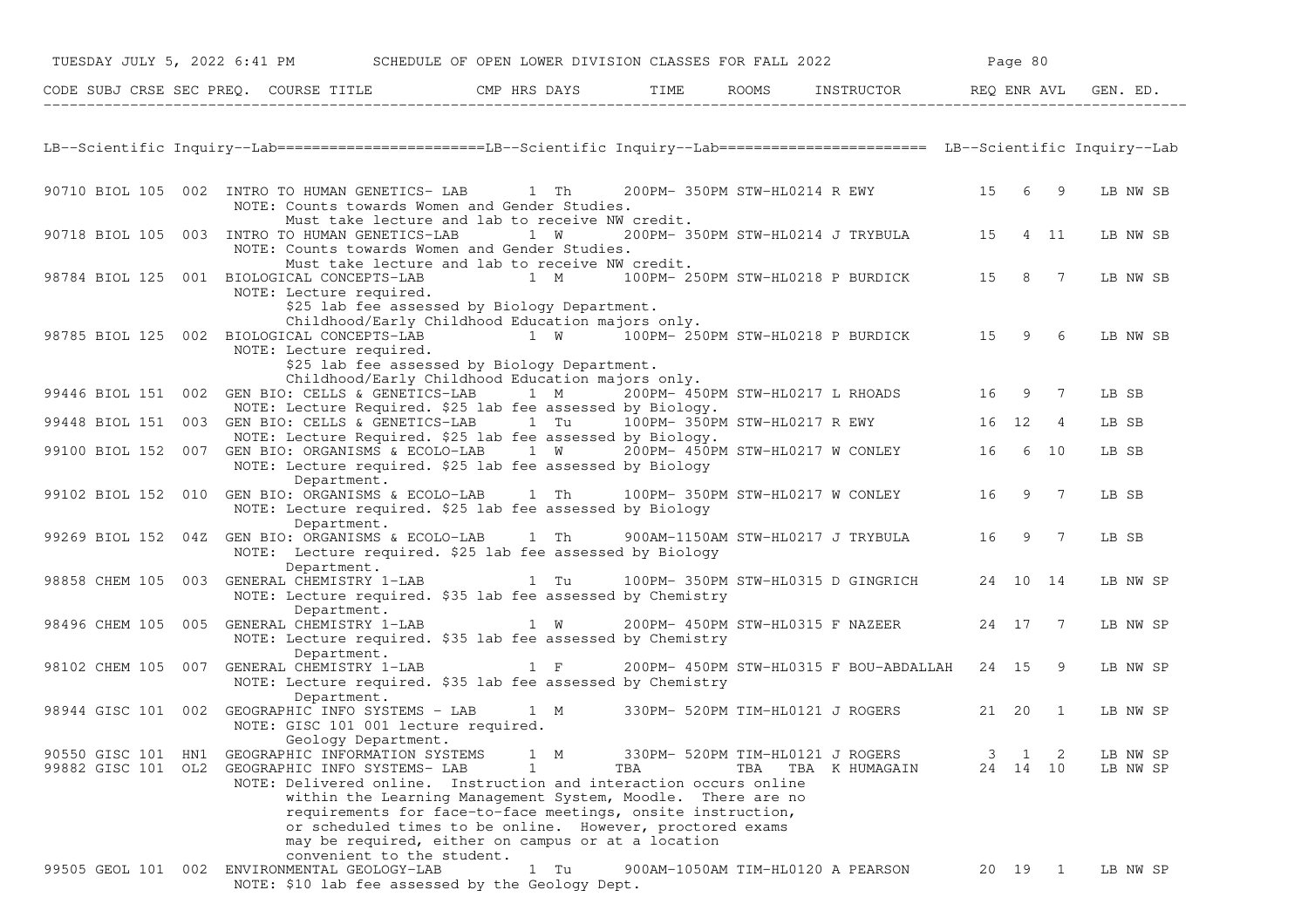|                    |     | TUESDAY JULY 5, 2022 6:41 PM                                                                    |             |       |  |                                   | SCHEDULE OF OPEN LOWER DIVISION CLASSES FOR FALL 2022 |             | Page 81  |      |          |
|--------------------|-----|-------------------------------------------------------------------------------------------------|-------------|-------|--|-----------------------------------|-------------------------------------------------------|-------------|----------|------|----------|
|                    |     | CODE SUBJ CRSE SEC PREQ. COURSE TITLE THE CMP HRS DAYS TIME                                     |             |       |  | ROOMS                             | INSTRUCTOR                                            | REO ENR AVL |          |      | GEN. ED. |
| 98793 GEOL 101     | 003 | ENVIRONMENTAL GEOLOGY-LAB 1 M                                                                   |             |       |  |                                   | 200PM- 350PM TIM-HL0123 A PEARSON                     | 24 12 12    |          |      | LB NW SP |
|                    |     | NOTE: Lecture required. \$10 lab fee assessed by Geology Department                             |             |       |  |                                   |                                                       |             |          |      |          |
| 98585 GEOL 103     | 003 | PHYSICAL GEOLOGY-LAB<br>NOTE: Lecture required. \$10 Lab fee assessed by Geology<br>Department. | $1 \quad F$ |       |  |                                   | 200PM- 350PM TIM-HL0120 C SCHRADER                    | 20          |          | 6 14 | LB NW SP |
| 98860 GEOL 103 ZO1 |     | PHYSICAL GEOLOGY-LAB                                                                            |             | 1 Th  |  |                                   | 900AM-1050AM TIM-HL0120 C SCHRADER                    |             | 20 10 10 |      | LB NW SP |
|                    |     | NOTE: Lecture required. \$10 lab fee assessed by Geology Department                             |             |       |  |                                   |                                                       |             |          |      |          |
| 99469 GEOL 125     | 002 | EARTH SYSTEMS-LAB                                                                               | $1 \, M$    |       |  | 100PM- 250PM TIM-HL0120 S BIER    |                                                       | 20 14       |          | -6   | LB NW SP |
|                    |     | NOTE: Lecture required. \$10 lab fee assessed by Geology Dept.                                  |             |       |  |                                   |                                                       |             |          |      |          |
|                    |     | Childhood/Early Childhood Education majors only.                                                |             |       |  |                                   |                                                       |             |          |      |          |
| 99107 GEOL 125 003 |     | EARTH SYSTEMS-LAB 1 Tu                                                                          |             |       |  |                                   | 200PM- 350PM TIM-HL0120 S BIER                        | 20 11       |          | - 9  | LB NW SP |
|                    |     | NOTE: Lecture required. \$10 lab fee assessed by Geology Dept.                                  |             |       |  |                                   |                                                       |             |          |      |          |
|                    |     | Childhood/Early Childhood Education majors only.                                                |             |       |  |                                   |                                                       |             |          |      |          |
|                    |     | 90051 GEOL 200 001* HISTORICAL GEOLOGY-LEC                                                      |             | 3 MWF |  |                                   | 1000AM-1050AM TIM-HLB007 P QUINTON                    |             | 24 8 16  |      | LB SP TF |
|                    |     | Pre-requisites: WAYS101 or GEOL101 or GEOL103 or GEOL125                                        |             |       |  |                                   |                                                       |             |          |      |          |
|                    |     | NOTE: Must register for required lab, 90052                                                     |             |       |  |                                   |                                                       |             |          |      |          |
| 90052 GEOL 200     |     | 002* HISTORICAL GEOLOGY-LAB 1 Tu                                                                |             |       |  | 200PM- 450PM TIM-HLB007 P OUINTON |                                                       |             | 24 8 16  |      | LB SP TF |
|                    |     | Pre-requisites: WAYS101 or GEOL101 or GEOL103 or GEOL125                                        |             |       |  |                                   |                                                       |             |          |      |          |
|                    |     | NOTE: Must register for required lecture, 90051                                                 |             |       |  |                                   |                                                       |             |          |      |          |
| 90095 PHYS 100 VR1 |     | PHYSICS IN EVERYDAY LIFE-LAB                                                                    | 1 Tu        |       |  | 900AM-1050AM VIR TBA L LI         |                                                       | 18          |          | 2 16 | LB NW SP |
|                    |     | NOTE: Lecture Required. Taught Virtually                                                        |             |       |  |                                   |                                                       |             |          |      |          |
| 98372 PHYS 101     | 002 | COLLEGE PHYSICS I-LAB                                                                           | $1 \quad F$ |       |  |                                   | 200PM- 350PM TIM-HL0129 A ADHIKARI                    | 18          |          | 9 9  | LB       |
|                    |     | NOTE: Lecture required.                                                                         |             |       |  |                                   |                                                       |             |          |      |          |
| 98985 PHYS 101     | 004 | COLLEGE PHYSICS I-LAB                                                                           |             | 1 Th  |  |                                   | 200PM- 350PM TIM-HL0129 A ADHIKARI                    | 18          |          | 6 12 | LB SP    |
|                    |     | NOTE: Lecture required.                                                                         |             |       |  |                                   |                                                       |             |          |      |          |
| 98184 PHYS 103     |     | 003* UNIVERSITY PHYSICS I-LAB                                                                   |             | 1 Th  |  | 900AM-1050AM TIM-HL0129 L LI      |                                                       | 18          |          | 6 12 | LB       |
|                    |     | Pre-requisites: MATH151                                                                         |             |       |  |                                   |                                                       |             |          |      |          |
|                    |     | NOTE: Lecture required.                                                                         |             |       |  |                                   |                                                       |             |          |      |          |
| 98691 PHYS 205     |     | 002* UNIVERSITY PHYSICS III-LAB                                                                 |             | 1 Tu  |  |                                   | 200PM- 350PM TIM-HL0128 B DAS                         | 18          | 5        | 13   | LB SP    |
|                    |     | Pre-requisites: PHYS104                                                                         |             |       |  |                                   |                                                       |             |          |      |          |
|                    |     | NOTE: Lecture required. PHYS 104 required.                                                      |             |       |  |                                   |                                                       |             |          |      |          |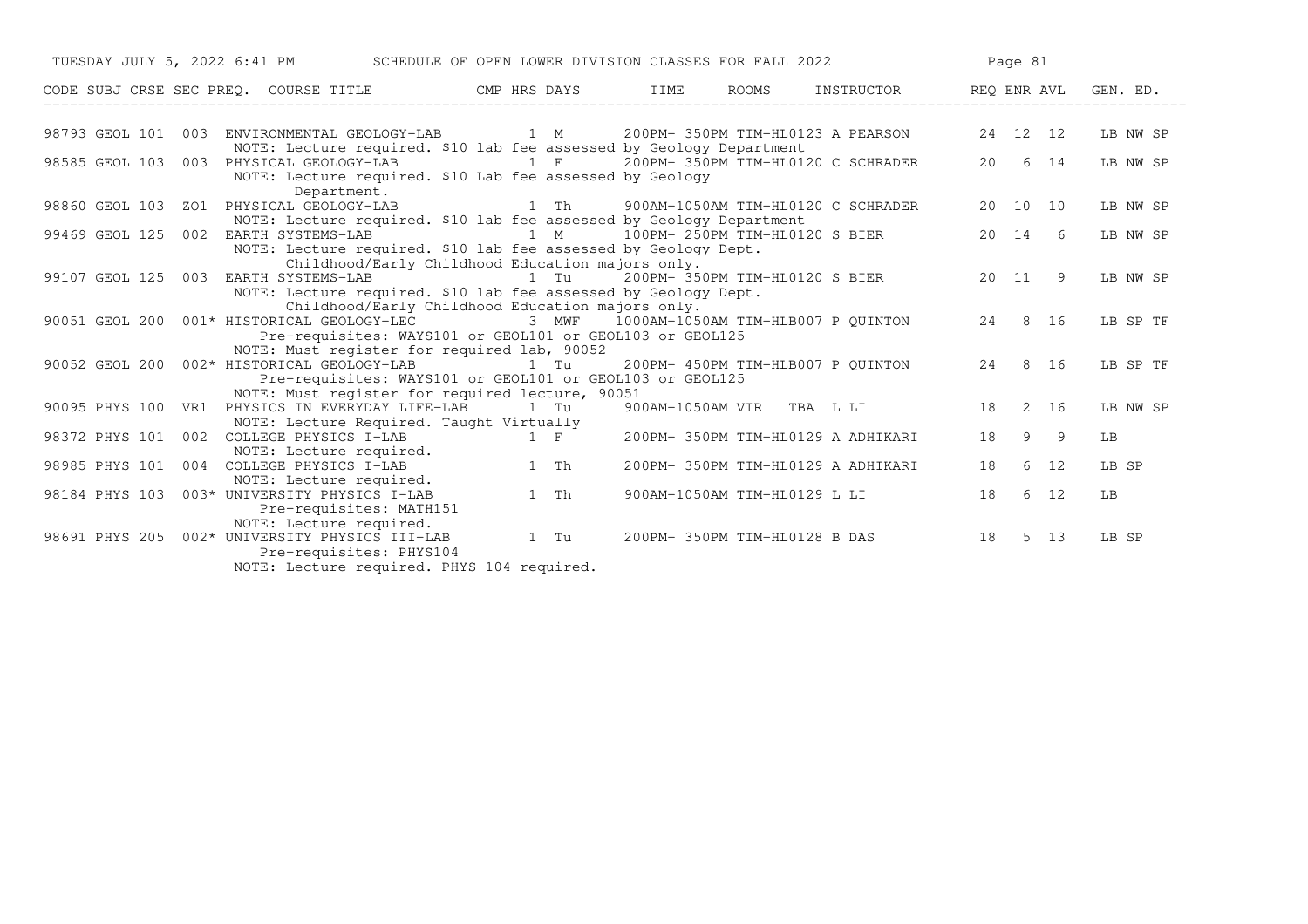| TUESDAY JULY 5, 2022 6:41 PM |     |                |                                                                                                                                                                                                                                                                                                                                                |      | SCHEDULE OF OPEN LOWER DIVISION CLASSES FOR FALL 2022 |        |                                   |             | Page 82  |   |          |
|------------------------------|-----|----------------|------------------------------------------------------------------------------------------------------------------------------------------------------------------------------------------------------------------------------------------------------------------------------------------------------------------------------------------------|------|-------------------------------------------------------|--------|-----------------------------------|-------------|----------|---|----------|
|                              |     |                | CODE SUBJ CRSE SEC PREO. COURSE TITLE THE CMP HRS DAYS                                                                                                                                                                                                                                                                                         |      | TIME                                                  | ROOMS  | INSTRUCTOR                        | REO ENR AVL |          |   | GEN. ED. |
|                              |     |                |                                                                                                                                                                                                                                                                                                                                                |      |                                                       |        |                                   |             |          |   |          |
|                              |     |                |                                                                                                                                                                                                                                                                                                                                                |      |                                                       |        |                                   |             |          |   |          |
| 99302 ARTS 120               | 002 | COLOR & DESIGN | NOTE: \$100 Art studio fee assessed by the Art Department.                                                                                                                                                                                                                                                                                     | 4 MW |                                                       |        | 200PM- 450PM SAT-HL0225 M YEOMANS |             | 25 13 12 |   | AE TA    |
| 99528 ARTS 120 OL1           |     | COLOR & DESIGN | NOTE: Delivered online. Instruction and interaction occurs online<br>within the Learning Management System, Moodle. There are no<br>requirements for face-to-face meetings, onsite instruction<br>or scheduled times to be online. However, proctored exams<br>may be required either on campus or at a location convenient<br>to the student. |      |                                                       | ONLINE | M LEUTHOLD                        | 25 21       |          | 4 | AE TA    |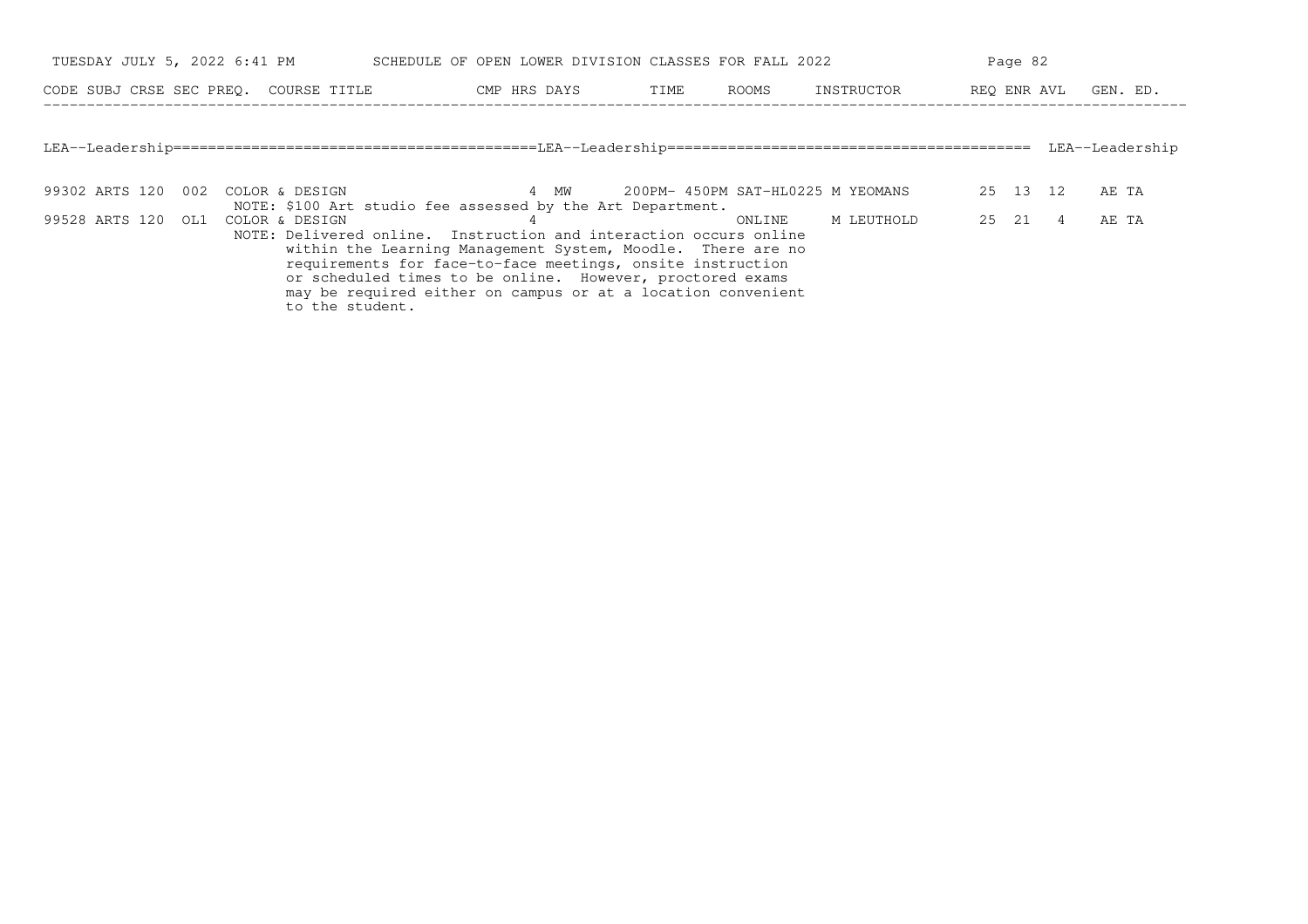| TUESDAY JULY 5, 2022 6:41 PM          | SCHEDULE OF OPEN LOWER DIVISION CLASSES FOR FALL 2022 |        |                            | Page 83                 |
|---------------------------------------|-------------------------------------------------------|--------|----------------------------|-------------------------|
| CODE SUBJ CRSE SEC PREO. COURSE TITLE | CMP HRS DAYS                                          | T TME. | <b>ROOMS</b><br>INSTRUCTOR | GEN. ED.<br>REO ENR AVL |

ML−Modern Language Proficiency====================ML−Modern Language Proficiency==================== ML−Modern Language Proficiency

|  | 90056 FREN 103 001 FREN LEVEL 3 SONG, POEM, LOVE 3 MWF 100PM-150PM MRY-HL0253 M CATEL          | 21 5 16 |  | CL ML |
|--|------------------------------------------------------------------------------------------------|---------|--|-------|
|  | NOTE: Assumes completion of French 102 or high school equivalent.                              |         |  |       |
|  | 90057 FREN 202 OL1 FRENCH FOR BUSINESS 3 MWF 1200PM-1250PM ONLINETBA L LUNT                    | 21 5 16 |  | CG ML |
|  | NOTE: The course is 100% online and all direct instruction occurs                              |         |  |       |
|  | in real time without time delay.                                                               |         |  |       |
|  | 98745 SPAN 103 003 SPAN LEVEL 3 CARTOON CULTURE 3 MWF 1200PM-1250PM FLG-HL0232 G ANDERSON      | 21 8 13 |  | CL ML |
|  | NOTE: Assumes completion of Spanish 102 or high school equivalent.                             |         |  |       |
|  | 99299 SPAN 203 001 ORAL & WRITTEN SPAN I 3 MWF 200PM-250PM MRY-HL0225 O SARMIENTO 15 8 7 CL ML |         |  |       |
|  | NOTE: Assumes completion of Spanish 103 or high school equivalent.                             |         |  |       |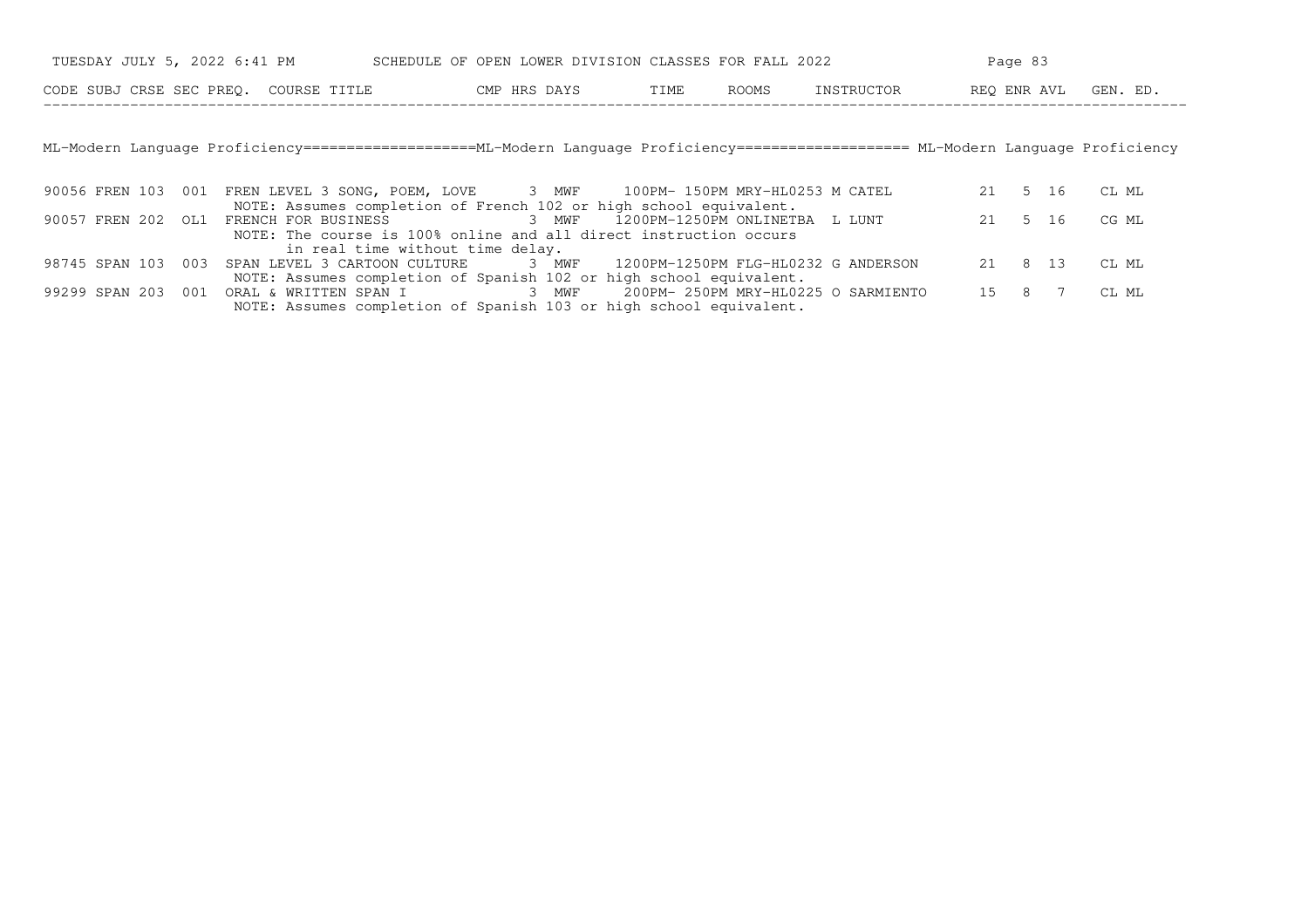|                                                                      | TUESDAY JULY 5, 2022 6:41 PM SCHEDULE OF OPEN LOWER DIVISION CLASSES FOR FALL 2022 Page 84                                                                                                                                                                                                                                                                                                                             |                                                   |                                                                                |                                                |         |                    |                            |
|----------------------------------------------------------------------|------------------------------------------------------------------------------------------------------------------------------------------------------------------------------------------------------------------------------------------------------------------------------------------------------------------------------------------------------------------------------------------------------------------------|---------------------------------------------------|--------------------------------------------------------------------------------|------------------------------------------------|---------|--------------------|----------------------------|
|                                                                      |                                                                                                                                                                                                                                                                                                                                                                                                                        |                                                   |                                                                                |                                                |         |                    |                            |
|                                                                      |                                                                                                                                                                                                                                                                                                                                                                                                                        |                                                   |                                                                                |                                                |         |                    |                            |
|                                                                      | 99668 BIOL 105 001 INTRODUCTION TO HUMAN GENETICS 3 MWF<br>NOTE: Counts towards Women and Gender Studies.                                                                                                                                                                                                                                                                                                              |                                                   |                                                                                | 1100AM-1150AM KEL-HL0104 J TRYBULA 40 25 15    |         |                    | NW SB                      |
|                                                                      | Must take lecture and lab to receive NW credit.<br>90710 BIOL 105 002 INTRO TO HUMAN GENETICS- LAB<br>NOTE: Counts towards Women and Gender Studies.<br>Must take lecture and lab to receive NW credit.                                                                                                                                                                                                                | 1 Th                                              |                                                                                | 200PM-350PM STW-HL0214 R EWY 15 6 9            |         |                    | LB NW SB                   |
|                                                                      | 90718 BIOL 105 003 INTRO TO HUMAN GENETICS-LAB     1 W<br>NOTE: Counts towards Women and Gender Studies.<br>Must take lecture and lab to receive NW credit.                                                                                                                                                                                                                                                            |                                                   |                                                                                | 200PM-350PM STW-HL0214 J TRYBULA 15 4 11       |         |                    | LB NW SB                   |
|                                                                      | 98784 BIOL 125 001 BIOLOGICAL CONCEPTS-LAB 1 M 100PM-250PM STW-HL0218 P BURDICK 15 8 7<br>NOTE: Lecture required.<br>\$25 lab fee assessed by Biology Department.                                                                                                                                                                                                                                                      |                                                   |                                                                                |                                                |         |                    | LB NW SB                   |
|                                                                      | Childhood/Early Childhood Education majors only.<br>98785 BIOL 125 002 BIOLOGICAL CONCEPTS-LAB 1 W 100PM- 250PM STW-HL0218 P BURDICK 15 9 6<br>NOTE: Lecture required.<br>\$25 lab fee assessed by Biology Department.                                                                                                                                                                                                 |                                                   |                                                                                |                                                |         |                    | LB NW SB                   |
|                                                                      | Childhood/Early Childhood Education majors only.<br>98783 BIOL 125 003 BIOLOGICAL CONCEPTS-LEC<br>NOTE: Lab required.                                                                                                                                                                                                                                                                                                  | 3 MWF 1200PM-1250PM KEL-HL0106 P BURDICK 60 16 44 |                                                                                |                                                |         |                    | NW SB                      |
|                                                                      | Childhood/Early Childhood Education majors only.<br>98494 CHEM 105 001* GENERAL CHEMISTRY 1-LEC<br>Pre-requisites: CHEM105R<br>NOTE: Lab and recitation required. You MUST register for                                                                                                                                                                                                                                | 3 MWF 900AM- 950AM STW-HL0211 F NAZEER 40 13 27   |                                                                                |                                                |         |                    | NW SP                      |
|                                                                      | recitation 99500.<br>98858 CHEM 105 003 GENERAL CHEMISTRY 1-LAB<br>NOTE: Lecture required. \$35 lab fee assessed by Chemistry                                                                                                                                                                                                                                                                                          |                                                   |                                                                                |                                                |         |                    | LB NW SP                   |
|                                                                      | Department.<br>98496 CHEM 105 005 GENERAL CHEMISTRY 1-LAB 1 W 200PM- 450PM STW-HL0315 F NAZEER 24 17 7<br>NOTE: Lecture required. \$35 lab fee assessed by Chemistry                                                                                                                                                                                                                                                   |                                                   |                                                                                |                                                |         |                    | LB NW SP                   |
| 98102 CHEM 105 007                                                   | Department.<br>GENERAL CHEMISTRY 1-LAB<br>NOTE: Lecture required. \$35 lab fee assessed by Chemistry<br>Department.                                                                                                                                                                                                                                                                                                    | $1 \tF$                                           |                                                                                | 200PM- 450PM STW-HL0315 F BOU-ABDALLAH 24 15 9 |         |                    | LB NW SP                   |
|                                                                      | 98101 CHEM 105 04Z GENERAL CHEMISTRY 1 - LEC 3 MWF                                                                                                                                                                                                                                                                                                                                                                     |                                                   |                                                                                | 100PM-150PM STW-HL0211 D GINGRICH 91 30 61     |         |                    | NW SP                      |
|                                                                      | NOTE: Lab required.<br>98943 GISC 101 001 GEOGRAPHIC INFO SYSTEMS - LEC 3 MW<br>NOTE: GISC 101 002 lab required. \$42 course fee assessed by<br>Geology Department.                                                                                                                                                                                                                                                    |                                                   |                                                                                | 200PM-315PM TIM-HL0121 J ROGERS 21 20 1        |         |                    | NW SP                      |
|                                                                      | 98944 GISC 101 002 GEOGRAPHIC INFO SYSTEMS - LAB 1 M 330PM- 520PM TIM-HL0121 J ROGERS 21 20 1<br>NOTE: GISC 101 001 lecture required.<br>Geology Department.                                                                                                                                                                                                                                                           |                                                   |                                                                                |                                                |         |                    | LB NW SP                   |
| 90550 GISC 101<br>HN1<br>90549 GISC 101<br>HNR<br>99883 GISC 101 OL1 | GEOGRAPHIC INFORMATION SYSTEMS<br>GEOGRAPHIC INFORMATION SYSTEMS<br>GEOGRAPHIC INFO SYSTEMS- LEC<br>NOTE: Delivered online. Instruction and interaction occurs online<br>within the Learning Management System, Moodle. There are no<br>requirements for face-to-face meetings, onsite instruction,<br>or scheduled times to be online. However, proctored exams<br>may be required, either on campus or at a location | M<br>1<br>3<br>MW<br>3                            | 330PM- 520PM TIM-HL0121 J ROGERS<br>200PM- 315PM TIM-HL0121 J ROGERS<br>ONLINE | K HUMAGAIN                                     | 3<br>24 | 2<br>1<br>14<br>10 | LB NW SP<br>NW SP<br>NW SP |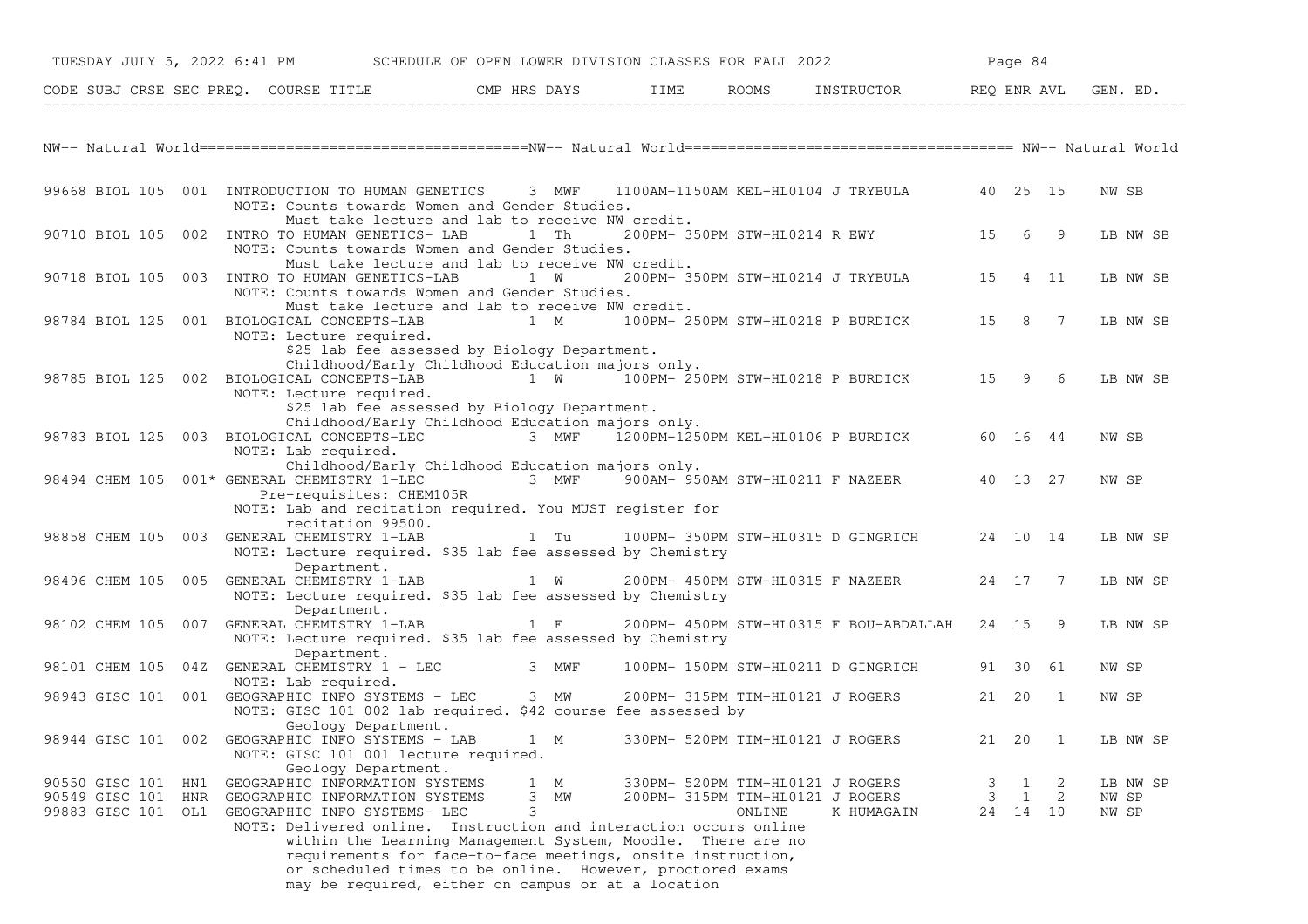|                    | TUESDAY JULY 5, 2022 6:41 PM SCHEDULE OF OPEN LOWER DIVISION CLASSES FOR FALL 2022 Page 85                                                                                                                      |                                                                                                                                                                                         |       |                                           |    |             |          |
|--------------------|-----------------------------------------------------------------------------------------------------------------------------------------------------------------------------------------------------------------|-----------------------------------------------------------------------------------------------------------------------------------------------------------------------------------------|-------|-------------------------------------------|----|-------------|----------|
|                    | CODE SUBJ CRSE SEC PREQ. COURSE TITLE THE CMP HRS DAYS TIME                                                                                                                                                     |                                                                                                                                                                                         | ROOMS | INSTRUCTOR                                |    | REQ ENR AVL | GEN. ED. |
|                    | convenient to the student.<br>99882 GISC 101 OL2 GEOGRAPHIC INFO SYSTEMS- LAB<br>NOTE: Delivered online. Instruction and interaction occurs online                                                              | within the Learning Management System, Moodle. There are no<br>requirements for face-to-face meetings, onsite instruction,<br>or scheduled times to be online. However, proctored exams |       | 1 TBA TBA TBA KHUMAGAIN 24 14 10 LB NW SP |    |             |          |
|                    | convenient to the student.<br>98631 GEOL 101 001 ENVIRONMENTAL GEOLOGY-LEC<br>NOTE: Lab required. \$15 Field Experience fee assessed by<br>Geology Department.                                                  | may be required, either on campus or at a location<br>3 MWF 900AM-950AM KEL-HL0104 A PEARSON 40 31 9                                                                                    |       |                                           |    |             | NW SP    |
| 99505 GEOL 101 002 | ENVIRONMENTAL GEOLOGY-LAB                                                                                                                                                                                       | 1 Tu                                                                                                                                                                                    |       | 900AM-1050AM TIM-HL0120 A PEARSON         |    | 20 19 1     | LB NW SP |
| 98793 GEOL 101 003 | NOTE: \$10 lab fee assessed by the Geology Dept.<br>ENVIRONMENTAL GEOLOGY-LAB 1 M<br>NOTE: Lecture required. \$10 lab fee assessed by Geology Department                                                        |                                                                                                                                                                                         |       | 200PM- 350PM TIM-HL0123 A PEARSON         |    | 24 12 12    | LB NW SP |
|                    | 98585 GEOL 103 003 PHYSICAL GEOLOGY-LAB 1 F 200PM-350PM TIM-HL0120 C SCHRADER<br>NOTE: Lecture required. \$10 Lab fee assessed by Geology<br>Department.                                                        |                                                                                                                                                                                         |       |                                           |    | 20 6 14     | LB NW SP |
|                    | 98124 GEOL 103 Z01 PHYSICAL GEOLOGY-LEC 3 MWF<br>NOTE: Lab required.                                                                                                                                            |                                                                                                                                                                                         |       | 100PM- 150PM KEL-HL0101 C SCHRADER        |    | 40 16 24    | NW SP    |
|                    | 98860 GEOL 103 ZO1 PHYSICAL GEOLOGY-LAB<br>NOTE: Lecture required. \$10 lab fee assessed by Geology Department                                                                                                  | Counts towards Environmental Studies major and minor.                                                                                                                                   |       | 1 Th 900AM-1050AM TIM-HL0120 C SCHRADER   |    | 20 10 10    | LB NW SP |
|                    | 99106 GEOL 125 001 EARTH SYSTEMS-LEC 3 MWF 1200PM-1250PM KEL-HL0103 S BIER 40 25 15<br>NOTE: Childhood/Early Childhood Education majors only.                                                                   |                                                                                                                                                                                         |       |                                           |    |             | NW SP    |
|                    | Lab required.<br>\$25 Lab Fee assessed by GEOL Department.<br>99469 GEOL 125 002 EARTH SYSTEMS-LAB 1 M 100PM- 250PM TIM-HL0120 S BIER 20 14 6<br>NOTE: Lecture required. \$10 lab fee assessed by Geology Dept. |                                                                                                                                                                                         |       |                                           |    |             | LB NW SP |
| 99107 GEOL 125 003 | EARTH SYSTEMS-LAB<br>NOTE: Lecture required. \$10 lab fee assessed by Geology Dept.                                                                                                                             | Childhood/Early Childhood Education majors only.<br>1 Tu                                                                                                                                |       | 200PM- 350PM TIM-HL0120 S BIER            |    | 20 11 9     | LB NW SP |
|                    | 99835 PHYS 100 VIR PHYSICS IN EVERYDAY LIFE-LEC 3 MWF                                                                                                                                                           | Childhood/Early Childhood Education majors only.                                                                                                                                        |       | 300PM-350PM VIR TBA L LI                  |    | 36 3 33     | NW SP    |
| 90095 PHYS 100 VR1 | NOTE: Lab Required<br>PHYSICS IN EVERYDAY LIFE-LAB 1 Tu 900AM-1050AM VIR TBA L LI<br>NOTE: Lecture Required. Taught Virtually                                                                                   |                                                                                                                                                                                         |       |                                           | 18 | 2 16        | LB NW SP |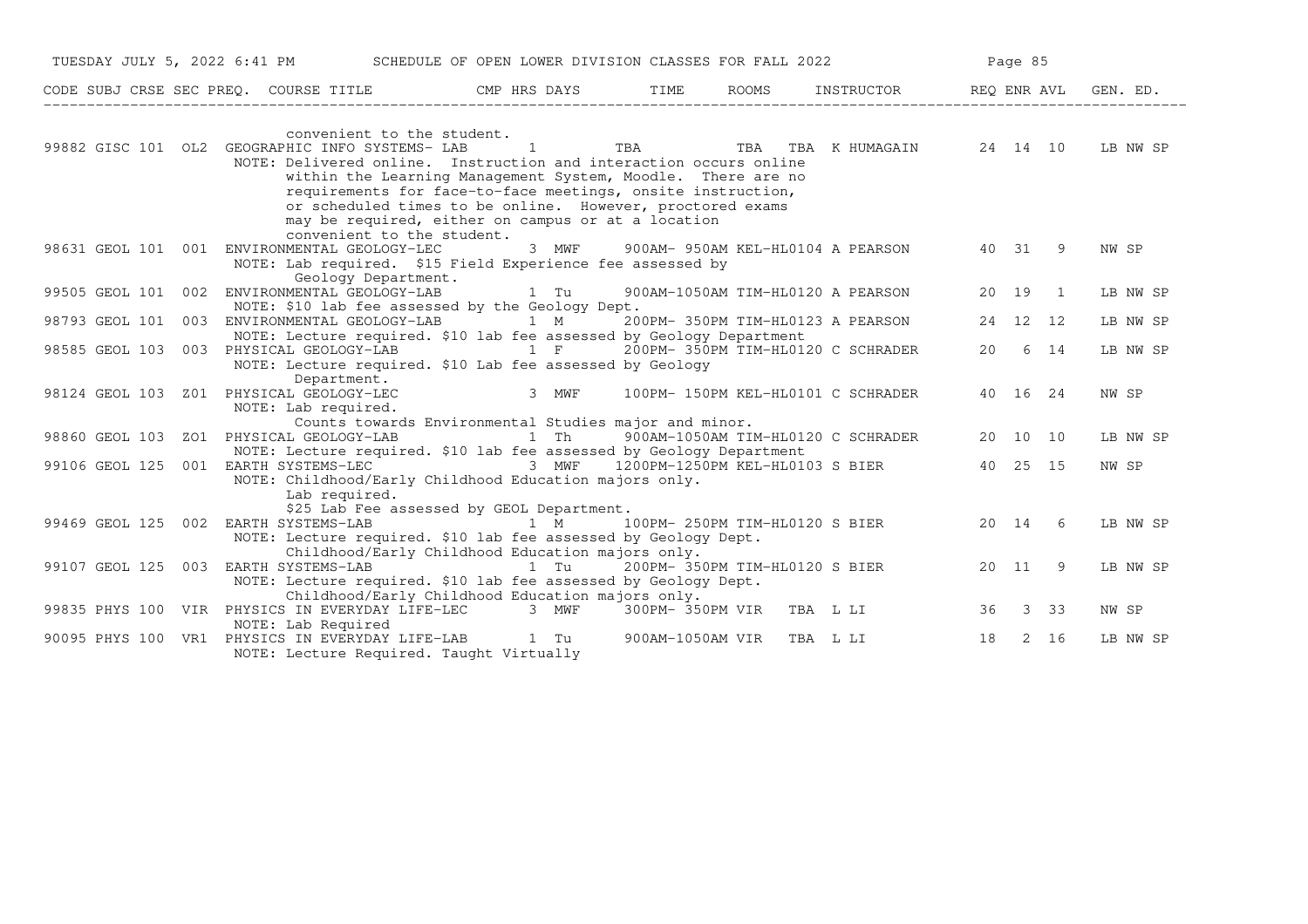| TUESDAY JULY 5, 2022 6:41 PM          | SCHEDULE OF OPEN LOWER DIVISION CLASSES FOR FALL 2022 |       |              |            | Page 86     |         |
|---------------------------------------|-------------------------------------------------------|-------|--------------|------------|-------------|---------|
| CODE SUBJ CRSE SEC PREO. COURSE TITLE | CMP HRS DAYS                                          | TTMF. | <b>ROOMS</b> | TNSTRHCTOR | REO ENR AVL | GEN, ED |

OER−−Open Education Resources=====================OER−−Open Education Resources===================== OER−−Open Education Resources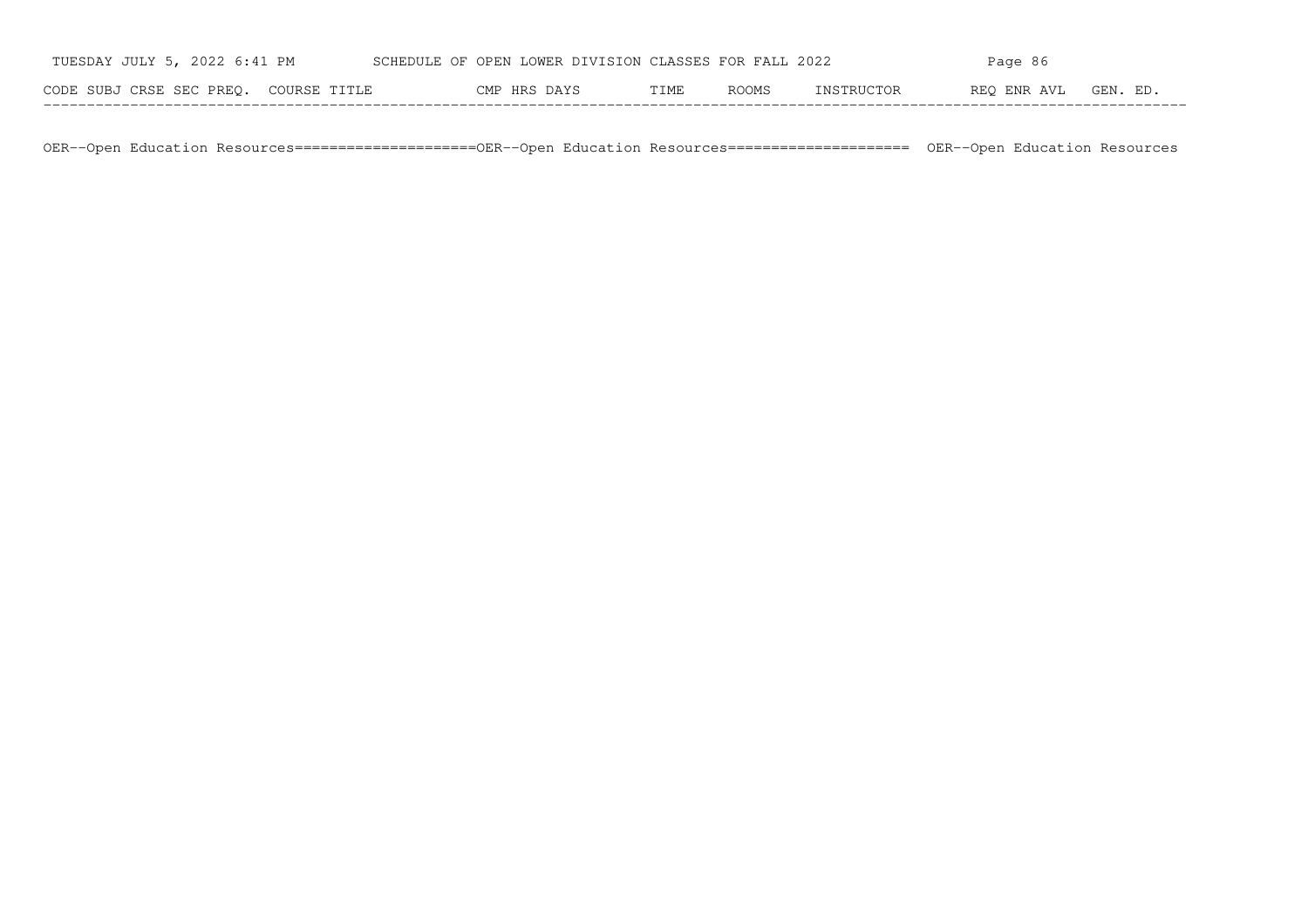| TUESDAY JULY 5, 2022 6:41 PM |  |                                       |                                                                        |  |              | SCHEDULE OF OPEN LOWER DIVISION CLASSES FOR FALL 2022 |       |              |            | Page 87             |  |          |               |
|------------------------------|--|---------------------------------------|------------------------------------------------------------------------|--|--------------|-------------------------------------------------------|-------|--------------|------------|---------------------|--|----------|---------------|
|                              |  | CODE SUBJ CRSE SEC PREO. COURSE TITLE |                                                                        |  | CMP HRS DAYS | TIME                                                  | ROOMS |              | INSTRUCTOR | REO ENR AVL         |  | GEN. ED. |               |
|                              |  |                                       |                                                                        |  |              |                                                       |       |              |            |                     |  |          |               |
|                              |  |                                       | $0VS--0/20VSS-0.0244$                                                  |  |              |                                                       |       |              |            |                     |  |          | OVS--Overseas |
|                              |  |                                       |                                                                        |  |              |                                                       |       |              |            |                     |  |          |               |
| 98595 OVS 200 004            |  |                                       | @OVERSEAS PROJECTS ABROAD 0 7<br>NOTE: Insturctor permission required. |  |              | TBA                                                   | TBA   | TBA J ROGERS |            | $1 \quad 0 \quad 1$ |  |          |               |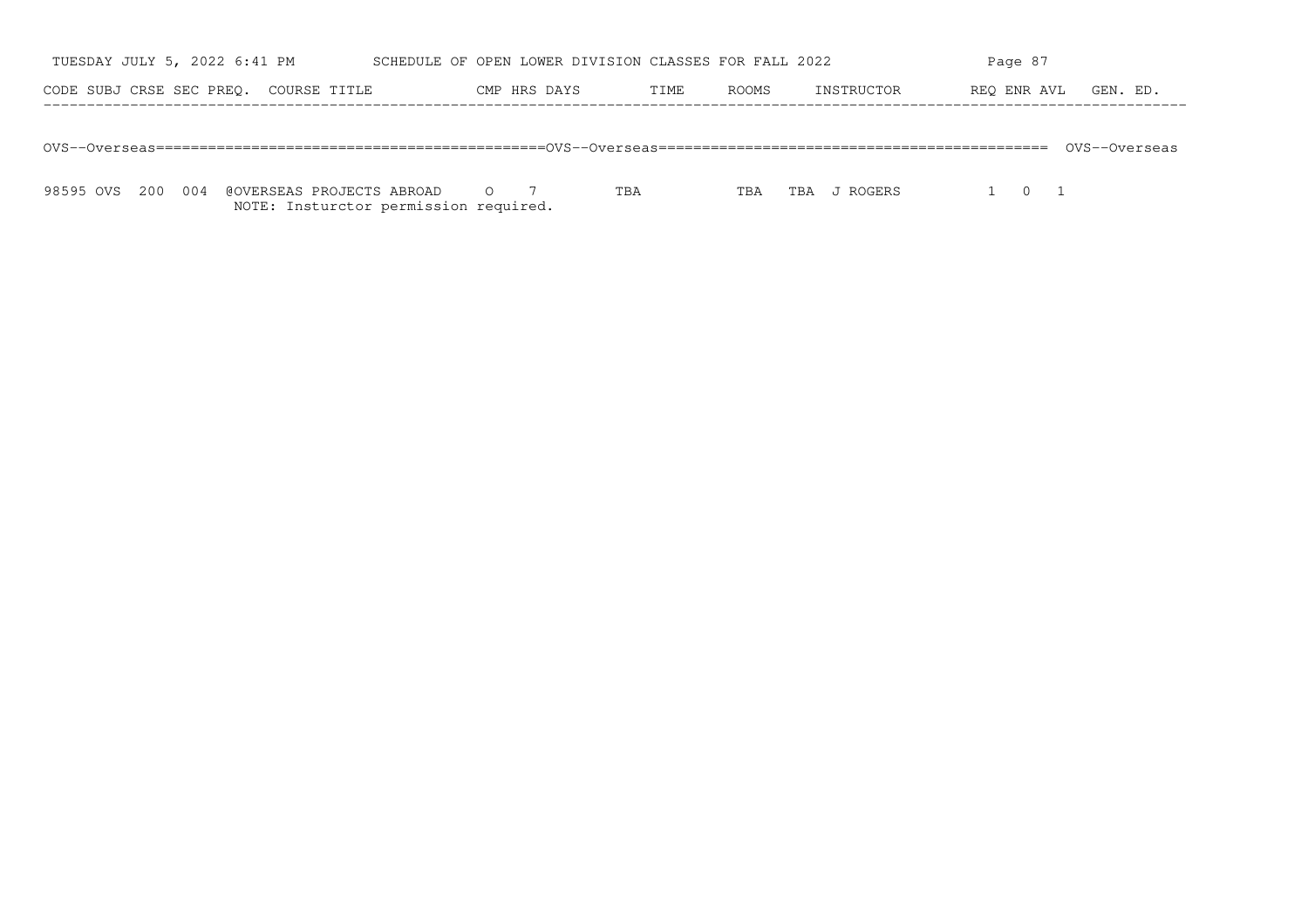| TUESDAY JULY 5, 2022 6:41 PM SCHEDULE OF OPEN LOWER DIVISION CLASSES FOR FALL 2022 Page 88 |  |  |                                                                                                                                                                                                                                         |         |                   |                                               |  |  |         |    |          |
|--------------------------------------------------------------------------------------------|--|--|-----------------------------------------------------------------------------------------------------------------------------------------------------------------------------------------------------------------------------------------|---------|-------------------|-----------------------------------------------|--|--|---------|----|----------|
|                                                                                            |  |  | CODE SUBJ CRSE SEC PREQ. COURSE TITLE THE THE THE ROOMS INSTRUCTOR THE REQ ENR AVL GEN. ED.                                                                                                                                             |         |                   |                                               |  |  |         |    |          |
|                                                                                            |  |  | PE--Physical Education===============================PE--Physical Education=============================== PE--Physical Education                                                                                                       |         |                   |                                               |  |  |         |    |          |
| 98126 PE                                                                                   |  |  | 102 001 BADMINTON 1 MW 200PM-315PM MAX-HLGYM B COHEN 32 17 15<br>START/END DATES: 08/29-10/14                                                                                                                                           |         |                   |                                               |  |  |         |    | PE       |
| 98392 PE                                                                                   |  |  | 102C 004 BADMINTON                                                                                                                                                                                                                      | 1 MW    |                   | 1000AM-1115AM MAX-HLGYM C CARLINI 32 25 7     |  |  |         |    | PE       |
| 98127 PE 114 001 GOLF                                                                      |  |  | START/END DATES: 08/29-10/14                                                                                                                                                                                                            | 1 MW    |                   | 900AM-1015AM MAX-HLFH R BERKMAN 24 10 14      |  |  |         |    | PE       |
| 98128 PE                                                                                   |  |  | START/END DATES: 08/29-10/14<br>116 001 HATHA YOGA                                                                                                                                                                                      | 1 MW    |                   | 200PM-320PM MAX-HLDANCEC MORIN 25 23 2        |  |  |         |    | PЕ       |
| 98252 PE                                                                                   |  |  | START/END DATES: 08/29-10/14<br>116A 002 HATHA YOGA                                                                                                                                                                                     | 1 MW    |                   | 200PM-320PM MAX-HLDANCEC MORIN 25 7 18        |  |  |         |    | PE       |
| 98400 PE                                                                                   |  |  | START/END DATES: 10/17-12/09<br>120A 002 ULTIMATE FRISBEE                                                                                                                                                                               | 1 TuTh  |                   | 930AM-1045AM MAX-HLGYM J STOKES 36 7 29       |  |  |         |    | PЕ       |
| 98570 PE                                                                                   |  |  | START/END DATES: 08/29-10/14<br>121 001 ICE SKATING                                                                                                                                                                                     | 1 MW    |                   | 900AM-1015AM MAX-HLRINK C BERNARD 40 17 23    |  |  |         |    | PE       |
| 98129 PE                                                                                   |  |  | START/END DATES: 10/17-12/09<br>JOGGING & CONDITIONING 1 MW<br>START/END DATES: 10/17-12/09<br>TOGGING & 2011 ----<br>123 001 JOGGING & CONDITIONING                                                                                    |         |                   | 200PM-315PM MAX-HLFH J BECHTEL 40 4 36        |  |  |         |    | $\rm PE$ |
| 98484 PE                                                                                   |  |  | 123 002 JOGGING & CONDITIONING<br>START/END DATES: 10/17-12/09<br>1 TuTh 1130AM-1245PM MAX-HLFH A PARKER<br>1 TuTh 1130AM-1245PM MAX-HLFH A PARKER<br>1 CONDITION                                                                       |         |                   |                                               |  |  |         |    | PЕ       |
| 98508 PE                                                                                   |  |  | 123 003 JOGGING & CONDITIONING 1 MW 900AM-1015AM MAX-HLFH C CARLINI 40 1 39                                                                                                                                                             |         |                   |                                               |  |  |         |    | PЕ       |
| 90670 PE                                                                                   |  |  | START/END DATES: 10/17-12/09<br>124 001 CONDITION PE                                                                                                                                                                                    |         | $1 \qquad \qquad$ | TBA TBA TBA W BEAUCHAMP 20 5 15               |  |  |         |    | PЕ       |
| 90623 PE                                                                                   |  |  | NOTE: No contact PE course. Time, date, and location are TBA<br>136A 001 WEIGHT TRAINING                                                                                                                                                |         |                   | 1 TuTh 930AM-1045AM TBA TBA C BERNARD 20 2 18 |  |  |         |    | PE       |
| 98253 PE                                                                                   |  |  | START/END DATES: 10/17-12/09<br>136A 002 WEIGHT TRAINING 1 TUTh 930AM-1045AM MAX-HLFC C CARLINI 30 9 21                                                                                                                                 |         |                   |                                               |  |  |         |    | PE       |
|                                                                                            |  |  | 98254 PE 136B 003 WEIGHT TRAINING                                                                                                                                                                                                       | 1 TuTh  |                   | 930AM-1045AM MAX-HLFC G HANEY 30 3 27         |  |  |         |    | PЕ       |
|                                                                                            |  |  | START/END DATES: 10/17-12/09                                                                                                                                                                                                            |         |                   |                                               |  |  |         |    | PЕ       |
|                                                                                            |  |  | 98604 PE 136C 003 WEIGHT TRAINING<br>START/END DATES: 08/29-10/14<br>99881 PE 148 001 COOPERATIVE ACTIVITIES<br>START/END DATES: 08/29-10/14<br>200PM-215PM TBA TBA B COHEN 30 8 22<br>200PM-215PM TBA TBA B COHEN 30 8 22              |         |                   |                                               |  |  |         |    | PE       |
|                                                                                            |  |  | 1 M 600PM-800PM MRT-HL0133AW BEAUCHAMP 20 15 5<br>99759 WILD 145 001 @HIKING 101                                                                                                                                                        |         |                   |                                               |  |  |         |    | PE       |
|                                                                                            |  |  | NOTE: Class meets 9/5, 9/12, 9/19 from 6-8 pm.<br>All day hiking trips on 9/24 and 10/01.<br>\$27.60 fee assessed by WILD Dept.<br>START/END DATES: 08/29-10/21                                                                         |         |                   |                                               |  |  |         |    |          |
|                                                                                            |  |  | 98806 WILD 160 001 @INTRODUCTION TO ROCK CLIMBING 1 MWF 600PM-800PM MAX-HLG104 M HOSMER 25 11 14<br>NOTE: Class meets MWF 6-8 pm and all day Sat 9/3 & Sunday 9/4<br>\$30 fee assessed by WILD Department.<br>Course Dates: 8/29-9/4/22 |         |                   |                                               |  |  |         |    | РE       |
|                                                                                            |  |  | START/END DATES: 08/29-09/05<br>98698 WILD 170 001 @ROCK CLIMBING<br>NOTE: Class meets MWF 6-8 pm and all day Sat and Sun both weekends<br>\$78 fee assessed by the WILD Department.                                                    | 2 MWF   |                   | 600PM-800PM TBA TBA M HOSMER                  |  |  | 15 14 1 |    | PЕ       |
|                                                                                            |  |  | Course Dates: 9/5/22-9/18/22<br>START/END DATES: 08/29-10/21<br>98699 WILD 240 001 @BACKPACKING<br>NOTE: Class 8am-4pm Sunday Oct 3. Backpacking trip 10/9-10/12.                                                                       | 3<br>Th |                   | 600PM- 800PM MRT-HL0133AA WHEELER             |  |  | 20 15   | -5 | PЕ       |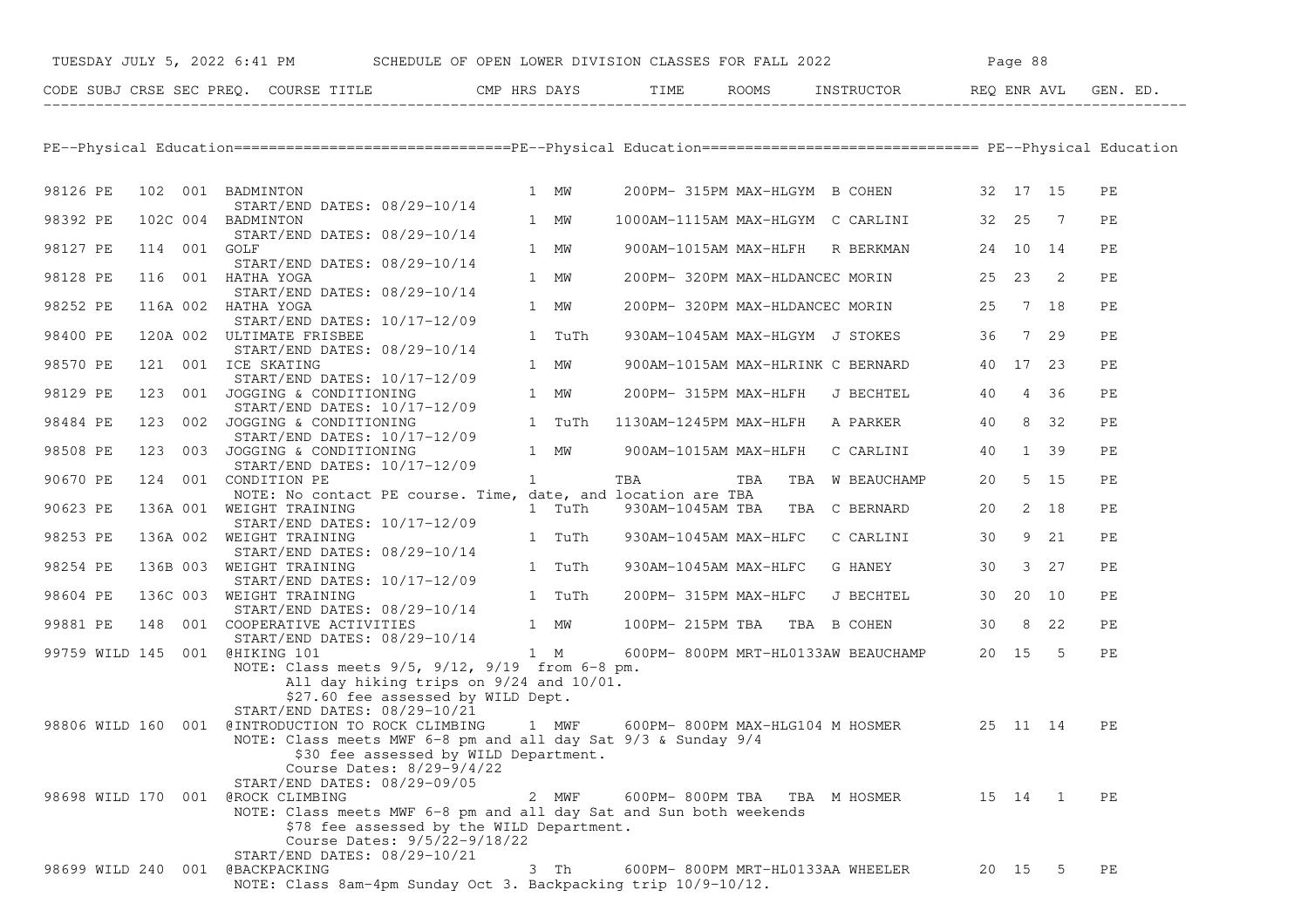| TUESDAY JULY 5, 2022 6:41 PM |       |                                       |                                                                    |              |        | SCHEDULE OF OPEN LOWER DIVISION CLASSES FOR FALL 2022 |                                   |                                     |    | Page 89   |             |          |
|------------------------------|-------|---------------------------------------|--------------------------------------------------------------------|--------------|--------|-------------------------------------------------------|-----------------------------------|-------------------------------------|----|-----------|-------------|----------|
|                              |       | CODE SUBJ CRSE SEC PREO. COURSE TITLE |                                                                    | CMP HRS DAYS |        | TIME                                                  | ROOMS                             | INSTRUCTOR                          |    |           | REO ENR AVL | GEN. ED. |
|                              |       |                                       |                                                                    |              |        |                                                       |                                   |                                     |    |           |             |          |
|                              |       |                                       | Course Dates: $8/30-10/12$                                         |              |        |                                                       |                                   |                                     |    |           |             |          |
|                              |       |                                       | \$112 fee assessed by WILD Dept.                                   |              |        |                                                       |                                   |                                     |    |           |             |          |
|                              |       |                                       | START/END DATES: 08/29-10/21                                       |              |        |                                                       |                                   |                                     |    |           |             |          |
| 90037 DANC 110               | 001   | BEGINNING BALLET                      |                                                                    |              | 3 TuTh |                                                       | 200PM- 315PM PFMART0126 C DUFAULT |                                     |    |           | 24 15 9     | AE PE TA |
| 90038 DANC 112               | - 001 | BEGINNING JAZZ DANCE                  |                                                                    |              | 3 TuTh |                                                       | 1100AM-1215PM PFMART0126 K CANEDY |                                     | 24 | 6 18      |             | AE PE TA |
| 90518 DANC 114               | 001   |                                       | BEGINNING KRIPALU-STYLE YOGA                                       |              | 2 TuTh |                                                       | 930AM-1045AM PFMART0127 R COLLEN  |                                     |    | 16 9 7    |             | PE       |
| 90039 DANC 116 001           |       | @PILATES PRACTICE                     |                                                                    |              | 2 MW   |                                                       | 930AM-1045AM PFMART0127 K CANEDY  |                                     |    |           | 20 15 5     | PЕ       |
| 98256 DANC 221 001           |       | MODERN DANCE 1                        |                                                                    |              | 4 MWF  | 100PM- 245PM PFMART0136 C DUFAULT                     |                                   |                                     |    | 12  2  10 |             | AE PE TA |
|                              |       |                                       | NOTE: Prerequisites or instructor permission required. First class |              |        |                                                       |                                   |                                     |    |           |             |          |
|                              |       |                                       | is for placement.                                                  |              |        |                                                       |                                   |                                     |    |           |             |          |
| 98446 DANC 234               |       | VR1* INTERMEDIATE BALLET              |                                                                    |              | 2 WTh  |                                                       | 400PM- 630PM PFMART0126 C DUFAULT |                                     |    | 24 4 20   |             | AE PE    |
|                              |       |                                       | Pre-requisites: DANC110 or DANC235                                 |              |        |                                                       |                                   |                                     |    |           |             |          |
| 98654 DRAM 110               | 001   | ALEXANDER TECHNIOUE                   |                                                                    |              | 2 TuTh |                                                       |                                   | 930AM-1045AM PFMART0136 M ROBINSON  |    | 20 13     | 7           | PE       |
| 98706 DRAM 110               | 002   | ALEXANDER TECHNIQUE                   |                                                                    |              | 2 TuTh |                                                       |                                   | 1100AM-1215PM PFMART0136 M ROBINSON |    | 20 12     | -8          | PE       |
|                              |       |                                       |                                                                    |              |        |                                                       |                                   |                                     |    |           |             |          |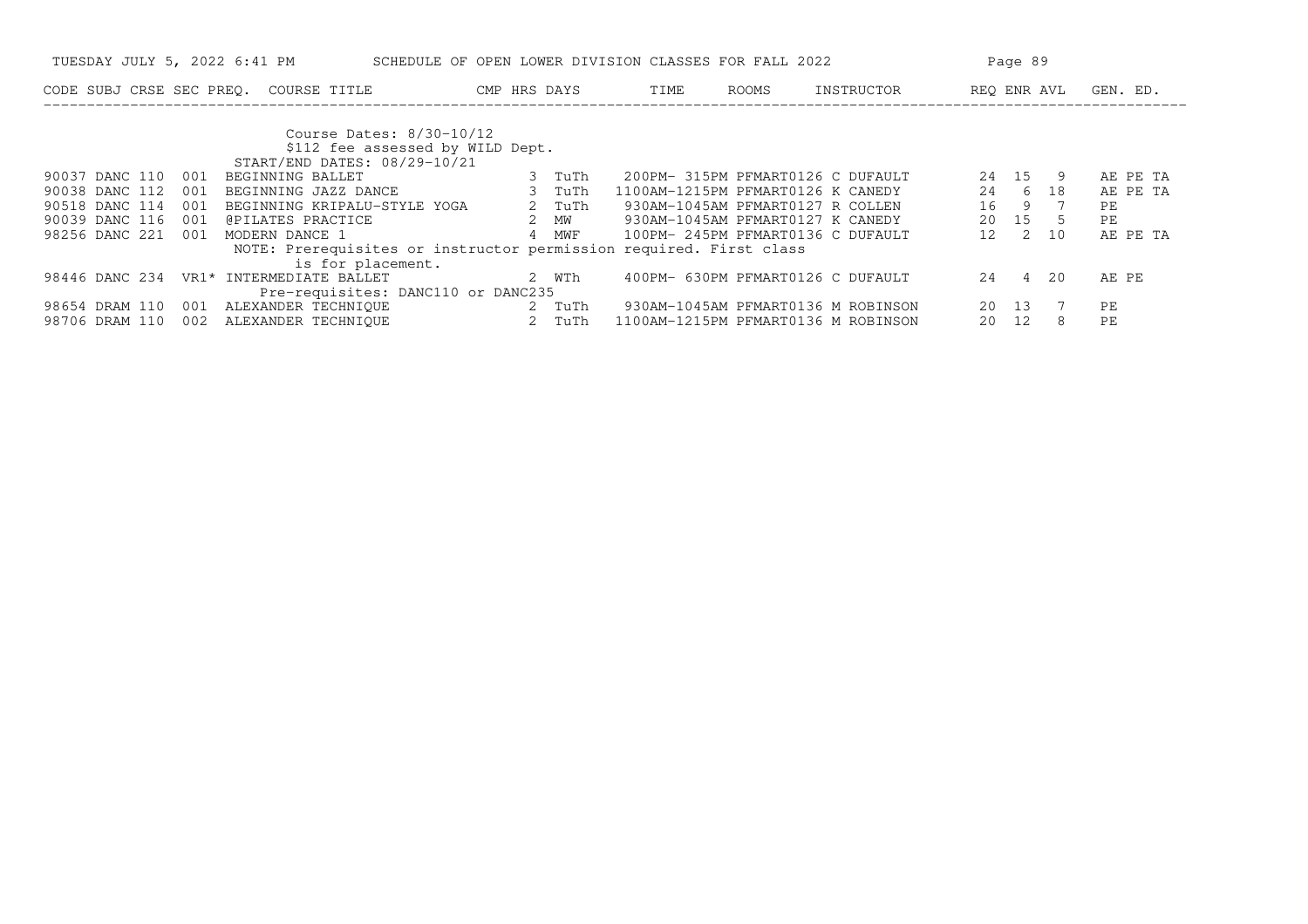| TUESDAY JULY 5, 2022 6:41 PM |                               |              | SCHEDULE OF OPEN LOWER DIVISION CLASSES FOR FALL 2022                                                     | Page 90                     |
|------------------------------|-------------------------------|--------------|-----------------------------------------------------------------------------------------------------------|-----------------------------|
| CODE SUBJ CRSE SEC PREO.     | COURSE TITLE                  | CMP HRS DAYS | <b>ROOMS</b><br>TIME<br>INSTRUCTOR                                                                        | REO ENR AVL<br>GEN. ED.     |
|                              |                               |              |                                                                                                           |                             |
|                              |                               |              | PI--Philosophical Inquiry=========================PI--Philosophical Inquiry============================== | PI--Philosophical Inquiry   |
|                              |                               |              |                                                                                                           |                             |
| 99506 INDS 100<br>001        | EXPLORING THE ARTS & SCIENCES | 3 TuTh       | 930AM-1045AM FLG-HL0238 S LOPEZ                                                                           | 3 32<br>PI<br>35            |
| 99259 PHIL 105<br>001        | HUMAN NATURE                  | MWF          | 1000AM-1050AM KEL-HL0102 D CURRY                                                                          | 35<br>2.2<br>13<br>FC PI TF |
| 90085 PHIL 105<br>002        | HUMAN NATURE                  | MWF          | 1100AM-1150AM FLG-HL0236 D CURRY                                                                          | 35<br>20<br>15<br>FC PI TF  |
| 99351 PHIL 110<br>001        | LOGIC AND CRITICAL THINKING   | MWF          | 1000AM-1050AM FLG-HL0230 R LAUER                                                                          | 25 13<br>12<br>FC PI TF     |
| 90624 PHIL 120<br>002        | ETHICAL REASONING             | MWF          | 1200PM-1250PM KEL-HL0101 T MURPHY                                                                         | 35 14<br>FC PI TF<br>21     |
| 90090 POLS 200<br>001        | POLITICAL IDEAS               | МW<br>4      | 400PM- 540PM FLG-HL0236 S RITNER                                                                          | 28<br>21<br>PI              |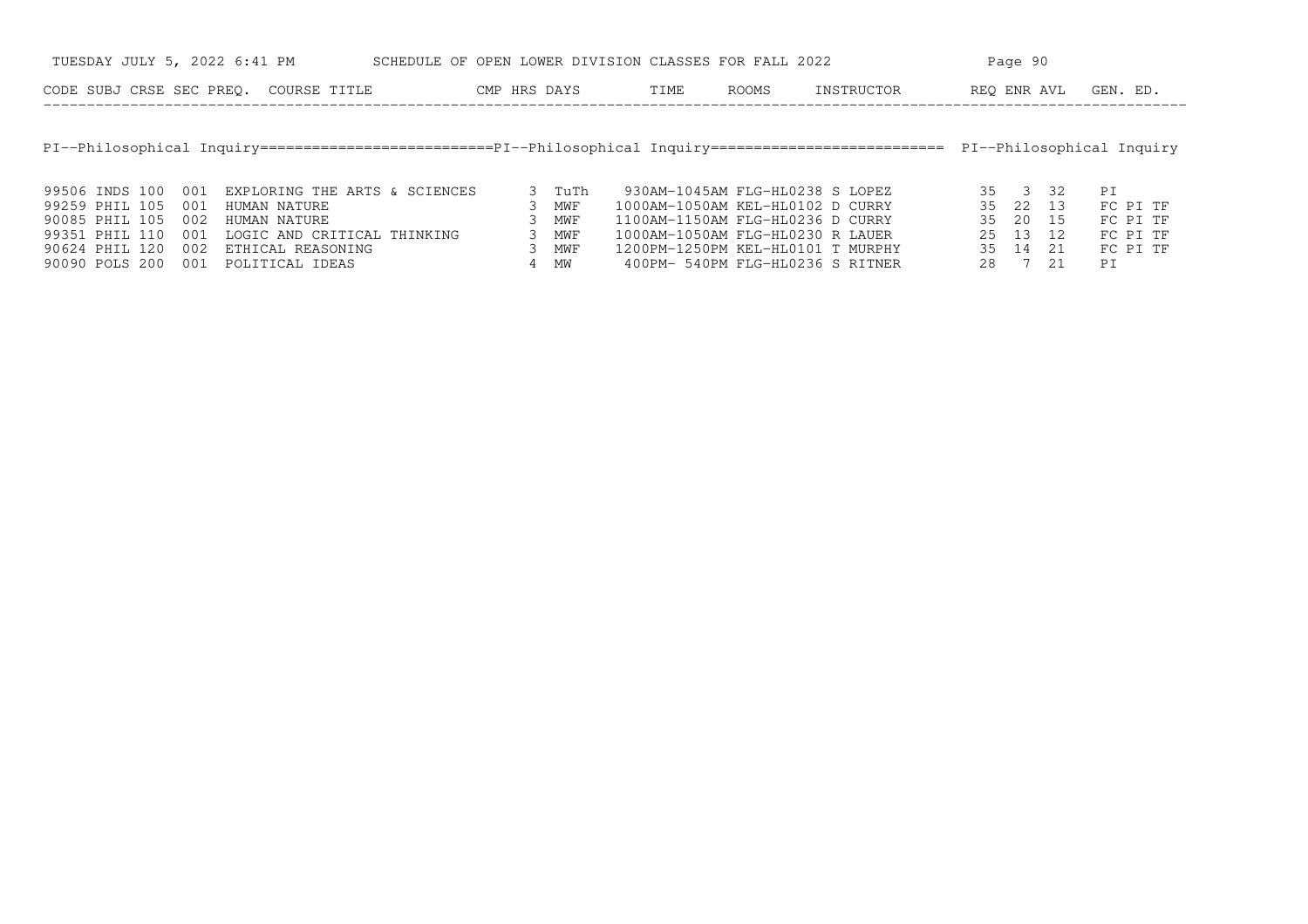| TUESDAY JULY 5, 2022 6:41 PM          | SCHEDULE OF OPEN LOWER DIVISION CLASSES FOR FALL 2022 |       |              |             | Page 91     |         |
|---------------------------------------|-------------------------------------------------------|-------|--------------|-------------|-------------|---------|
| CODE SUBJ CRSE SEC PREO. COURSE TITLE | CMP HRS DAYS                                          | TTME. | <b>ROOMS</b> | TNSTRIICTOR | REO ENR AVL | GEN, ED |

REC--Recitation Section===========================REC--Recitation Section============================= REC--Recitation Section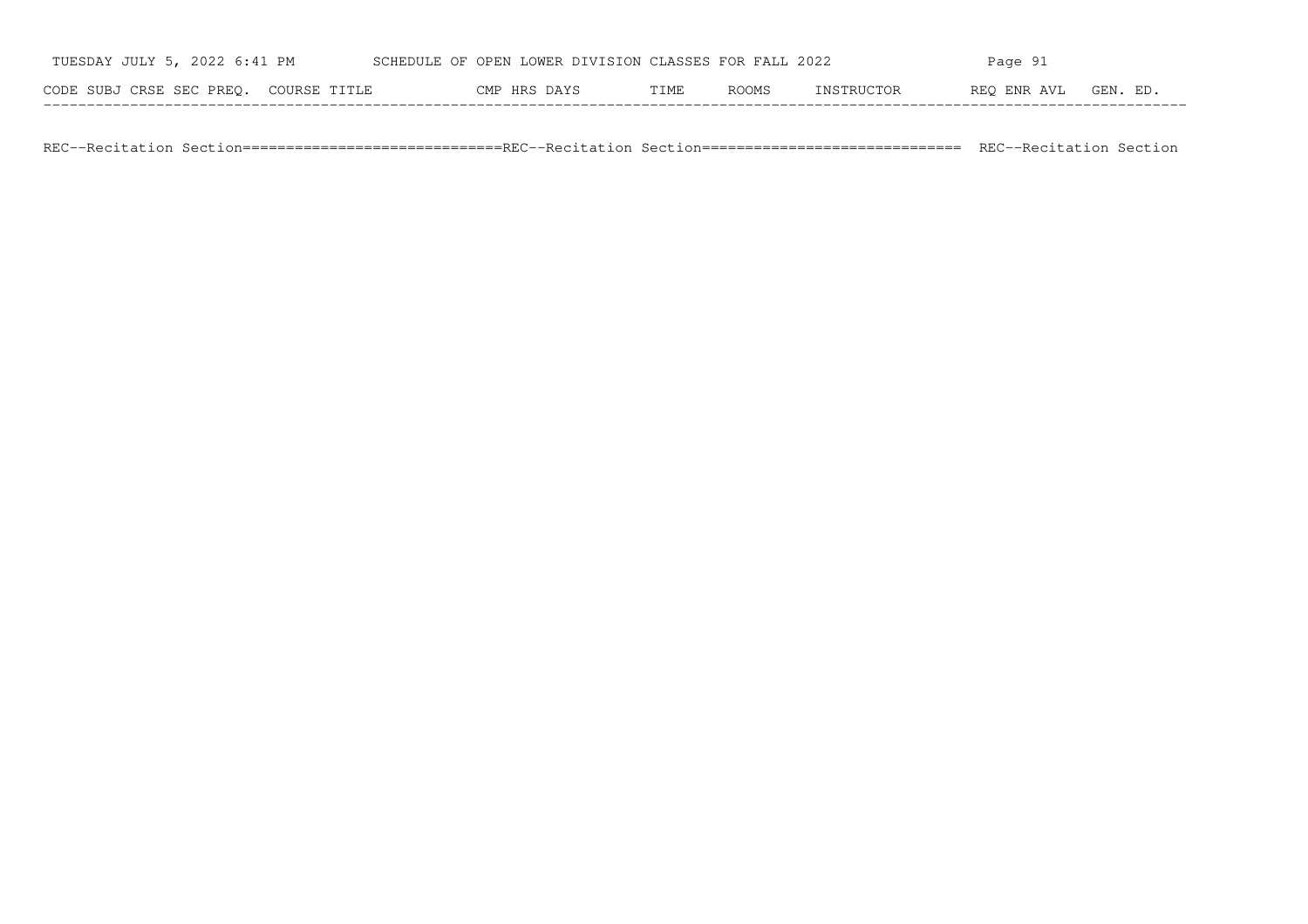| TUESDAY JULY 5, 2022 6:41 PM          | SCHEDULE OF OPEN LOWER DIVISION CLASSES FOR FALL 2022 |       |            | Page 92     |               |
|---------------------------------------|-------------------------------------------------------|-------|------------|-------------|---------------|
| CODE SUBJ CRSE SEC PREO. COURSE TITLE | CMP HRS DAYS<br>TIME                                  | ROOMS | INSTRUCTOR | REO ENR AVL | GEN. ED.      |
|                                       |                                                       |       |            |             |               |
|                                       |                                                       |       |            |             | RES--Research |

90031 COMP 201 003\* WRITING ARGUMENTS 4 TuTh 430PM- 610PM FLG-HL0211 L WILSON 22 15 7 WI Pre−requisites: COMP101 or LITR110 or WAYS102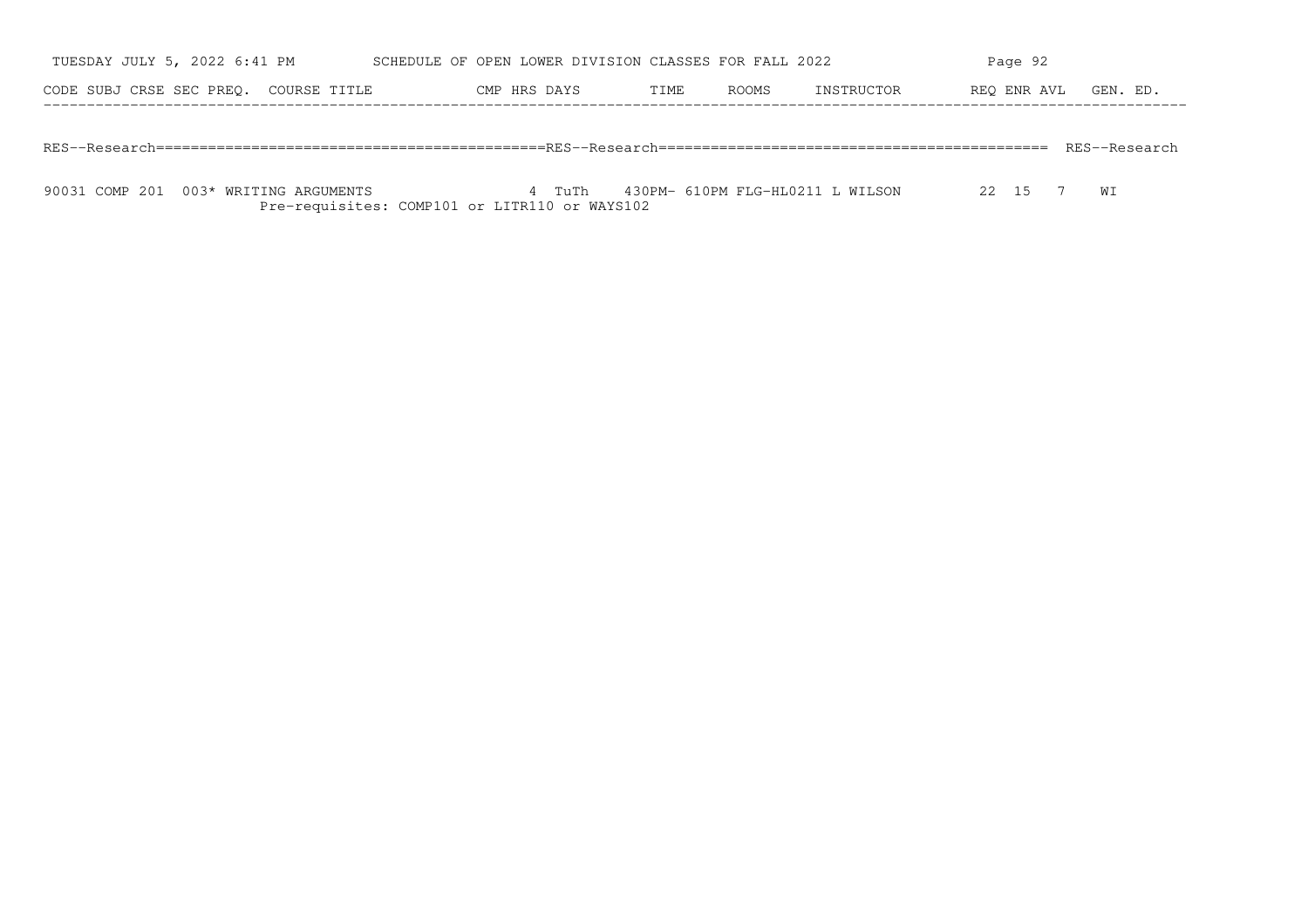| TUESDAY JULY 5, 2022 6:41 PM |                                                                                                                                                                                                                                                                                                                           | SCHEDULE OF OPEN LOWER DIVISION CLASSES FOR FALL 2022                                                                                                                                                                                              |                       |                                  |                                                               |         | Page 93  |             |                |
|------------------------------|---------------------------------------------------------------------------------------------------------------------------------------------------------------------------------------------------------------------------------------------------------------------------------------------------------------------------|----------------------------------------------------------------------------------------------------------------------------------------------------------------------------------------------------------------------------------------------------|-----------------------|----------------------------------|---------------------------------------------------------------|---------|----------|-------------|----------------|
|                              | CODE SUBJ CRSE SEC PREQ. COURSE TITLE THE CMP HRS DAYS                                                                                                                                                                                                                                                                    |                                                                                                                                                                                                                                                    | TIME                  |                                  | ROOMS INSTRUCTOR REQ ENR AVL                                  |         |          |             | GEN. ED.       |
|                              |                                                                                                                                                                                                                                                                                                                           |                                                                                                                                                                                                                                                    |                       |                                  |                                                               |         |          |             |                |
|                              | 99891 ECON 110 001 PRINCIPLES OF MACROECONOMICS 3 MWF 100PM-150PM STW-HLTBA<br>99930 ECON 110 OL1 PRINCIPLES OF MACROECONOMICS 3<br>NOTE: Delivered online. Instruction and interaction occurs online                                                                                                                     | within the Learning Management System, Moodle. There are no<br>requirements for face-to-face meetings, onsite instruction,<br>or scheduled times to be online. However, proctored exams<br>may be required, either on campus or at a location      |                       |                                  | STAFF 30 16 14<br>J TIMMERMAN 25 21 4                         |         |          |             | SA SW<br>SA SW |
|                              | convenient to the student.<br>90761 ECON 110 OL2 PRINCIPLES OF MACROECONOMICS<br>NOTE: Delivered online. Instruction and interaction occurs online<br>convenient to the student.                                                                                                                                          | 3<br>within the Learning Management System, Moodle. There are no<br>requirements for face-to-face meetings, onsite instruction,<br>or scheduled times to be online. However, proctored exams<br>may be required, either on campus or at a location |                       | TBA                              | B TIENIBER 30                                                 |         |          | $0\quad 30$ | SA SW          |
|                              | 99892 ECON 105 001 PRINCIPLES OF MICROECONOMICS 3 MWF<br>90044 ECON 105 002 PRINCIPLES OF MICROECONOMICS 3 MWF<br>90759 ECON 105 OL1 PRINCIPLES OF MICROECONOMICS 3<br>90759 ECON 105 OL1 PRINCIPLES OF MICROECONOMICS<br>NOTE: Delivered online. Instruction and interaction occurs online<br>convenient to the student. | 3<br>within the Learning Management System, Moodle. There are no<br>requirements for face-to-face meetings, onsite instruction,<br>or scheduled times to be online. However, proctored exams<br>may be required, either on campus or at a location | 1000AM-1050AM TBA TBA | 900AM- 950AM DUNNHLTBA<br>ONLINE | STAFF 30 7 23<br>STAFF 30 15 15<br>B TIENIBER 30 1 29         |         |          |             | SA<br>SA<br>SA |
| 98743 COMM 105               | 001 SURVEY OF HUMAN COMM-LEC<br>NOTE: Lecture only - recitation not required.                                                                                                                                                                                                                                             | 3 MWF                                                                                                                                                                                                                                              |                       |                                  | 1100AM-1150AM KEL-HLTBA J YOUNGBLOOD                          |         | 45 28 17 |             | SA SW          |
|                              | 99674 COMM 201 001 MASS MEDIA AND SOCIETY<br>NOTE: Counts as Mass Communication and Diverse Voices (DV) credit.<br>Counts towards Journalism minor.                                                                                                                                                                       | 3 TuTh<br>Counts towards Women's and Gender Studies major and minor.                                                                                                                                                                               |                       |                                  | 200PM- 315PM FLG-HL0230 T BLANK                               |         | 25 18    | 7           | SA SI          |
| 98602 POLS 110               | 001 US POLITICS<br>NOTE: Required for all Pre-Law minors and Public Policy minors.                                                                                                                                                                                                                                        | 4 TuTh<br>Required for all Political Science majors.                                                                                                                                                                                               |                       |                                  | 900AM-1040AM SAT-HL0201 J MCGUIRE                             |         | 20 18    | -2          | SA SW          |
| 98142 PSYC 100<br>002        | INTRODUCTION TO PSYCHOLOGY<br>90661 PSYC 100 R01 INTRODUCTION TO PSYCHOLOGY R 3 TuTh<br>NOTE: This course is taught at the Riverview Correctional Facility<br>and is not for students on campus.<br>START/END DATES: 08/29-12/16                                                                                          |                                                                                                                                                                                                                                                    |                       | 900AM-1015AM TBA TBA             | 3 TuTh  1100AM-1215PM KEL-HL0106 J FRYER   100 38 62<br>STAFF | 25 0 25 |          |             | SΑ<br>SA       |
|                              | 90654 PSYC 220 CH1 CHILD DEVELOPMENT<br>NOTE: Childhood/Early Childhood Education majors only.                                                                                                                                                                                                                            | 3 MW                                                                                                                                                                                                                                               |                       |                                  | 800AM- 915AM FLG-HL0164 H BEAUCHAMP                           |         | 10 7     | 3           | SA             |
|                              | 90656 PSYC 220 CH2 CHILD DEVELOPMENT<br>NOTE: Taught Virtually, students are expected to meet via Zoom<br>during meeting times.                                                                                                                                                                                           | $3 \quad W$<br>Childhood/Early Childhood Education majors only.                                                                                                                                                                                    | 300PM- 350PM VIR      |                                  | TBA J BOLAND                                                  |         | 15 11    | 4           | SA             |
|                              | 90658 PSYC 220 CH3 CHILD DEVELOPMENT<br>NOTE: Taught Virtually, students are expected to meet via Zoom<br>during meeting times.                                                                                                                                                                                           | 3 Tu                                                                                                                                                                                                                                               | 430PM- 545PM VIR      |                                  | TBA J BOLAND                                                  |         | 15 10    | -5          | SA             |
|                              | 98210 PSYC 220 CO3 CHILD DEVELOPMENT                                                                                                                                                                                                                                                                                      | Childhood/Early Childhood Education majors only.<br>3 MW                                                                                                                                                                                           |                       |                                  | 800AM- 915AM FLG-HL0164 H BEAUCHAMP                           |         | 25 17 8  |             | SA             |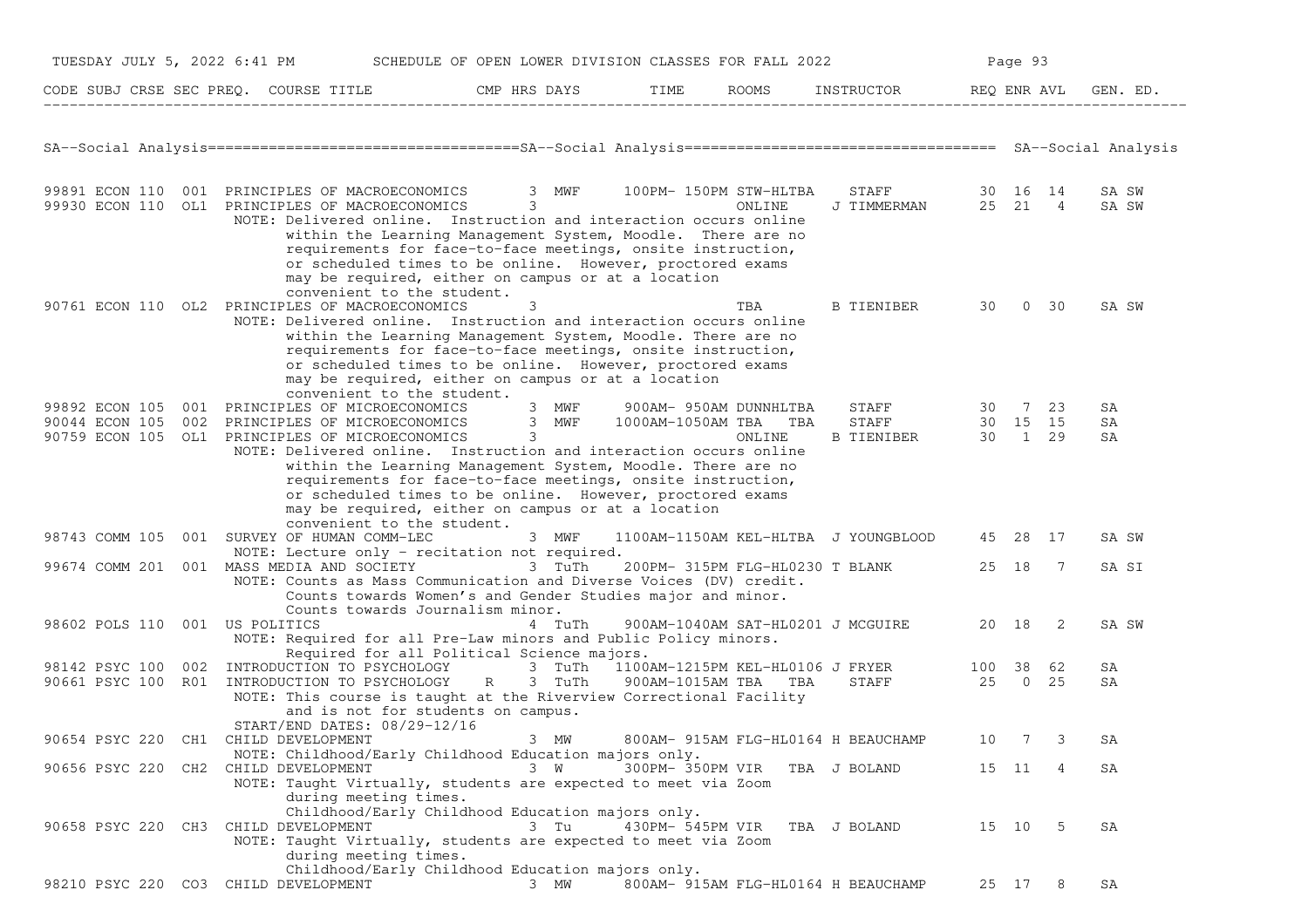| TUESDAY JULY 5, 2022 6:41 PM                 | SCHEDULE OF OPEN LOWER DIVISION CLASSES FOR FALL 2022 |                                                | Page 94              |       |
|----------------------------------------------|-------------------------------------------------------|------------------------------------------------|----------------------|-------|
| CODE SUBJ CRSE SEC PREO. COURSE TITLE        | CMP HRS DAYS<br>TIME                                  | ROOMS<br>INSTRUCTOR                            | REO ENR AVL GEN. ED. |       |
|                                              |                                                       |                                                |                      |       |
| 99367 SOCI 101 001 INTRODUCTION TO SOCIOLOGY | $3$ TuTh                                              | 1230PM- 145PM SAT-HL0319 L DIAMOND-BROWN 35 33 | $\overline{2}$       | SA SW |
| 99740 SOCI 101 002 INTRODUCTION TO SOCIOLOGY | $3$ TuTh                                              | 200PM-315PM SAT-HL0319 L DIAMOND-BROWN 35 32 3 |                      | SA SW |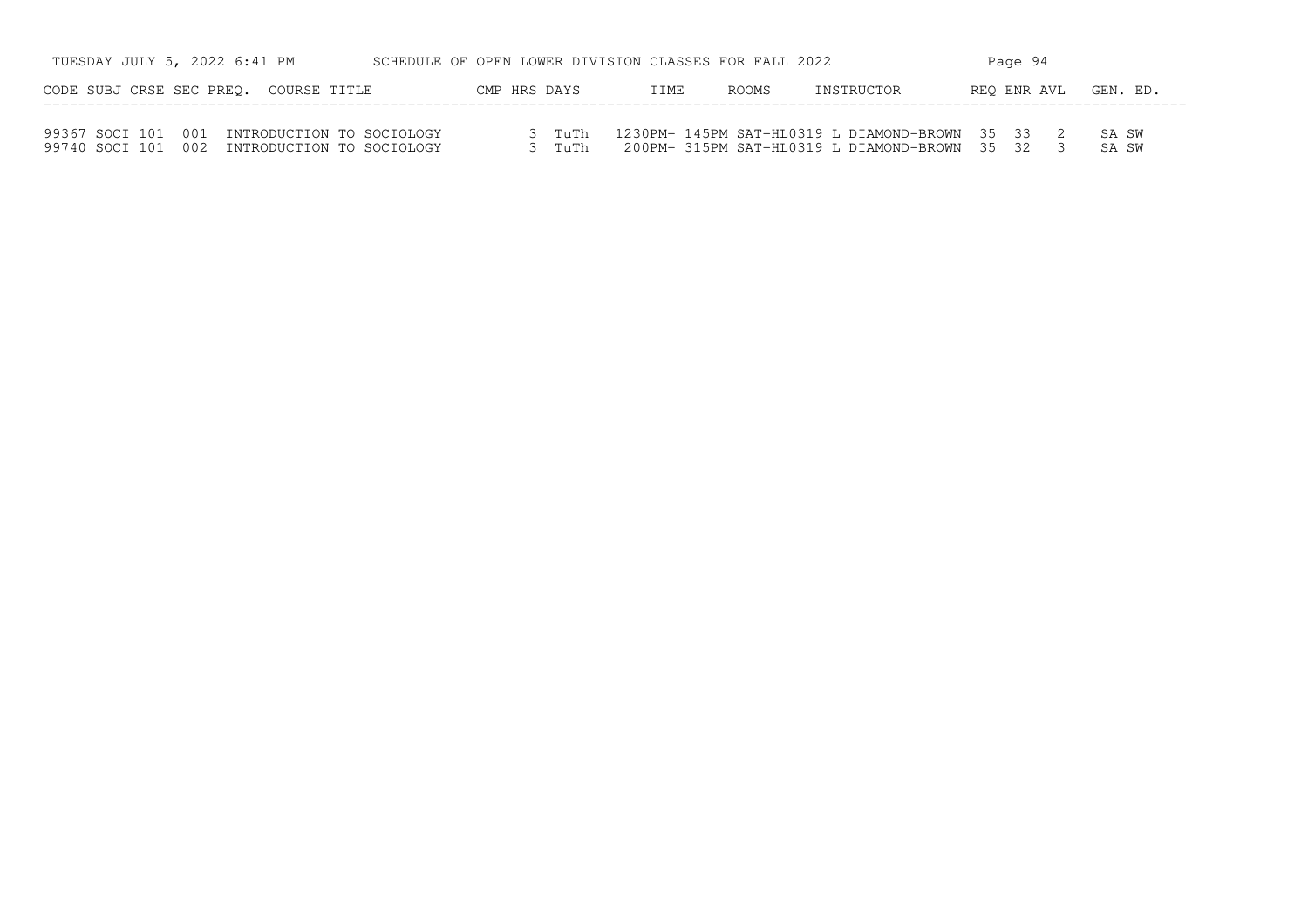| TUESDAY JULY 5, 2022 6:41 PM SCHEDULE OF OPEN LOWER DIVISION CLASSES FOR FALL 2022 Page 95                                                                                                                                           |             |  |                                                       |  |                         |
|--------------------------------------------------------------------------------------------------------------------------------------------------------------------------------------------------------------------------------------|-------------|--|-------------------------------------------------------|--|-------------------------|
| CODE SUBJ CRSE SEC PREQ. COURSE TITLE THE CMP HRS DAYS TIME ROOMS INSTRUCTOR REQ ENR AVL GEN. ED.                                                                                                                                    |             |  |                                                       |  |                         |
|                                                                                                                                                                                                                                      |             |  |                                                       |  |                         |
| SB-Scientific Inq-Biol Science==================SB-Scientific Inq-Biol Science===================== SB-Scientific Inq-Biol Science                                                                                                   |             |  |                                                       |  |                         |
| 90007 ANTH 120 001 EVOLUTION 3 TuTh 930AM-1045AM KEL-HL0103 N MALIT 35 11 24<br>90008 ANTH 120 002 EVOLUTION 3 TuTh 1230PM-145PM KEL-HL0104 N MALIT 35 19 16<br>90507 ANTH 120 HN1 EVOLUTION 70 HUMAN GENETICS 3 MWF 1100AM-1150AM K |             |  |                                                       |  | SB SW                   |
|                                                                                                                                                                                                                                      |             |  |                                                       |  | SB SW                   |
|                                                                                                                                                                                                                                      |             |  |                                                       |  | SB SW                   |
|                                                                                                                                                                                                                                      |             |  |                                                       |  |                         |
|                                                                                                                                                                                                                                      |             |  |                                                       |  | NW SB                   |
| NOTE: Counts towards Women and Gender Studies.                                                                                                                                                                                       |             |  |                                                       |  |                         |
| Must take lecture and lab to receive NW credit.                                                                                                                                                                                      |             |  |                                                       |  |                         |
| 90710 BIOL 105 002 INTRO TO HUMAN GENETICS- LAB 1 Th                                                                                                                                                                                 |             |  | 200PM-350PM STW-HL0214 R EWY 15 6 9                   |  | LB NW SB                |
| NOTE: Counts towards Women and Gender Studies.                                                                                                                                                                                       |             |  |                                                       |  |                         |
| Must take lecture and lab to receive NW credit.                                                                                                                                                                                      |             |  |                                                       |  |                         |
| 90718 BIOL 105 003 INTRO TO HUMAN GENETICS-LAB                                                                                                                                                                                       | $1 \quad W$ |  | . 010211.<br>200PM-350PM STW-HL0214 J TRYBULA 15 4 11 |  | LB NW SB                |
| NOTE: Counts towards Women and Gender Studies.                                                                                                                                                                                       |             |  |                                                       |  |                         |
| Must take lecture and lab to receive NW credit.                                                                                                                                                                                      |             |  |                                                       |  |                         |
| 98784 BIOL 125 001 BIOLOGICAL CONCEPTS-LAB 1 M 100PM- 250PM STW-HL0218 P BURDICK 15 8 7                                                                                                                                              |             |  |                                                       |  | LB NW SB                |
| NOTE: Lecture required.                                                                                                                                                                                                              |             |  |                                                       |  |                         |
| \$25 lab fee assessed by Biology Department.                                                                                                                                                                                         |             |  |                                                       |  |                         |
| Childhood/Early Childhood Education majors only.<br>98785 BIOL 125 002 BIOLOGICAL CONCEPTS-LAB 1 W 100PM- 250PM STW-HL0218 P BURDICK 15 9 6                                                                                          |             |  |                                                       |  | LB NW SB                |
| NOTE: Lecture required.                                                                                                                                                                                                              |             |  |                                                       |  |                         |
| \$25 lab fee assessed by Biology Department.                                                                                                                                                                                         |             |  |                                                       |  |                         |
| Childhood/Early Childhood Education majors only.                                                                                                                                                                                     |             |  |                                                       |  |                         |
| 98783 BIOL 125 003 BIOLOGICAL CONCEPTS-LEC 3 MWF 1200PM-1250PM KEL-HL0106 P BURDICK 60 16 44                                                                                                                                         |             |  |                                                       |  | NW SB                   |
| NOTE: Lab required.                                                                                                                                                                                                                  |             |  |                                                       |  |                         |
| Childhood/Early Childhood Education majors only.                                                                                                                                                                                     |             |  |                                                       |  |                         |
| 99304 BIOL 151 001 GEN BIO: CELLS & GENETICS -LEC 3 MWF 100PM- 150PM KEL-HL0103 R EWY 60 23 37                                                                                                                                       |             |  |                                                       |  | <b>SB</b>               |
| NOTE: Lab Required                                                                                                                                                                                                                   |             |  |                                                       |  |                         |
| 99446 BIOL 151 002 GEN BIO: CELLS & GENETICS-LAB 1 M 200PM-450PM STW-HL0217 L RHOADS 16 9 7                                                                                                                                          |             |  |                                                       |  | LB SB                   |
| NOTE: Lecture Required. \$25 lab fee assessed by Biology.                                                                                                                                                                            |             |  |                                                       |  |                         |
| 99448 BIOL 151 003 GEN BIO: CELLS & GENETICS-LAB 1 Tu 100PM-350PM STW-HL0217 R EWY 16 12                                                                                                                                             |             |  |                                                       |  | $\overline{4}$<br>LB SB |
| NOTE: Lecture Required. \$25 lab fee assessed by Biology.                                                                                                                                                                            |             |  |                                                       |  |                         |
| 99098 BIOL 152 001 GEN BIO: ORGANISMS & ECOLO-LEC 3 MWF 900AM-950AM KEL-HL0105 W CONLEY 60 24 36                                                                                                                                     |             |  |                                                       |  | <b>SB</b>               |
| NOTE: Lab required.                                                                                                                                                                                                                  |             |  |                                                       |  |                         |
| 99100 BIOL 152 007 GEN BIO: ORGANISMS & ECOLO-LAB 1 W 200PM-450PM STW-HL0217 W CONLEY 16 6 10                                                                                                                                        |             |  |                                                       |  | LB SB                   |
| NOTE: Lecture required. \$25 lab fee assessed by Biology                                                                                                                                                                             |             |  |                                                       |  |                         |
| Department.                                                                                                                                                                                                                          |             |  |                                                       |  |                         |
| 99102 BIOL 152 010 GEN BIO: ORGANISMS & ECOLO-LAB 1 Th 100PM-350PM STW-HL0217 W CONLEY 16 9 7                                                                                                                                        |             |  |                                                       |  | LB SB                   |
| NOTE: Lecture required. \$25 lab fee assessed by Biology                                                                                                                                                                             |             |  |                                                       |  |                         |
| Department.                                                                                                                                                                                                                          |             |  |                                                       |  |                         |
| 99269 BIOL 152 04Z GEN BIO: ORGANISMS & ECOLO-LAB 1 Th 900AM-1150AM STW-HL0217 J TRYBULA 16 9 7                                                                                                                                      |             |  |                                                       |  | LB SB                   |
| NOTE: Lecture required. \$25 lab fee assessed by Biology                                                                                                                                                                             |             |  |                                                       |  |                         |
| Department.                                                                                                                                                                                                                          |             |  |                                                       |  |                         |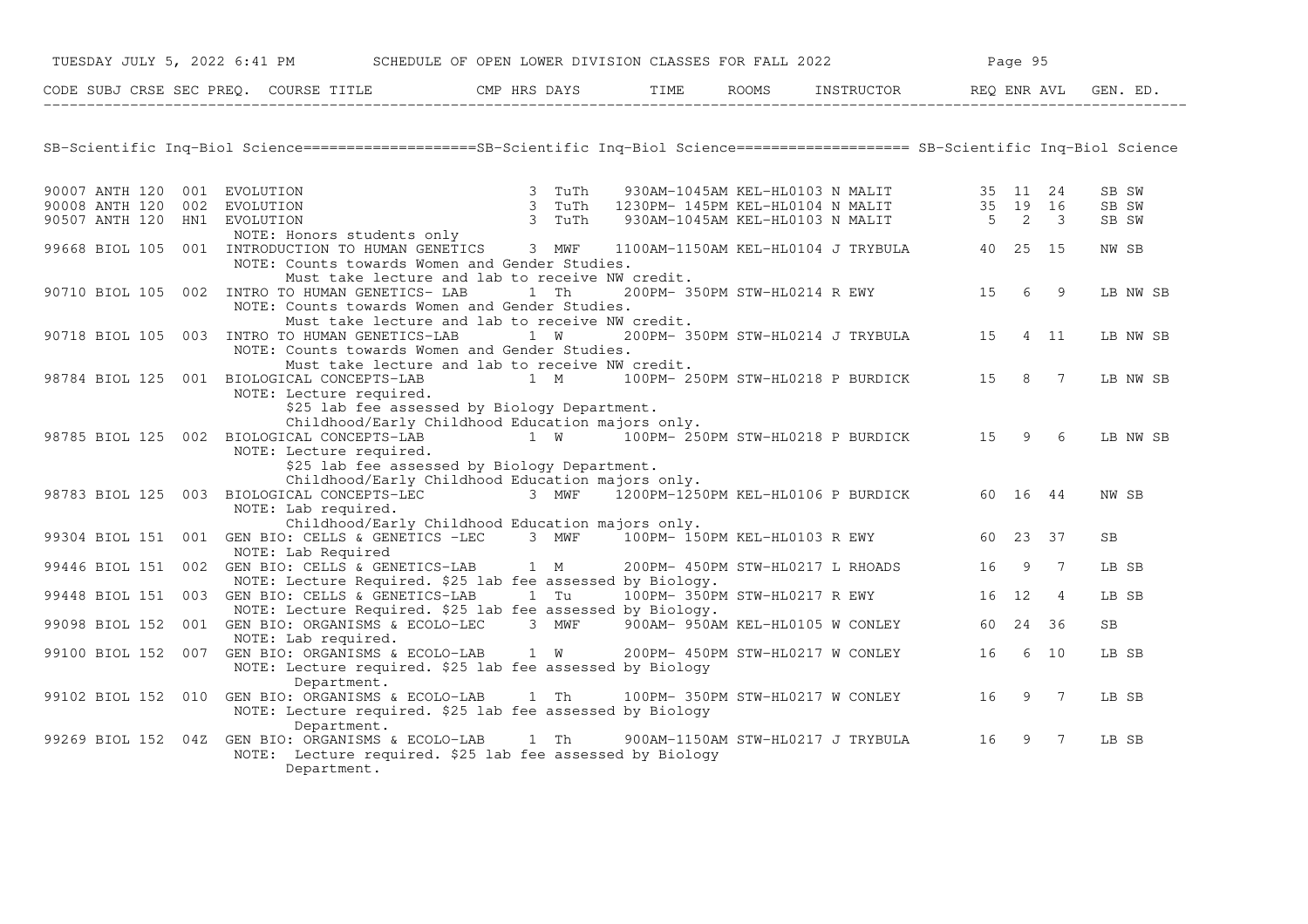| TUESDAY JULY 5, 2022 6:41 PM          |                                                                                                                                  | SCHEDULE OF OPEN LOWER DIVISION CLASSES FOR FALL 2022 |               |                                            | Page 96     |          |
|---------------------------------------|----------------------------------------------------------------------------------------------------------------------------------|-------------------------------------------------------|---------------|--------------------------------------------|-------------|----------|
| CODE SUBJ CRSE SEC PREO. COURSE TITLE |                                                                                                                                  | CMP HRS DAYS                                          | TIME<br>ROOMS | INSTRUCTOR                                 | REO ENR AVL | GEN. ED. |
|                                       |                                                                                                                                  |                                                       |               |                                            |             |          |
|                                       | SI--Speaking Intensive==============================SI--Speaking Intensive=============================== SI--Speaking Intensive |                                                       |               |                                            |             |          |
|                                       |                                                                                                                                  |                                                       |               |                                            |             |          |
|                                       | 99674 COMM 201 001 MASS MEDIA AND SOCIETY 3 TuTh<br>NOTE: Counts as Mass Communication and Diverse Voices (DV) credit.           |                                                       |               | 200PM- 315PM FLG-HL0230 T BLANK            | 25 18 7     | SA SI    |
|                                       | Counts towards Women's and Gender Studies major and minor.                                                                       |                                                       |               |                                            |             |          |
| 98833 COMM 206 001                    | Counts towards Journalism minor.<br>BUSINESS & PROF COMMUNICATION                                                                |                                                       |               | 3 TuTh 200PM-315PM KEL-HL0105 L MOERSCHELL | 25 5 20     | SI       |
|                                       | NOTE: Counts as Business and Professional credit. Counts towards                                                                 |                                                       |               |                                            |             |          |

Women's & Gender Studies major and minor.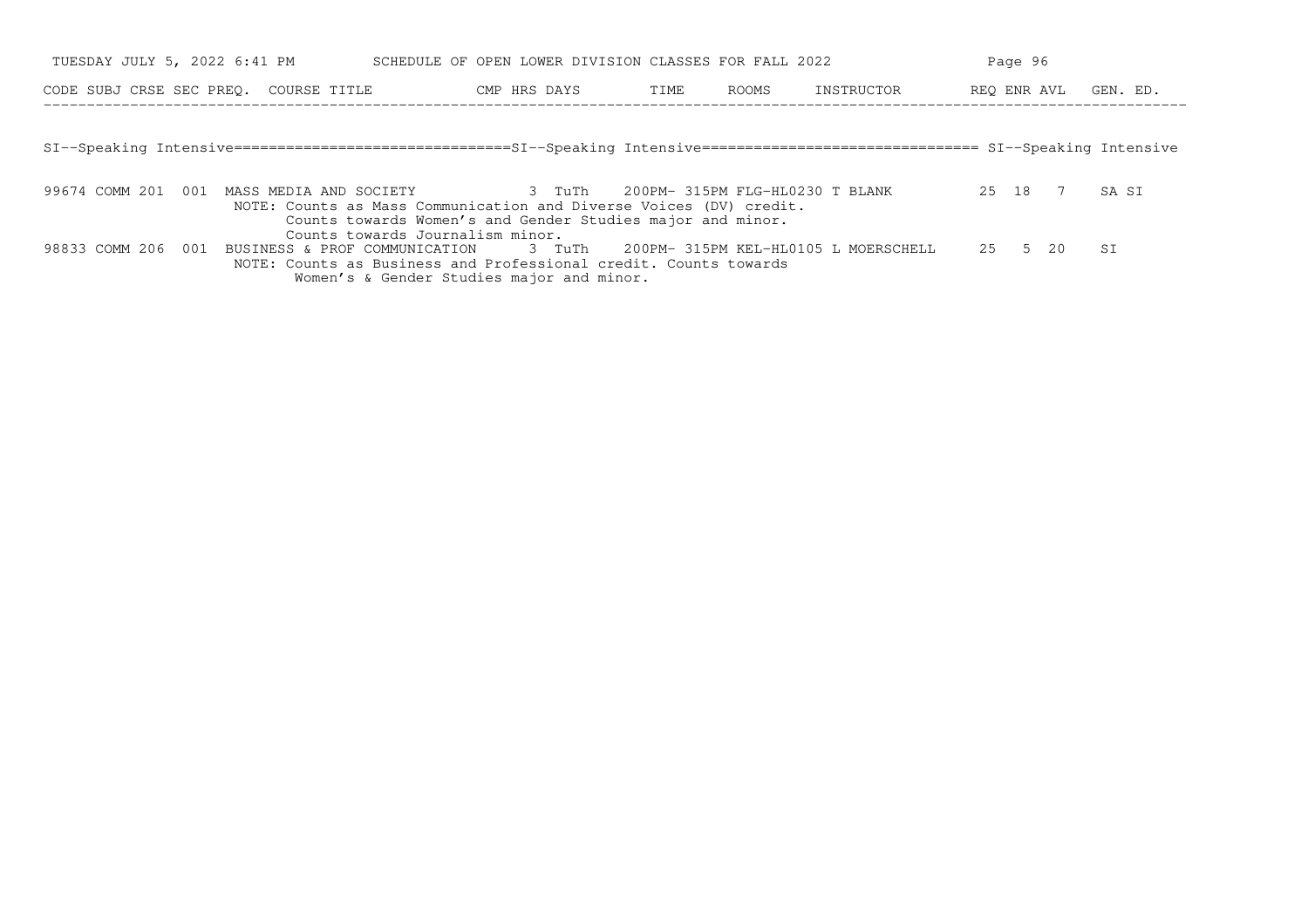|  |  |                                                                                                                                  |  |  | TUESDAY JULY 5, 2022 6:41 PM SCHEDULE OF OPEN LOWER DIVISION CLASSES FOR FALL 2022 Page 97                                                                                                                                           |  |          |
|--|--|----------------------------------------------------------------------------------------------------------------------------------|--|--|--------------------------------------------------------------------------------------------------------------------------------------------------------------------------------------------------------------------------------------|--|----------|
|  |  |                                                                                                                                  |  |  | CODE SUBJ CRSE SEC PREQ. COURSE TITLE THE RIS DAYS TIME ROOMS INSTRUCTOR THE REQ ENRAVL GEN. ED.                                                                                                                                     |  |          |
|  |  |                                                                                                                                  |  |  |                                                                                                                                                                                                                                      |  |          |
|  |  |                                                                                                                                  |  |  |                                                                                                                                                                                                                                      |  |          |
|  |  | NOTE: Counts as Mass Communication and Diverse Voices (DV) credit.<br>Counts towards Women's and Gender Studies major and minor. |  |  | 99674 COMM 201 001 MASS MEDIA AND SOCIETY 3 TuTh 200PM-315PM FLG-HL0230 T BLANK 25 18 7                                                                                                                                              |  | SA SI    |
|  |  | Counts towards Journalism minor.                                                                                                 |  |  |                                                                                                                                                                                                                                      |  |          |
|  |  |                                                                                                                                  |  |  | 1200PM-1250PM KEL-HL0101 T MURPHY 35 14 21                                                                                                                                                                                           |  | FC PI TF |
|  |  | 90624 PHIL 120 002 ETHICAL REASONING $3$ MWF 1200PM-90760 POLS 289 001* APPROACHING POLITICAL PUZZLES $4$ TBA                    |  |  | TBA TBA RHINCKLEY 1 0 1                                                                                                                                                                                                              |  |          |
|  |  |                                                                                                                                  |  |  | Pre-requisites: POLS110 and POLS130 or POLS110 and POLS140 or POLS110 and POLS200 or POLS130 and POLS140 or                                                                                                                          |  |          |
|  |  | POLS130 and POLS200 or POLS140 and POLS200 and STAT100 or MATH125 or CIS125                                                      |  |  |                                                                                                                                                                                                                                      |  | SA SW    |
|  |  |                                                                                                                                  |  |  | 99367 SOCI 101 001 INTRODUCTION TO SOCIOLOGY 3 TuTh 1230PM-145PM SAT-HL0319 L DIAMOND-BROWN 35 33 2                                                                                                                                  |  | SA SW    |
|  |  |                                                                                                                                  |  |  |                                                                                                                                                                                                                                      |  |          |
|  |  |                                                                                                                                  |  |  | 99740 SOCI 101 002 INTRODUCTION TO SOCIOLOGY<br>98804 SOCI 103 001 INTRO CRIMINAL JUSTICE STUDIES 3 MWF 900AM-950AM SAT-HL0319 L DIAMOND-BROWN 35 32 3<br>99124 SOCI 103 R01 INTRO CRIMINAL JUSTICE STUDIESR 3 W 230PM-530PM TBA TBA |  |          |
|  |  | NOTE: This course is taught at Riverview Correctional Facility                                                                   |  |  |                                                                                                                                                                                                                                      |  |          |
|  |  | and is not open to students on campus.                                                                                           |  |  |                                                                                                                                                                                                                                      |  |          |
|  |  | START/END DATES: 08/29-12/16                                                                                                     |  |  |                                                                                                                                                                                                                                      |  |          |
|  |  |                                                                                                                                  |  |  | 90662 SOCI 201 R01 INTRO TO SOCIAL STRATIFICATIONR 3 M 300PM-530PM TBA TBA A SORENSEN 25 0 25                                                                                                                                        |  |          |
|  |  | NOTE: This course is taught at the Riverview Correctional Facility                                                               |  |  |                                                                                                                                                                                                                                      |  |          |
|  |  | and is not for students on campus.<br>START/END DATES: 08/29-12/16                                                               |  |  |                                                                                                                                                                                                                                      |  |          |
|  |  |                                                                                                                                  |  |  | 90648 SOCI 210 002* QUANTITATIVE RESEARCH METHODS 3 M 400PM- 630PM SAT-HL0300 Y DULONG 20 10 10                                                                                                                                      |  |          |
|  |  | Pre-requisites: SOCI101 or SOCI103 and STAT100 or MATH125 or CIS125                                                              |  |  |                                                                                                                                                                                                                                      |  |          |
|  |  |                                                                                                                                  |  |  | 90098 SOCI 220 R01* OUALITATIVE RESEARCH METHODS R 3 Tu 1230PM-300PM TBA TBA H SULLIVAN-CATL 22 0 22                                                                                                                                 |  |          |
|  |  | Pre-requisites: SOCI101 or SOCI103                                                                                               |  |  |                                                                                                                                                                                                                                      |  |          |
|  |  | NOTE: This course is taught at the Riverview Correctional Facility                                                               |  |  |                                                                                                                                                                                                                                      |  |          |
|  |  | and is not open to students on campus.                                                                                           |  |  |                                                                                                                                                                                                                                      |  |          |
|  |  | START/END DATES: 08/29-12/16                                                                                                     |  |  |                                                                                                                                                                                                                                      |  |          |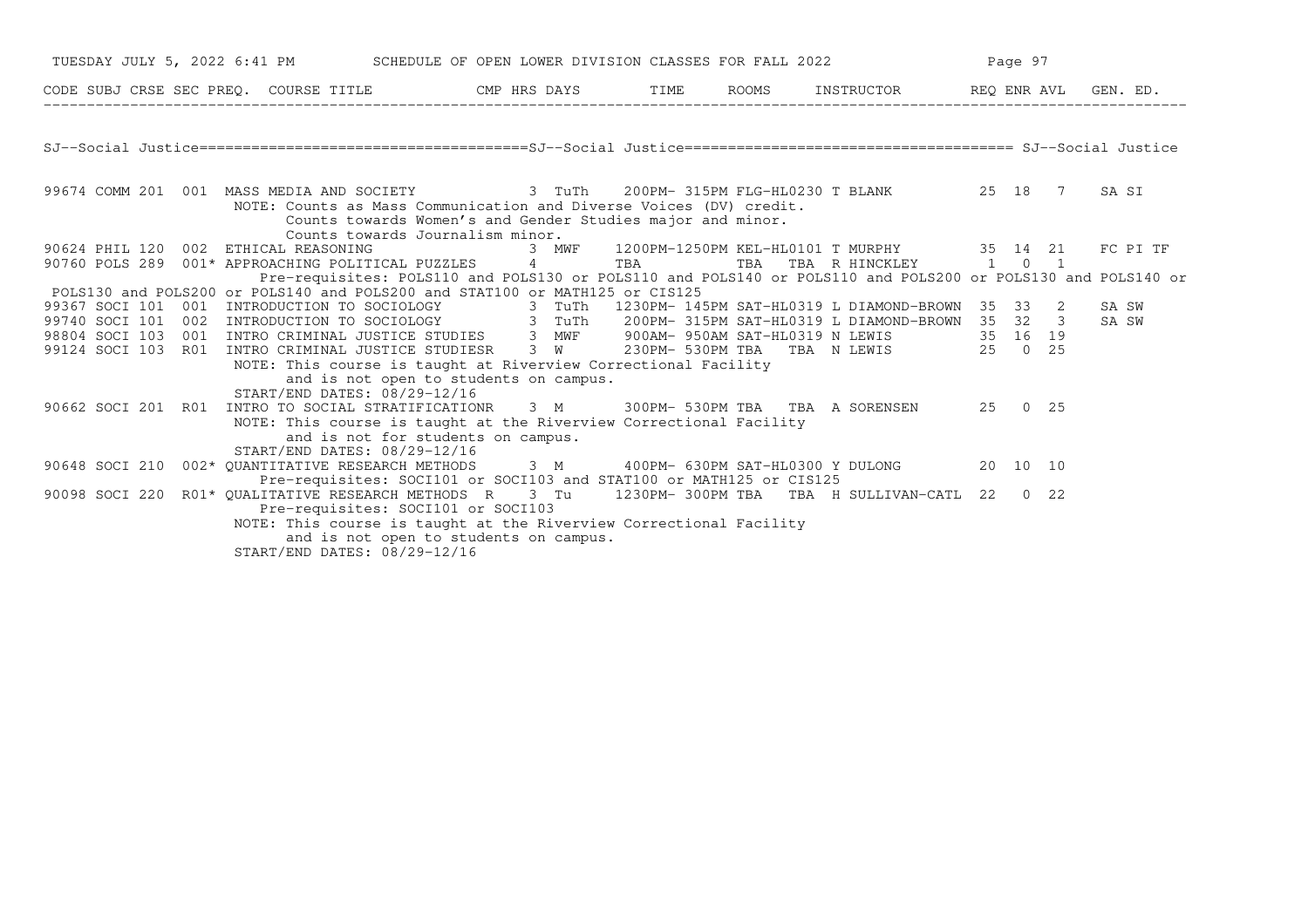| TUESDAY JULY 5, 2022 6:41 PM |                                                                                                                                                                                                                                                                                                                                                                                                                                                                                                                                                                                   | SCHEDULE OF OPEN LOWER DIVISION CLASSES FOR FALL 2022                                                           |     |                                            | Page 98 |           |                |                            |
|------------------------------|-----------------------------------------------------------------------------------------------------------------------------------------------------------------------------------------------------------------------------------------------------------------------------------------------------------------------------------------------------------------------------------------------------------------------------------------------------------------------------------------------------------------------------------------------------------------------------------|-----------------------------------------------------------------------------------------------------------------|-----|--------------------------------------------|---------|-----------|----------------|----------------------------|
|                              | CODE SUBJ CRSE SEC PREQ. COURSE TITLE CMP HRS DAYS TIME ROOMS INSTRUCTOR REQ ENR AVL GEN. ED.                                                                                                                                                                                                                                                                                                                                                                                                                                                                                     |                                                                                                                 |     |                                            |         |           |                |                            |
|                              | SP-Scientific Inq-Phys Science===================SP-Scientific Inq-Phys Science==================== SP-Scientific Inq-Phys Science                                                                                                                                                                                                                                                                                                                                                                                                                                                |                                                                                                                 |     |                                            |         |           |                |                            |
|                              | 98494 CHEM 105 001* GENERAL CHEMISTRY 1-LEC 3 MWF 900AM-950AM STW-HL0211 F NAZEER 40 13 27<br>Pre-requisites: CHEM105R<br>NOTE: Lab and recitation required. You MUST register for                                                                                                                                                                                                                                                                                                                                                                                                |                                                                                                                 |     |                                            |         |           |                | NW SP                      |
|                              | recitation 99500.<br>98858 CHEM 105 003 GENERAL CHEMISTRY 1-LAB<br>NOTE: Lecture required. \$35 lab fee assessed by Chemistry<br>Department.                                                                                                                                                                                                                                                                                                                                                                                                                                      | and the state of the state of the state of the state of the state of the state of the state of the state of the |     | 100PM-350PM STW-HL0315 D GINGRICH 24 10 14 |         |           |                | LB NW SP                   |
|                              | 98496 CHEM 105 005 GENERAL CHEMISTRY 1-LAB<br>NOTE: Lecture required. \$35 lab fee assessed by Chemistry<br>Department.                                                                                                                                                                                                                                                                                                                                                                                                                                                           | $1 \quad W$                                                                                                     |     | 200PM- 450PM STW-HL0315 F NAZEER           |         | 24 17 7   |                | LB NW SP                   |
|                              | 98102 CHEM 105 007 GENERAL CHEMISTRY 1-LAB 1 F 200PM-450PM STW-HL0315 F BOU-ABDALLAH 24 15 9<br>NOTE: Lecture required. \$35 lab fee assessed by Chemistry<br>Department.                                                                                                                                                                                                                                                                                                                                                                                                         |                                                                                                                 |     |                                            |         |           |                | LB NW SP                   |
|                              | 98101 CHEM 105 04Z GENERAL CHEMISTRY 1 - LEC<br>NOTE: Lab required.                                                                                                                                                                                                                                                                                                                                                                                                                                                                                                               | 3 MWF                                                                                                           |     | 100PM- 150PM STW-HL0211 D GINGRICH         |         | 91 30 61  |                | NW SP                      |
|                              | 98943 GISC 101 001 GEOGRAPHIC INFO SYSTEMS - LEC 3 MW<br>NOTE: GISC 101 002 lab required. \$42 course fee assessed by<br>Geology Department.                                                                                                                                                                                                                                                                                                                                                                                                                                      |                                                                                                                 |     | 200PM- 315PM TIM-HL0121 J ROGERS           |         | 21 20 1   |                | NW SP                      |
|                              | 98944 GISC 101 002 GEOGRAPHIC INFO SYSTEMS - LAB 1 M<br>NOTE: GISC 101 001 lecture required.                                                                                                                                                                                                                                                                                                                                                                                                                                                                                      |                                                                                                                 |     | 330PM- 520PM TIM-HL0121 J ROGERS           |         | 21  20  1 |                | LB NW SP                   |
|                              | Geology Department.<br>90550 GISC 101 HN1 GEOGRAPHIC INFORMATION SYSTEMS 1 M 330PM-520PM TIM-HL0121 J ROGERS 3 1 2<br>90549 GISC 101 HNR GEOGRAPHIC INFORMATION SYSTEMS 3 MW 200PM-315PM TIM-HL0121 J ROGERS 3 1 2<br>99883 GISC 101 OL1 GEOGRAPHIC INFO SY<br>NOTE: Delivered online. Instruction and interaction occurs online<br>within the Learning Management System, Moodle. There are no<br>requirements for face-to-face meetings, onsite instruction,<br>or scheduled times to be online. However, proctored exams<br>may be required, either on campus or at a location |                                                                                                                 |     |                                            |         |           |                | LB NW SP<br>NW SP<br>NW SP |
|                              | convenient to the student.<br>99882 GISC 101 OL2 GEOGRAPHIC INFO SYSTEMS- LAB<br>NOTE: Delivered online. Instruction and interaction occurs online<br>within the Learning Management System, Moodle. There are no<br>requirements for face-to-face meetings, onsite instruction,<br>or scheduled times to be online. However, proctored exams<br>may be required, either on campus or at a location<br>convenient to the student.                                                                                                                                                 | $\mathbf{1}$                                                                                                    | TBA | TBA TBA K HUMAGAIN 24 14 10 LB NW SP       |         |           |                |                            |
|                              | 98631 GEOL 101 001 ENVIRONMENTAL GEOLOGY-LEC<br>NOTE: Lab required. \$15 Field Experience fee assessed by<br>Geology Department.                                                                                                                                                                                                                                                                                                                                                                                                                                                  | 3 MWF                                                                                                           |     | 900AM- 950AM KEL-HL0104 A PEARSON 40 31    |         |           | -9             | NW SP                      |
|                              | 99505 GEOL 101 002 ENVIRONMENTAL GEOLOGY-LAB<br>NOTE: \$10 lab fee assessed by the Geology Dept.                                                                                                                                                                                                                                                                                                                                                                                                                                                                                  | 1 Tu                                                                                                            |     | 900AM-1050AM TIM-HL0120 A PEARSON          |         | 20 19     | $\overline{1}$ | LB NW SP                   |
|                              | 98793 GEOL 101 003 ENVIRONMENTAL GEOLOGY-LAB<br>NOTE: Lecture required. \$10 lab fee assessed by Geology Department                                                                                                                                                                                                                                                                                                                                                                                                                                                               | 1 M                                                                                                             |     | 200PM- 350PM TIM-HL0123 A PEARSON          |         | 24 12 12  |                | LB NW SP                   |
|                              | 98585 GEOL 103 003 PHYSICAL GEOLOGY-LAB<br>NOTE: Lecture required. \$10 Lab fee assessed by Geology<br>Department.                                                                                                                                                                                                                                                                                                                                                                                                                                                                | $1 \quad F$                                                                                                     |     | 200PM- 350PM TIM-HL0120 C SCHRADER         | 20      |           | 6 14           | LB NW SP                   |
|                              | 98124 GEOL 103 Z01 PHYSICAL GEOLOGY-LEC<br>NOTE: Lab required.                                                                                                                                                                                                                                                                                                                                                                                                                                                                                                                    | 3 MWF                                                                                                           |     | 100PM- 150PM KEL-HL0101 C SCHRADER         |         | 40 16 24  |                | NW SP                      |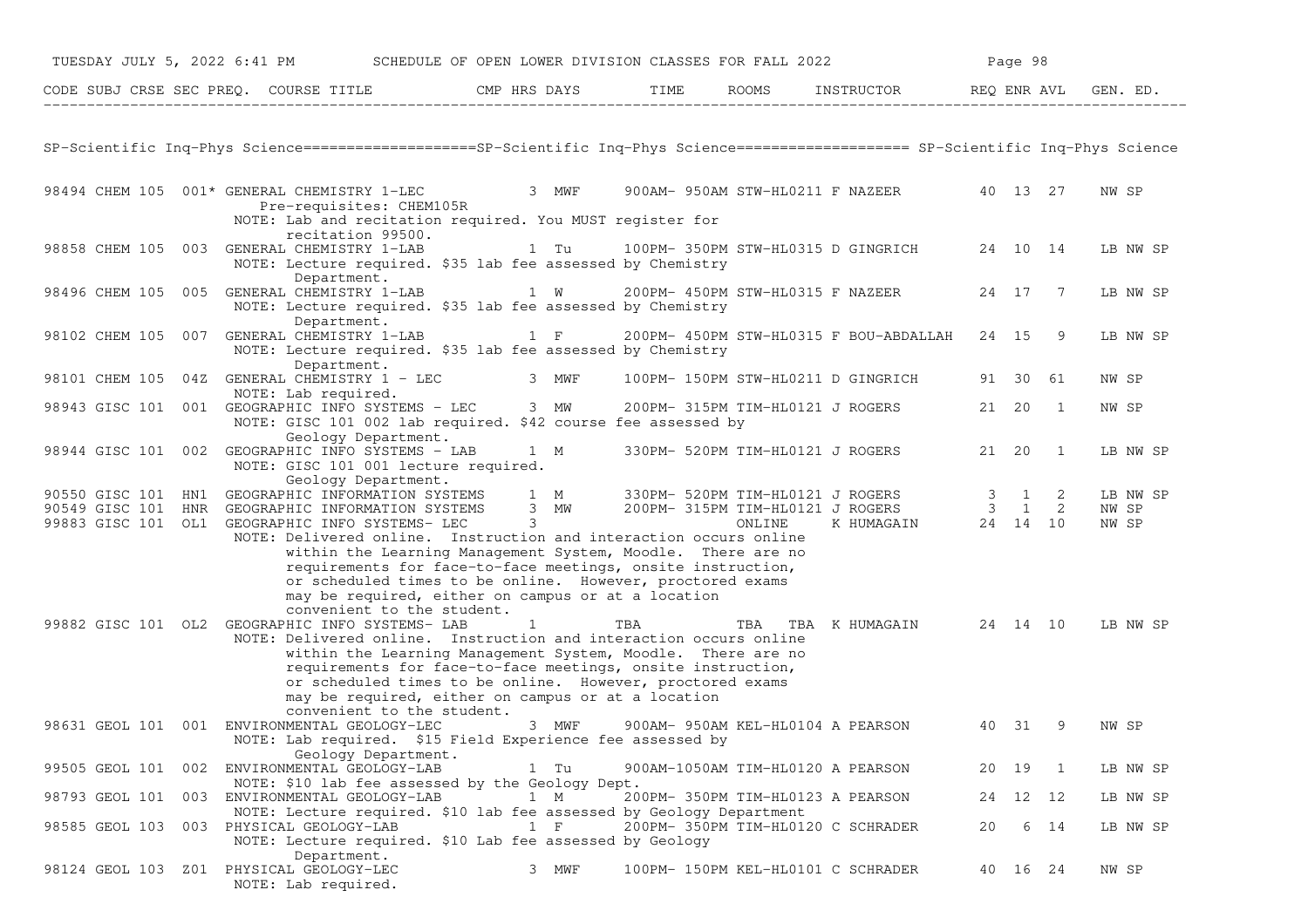|                    |  | TUESDAY JULY 5, 2022 6:41 PM SCHEDULE OF OPEN LOWER DIVISION CLASSES FOR FALL 2022 Page 99                                                            |       |                                                |                                    |                                           |    |          |         |           |          |
|--------------------|--|-------------------------------------------------------------------------------------------------------------------------------------------------------|-------|------------------------------------------------|------------------------------------|-------------------------------------------|----|----------|---------|-----------|----------|
|                    |  |                                                                                                                                                       |       |                                                |                                    |                                           |    |          |         |           |          |
|                    |  | Counts towards Environmental Studies major and minor.                                                                                                 |       |                                                |                                    |                                           |    |          |         |           |          |
|                    |  | 98860 GEOL 103 ZO1 PHYSICAL GEOLOGY-LAB 1 Th 900AM-1050AM TIM-HL0120 C SCHRADER 20 10 10                                                              |       |                                                |                                    |                                           |    |          |         |           | LB NW SP |
|                    |  | NOTE: Lecture required. \$10 lab fee assessed by Geology Department                                                                                   |       |                                                |                                    |                                           |    |          |         |           |          |
|                    |  | 99106 GEOL 125 001 EARTH SYSTEMS-LEC                                                                                                                  |       | 3 MWF 1200PM-1250PM REL-HL0103 S BIER 40 25 15 |                                    |                                           |    |          |         | NW SP     |          |
|                    |  | NOTE: Childhood/Early Childhood Education majors only.                                                                                                |       |                                                |                                    |                                           |    |          |         |           |          |
|                    |  | Lab required.                                                                                                                                         |       |                                                |                                    |                                           |    |          |         |           |          |
|                    |  | \$25 Lab Fee assessed by GEOL Department.                                                                                                             |       |                                                |                                    |                                           |    |          |         |           |          |
|                    |  | 99469 GEOL 125 002 EARTH SYSTEMS-LAB 1 M 100PM-250PM TIM-HL0120 S BIER 20 14 6                                                                        |       |                                                |                                    |                                           |    |          |         |           | LB NW SP |
|                    |  | NOTE: Lecture required. \$10 lab fee assessed by Geology Dept.                                                                                        |       |                                                |                                    |                                           |    |          |         |           |          |
|                    |  | Childhood/Early Childhood Education majors only.                                                                                                      |       |                                                |                                    |                                           |    |          |         |           |          |
| 99107 GEOL 125 003 |  |                                                                                                                                                       |       |                                                |                                    |                                           |    |          |         |           | LB NW SP |
|                    |  | NOTE: Lecture required. \$10 lab fee assessed by Geology Dept.                                                                                        |       |                                                |                                    |                                           |    |          |         |           |          |
|                    |  | Childhood/Early Childhood Education majors only.                                                                                                      |       |                                                |                                    |                                           |    |          |         |           |          |
|                    |  | 90051 GEOL 200 001* HISTORICAL GEOLOGY-LEC 3 MWF 1000AM-1050AM TIM-HLB007 P QUINTON                                                                   |       |                                                |                                    |                                           |    |          | 24 8 16 |           | LB SP TF |
|                    |  | Pre-requisites: WAYS101 or GEOL101 or GEOL103 or GEOL125                                                                                              |       |                                                |                                    |                                           |    |          |         |           |          |
|                    |  | NOTE: Must register for required lab, 90052                                                                                                           |       |                                                |                                    |                                           |    |          |         |           |          |
|                    |  | 90052 GEOL 200 002* HISTORICAL GEOLOGY-LAB                                                                                                            | 1 Tu  |                                                |                                    | 200PM- 450PM TIM-HLB007 P QUINTON 24 8 16 |    |          |         |           | LB SP TF |
|                    |  | Pre-requisites: WAYS101 or GEOL101 or GEOL103 or GEOL125                                                                                              |       |                                                |                                    |                                           |    |          |         |           |          |
|                    |  | NOTE: Must register for required lecture, 90051                                                                                                       |       |                                                |                                    |                                           |    |          |         |           |          |
|                    |  | 99835 PHYS 100 VIR PHYSICS IN EVERYDAY LIFE-LEC 3 MWF                                                                                                 |       |                                                |                                    | 300PM-350PM VIR TBA L LI                  |    | 36 3 33  |         | NW SP     |          |
|                    |  | NOTE: Lab Required<br>90095 PHYS 100 VR1 PHYSICS IN EVERYDAY LIFE-LAB 1 Tu                                                                            |       |                                                |                                    | 900AM-1050AM VIR TBA L LI                 | 18 |          | 2 16    |           | LB NW SP |
|                    |  | NOTE: Lecture Required. Taught Virtually                                                                                                              |       |                                                |                                    |                                           |    |          |         |           |          |
|                    |  |                                                                                                                                                       |       |                                                |                                    | 1200PM-1250PM TIM-HL0131 A ADHIKARI       |    | 36 15 21 |         | SP        |          |
|                    |  | 98238 PHYS 101 001 COLLEGE PHYSICS I-LEC 3 MWF<br>NOTE: Lab required.                                                                                 |       |                                                |                                    |                                           |    |          |         |           |          |
|                    |  | NOTE: Lab required.<br>98985 PHYS 101 004 COLLEGE PHYSICS I-LAB 1 Th<br>NOTE: Lecture required.<br>98141 PHYS 103 001* UNIVERSITY PHYSICS I-LEC 3 MWF |       |                                                | 200PM- 350PM TIM-HL0129 A ADHIKARI |                                           | 18 |          | 6 12    | LB SP     |          |
|                    |  |                                                                                                                                                       |       |                                                |                                    |                                           |    |          |         |           |          |
|                    |  |                                                                                                                                                       |       |                                                |                                    | 900AM- 950AM TIM-HL0131 L LI              | 36 |          | 6 30    | <b>SP</b> |          |
|                    |  | Pre-requisites: MATH151                                                                                                                               |       |                                                |                                    |                                           |    |          |         |           |          |
|                    |  | NOTE: Must have taken or concurrently take Math 151. Lab required.                                                                                    |       |                                                |                                    |                                           |    |          |         |           |          |
|                    |  | 98690 PHYS 205 001* UNIVERSITY PHYSICS III-LEC                                                                                                        | 3 MWF |                                                |                                    | 800AM- 850AM TIM-HL0128 B DAS             |    | 18 5 13  |         | <b>SP</b> |          |
|                    |  | Pre-requisites: PHYS104                                                                                                                               |       |                                                |                                    |                                           |    |          |         |           |          |
|                    |  | NOTE: Lab rquired. PHYS 104 required.                                                                                                                 |       |                                                |                                    |                                           |    |          |         |           |          |
|                    |  | 98691 PHYS 205 002* UNIVERSITY PHYSICS III-LAB 1 Tu                                                                                                   |       |                                                |                                    | 200PM-350PM TIM-HL0128 B DAS 18 5 13      |    |          |         | LB SP     |          |
|                    |  | Pre-requisites: PHYS104                                                                                                                               |       |                                                |                                    |                                           |    |          |         |           |          |
|                    |  | NOTE: Lecture required. PHYS 104 required.                                                                                                            |       |                                                |                                    |                                           |    |          |         |           |          |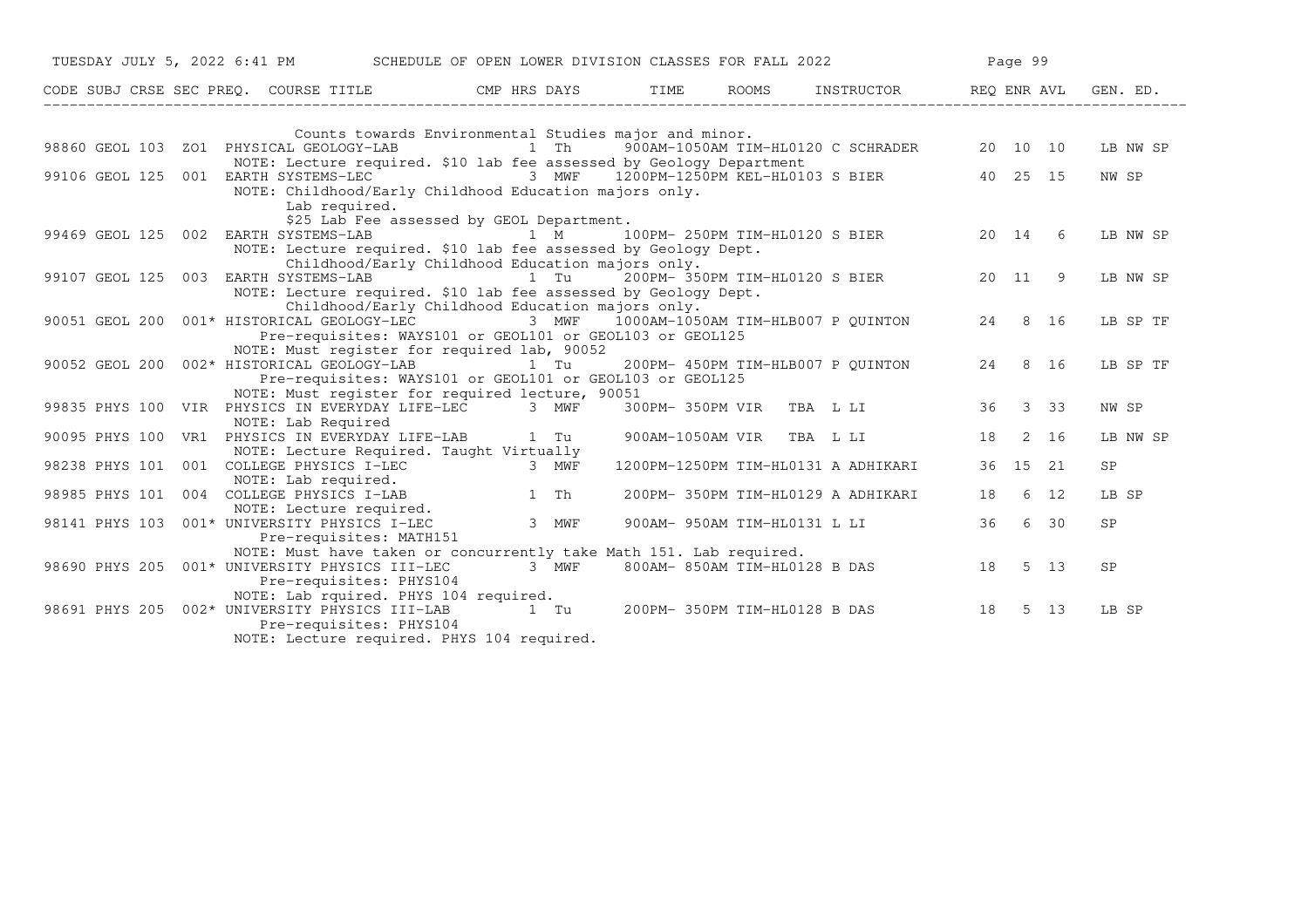|                                | TUESDAY JULY 5, 2022 6:41 PM                                                                                                                                                                                                                                                                                                                                                                                                                                                                                                                                                          | SCHEDULE OF OPEN LOWER DIVISION CLASSES FOR FALL 2022 |                                                     |     |                                                                                                 | Page 100 |                                           |
|--------------------------------|---------------------------------------------------------------------------------------------------------------------------------------------------------------------------------------------------------------------------------------------------------------------------------------------------------------------------------------------------------------------------------------------------------------------------------------------------------------------------------------------------------------------------------------------------------------------------------------|-------------------------------------------------------|-----------------------------------------------------|-----|-------------------------------------------------------------------------------------------------|----------|-------------------------------------------|
|                                |                                                                                                                                                                                                                                                                                                                                                                                                                                                                                                                                                                                       |                                                       |                                                     |     |                                                                                                 |          |                                           |
|                                |                                                                                                                                                                                                                                                                                                                                                                                                                                                                                                                                                                                       |                                                       |                                                     |     |                                                                                                 |          |                                           |
|                                | 99999 ANTH 100 001 RIDDLES OF THE PAST 3 TuTh 800AM-915AM KEL-HL0101 J WEETS 40 6 34<br>90007 ANTH 100 002 RIDDLES OF THE PAST 3 TuTh 930AM-1045AM KEL-HL0101 J WEETS 40 3 37<br>90007 ANTH 120 001 EVOLUTION 3 TuTh 930AM-1045AM                                                                                                                                                                                                                                                                                                                                                     |                                                       |                                                     |     |                                                                                                 |          | SW XC<br>SW XC<br>SB SW<br>SB SW<br>SB SW |
|                                | 98635 ANTH 204 001 ARCHAEOLOGY-LEC                                                                                                                                                                                                                                                                                                                                                                                                                                                                                                                                                    | 3 TuTh                                                |                                                     |     | 1100AM-1215PM KEL-HL0102 H KRUCZEK-AARON 30 13 17                                               |          | SW                                        |
|                                | NOTE: Lab required. Some seats reserved for new freshmen.                                                                                                                                                                                                                                                                                                                                                                                                                                                                                                                             |                                                       |                                                     |     |                                                                                                 |          | SW                                        |
|                                |                                                                                                                                                                                                                                                                                                                                                                                                                                                                                                                                                                                       |                                                       |                                                     |     |                                                                                                 |          | SW                                        |
|                                | 98637 ANTH 204 002 ARCHAEOLOGY-LAB<br>MOTE: Lecture required. 1 F 1000AM-1150AM MVC-HL0120 H KRUCZEK-AARON 15 5 10<br>MOTE: Lecture required. 1 F 200PM-350PM MVC-HL0120 T MESSNER 15 8 7<br>MOTE: Lecture required. 1 F 200PM-350PM<br>NOTE: Delivered online. Instruction and interaction occurs online<br>within the Learning Management System, Moodle. There are no                                                                                                                                                                                                              |                                                       |                                                     |     |                                                                                                 |          | SW<br>SA SW<br>SA SW                      |
|                                | requirements for face-to-face meetings, onsite instruction,<br>or scheduled times to be online. However, proctored exams<br>may be required, either on campus or at a location<br>convenient to the student.<br>90761 ECON 110 OL2 PRINCIPLES OF MACROECONOMICS<br>NOTE: Delivered online. Instruction and interaction occurs online<br>within the Learning Management System, Moodle. There are no<br>requirements for face-to-face meetings, onsite instruction,<br>or scheduled times to be online. However, proctored exams<br>may be required, either on campus or at a location | 3                                                     |                                                     | TBA | B TIENIBER 30 0 30                                                                              |          | SA SW                                     |
|                                | convenient to the student.<br>98743 COMM 105 001 SURVEY OF HUMAN COMM-LEC                                                                                                                                                                                                                                                                                                                                                                                                                                                                                                             | 3 MWF                                                 |                                                     |     | 1100AM-1150AM KEL-HLTBA J YOUNGBLOOD 45 28 17                                                   |          | SA SW                                     |
| 98602 POLS 110 001 US POLITICS | NOTE: Lecture only - recitation not required.<br>NOTE: Required for all Pre-Law minors and Public Policy minors.                                                                                                                                                                                                                                                                                                                                                                                                                                                                      | 4 TuTh                                                |                                                     |     | 900AM-1040AM SAT-HL0201 J MCGUIRE 20 18 2                                                       |          | SA SW                                     |
|                                | Required for all Political Science majors.<br>98325 POLS 130 001 INTRO TO COMPARATIVE POLITICS 4 W 200PM-250PM DUNNHL0206 R HINCKLEY                                                                                                                                                                                                                                                                                                                                                                                                                                                  | $\mathbf{F}$                                          | 200PM- 250PM DUNNHL0210<br>M 200PM-340PM DUNNHL0206 |     | 28 11 17                                                                                        |          | SW XC                                     |
|                                | NOTE: Required for Political Science majors. Counts as either a<br>Core course or as an elective for International                                                                                                                                                                                                                                                                                                                                                                                                                                                                    |                                                       |                                                     |     |                                                                                                 |          |                                           |
|                                | Studies majors and minor.<br>99367 SOCI 101 001 INTRODUCTION TO SOCIOLOGY<br>99740 SOCI 101 002 INTRODUCTION TO SOCIOLOGY 3 TuTh                                                                                                                                                                                                                                                                                                                                                                                                                                                      | 3 TuTh                                                |                                                     |     | 1230PM- 145PM SAT-HL0319 L DIAMOND-BROWN 35 33<br>200PM- 315PM SAT-HL0319 L DIAMOND-BROWN 35 32 | 3        | SA SW<br>SA SW                            |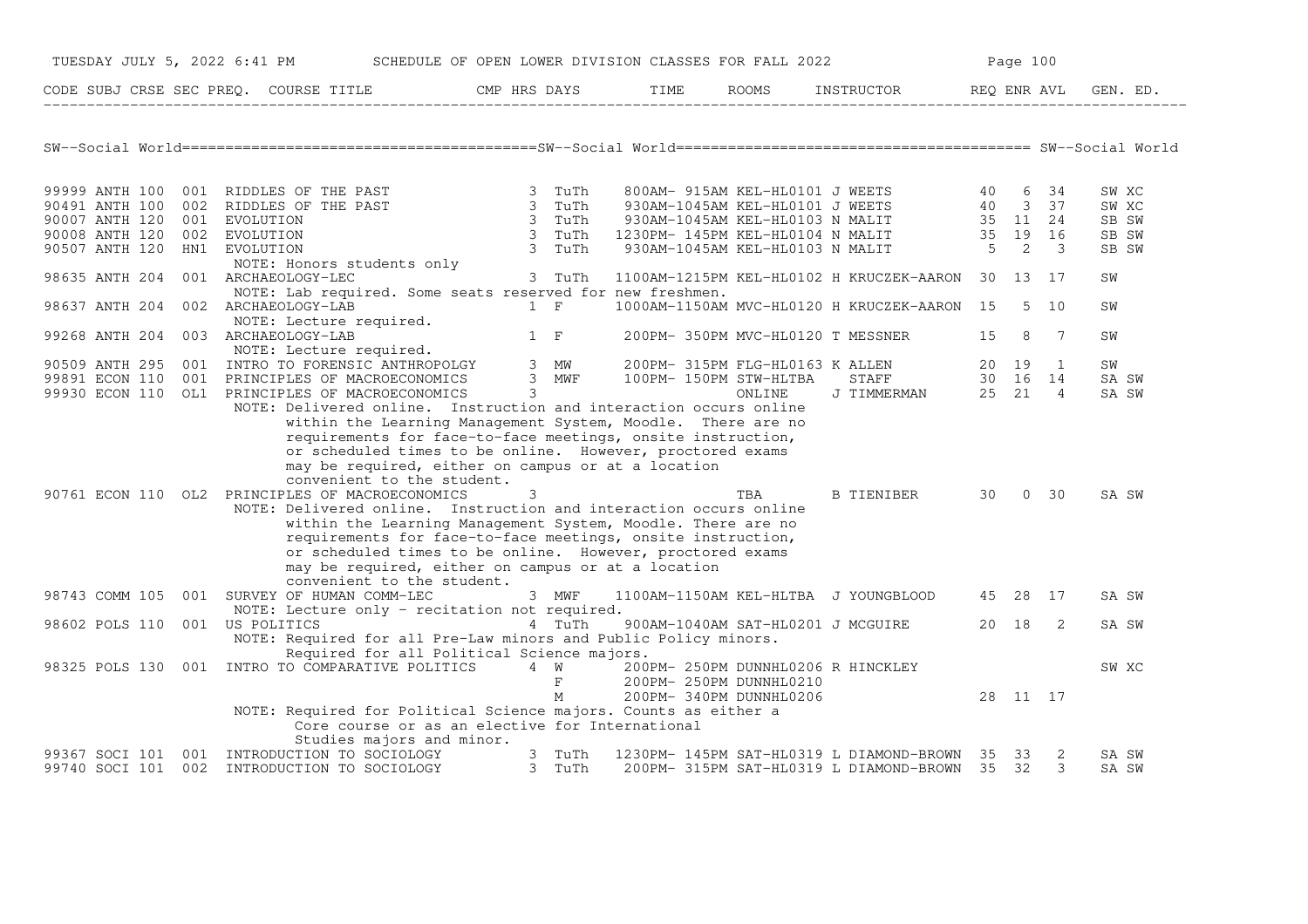|                                | TUESDAY JULY 5, 2022 6:41 PM          SCHEDULE OF OPEN LOWER DIVISION CLASSES FOR FALL 2022                                                                                                                                                                                                                                                       |       |        |                                  |        |                                                                                                                                   |          | Page 101 |         |       |          |
|--------------------------------|---------------------------------------------------------------------------------------------------------------------------------------------------------------------------------------------------------------------------------------------------------------------------------------------------------------------------------------------------|-------|--------|----------------------------------|--------|-----------------------------------------------------------------------------------------------------------------------------------|----------|----------|---------|-------|----------|
|                                |                                                                                                                                                                                                                                                                                                                                                   |       |        |                                  |        |                                                                                                                                   |          |          |         |       |          |
|                                |                                                                                                                                                                                                                                                                                                                                                   |       |        |                                  |        |                                                                                                                                   |          |          |         |       |          |
|                                | TA--Thinking Aesthetically========================TA--Thinking Aesthetically======================== TA--Thinking Aesthetically                                                                                                                                                                                                                   |       |        |                                  |        |                                                                                                                                   |          |          |         |       |          |
| 98744 ARTS 110                 | 001 FOUNDATIONS OF DRAWING I                                                                                                                                                                                                                                                                                                                      | 4 MW  |        |                                  |        | 900AM-1150AM SAT-HL0122 D JOHNS 25 13 12                                                                                          |          |          |         | AE TA |          |
| 90681 ARTS 110                 | NOTE: \$100 Art studio fee assessed by the Art Department.<br>002 FOUNDATIONS OF DRAWING I 4 TuTh 100PM-350PM SAT-HL0122 N INFANTE 25 11 14<br>NOTE: \$100 Art studio fee assessed by the Art Department.                                                                                                                                         |       |        |                                  |        |                                                                                                                                   |          |          |         | AE TA |          |
| 98571 ARTS 110                 | 003 FOUNDATIONS OF DRAWING I $4$ TuTh 930AM-1215PM SAT-HL0122 M YEOMANS<br>NOTE: \$100 Art studio fee assessed by the Art Department.                                                                                                                                                                                                             |       |        |                                  |        |                                                                                                                                   |          | 25 7 18  |         | AE TA |          |
| 99302 ARTS 120                 | 002 COLOR & DESIGN<br>NOTE: \$100 Art studio fee assessed by the Art Department.                                                                                                                                                                                                                                                                  |       |        |                                  |        | 4 MW 200PM- 450PM SAT-HL0225 M YEOMANS                                                                                            |          | 25 13 12 |         | AE TA |          |
| 98753 ARTS 120                 | NOTE: \$100 Art studio fee assessed by the Art Department.                                                                                                                                                                                                                                                                                        |       |        |                                  |        |                                                                                                                                   | 25 11 14 |          |         | AE TA |          |
| 99528 ARTS 120                 | OL1 COLOR & DESIGN<br>NOTE: Delivered online. Instruction and interaction occurs online<br>within the Learning Management System, Moodle. There are no<br>requirements for face-to-face meetings, onsite instruction<br>or scheduled times to be online. However, proctored exams<br>may be required either on campus or at a location convenient | $4-1$ |        |                                  | ONLINE | M LEUTHOLD                                                                                                                        |          | 25 21 4  |         | AE TA |          |
| 98782 ARTS 130                 | to the student.<br>001 THREE DIMENSIONAL DESIGN<br>NOTE: \$100 Art studio fee assessed by the Art Department.                                                                                                                                                                                                                                     |       | 4 MW   |                                  |        | 515PM- 805PM SAT-HL0121 L FAIR-SCHULZ                                                                                             | 18 8 10  |          |         | AE TA |          |
| 90019 ARTS 130                 | 002 THREE DIMENSIONAL DESIGN<br>NOTE: \$100 Art studio fee assessed by the Art Department.                                                                                                                                                                                                                                                        |       | 4 MW   |                                  |        | 900AM-1150AM SAT-HL0121 E PAIGE 18 3 15                                                                                           |          |          |         | AE TA |          |
|                                |                                                                                                                                                                                                                                                                                                                                                   |       |        |                                  |        |                                                                                                                                   |          |          |         | TA    |          |
|                                |                                                                                                                                                                                                                                                                                                                                                   |       |        |                                  |        |                                                                                                                                   |          |          |         |       | AE TA WI |
|                                |                                                                                                                                                                                                                                                                                                                                                   |       |        |                                  |        |                                                                                                                                   |          |          |         |       | AE TA WI |
|                                |                                                                                                                                                                                                                                                                                                                                                   |       |        |                                  |        |                                                                                                                                   |          |          |         |       | AE TA WI |
|                                | NOTE: \$100 Art studio fee assessed by the Art Department.<br>98988 COMP 202 001 INTRO TO CREATIVE WRITING 4 TuTh 900AM-1150AM KEL-HL0100 S NEAL 7 0 7<br>98988 COMP 202 001 INTRO TO CREATIVE WRITING 4 TuTh 900AM-1040AM FLG-HL02                                                                                                               |       |        |                                  |        |                                                                                                                                   |          |          |         |       | AE TA WI |
|                                | NOTE: This course cannot be taken if credit has been received for<br>LITR 110. Satisfies FC<br>credit.                                                                                                                                                                                                                                            |       |        |                                  |        |                                                                                                                                   |          |          |         | FC TA |          |
| 99334 LITR 100                 | 002 INTRODUCTION TO LITERATURE<br>NOTE: This course cannot be taken if credit has been received for<br>LITR 100.                                                                                                                                                                                                                                  |       | 3 MWF  |                                  |        | 900AM- 950AM FLG-HL0233 J FUNSTON 29 8 21                                                                                         |          |          |         | FC TA |          |
| 90775 MULH 101 001 CRANE LIVE! |                                                                                                                                                                                                                                                                                                                                                   |       |        |                                  |        | 1200PM-1250PM BIS-HLC224 A HENDRICKSON                                                                                            | 25 3 22  |          |         | AC TA |          |
| 90037 DANC 110                 | 001 CRANE LIVE!<br>001 BEGINNING BALLET 3 TuTh<br>001 BEGINNING JAZZ DANCE 3 TuTh<br>001 MODERN DANCE 1 4 MWF                                                                                                                                                                                                                                     |       |        |                                  |        | 200PM-315PM PFMART0126 C DUFAULT 24 15 9<br>1100AM-1215PM PFMART0126 K CANEDY 24 6 18<br>100PM-245PM PFMART0136 C DUFAULT 12 2 10 |          |          |         |       | AE PE TA |
| 90038 DANC 112                 |                                                                                                                                                                                                                                                                                                                                                   |       |        |                                  |        |                                                                                                                                   |          |          |         |       | AE PE TA |
| 98256 DANC 221                 |                                                                                                                                                                                                                                                                                                                                                   |       |        |                                  |        |                                                                                                                                   |          |          |         |       | AE PE TA |
|                                | NOTE: Prerequisites or instructor permission required. First class<br>is for placement.<br>98612 DRAM 210 001 INTERP & ANALYSIS PLAYS 3 TuT<br>90042 DRAM 235 001 INTRODUCTION TO ACTING 3 MW                                                                                                                                                     |       |        |                                  |        |                                                                                                                                   |          |          |         |       |          |
|                                |                                                                                                                                                                                                                                                                                                                                                   |       | 3 TuTh | 930AM-1045AM DUNNHL0206 J PECORA |        |                                                                                                                                   |          |          | 24 17 7 | AC TA |          |
|                                |                                                                                                                                                                                                                                                                                                                                                   |       |        |                                  |        | 300PM-450PM PFMART0101 J VINK 24 21 3                                                                                             |          |          |         | AE TA |          |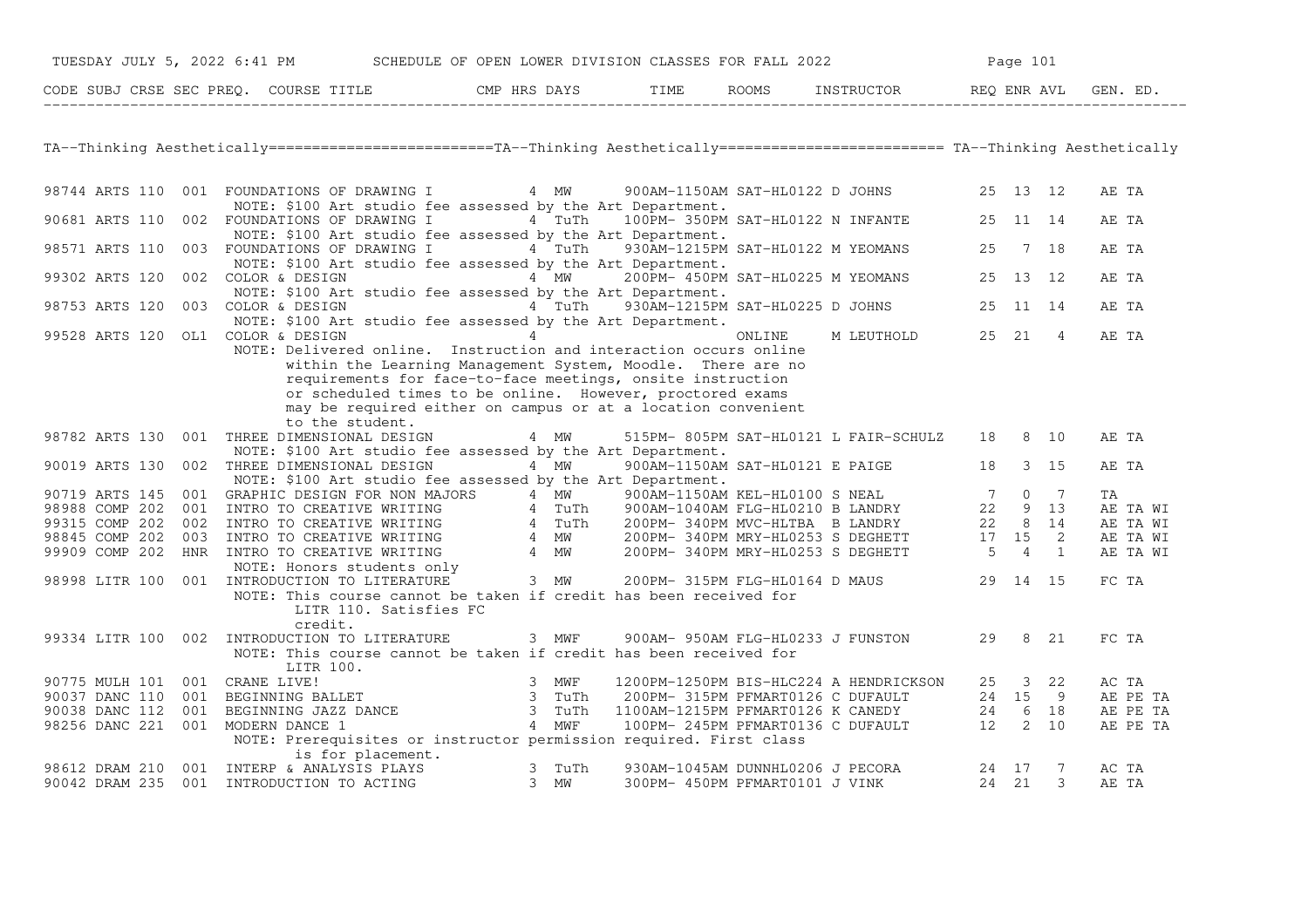|                                 |     | TUESDAY JULY 5, 2022 6:41 PM SCHEDULE OF OPEN LOWER DIVISION CLASSES FOR FALL 2022 Page 102                                                                                                                                            |  |  |                                   |          |          |
|---------------------------------|-----|----------------------------------------------------------------------------------------------------------------------------------------------------------------------------------------------------------------------------------------|--|--|-----------------------------------|----------|----------|
|                                 |     | CODE SUBJ CRSE SEC PREQ. COURSE TITLE THE THE THE ROOMS INSTRUCTOR THE REQ ENR AVL GEN. ED.                                                                                                                                            |  |  |                                   |          |          |
|                                 |     |                                                                                                                                                                                                                                        |  |  |                                   |          |          |
|                                 |     | TF--Thinking Foundationally======================TF--Thinking Foundationally======================= TF--Thinking Foundationally                                                                                                        |  |  |                                   |          |          |
|                                 |     | 90005 ANTH 111 001 INTRODUCTION TO ANTHROPOLOGY 3 TuTh 1100AM-1215PM KEL-HL0104 K ALLEN 40 21 19                                                                                                                                       |  |  |                                   |          | TF XC    |
|                                 |     |                                                                                                                                                                                                                                        |  |  |                                   |          | TF XC    |
|                                 |     |                                                                                                                                                                                                                                        |  |  |                                   |          | TF       |
|                                 |     |                                                                                                                                                                                                                                        |  |  |                                   |          |          |
|                                 |     | 90006 ANTH 111 001 INNODOCTION TO ANTHROPOLOGY<br>90006 ANTH 111 002 INTRODUCTION TO ANTHROPOLOGY<br>900051 GEOL 200 001* HISTORICAL GEOLOGY-LEC<br>90051 GEOL 200 001* HISTORICAL GEOLOGY-LEC<br>TRIANGLER CORPLETED 1000AM-1050AM TI |  |  |                                   |          | LB SP TF |
|                                 |     | Pre-requisites: WAYS101 or GEOL101 or GEOL103 or GEOL125                                                                                                                                                                               |  |  |                                   |          |          |
|                                 |     | NOTE: Must register for required lab, 90052                                                                                                                                                                                            |  |  |                                   |          |          |
|                                 |     | 90052 GEOL 200 002* HISTORICAL GEOLOGY-LAB 1 Tu 200PM-450PM TIM-HLB007 P QUINTON 24 8 16<br>Pre-requisites: WAYS101 or GEOL101 or GEOL103 or GEOL125                                                                                   |  |  |                                   |          | LB SP TF |
|                                 |     | NOTE: Must register for required lecture, 90051                                                                                                                                                                                        |  |  |                                   |          |          |
|                                 |     | 90045 EDLS 201 001 PRINCIPLES OF EDUCATION 3 M 300PM-540PM SAT-HL0312 S SOLLEY 25 14 11                                                                                                                                                |  |  |                                   |          | TF       |
|                                 |     | NOTE: Art Studio, Visual Arts, Graphic Design, and                                                                                                                                                                                     |  |  |                                   |          |          |
|                                 |     | Childhood/Early Childhood Education majors only.                                                                                                                                                                                       |  |  |                                   |          |          |
|                                 |     | 99133 EDLS 201 OL1 PRINCIPLES OF EDUCATION 3                                                                                                                                                                                           |  |  | S SOLLEY 25 15 10                 |          | TF       |
|                                 |     | NOTE: Art Studio, Visual Arts, Graphic Design, and                                                                                                                                                                                     |  |  |                                   |          |          |
|                                 |     | Childhood/Early Childhood Education majors only.                                                                                                                                                                                       |  |  |                                   |          |          |
|                                 |     | Delivered online. Instruction and interaction occurs online                                                                                                                                                                            |  |  |                                   |          |          |
|                                 |     | within the Learning Management System, Moodle. There are no                                                                                                                                                                            |  |  |                                   |          |          |
|                                 |     | requirements for face-to-face meetings, onsite instruction,                                                                                                                                                                            |  |  |                                   |          |          |
|                                 |     | or scheduled times to be online. However, proctored exams                                                                                                                                                                              |  |  |                                   |          |          |
|                                 |     | may be required, either on campus or at a location<br>convenient to the student.                                                                                                                                                       |  |  |                                   |          |          |
| 99259 PHIL 105 001 HUMAN NATURE |     |                                                                                                                                                                                                                                        |  |  |                                   |          |          |
| 90085 PHIL 105 002              |     | HUMAN NATURE<br>HUMAN NATURE<br>HUMAN NATURE 3 MWF 1000AM-1050AM FLG-HL0236 D CURRY 35 22 13 FC PI TF<br>1000AM-1050AM FLG-HL0236 D CURRY 35 20 15 FC PI TF<br>1000AM-1050AM FLG-HL0230 R LAUER 25 13 12 FC PI TF                      |  |  |                                   |          |          |
| 99351 PHIL 110 001              |     |                                                                                                                                                                                                                                        |  |  |                                   |          |          |
| 90624 PHIL 120                  | 002 | 3 MWF<br>ETHICAL REASONING                                                                                                                                                                                                             |  |  | 1200PM-1250PM KEL-HL0101 T MURPHY | 35 14 21 | FC PI TF |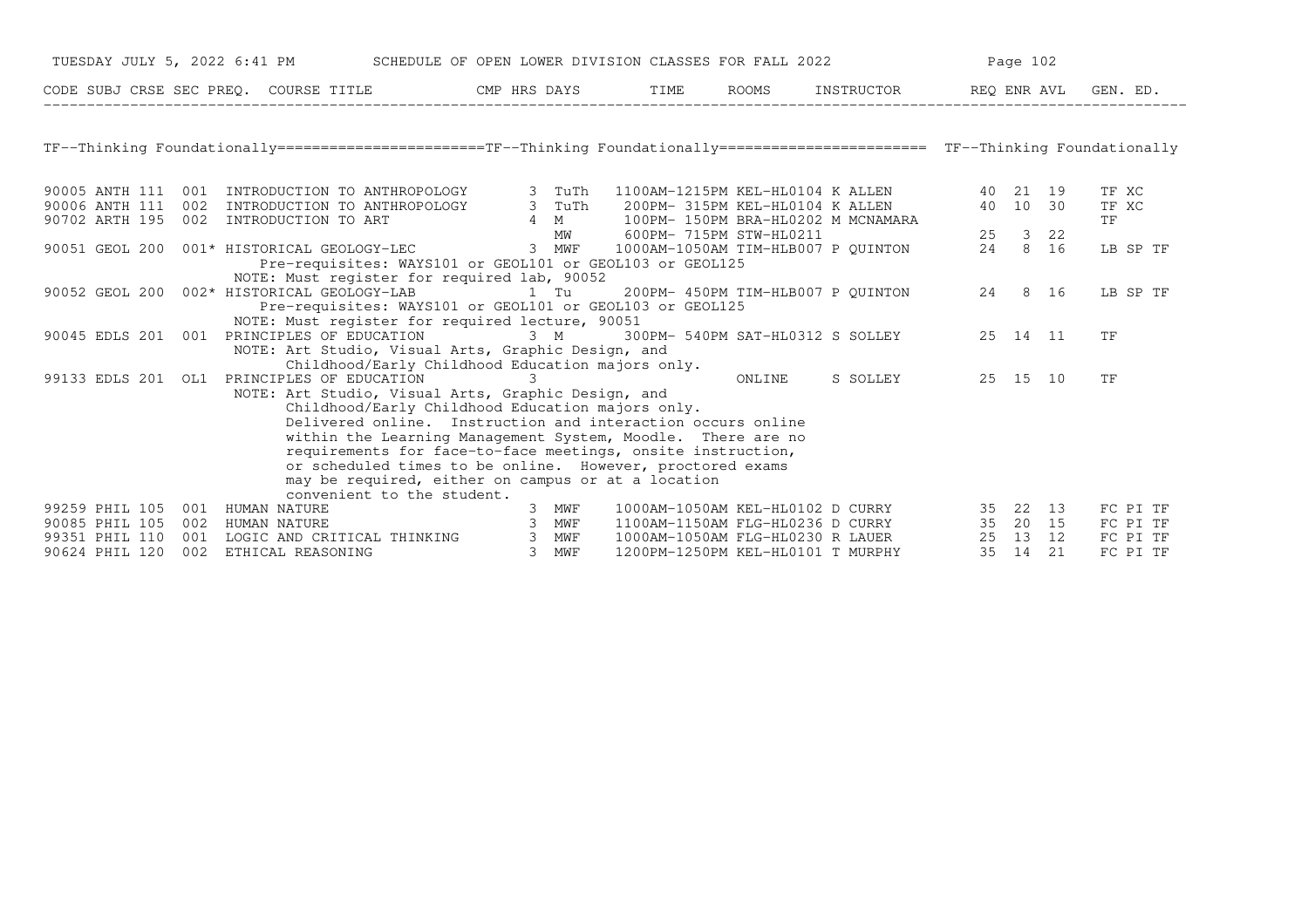|  | TUESDAY JULY 5, 2022 6:41 PM SCHEDULE OF OPEN LOWER DIVISION CLASSES FOR FALL 2022 Page 103                                                                                                                                                                                                                                                      |        |                         |     |                                           |  |                |
|--|--------------------------------------------------------------------------------------------------------------------------------------------------------------------------------------------------------------------------------------------------------------------------------------------------------------------------------------------------|--------|-------------------------|-----|-------------------------------------------|--|----------------|
|  | CODE SUBJ CRSE SEC PREQ. COURSE TITLE THE CMP HRS DAYS TIME ROOMS INSTRUCTOR THE REQ ENR AVL GEN. ED.                                                                                                                                                                                                                                            |        |                         |     |                                           |  |                |
|  | TH--Thinking Historically=========================TH--Thinking Historically========================== TH--Thinking Historically                                                                                                                                                                                                                  |        |                         |     |                                           |  |                |
|  | 98374 ARTH 101 001 SURVEY OF ART: ANCIENT TO REN 3 MW 1100AM-1215PM BRA-HL0202 C DOWNING 50 19 31<br>99965 ARTH 101 002 SURVEY OF ART:ANCIENT TO REN 3 MW<br>NOTE: Taught Virtually                                                                                                                                                              |        |                         |     | 300PM-415PM VIR TBA M MCNAMARA 45 15 30   |  | TH WC<br>TH WC |
|  | 98211 ARTH 102 001 SURVEY ART: RENAISSANCE-MODRN<br>NOTE: Sophomore Standing.                                                                                                                                                                                                                                                                    | 3 TuTh |                         |     | 200PM-315PM STW-HL0211 M MCNAMARA 45 9 36 |  | TH WC          |
|  | 98674 HIST 101 001 EUROPE FROM 1500 TO 1815 3 TuTh 930AM-1045AM FLG-HL0236 G CLARK 30 4 26<br>NOTE: Counts as an elective for International Studies<br>major and minor.                                                                                                                                                                          |        |                         |     |                                           |  | TH WC          |
|  | major and minor.                                                                                                                                                                                                                                                                                                                                 |        |                         |     |                                           |  |                |
|  |                                                                                                                                                                                                                                                                                                                                                  |        |                         |     |                                           |  |                |
|  | 98675 HIST 201 001 THE UNITED STATES TO 1877 3 TuTh 1100AM-1215PM KEL-HL0105 G WELCH 30 25 5 AH TH<br>99699 HIST 201 002 THE UNITED STATES TO 1877 3 MWF 1200PM-1250PM FLG-HL0233 T BAKER 22 20 2 AH TH<br>90737 HIST 202 OL1 THE UN<br>NOTE: Delivered online. Instruction and interaction occurs online                                        |        |                         |     |                                           |  |                |
|  | within the Learning Management System, Moodle. There are no<br>requirements for face-to-face meetings, onsite instruction,<br>or scheduled times to be online. However, proctored exams<br>may be required, either on campus or at a location<br>convenient to the student.                                                                      |        |                         |     |                                           |  |                |
|  | 90738 HIST 202 OL2 THE UNITED STATES SINCE 1877                                                                                                                                                                                                                                                                                                  |        | $\overline{\mathbf{3}}$ | TBA | K SMITH 20 7 13                           |  | AH TH          |
|  | NOTE: Delivered online. Instruction and interaction occurs online<br>within the Learning Management System, Moodle. There are no<br>requirements for face-to-face meetings, onsite instruction,<br>or scheduled times to be online. However, proctored exams<br>may be required, either on campus or at a location<br>convenient to the student. |        |                         |     |                                           |  |                |
|  | 99700 HIST 210 001 AMERICAN IDENTITIES IN SONG 3 MW 1200PM-1250PM SAT-HL0319 K SMITH<br>M 200PM-250PM SAT-HL0319 30 9 21                                                                                                                                                                                                                         |        |                         |     |                                           |  | AH TH          |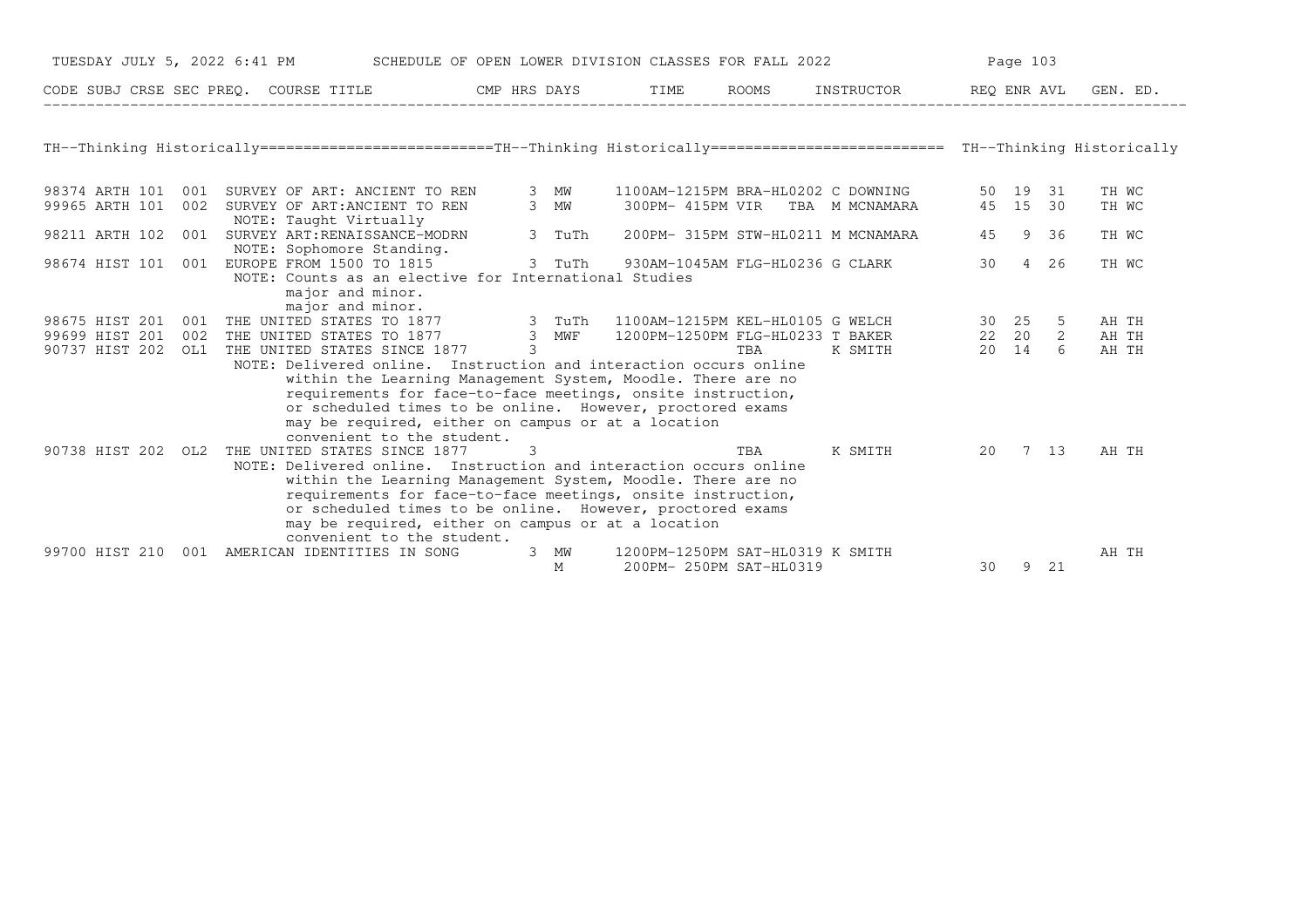| TUESDAY JULY 5, 2022 6:41 PM SCHEDULE OF OPEN LOWER DIVISION CLASSES FOR FALL 2022<br>Page 104 |  |                                                                                                                                                                                                                                                        |       |       |                                                                                                     |  |                                                                                                                                |    |          |                          |          |
|------------------------------------------------------------------------------------------------|--|--------------------------------------------------------------------------------------------------------------------------------------------------------------------------------------------------------------------------------------------------------|-------|-------|-----------------------------------------------------------------------------------------------------|--|--------------------------------------------------------------------------------------------------------------------------------|----|----------|--------------------------|----------|
|                                                                                                |  | CODE SUBJ CRSE SEC PREQ. COURSE TITLE THE CMP HRS DAYS TIME                                                                                                                                                                                            |       |       |                                                                                                     |  | ROOMS INSTRUCTOR REQ ENR AVL                                                                                                   |    |          |                          | GEN. ED. |
|                                                                                                |  | TM--Thinking Mathematically======================TM--Thinking Mathematically======================== TM--Thinking Mathematically                                                                                                                       |       |       |                                                                                                     |  |                                                                                                                                |    |          |                          |          |
|                                                                                                |  |                                                                                                                                                                                                                                                        |       |       |                                                                                                     |  |                                                                                                                                |    |          |                          |          |
|                                                                                                |  |                                                                                                                                                                                                                                                        |       |       |                                                                                                     |  |                                                                                                                                |    |          |                          | FM TM    |
|                                                                                                |  | 98958 MATH 100 001 EXCURSIONS IN MATHEMATICS 3 MWF 200PM-250PM FLG-HL0236 H ELLINGSEN 25 20 5<br>99118 MATH 101 001 MATH FOR ELEMENTARY ED I 3 MWF 1000AM-1050AM SAT-HL0312 C MILLER 28 19 9<br>NOTE: Childhood/Early Childhood Education majors only. |       |       |                                                                                                     |  |                                                                                                                                |    |          |                          | FM TM    |
|                                                                                                |  | 99724 MATH 101 002 MATH FOR ELEMENTARY ED I                                                                                                                                                                                                            | 3 MWF |       |                                                                                                     |  |                                                                                                                                |    |          |                          | FM TM    |
|                                                                                                |  | NOTE: Childhood/Early Childhood Education majors only.<br>90078 MATH 102 001* MATH FOR ELEMENTARY ED II                                                                                                                                                | 3 MWF |       | 900AM- 950AM SAT-HL0312 C YUEN 28 15 13                                                             |  |                                                                                                                                |    |          |                          | FM TM    |
|                                                                                                |  | Pre-requisites: MATH101                                                                                                                                                                                                                                |       |       |                                                                                                     |  |                                                                                                                                |    |          |                          |          |
|                                                                                                |  | NOTE: Childhood/Early Childhood Education majors only.                                                                                                                                                                                                 |       |       |                                                                                                     |  |                                                                                                                                |    |          |                          |          |
|                                                                                                |  | 90249 MATH 121 001 NUMERICAL DESIGNS <sup>-</sup> 3 MWF<br>99280 MATH 125 001 PROBABILITY & STATS I 3 MWF                                                                                                                                              |       |       | majors only.<br>1100AM-1150AM FLG-HL0235 J HOWALD 20 4 16<br>800AM-850AM FLG-HL0238 J FOISY 25 7 18 |  |                                                                                                                                |    |          |                          | FM TM    |
|                                                                                                |  |                                                                                                                                                                                                                                                        |       |       |                                                                                                     |  |                                                                                                                                |    |          |                          | FM TM    |
|                                                                                                |  | NOTE: Same as CIS 125/PSYC 125/STAT 100.                                                                                                                                                                                                               |       |       |                                                                                                     |  |                                                                                                                                |    |          |                          |          |
| 98476 MATH 125                                                                                 |  | 002 PROBABILITY & STATS I<br>NOTE: Same as CIS 125/PSYC 125/STAT 100.                                                                                                                                                                                  |       | 3 MWF |                                                                                                     |  | 900AM- 950AM FLG-HL0238 J FOISY 25 22                                                                                          |    |          | $\overline{\phantom{a}}$ | FM TM    |
|                                                                                                |  |                                                                                                                                                                                                                                                        |       |       |                                                                                                     |  | 100PM- 150PM FLG-HL0210 J HOWALD 25 12 13<br>200PM- 250PM FLG-HL0210 J HOWALD 25 9 16<br>900AM-1015AM TBA TBA B MADORE 25 0 25 |    |          |                          | FM TM    |
|                                                                                                |  | 90079 MATH 125 004 PROBABILITY & STATS I 3 MWF 90080 MATH 125 005 PROBABILITY & STATS I 3 MWF                                                                                                                                                          |       |       |                                                                                                     |  |                                                                                                                                |    |          |                          | FM TM    |
|                                                                                                |  | 90663 MATH 125 RO1 PROBABILITY & STATS I R 3 MW                                                                                                                                                                                                        |       |       |                                                                                                     |  |                                                                                                                                |    |          |                          | FM TM    |
|                                                                                                |  | NOTE: This course is taught at the Riverview Correctional Facility                                                                                                                                                                                     |       |       |                                                                                                     |  |                                                                                                                                |    |          |                          |          |
|                                                                                                |  | and is not for students on campus.                                                                                                                                                                                                                     |       |       |                                                                                                     |  |                                                                                                                                |    |          |                          |          |
|                                                                                                |  | START/END DATES: 08/29-12/16                                                                                                                                                                                                                           |       |       |                                                                                                     |  |                                                                                                                                |    |          |                          |          |
|                                                                                                |  | 98629 MATH 141 001 INTEGRATED CALCULUS. IA 4 MWF                                                                                                                                                                                                       |       |       |                                                                                                     |  | 900AM- 950AM FLG-HL0206 V KLAWITTER                                                                                            |    |          |                          | FM TM    |
|                                                                                                |  |                                                                                                                                                                                                                                                        |       | Tu    | 930AM-1045AM FLG-HL0206                                                                             |  |                                                                                                                                | 20 |          | 2 18                     |          |
|                                                                                                |  |                                                                                                                                                                                                                                                        |       |       | 1100AM-1215PM FLG-HL0206                                                                            |  | 1000AM-1050AM FLG-HL0206 V KLAWITTER                                                                                           | 20 |          | 6 14                     | FM TM    |
|                                                                                                |  | 98677 MATH 141 002 INTEGRATED CALCULUS. IA 14 MWF<br>98497 MATH 151 001 CALCULUS 1 4 MWF                                                                                                                                                               |       |       | 900AM- 950AM FLG-HL0211 L PERSON                                                                    |  |                                                                                                                                |    |          |                          | FM TM    |
|                                                                                                |  |                                                                                                                                                                                                                                                        |       | Tu    | 930AM-1045AM FLG-HL0211                                                                             |  |                                                                                                                                | 25 |          | 4 21                     |          |
|                                                                                                |  | NOTE: High school precalculus or MATH 110 with a minimum grade of                                                                                                                                                                                      |       |       |                                                                                                     |  |                                                                                                                                |    |          |                          |          |
|                                                                                                |  |                                                                                                                                                                                                                                                        |       |       | 2.0 or three years of high school Regents level mathematics                                         |  |                                                                                                                                |    |          |                          |          |
|                                                                                                |  | with at least a 90 in each course recommended.                                                                                                                                                                                                         |       |       |                                                                                                     |  |                                                                                                                                |    |          |                          |          |
| 98139 MATH 151 002                                                                             |  | CALCULUS <sub>1</sub>                                                                                                                                                                                                                                  |       | 4 MWF |                                                                                                     |  | 1000AM-1050AM FLG-HL0211 L PERSON<br>1100AM-1215PM FLG-HL0211 25 11 14                                                         |    |          |                          | FM TM    |
|                                                                                                |  |                                                                                                                                                                                                                                                        |       | Tu    | 1100AM-1215PM FLG-HL0211                                                                            |  |                                                                                                                                |    |          |                          |          |
|                                                                                                |  | NOTE: High school precalculus or MATH 110 with a minimum grade of                                                                                                                                                                                      |       |       |                                                                                                     |  |                                                                                                                                |    |          |                          |          |
|                                                                                                |  | with at least a 90 in each course recommended.                                                                                                                                                                                                         |       |       | 2.0 or three years of high school Regents level mathematics                                         |  |                                                                                                                                |    |          |                          |          |
| 98746 MATH 152 001* CALCULUS 2                                                                 |  |                                                                                                                                                                                                                                                        |       | 4 MWF |                                                                                                     |  | 1000AM-1050AM FLG-HL0236 H ELLINGSEN                                                                                           |    |          |                          | FM TM    |
|                                                                                                |  |                                                                                                                                                                                                                                                        |       | Tu    | 1100AM-1215PM FLG-HL0236                                                                            |  |                                                                                                                                |    | 25 13 12 |                          |          |
|                                                                                                |  | Pre-requisites: MATH151 or MATH141 and MATH142                                                                                                                                                                                                         |       |       |                                                                                                     |  |                                                                                                                                |    |          |                          |          |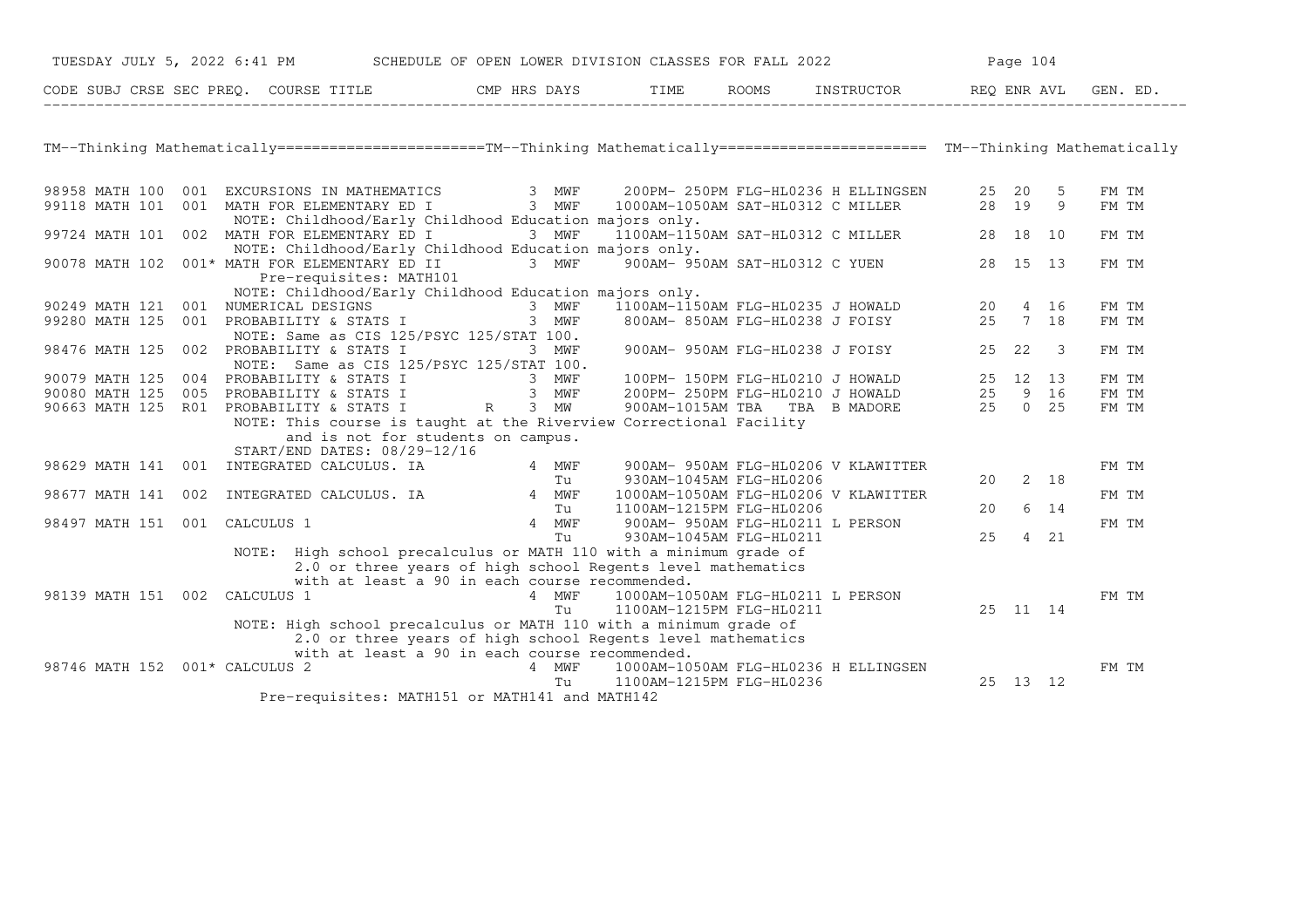| TUESDAY JULY 5, 2022 6:41 PM          | SCHEDULE OF OPEN LOWER DIVISION CLASSES FOR FALL 2022 |      |              |            | Page $105$  |          |
|---------------------------------------|-------------------------------------------------------|------|--------------|------------|-------------|----------|
| CODE SUBJ CRSE SEC PREO. COURSE TITLE | CMP HRS DAYS                                          | TIME | <b>ROOMS</b> | INSTRUCTOR | REO ENR AVL | GEN. ED. |

VACC−−Vaccine Required================================VACC−−Vaccine Required================================ VACC−−Vaccine Required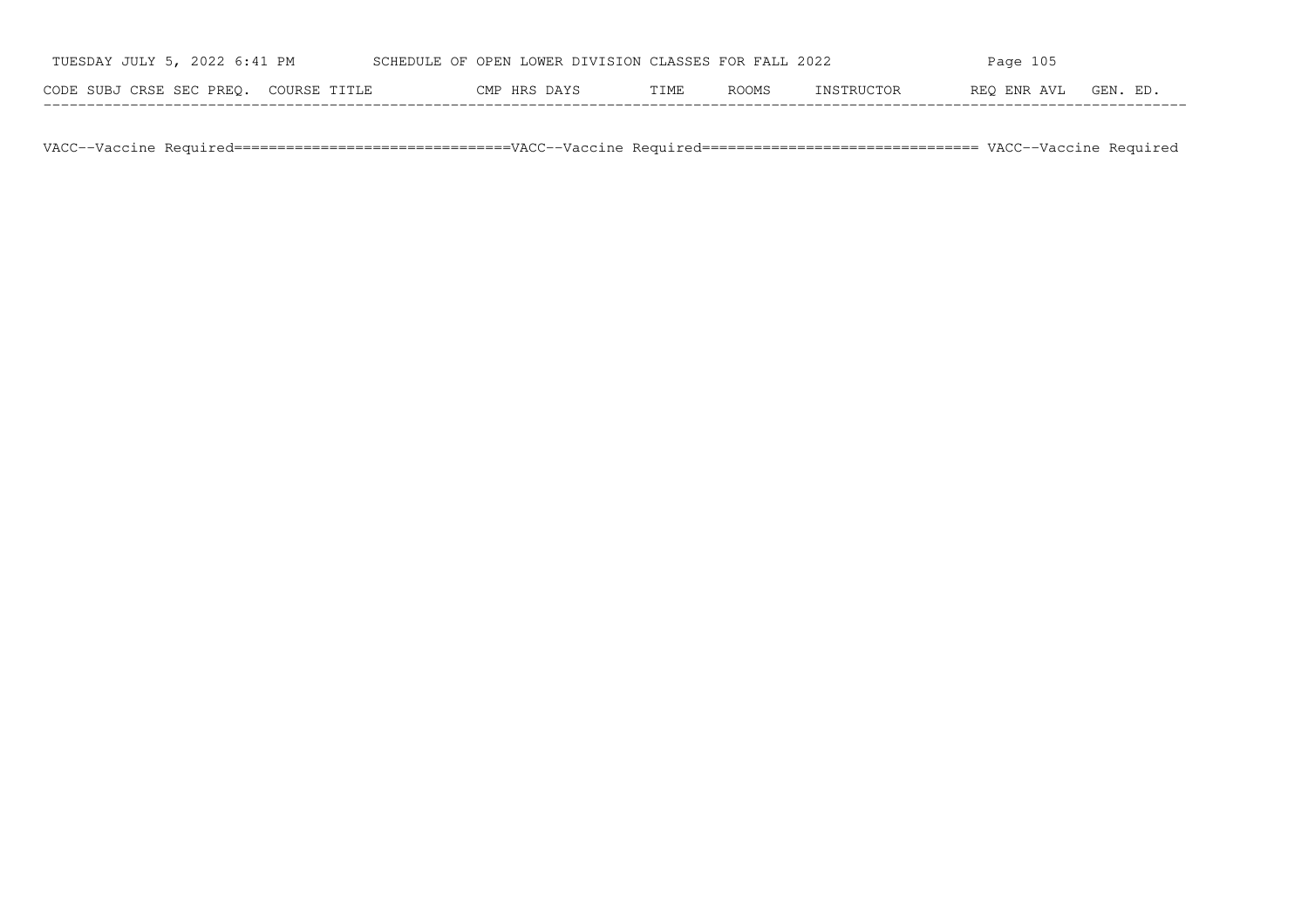| TUESDAY JULY 5, 2022 6:41 PM |                                                                                                                                      |       | SCHEDULE OF OPEN LOWER DIVISION CLASSES FOR FALL 2022 |                                 | Page 106             |          |
|------------------------------|--------------------------------------------------------------------------------------------------------------------------------------|-------|-------------------------------------------------------|---------------------------------|----------------------|----------|
|                              | CODE SUBJ CRSE SEC PREQ. COURSE TITLE THE CMP HRS DAYS                                                                               |       | ROOMS<br>TIME                                         | INSTRUCTOR                      | REQ ENR AVL GEN. ED. |          |
|                              |                                                                                                                                      |       |                                                       |                                 |                      |          |
|                              | VIR--Virtual Instruction==============================VIR--Virtual Instruction============================= VIR--Virtual Instruction |       |                                                       |                                 |                      |          |
| 99965 ARTH 101<br>002        | SURVEY OF ART:ANCIENT TO REN                                                                                                         | 3 MW  |                                                       | 300PM- 415PM VIR TBA M MCNAMARA | 45 15 30             | TH WC    |
| 90057 FREN 202 OL1           | NOTE: Taught Virtually<br>FRENCH FOR BUSINESS                                                                                        |       | 3 MWF 1200PM-1250PM ONLINETBA L LUNT                  |                                 | 21 5 16              | CG ML    |
|                              | NOTE: The course is 100% online and all direct instruction occurs<br>in real time without time delay.                                |       |                                                       |                                 |                      |          |
| 98745 SPAN 103 003           | SPAN LEVEL 3 CARTOON CULTURE<br>NOTE: Assumes completion of Spanish 102 or high school equivalent.                                   | 3 MWF | 1200PM-1250PM FLG-HL0232 G ANDERSON                   |                                 | 21 8 13              | CL ML    |
| 99835 PHYS 100 VIR           | PHYSICS IN EVERYDAY LIFE-LEC<br>NOTE: Lab Required                                                                                   | 3 MWF | 300PM-350PM VIR TBA L LI                              |                                 | 36 3 33              | NW SP    |
| 90095 PHYS 100 VR1           | PHYSICS IN EVERYDAY LIFE-LAB 1 Tu<br>NOTE: Lecture Required. Taught Virtually                                                        |       | 900AM-1050AM VIR                                      | TBA L LI                        | 2 16<br>18           | LB NW SP |
| 90658 PSYC 220 CH3           | CHILD DEVELOPMENT<br>NOTE: Taught Virtually, students are expected to meet via Zoom                                                  | 3 Tu  | 430PM- 545PM VIR                                      | TBA<br>J BOLAND                 | 15 10 5              | SA       |
|                              | during meeting times.                                                                                                                |       |                                                       |                                 |                      |          |
|                              | Childhood/Early Childhood Education majors only.                                                                                     |       |                                                       |                                 |                      |          |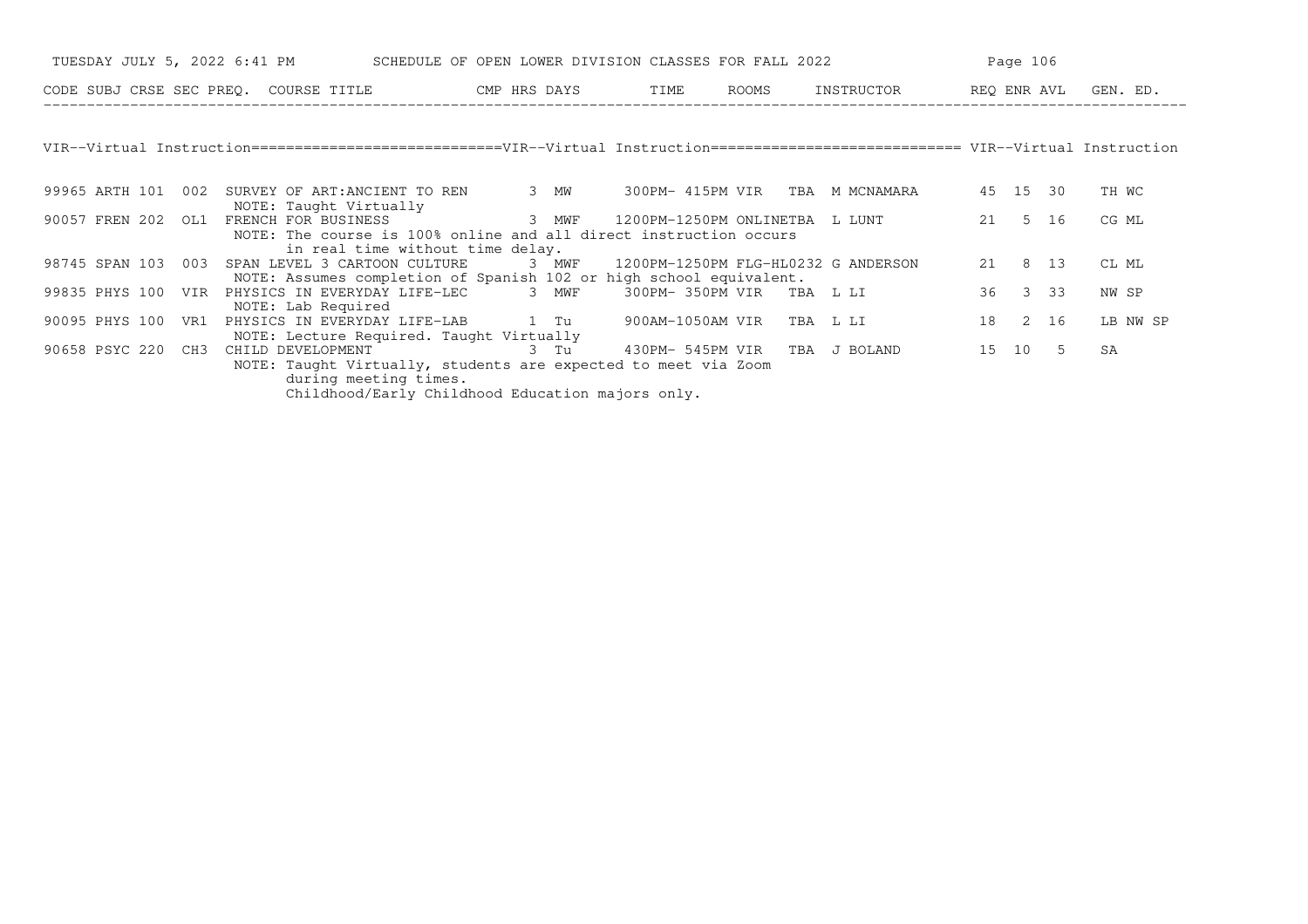| TUESDAY JULY 5, 2022 6:41 PM SCHEDULE OF OPEN LOWER DIVISION CLASSES FOR FALL 2022 Page 107 |  |                                                                                                                                    |  |        |  |  |                                             |    |          |      |             |
|---------------------------------------------------------------------------------------------|--|------------------------------------------------------------------------------------------------------------------------------------|--|--------|--|--|---------------------------------------------|----|----------|------|-------------|
|                                                                                             |  |                                                                                                                                    |  |        |  |  |                                             |    |          |      |             |
|                                                                                             |  |                                                                                                                                    |  |        |  |  |                                             |    |          |      |             |
|                                                                                             |  | W101--WAYS-Critical Thinking Seminar===========W101--WAYS-Critical Thinking Seminar========== W101--WAYS-Critical Thinking Seminar |  |        |  |  |                                             |    |          |      |             |
|                                                                                             |  | 99743 WAYS 101 001 DEMOCRACY IN CRISIS                                                                                             |  | 3 TuTh |  |  | 1230PM- 145PM FLG-HL0240 D CURRY 22 5 17    |    |          |      | W101        |
|                                                                                             |  | NOTE: First year students only.<br>START/END DATES: 08/29-12/16                                                                    |  |        |  |  |                                             |    |          |      |             |
|                                                                                             |  | 90528 WAYS 101 002 IFIT OR IHURT?<br>START/END DATES: 08/29-12/16                                                                  |  | 3 TuTh |  |  | 200PM- 315PM DUNNHL0204 T HEWITT 22 8 14    |    |          |      | <b>W101</b> |
|                                                                                             |  | 99378 WAYS 101 003 RUM AND REVENGE                                                                                                 |  | 3 TuTh |  |  | 1230PM- 145PM FLG-HL0236 G CLARK 22 9 13    |    |          |      | <b>W101</b> |
|                                                                                             |  | NOTE: First Year Students Only.<br>START/END DATES: 08/29-12/16                                                                    |  |        |  |  |                                             |    |          |      |             |
|                                                                                             |  | 99379 WAYS 101 004 APOCALYPSE NOW?<br>NOTE: First Year Students Only.                                                              |  | 3 TuTh |  |  | 1230PM- 145PM SAT-HL0312 K CLEARY 22 7 15   |    |          |      | W101        |
|                                                                                             |  | START/END DATES: 08/29-12/16<br>99380 WAYS 101 005 FREE SPEECH ON CAMPUS                                                           |  | 3 TuTh |  |  | 200PM- 315PM FLG-HL0206 D LEMPERT 22 5 17   |    |          |      | <b>W101</b> |
|                                                                                             |  | NOTE: First Year Students Only.<br>START/END DATES: 08/29-12/16                                                                    |  |        |  |  |                                             |    |          |      |             |
|                                                                                             |  | 99745 WAYS 101 006 FREE SPEECH ON CAMPUS<br>NOTE: First Year Students Only.                                                        |  | 3 TuTh |  |  | 1230PM- 145PM FLG-HL0206 D LEMPERT 22 8 14  |    |          |      | W101        |
|                                                                                             |  | START/END DATES: 08/29-12/16<br>99746 WAYS 101 007 CLIMATE CATASTROPHE                                                             |  | 3 MWF  |  |  | 1100AM-1150AM TIM-HL0120 M RYGEL 22 10 12   |    |          |      | W101        |
|                                                                                             |  | NOTE: First Year Students Only                                                                                                     |  |        |  |  |                                             |    |          |      |             |
|                                                                                             |  | START/END DATES: 08/29-12/16<br>99382 WAYS 101 008 INTERNET AND DEMOCRACY                                                          |  | 3 TuTh |  |  | 1230PM-145PM FLG-HL0233 J HEFFNER 22 7 15   |    |          |      | <b>W101</b> |
|                                                                                             |  | NOTE: First Year Students Only.<br>START/END DATES: 08/29-12/16                                                                    |  |        |  |  |                                             |    |          |      |             |
|                                                                                             |  | 99383 WAYS 101 009 RUM AND REVENGE<br>NOTE: First Year Students Only.                                                              |  | 3 TuTh |  |  | 200PM- 315PM FLG-HL0236 G CLARK 22 7 15     |    |          |      | W101        |
|                                                                                             |  | START/END DATES: 08/29-12/16<br>99384 WAYS 101 010 POLITICS OF US VS THEM                                                          |  | 3 TuTh |  |  | 1230PM- 145PM SAT-HL0325 R HINCKLEY 22 5 17 |    |          |      | W101        |
|                                                                                             |  | NOTE: First Year Students Only.                                                                                                    |  |        |  |  |                                             |    |          |      |             |
|                                                                                             |  | START/END DATES: 08/29-12/16<br>99385 WAYS 101 011 THE ONES WITHOUT A VOICE                                                        |  | 3 MWF  |  |  | 1100AM-1150AM KEL-HL0102 B AMULIKE 22 11 11 |    |          |      | W101        |
|                                                                                             |  | NOTE: First Year Students Only.<br>START/END DATES: 08/29-12/16                                                                    |  |        |  |  |                                             |    |          |      |             |
|                                                                                             |  | 90104 WAYS 101 012 TRANSFORMATIONS OF MYTH<br>NOTE: Freshman standing required.                                                    |  | 3 TuTh |  |  | 200PM- 315PM SAT-HL0222 S STANNISH 22 8 14  |    |          |      | W101        |
|                                                                                             |  | START/END DATES: 08/29-12/16<br>99387 WAYS 101 014 MINORITY RIGHTS                                                                 |  | 3 TuTh |  |  | 200PM- 315PM FLG-HL0211 L LUNT 22 4 18      |    |          |      | W101        |
|                                                                                             |  | NOTE: First Year Students Only.<br>START/END DATES: 08/29-12/16                                                                    |  |        |  |  |                                             |    |          |      |             |
|                                                                                             |  | 90105 WAYS 101 015 ART VS. TECHNOLOGY                                                                                              |  | 3 TuTh |  |  | 1230PM- 145PM FLG-HL0164 J VINK 22 7 15     |    |          |      | W101        |
|                                                                                             |  | START/END DATES: 08/29-12/16<br>90527 WAYS 101 016 IN THE MIND OF THE OTHER                                                        |  | 3 TuTh |  |  | 1230PM- 145PM FLG-HL0235 S LOPEZ            |    | 22 10 12 |      | <b>W101</b> |
|                                                                                             |  | START/END DATES: 08/29-12/16<br>99388 WAYS 101 017 EVERYDAY ETHICS                                                                 |  | 3 MWF  |  |  | 1000AM-1050AM FLG-HL0240 T MURPHY           |    | 22 11 11 |      | W101        |
|                                                                                             |  | NOTE: First Year Students Only<br>START/END DATES: 08/29-12/16                                                                     |  |        |  |  |                                             |    |          |      |             |
|                                                                                             |  | 90106 WAYS 101 018 TRANSFORMATIONS OF MYTH<br>START/END DATES: 08/29-12/16                                                         |  | 3 TuTh |  |  | 1230PM- 145PM SAT-HL0222 S STANNISH         | 22 |          | 6 16 | <b>W101</b> |
|                                                                                             |  | 99390 WAYS 101 019 PERFORMING MEMORY/HUMAN RIGHTS<br>NOTE: First Year Students Only                                                |  | 3 MWF  |  |  | 1100AM-1150AM FLG-HL0240 L TREVIZAN         |    | 22 13    | 9    | W101        |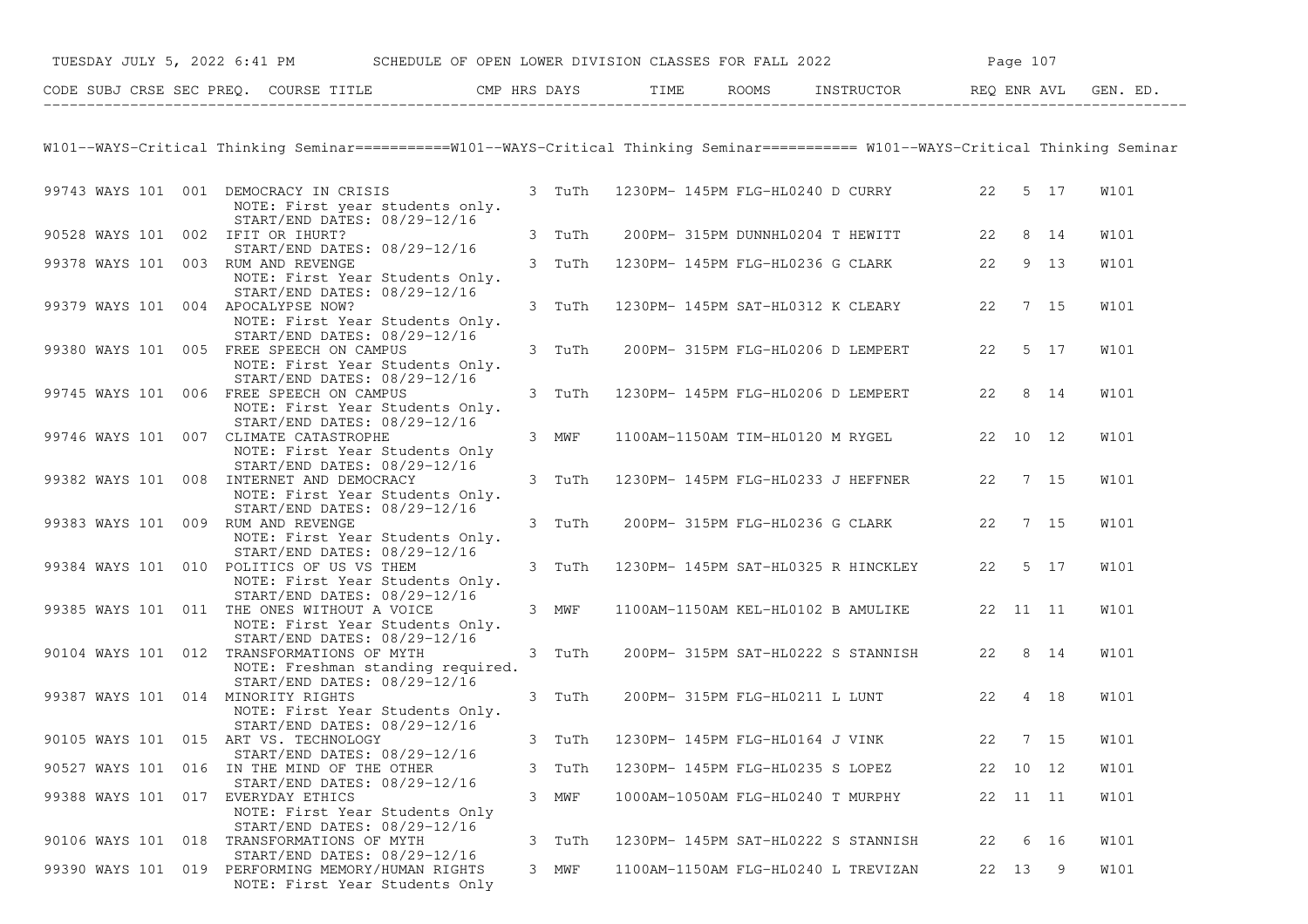|                                                             | TUESDAY JULY 5, 2022 6:41 PM                                |  |  |                                                                |  |  |  |        |                            |  | SCHEDULE OF OPEN LOWER DIVISION CLASSES FOR FALL 2022 |                                        |             | Page 108 |      |          |
|-------------------------------------------------------------|-------------------------------------------------------------|--|--|----------------------------------------------------------------|--|--|--|--------|----------------------------|--|-------------------------------------------------------|----------------------------------------|-------------|----------|------|----------|
|                                                             |                                                             |  |  | CODE SUBJ CRSE SEC PREQ. COURSE TITLE THE CMP HRS DAYS         |  |  |  |        | TIME                       |  | ROOMS                                                 | INSTRUCTOR                             | REQ ENR AVL |          |      | GEN. ED. |
|                                                             |                                                             |  |  | START/END DATES: 08/29-12/16                                   |  |  |  |        |                            |  |                                                       |                                        |             |          |      |          |
|                                                             | 99391 WAYS 101 020                                          |  |  | GLOBAL HISTORY OF FASCISM                                      |  |  |  | 3 MWF  |                            |  |                                                       | 1100AM-1150AM SAT-HL0222 R FAIR-SCHULZ |             | 22 8 14  |      | W101     |
|                                                             |                                                             |  |  | NOTE: First Year Students Only<br>START/END DATES: 08/29-12/16 |  |  |  |        |                            |  |                                                       |                                        |             |          |      |          |
|                                                             | 99392 WAYS 101 021                                          |  |  | SCIENCE: FACT VS OPINION?                                      |  |  |  | 3 TuTh |                            |  | 1230PM- 145PM TIM-HL0131 M WALKER                     |                                        |             | 22 10 12 |      | W101     |
|                                                             |                                                             |  |  | NOTE: First Year Students Only<br>START/END DATES: 08/29-12/16 |  |  |  |        |                            |  |                                                       |                                        |             |          |      |          |
|                                                             | 99393 WAYS 101 022                                          |  |  | APES GOT CULTURE?                                              |  |  |  | 3 TuTh |                            |  | 1230PM- 145PM KEL-HL0102 N MALIT                      |                                        |             | 22 8 14  |      | W101     |
|                                                             |                                                             |  |  | NOTE: First Year Students Only                                 |  |  |  |        |                            |  |                                                       |                                        |             |          |      |          |
|                                                             | 99744 WAYS 101 OL1                                          |  |  | START/END DATES: 08/29-12/16<br>BUSINESS, PASSION, PURPOSE     |  |  |  |        | 3 TuTh 1230PM-145PM ONLINE |  |                                                       | S LEVIUS                               | 22          |          | 9 13 | W101     |
|                                                             |                                                             |  |  | NOTE: First year students only.                                |  |  |  |        |                            |  |                                                       |                                        |             |          |      |          |
| Delivered online. Instruction and interaction occurs online |                                                             |  |  |                                                                |  |  |  |        |                            |  |                                                       |                                        |             |          |      |          |
|                                                             | within the Learning Management System, Moodle. There are no |  |  |                                                                |  |  |  |        |                            |  |                                                       |                                        |             |          |      |          |
|                                                             | requirements for face-to-face meetings, onsite instruction, |  |  |                                                                |  |  |  |        |                            |  |                                                       |                                        |             |          |      |          |
|                                                             |                                                             |  |  | or scheduled times to be online. However, proctored exams      |  |  |  |        |                            |  |                                                       |                                        |             |          |      |          |
|                                                             |                                                             |  |  | may be required, either on campus or at a location             |  |  |  |        |                            |  |                                                       |                                        |             |          |      |          |
|                                                             | convenient to the student.                                  |  |  |                                                                |  |  |  |        |                            |  |                                                       |                                        |             |          |      |          |
|                                                             | START/END DATES: 08/29-12/16                                |  |  |                                                                |  |  |  |        |                            |  |                                                       |                                        |             |          |      |          |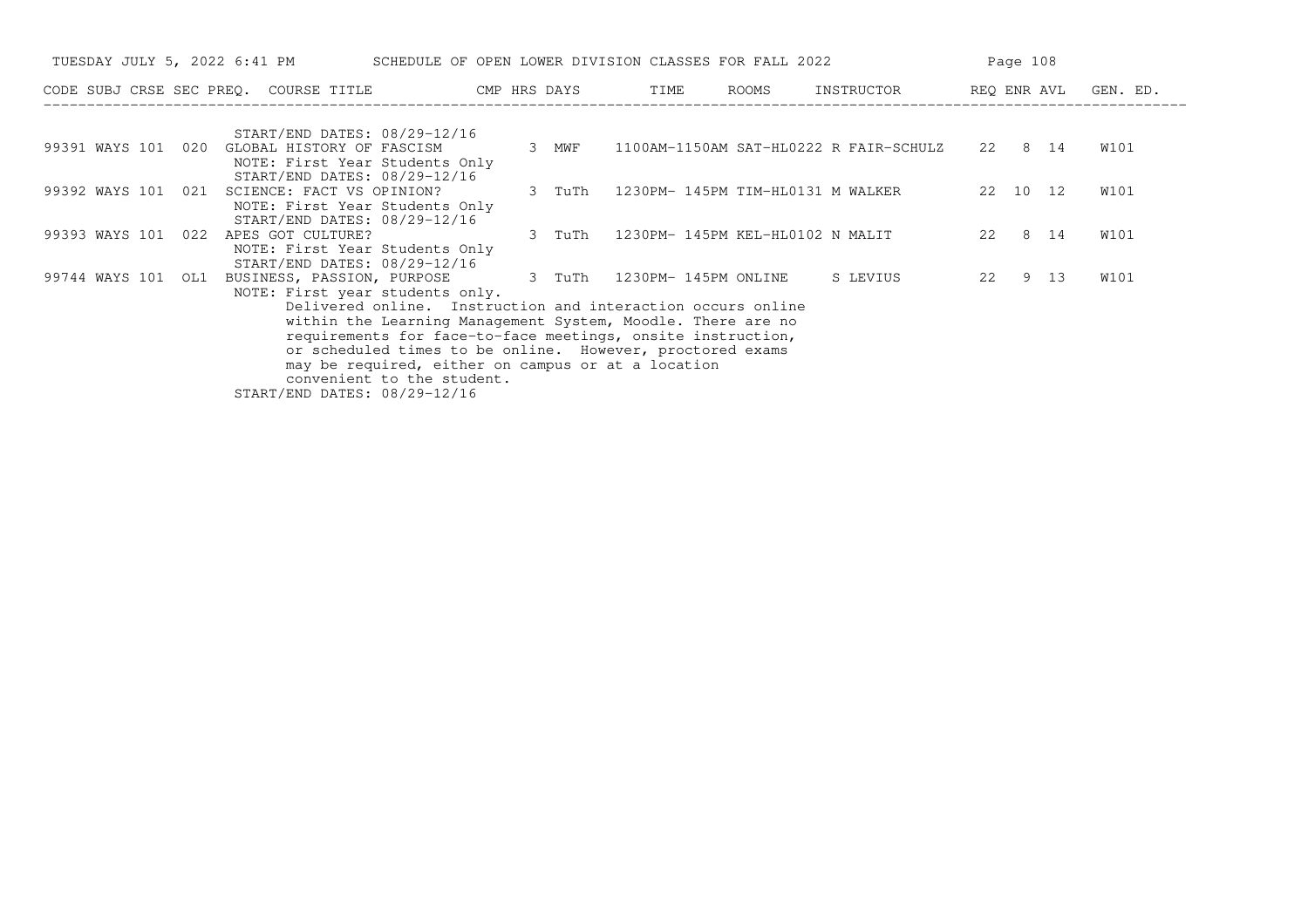| TUESDAY JULY 5, 2022 6:41 PM<br>SCHEDULE OF OPEN LOWER DIVISION CLASSES FOR FALL 2022<br>Page 109                                     |  |                                                                                                 |  |  |        |                                  |  |       |                                      |       |          |                |      |
|---------------------------------------------------------------------------------------------------------------------------------------|--|-------------------------------------------------------------------------------------------------|--|--|--------|----------------------------------|--|-------|--------------------------------------|-------|----------|----------------|------|
|                                                                                                                                       |  | CODE SUBJ CRSE SEC PREQ. COURSE TITLE THE CMP HRS DAYS TIME                                     |  |  |        |                                  |  | ROOMS | INSTRUCTOR REO ENR AVL GEN. ED.      |       |          |                |      |
|                                                                                                                                       |  |                                                                                                 |  |  |        |                                  |  |       |                                      |       |          |                |      |
| W102--WAYS-College Writing Seminar================W102--WAYS-College Writing Seminar============== W102--WAYS-College Writing Seminar |  |                                                                                                 |  |  |        |                                  |  |       |                                      |       |          |                |      |
| 99395 WAYS 102 001                                                                                                                    |  | LIMITS OF THE HUMAN                                                                             |  |  | 3 MWF  |                                  |  |       | 1100AM-1150AM SAT-HL0325 L STANAVAGE |       | 22 11 11 |                | W102 |
|                                                                                                                                       |  | NOTE: First Year Students Only<br>START/END DATES: 08/29-12/16                                  |  |  |        |                                  |  |       |                                      |       |          |                |      |
| 99397 WAYS 102 002                                                                                                                    |  | STORIES THAT AREN'T EVEN TRUE<br>NOTE: First Year Students Only<br>START/END DATES: 08/29-12/16 |  |  | 3 TuTh | 1230PM- 145PM FLG-HL0103 D MAUS  |  |       |                                      |       | 22 16 6  |                | W102 |
| 99749 WAYS 102 003                                                                                                                    |  | STORIES THAT AREN'T EVEN TRUE<br>NOTE: First Year Students Only                                 |  |  | 3 TuTh | 200PM- 315PM FLG-HL0103 D MAUS   |  |       |                                      |       | 22 13 9  |                | W102 |
|                                                                                                                                       |  | START/END DATES: 08/29-12/16                                                                    |  |  |        |                                  |  |       |                                      |       |          |                |      |
| 99750 WAYS 102 004                                                                                                                    |  | LIMITS OF THE HUMAN<br>NOTE: First Year Students Only                                           |  |  | 3 MWF  |                                  |  |       | 1000AM-1050AM SAT-HL0325 L STANAVAGE |       | 22 15 7  |                | W102 |
| 99748 WAYS 102 005                                                                                                                    |  | START/END DATES: 08/29-12/16<br>ON WELLNESS: FIXES & FADS                                       |  |  | 3 MWF  | 1000AM-1050AM SAT-HL0104AL BROWN |  |       |                                      |       | 22 20    | $\overline{2}$ | W102 |
|                                                                                                                                       |  | NOTE: First Year Students Only                                                                  |  |  |        |                                  |  |       |                                      |       |          |                |      |
| 99401 WAYS 102 006                                                                                                                    |  | START/END DATES: 08/29-12/16<br>REAL TEACHERS PLEASE STAND UP<br>NOTE: First Year Students Only |  |  | 3 MWF  | 1100AM-1150AM SAT-HL0260 L HALL  |  |       |                                      | 22 18 |          | $\overline{4}$ | W102 |

START/END DATES: 08/29−12/16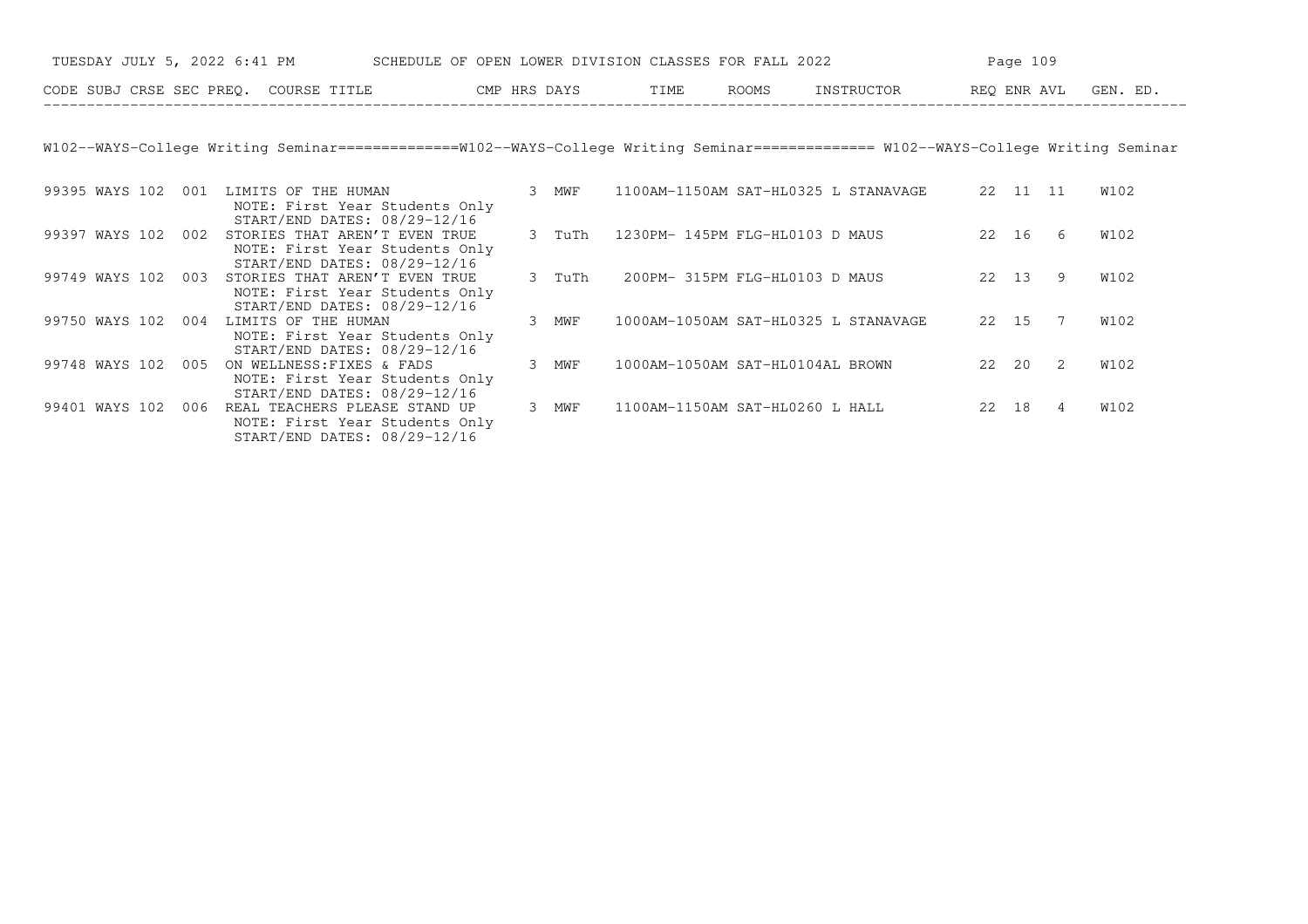|                                                                                                                                        | TUESDAY JULY 5, 2022 6:41 PM SCHEDULE OF OPEN LOWER DIVISION CLASSES FOR FALL 2022 Page 110 |        |  |  |                                               |          |  |  |             |
|----------------------------------------------------------------------------------------------------------------------------------------|---------------------------------------------------------------------------------------------|--------|--|--|-----------------------------------------------|----------|--|--|-------------|
| CODE SUBJ CRSE SEC PREQ. COURSE TITLE CMP HRS DAYS TIME ROOMS INSTRUCTOR REQ ENR AVL GEN. ED.                                          |                                                                                             |        |  |  |                                               |          |  |  |             |
|                                                                                                                                        |                                                                                             |        |  |  |                                               |          |  |  |             |
| W103--WAYS-Talking about Diversity ==============W103--WAYS-Talking about Diversity =============== W103--WAYS-Talking about Diversity |                                                                                             |        |  |  |                                               |          |  |  |             |
| 99756 WAYS 103 003 FRENCH IN N. AMERICA<br>NOTE: First Year Students Only<br>START/END DATES: 08/29-12/16                              |                                                                                             | 3 TuTh |  |  | 1230PM- 145PM FLG-HL0211 L LUNT 22 6 16       |          |  |  | <b>W103</b> |
| 90109 WAYS 103 004 POETIC JUSTICE<br>START/END DATES: 08/29-12/16                                                                      |                                                                                             | 3 MWF  |  |  | 1000AM-1050AM FLG-HL0235 O SARMIENTO          | 22 5 17  |  |  | W103        |
| 99403 WAYS 103 005 RACE AND COMICS<br>NOTE: First Year Students Only<br>START/END DATES: 08/29-12/16                                   |                                                                                             | 3 TuTh |  |  | 1230PM- 145PM MRY-HL0253 J DONAHUE            | 22 7 15  |  |  | <b>W103</b> |
| 90530 WAYS 103 006 POETIC JUSTICE<br>START/END DATES: 08/29-12/16                                                                      |                                                                                             | 3 MWF  |  |  | 1100AM-1150AM FLG-HL0233 O SARMIENTO          | 22 5 17  |  |  | <b>W103</b> |
| 99406 WAYS 103 007 ALGORITHMS OF OPPRESSION<br>NOTE: First Year Students Only<br>START/END DATES: 08/29-12/16                          |                                                                                             | 3 MWF  |  |  | 1000AM-1050AM FLG-HL0164 L GRABOWSKI          | 22 9 13  |  |  | W103        |
| 99407 WAYS 103 008 WHEN WE FIGHT, WE WIN!<br>NOTE: First Year Students Only<br>START/END DATES: 08/29-12/16                            |                                                                                             | 3 MWF  |  |  | 1100AM-1150AM SAT-HL0319 A SORENSEN           | 22 12 10 |  |  | W103        |
| 90590 WAYS 103 009 WHEN WE FIGHT, WE WIN!<br>START/END DATES: 08/29-12/16                                                              |                                                                                             | 3 MWF  |  |  | 1000AM-1050AM SAT-HL0319 A SORENSEN 22 14 8   |          |  |  | <b>W103</b> |
| 90745 WAYS 103 010 ASIAN-AMERICAN FAMILIES<br>NOTE: First Year Students Only<br>START/END DATES: 08/29-12/16                           |                                                                                             | 3 TuTh |  |  | 1230PM- 145PM FLG-HL0232 C DORAN 22 2 20      |          |  |  | W103        |
| 90778 WAYS 103 011 POWER OF IDENTITY<br>NOTE: First year students only.<br>START/END DATES: 08/29-12/16                                |                                                                                             | 3 TuTh |  |  | 200PM-315PM BRA-HL0215 F KHAN 22 4 18         |          |  |  | <b>W103</b> |
| 90780 WAYS 103 012 POWER OF IDENTITY<br>NOTE: First year student only.<br>START/END DATES: 08/29-12/16                                 |                                                                                             |        |  |  | 3 TuTh 1230PM-145PM BRA-HL0215 F KHAN 22 1 21 |          |  |  | W103        |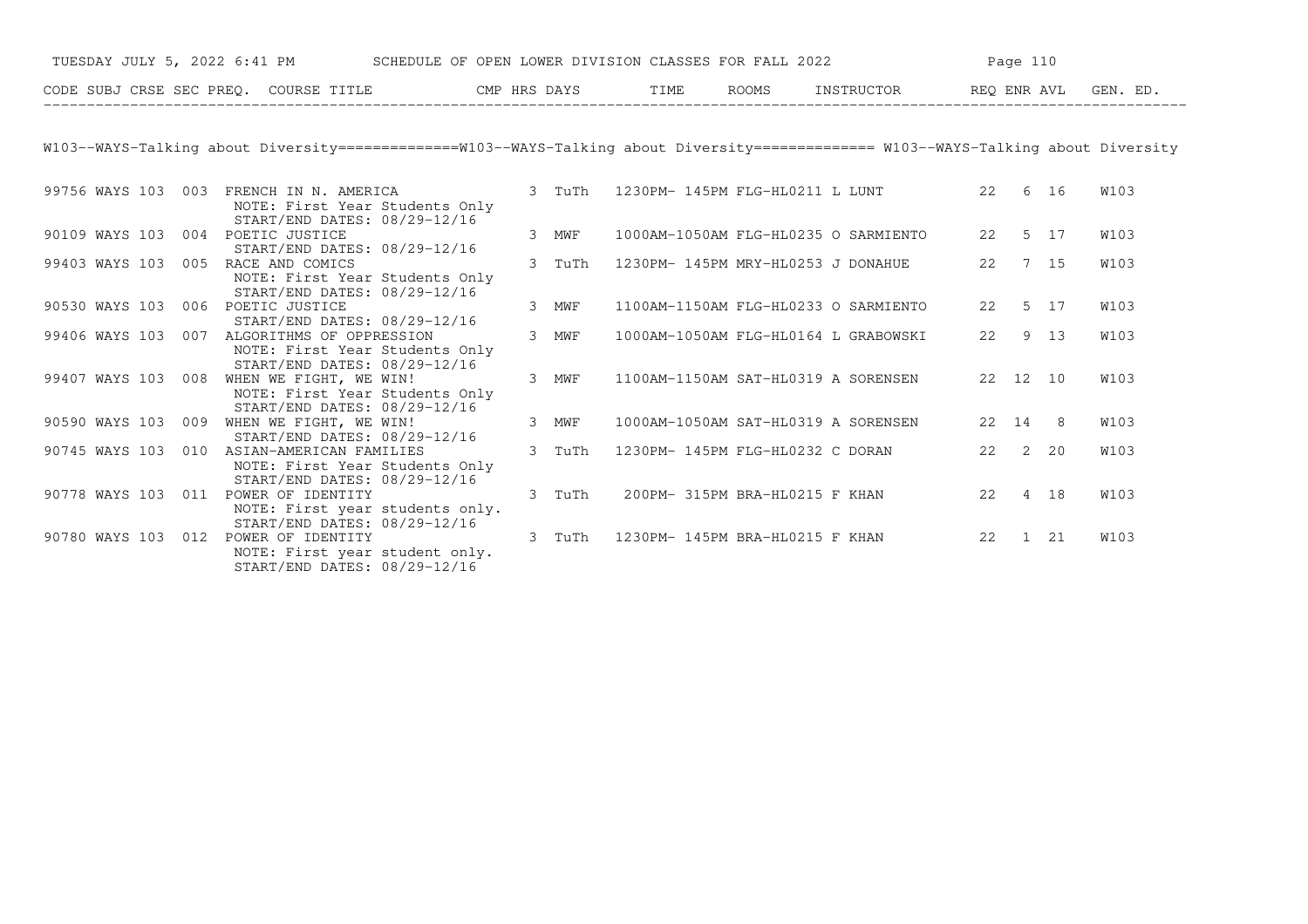| TUESDAY JULY 5, 2022 6:41 PM          | SCHEDULE OF OPEN LOWER DIVISION CLASSES FOR FALL 2022 |                       |            | Page 111    |          |
|---------------------------------------|-------------------------------------------------------|-----------------------|------------|-------------|----------|
| CODE SUBJ CRSE SEC PREO. COURSE TITLE | CMP HRS DAYS                                          | <b>ROOMS</b><br>TTME. | INSTRUCTOR | REO ENR AVL | GEN. ED. |

W301−−WAYS− Connecting Ways of Think===========W301−−WAYS− Connecting Ways of Think=========== W301−−WAYS− Connecting Ways of Think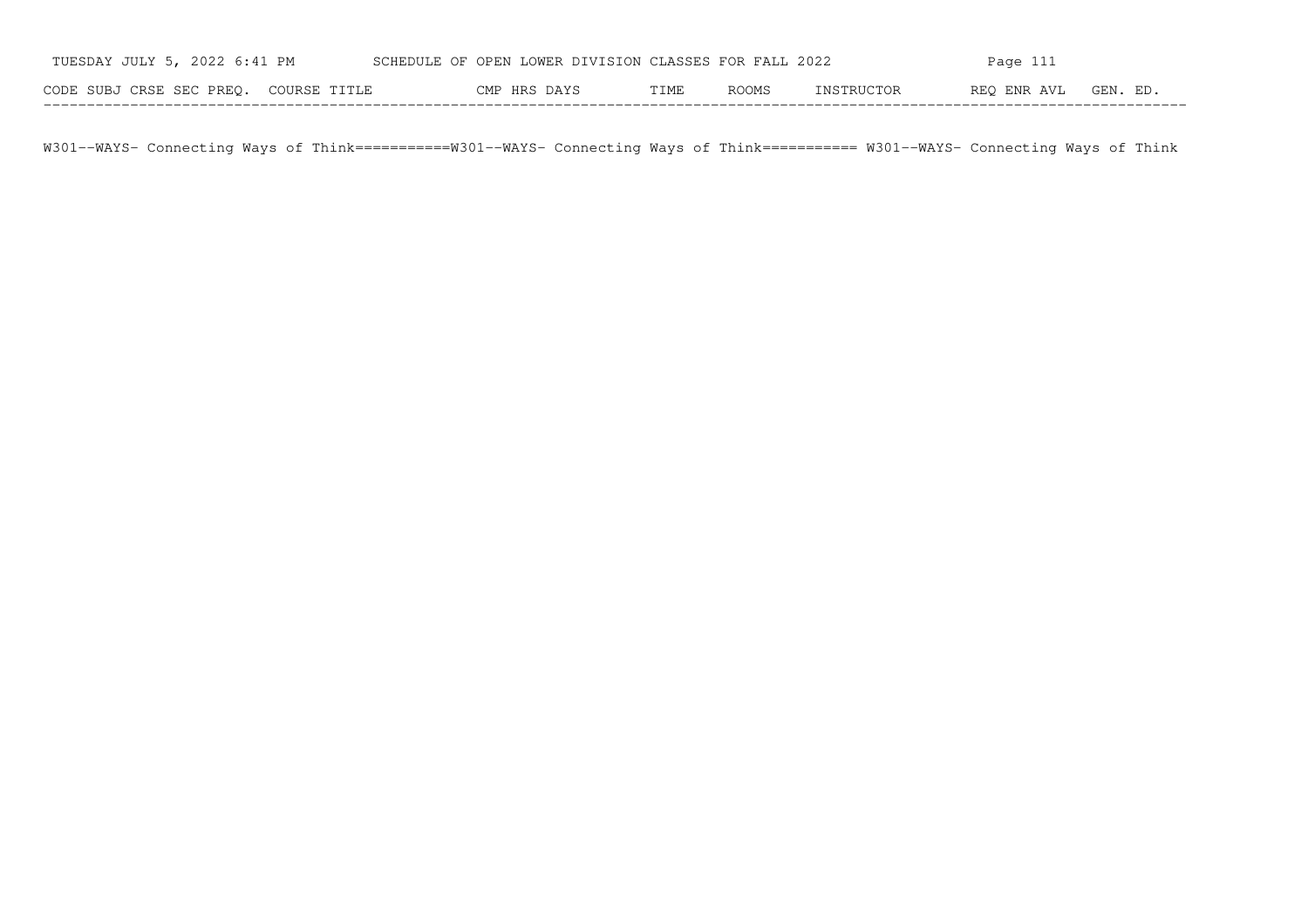| TUESDAY JULY 5, 2022 6:41 PM<br>SCHEDULE OF OPEN LOWER DIVISION CLASSES FOR FALL 2022<br>Page 112                                   |                                                                                                                                  |              |        |      |                                  |                                    |             |          |      |          |
|-------------------------------------------------------------------------------------------------------------------------------------|----------------------------------------------------------------------------------------------------------------------------------|--------------|--------|------|----------------------------------|------------------------------------|-------------|----------|------|----------|
| CODE SUBJ CRSE SEC PREO. COURSE TITLE                                                                                               |                                                                                                                                  | CMP HRS DAYS |        | TIME | ROOMS                            | INSTRUCTOR                         | REO ENR AVL |          |      | GEN. ED. |
|                                                                                                                                     |                                                                                                                                  |              |        |      |                                  |                                    |             |          |      |          |
| WC--Western Civilization===============================WC--Western Civilization=========================== WC--Western Civilization |                                                                                                                                  |              |        |      |                                  |                                    |             |          |      |          |
| 98374 ARTH 101<br>001                                                                                                               | SURVEY OF ART: ANCIENT TO REN                                                                                                    | 3 MW         |        |      |                                  | 1100AM-1215PM BRA-HL0202 C DOWNING |             | 50 19 31 |      | TH WC    |
| 99965 ARTH 101<br>002                                                                                                               | SURVEY OF ART: ANCIENT TO REN<br>NOTE: Taught Virtually                                                                          | 3 MW         |        |      |                                  | 300PM- 415PM VIR TBA M MCNAMARA    |             | 45 15 30 |      | TH WC    |
| 98211 ARTH 102<br>001                                                                                                               | SURVEY ART: RENAISSANCE-MODRN<br>NOTE: Sophomore Standing.                                                                       | 3 TuTh       |        |      |                                  | 200PM- 315PM STW-HL0211 M MCNAMARA | 45          | 9 36     |      | TH WC    |
| 98674 HIST 101<br>001                                                                                                               | EUROPE FROM 1500 TO 1815<br>NOTE: Counts as an elective for International Studies                                                |              | 3 TuTh |      | 930AM-1045AM FLG-HL0236 G CLARK  |                                    |             | 30 4 26  |      | TH WC    |
| 99716 LANG 296<br>001                                                                                                               | major and minor.<br>major and minor.<br>EUROPEAN LANG&CULT: FRENCH CASE 3 TuTh<br>NOTE: Counts towards Women and Gender Studies. |              |        |      | 1100AM-1215PM FLG-HL0233 M CATEL |                                    | 2.1         |          | 3 18 | CG WC    |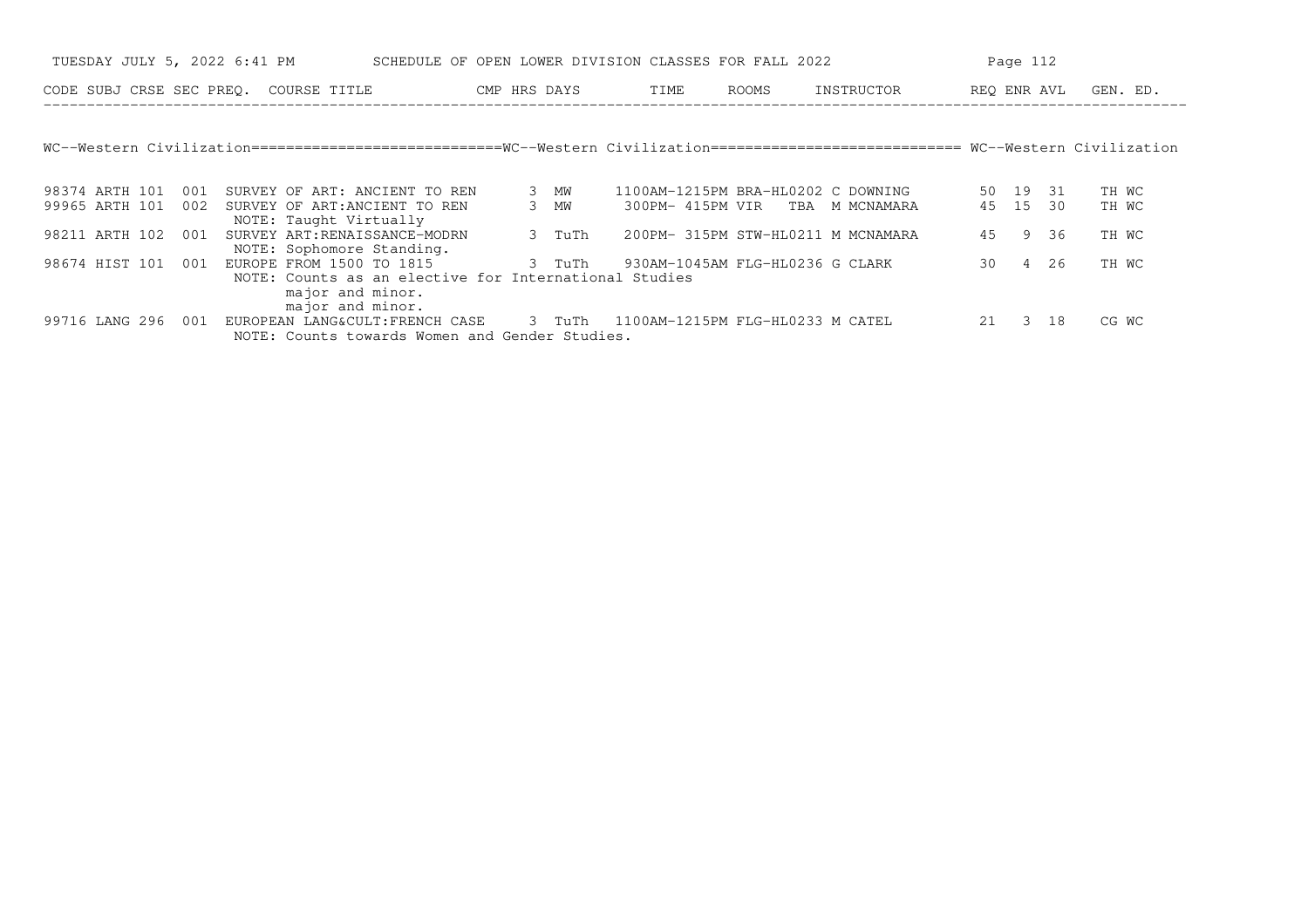| TUESDAY JULY 5, 2022 6:41 PM SCHEDULE OF OPEN LOWER DIVISION CLASSES FOR FALL 2022 | Page 113                                                                                                                                                                                                                                           |                                                                                                       |                                                                                                                                  |                      |          |
|------------------------------------------------------------------------------------|----------------------------------------------------------------------------------------------------------------------------------------------------------------------------------------------------------------------------------------------------|-------------------------------------------------------------------------------------------------------|----------------------------------------------------------------------------------------------------------------------------------|----------------------|----------|
|                                                                                    | CODE SUBJ CRSE SEC PREQ. COURSE TITLE TO THE ROOMS INSTRUCTOR THE ROOMS ENGLAVI GEN. ED.                                                                                                                                                           |                                                                                                       |                                                                                                                                  |                      |          |
|                                                                                    |                                                                                                                                                                                                                                                    |                                                                                                       |                                                                                                                                  |                      |          |
|                                                                                    |                                                                                                                                                                                                                                                    |                                                                                                       |                                                                                                                                  |                      |          |
|                                                                                    | 98817 EDLS 207 001* EARLY CHILDHOOD LITERACY-LEC 3 TuTh 930AM-1045AM SAT-HL0260 L HALL 3 9 6<br>Pre-requisites: EDLS201<br>NOTE: Lab required.                                                                                                     |                                                                                                       |                                                                                                                                  |                      | WΙ       |
|                                                                                    |                                                                                                                                                                                                                                                    | EDLS 207 and EDUC 303 must be taken concurrently.                                                     |                                                                                                                                  |                      |          |
|                                                                                    | 98818 EDLS 207 002* EARLY CHILDHOOD LITERACY-LEC 3 TuTh 1230PM-145PM SAT-HL0260 L HALL 315 10 5<br>Pre-requisites: EDLS201                                                                                                                         | Childhood/Early Childhood Education majors only.                                                      |                                                                                                                                  |                      | WI       |
|                                                                                    | NOTE: Lab required.                                                                                                                                                                                                                                | EDLS 207 and EDUC 303 must be taken concurrently.                                                     |                                                                                                                                  |                      |          |
|                                                                                    | 99222 EDLS 207 JC1* EARLY CHILDHOOD LITERACY-LAB W 1 M 330AM-1100AM TBA TBA A WEISBURGER<br>Pre-requisites: EDLS201                                                                                                                                | Childhood/Early Childhood Education majors only.                                                      |                                                                                                                                  | 30 8 22              | WΙ       |
|                                                                                    | NOTE: Course meets on the JCC campus in Watertown.                                                                                                                                                                                                 |                                                                                                       |                                                                                                                                  |                      |          |
|                                                                                    | Lecture required.                                                                                                                                                                                                                                  | Childhood/Early Childhood Education majors only.                                                      |                                                                                                                                  |                      |          |
|                                                                                    | 99221 EDLS 207 JCC* EARLY CHILDHOOD LITERACY-LEC W 3 W 1230PM-300PM TBA TBA A WEISBURGER                                                                                                                                                           |                                                                                                       |                                                                                                                                  | 30 8 22              | WI       |
|                                                                                    | Pre-requisites: EDLS201<br>NOTE: Course meets on the JCC campus in Watertown.                                                                                                                                                                      |                                                                                                       |                                                                                                                                  |                      |          |
|                                                                                    | Lab required.                                                                                                                                                                                                                                      |                                                                                                       |                                                                                                                                  |                      |          |
|                                                                                    |                                                                                                                                                                                                                                                    | EDLS 207 and EDUC 303 must be taken concurrently.<br>Childhood/Early Childhood Education majors only. |                                                                                                                                  |                      |          |
|                                                                                    | 90031 COMP 201 003* WRITING ARGUMENTS                                                                                                                                                                                                              | 4 TuTh                                                                                                | 430PM- 610PM FLG-HL0211 L WILSON 22 15 7                                                                                         |                      | WI       |
|                                                                                    | Pre-requisites: COMP101 or LITR110 or WAYS102                                                                                                                                                                                                      |                                                                                                       |                                                                                                                                  |                      | AE TA WI |
|                                                                                    |                                                                                                                                                                                                                                                    |                                                                                                       |                                                                                                                                  |                      | AE TA WI |
|                                                                                    |                                                                                                                                                                                                                                                    |                                                                                                       | 900AM-1040AM FLG-HL0210 B LANDRY 22 9 13<br>200PM- 340PM MVC-HLTBA B LANDRY 22 8 14<br>200PM- 340PM MRY-HL0253 S DEGHETT 17 15 2 |                      | AE TA WI |
|                                                                                    | 98988 COMP 202 001 INTRO TO CREATIVE WRITING 4 TuTh<br>99315 COMP 202 002 INTRO TO CREATIVE WRITING 4 TuTh<br>98845 COMP 202 003 INTRO TO CREATIVE WRITING 4 MW<br>99909 COMP 202 HNR INTRO TO CREATIVE WRITING 4 MW<br>NOTE: Honors students only |                                                                                                       | 200PM- 340PM MRY-HL0253 S DEGHETT                                                                                                | $4 \quad 1$<br>$5 -$ | AE TA WI |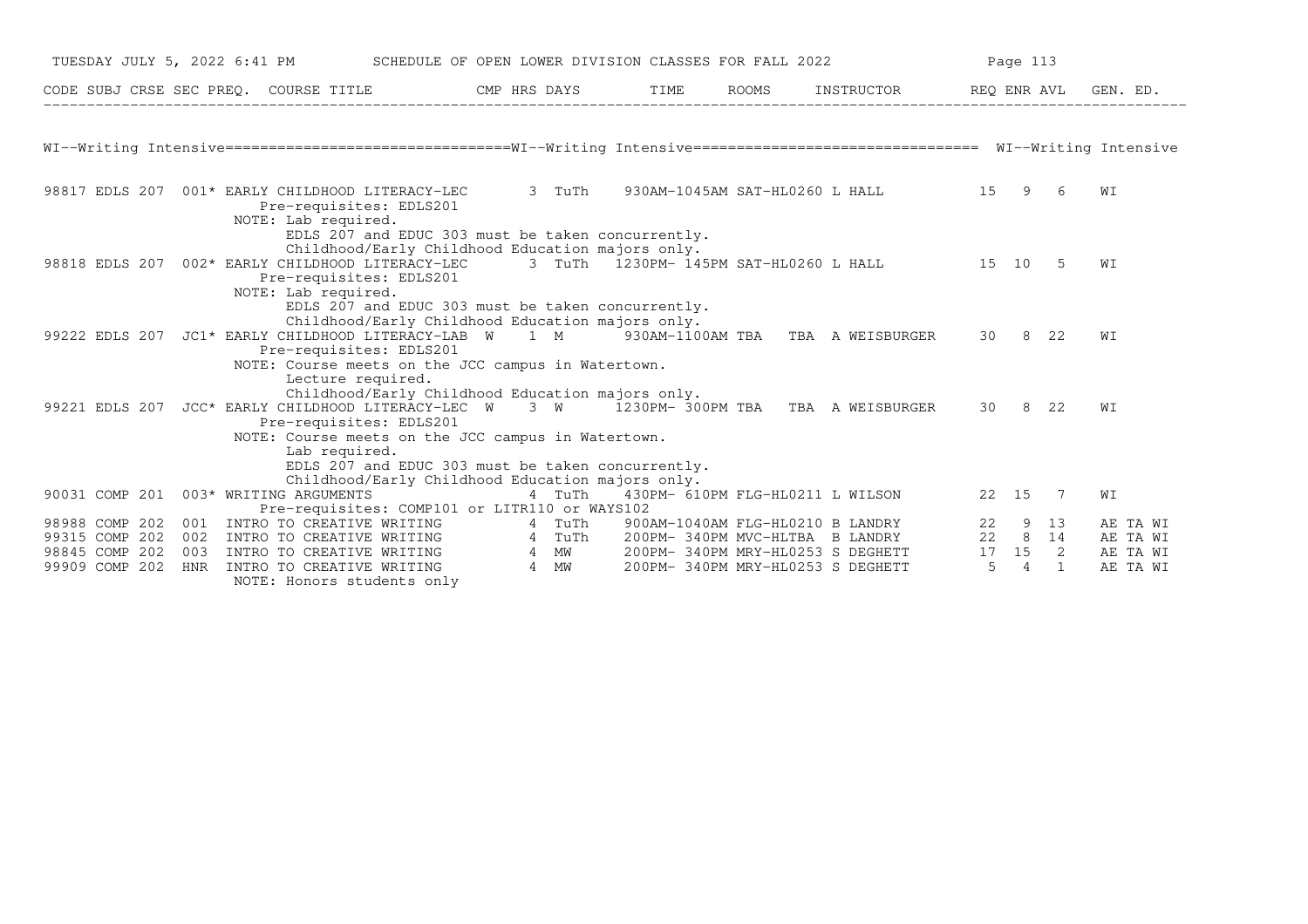| TUESDAY JULY 5, 2022 6:41 PM SCHEDULE OF OPEN LOWER DIVISION CLASSES FOR FALL 2022 Page 114 |  |                                                                                                                                   |       |  |  |                                                               |  |  |  |       |
|---------------------------------------------------------------------------------------------|--|-----------------------------------------------------------------------------------------------------------------------------------|-------|--|--|---------------------------------------------------------------|--|--|--|-------|
|                                                                                             |  | CODE SUBJ CRSE SEC PREQ. COURSE TITLE CMP HRS DAYS TIME ROOMS INSTRUCTOR REQ ENR AVL GEN. ED.                                     |       |  |  |                                                               |  |  |  |       |
|                                                                                             |  |                                                                                                                                   |       |  |  |                                                               |  |  |  |       |
|                                                                                             |  | XC--Cross Cultural Perspective====================XC--Cross Cultural Perspective================== XC--Cross Cultural Perspective |       |  |  |                                                               |  |  |  |       |
|                                                                                             |  |                                                                                                                                   |       |  |  |                                                               |  |  |  | SW XC |
|                                                                                             |  |                                                                                                                                   |       |  |  |                                                               |  |  |  | SW XC |
|                                                                                             |  |                                                                                                                                   |       |  |  |                                                               |  |  |  | CG XC |
|                                                                                             |  |                                                                                                                                   |       |  |  |                                                               |  |  |  |       |
|                                                                                             |  |                                                                                                                                   |       |  |  |                                                               |  |  |  | CG XC |
|                                                                                             |  |                                                                                                                                   |       |  |  |                                                               |  |  |  | CG XC |
|                                                                                             |  |                                                                                                                                   |       |  |  |                                                               |  |  |  | TF XC |
|                                                                                             |  |                                                                                                                                   |       |  |  |                                                               |  |  |  | TF XC |
|                                                                                             |  |                                                                                                                                   |       |  |  |                                                               |  |  |  | CG XC |
|                                                                                             |  | NOTE: Counts towards Women's and Gender Studies.                                                                                  |       |  |  |                                                               |  |  |  |       |
|                                                                                             |  | 99186 ANTH 165 002 LANGUAGE AND MAGIC 3 TuTh 1100AM-1215PM FLG-HL0103 L RODRIGUEZ 40 25 15                                        |       |  |  |                                                               |  |  |  | CG XC |
|                                                                                             |  | NOTE: Counts towards Women's and Gender Studies.                                                                                  |       |  |  |                                                               |  |  |  |       |
|                                                                                             |  | 98478 ANTH 202 001 CULTURE, IDENTITY AND POWER 3 MWF                                                                              |       |  |  | 1000AM-1050AM KEL-HL0103 M PERKINS 40 14 26                   |  |  |  | CG XC |
|                                                                                             |  | NOTE: Counts towards History and society elective for                                                                             |       |  |  |                                                               |  |  |  |       |
|                                                                                             |  | International Studies majors.                                                                                                     |       |  |  |                                                               |  |  |  |       |
|                                                                                             |  | Counts towards Women and Gender Studies.                                                                                          |       |  |  |                                                               |  |  |  |       |
|                                                                                             |  | Some seats reserved for new freshmen.                                                                                             |       |  |  |                                                               |  |  |  |       |
|                                                                                             |  | 98587 ANTH 202 002 CULTURE, IDENTITY AND POWER 3 MWF                                                                              |       |  |  | 1100AM-1150AM KEL-HL0103 M PERKINS 40 24 16                   |  |  |  | CG XC |
|                                                                                             |  | NOTE: Counts towards Women and Gender Studies.                                                                                    |       |  |  |                                                               |  |  |  |       |
|                                                                                             |  | Counts towards History and society elective for                                                                                   |       |  |  |                                                               |  |  |  |       |
|                                                                                             |  | International Studies majors.                                                                                                     |       |  |  |                                                               |  |  |  |       |
|                                                                                             |  | Counts towards Women and Gender Studies.                                                                                          |       |  |  |                                                               |  |  |  |       |
|                                                                                             |  | Some seats reserved for new freshmen.                                                                                             |       |  |  |                                                               |  |  |  |       |
| 98673 HIST 100 001 WORLD HISTORY                                                            |  |                                                                                                                                   | 3 MWF |  |  |                                                               |  |  |  |       |
|                                                                                             |  |                                                                                                                                   |       |  |  | 100PM- 150PM SAT-HL0222 R FAIR-SCHULZ 30 11 19                |  |  |  | CG XC |
|                                                                                             |  | NOTE: Required for International Studies majors and minors.                                                                       | 3 MWF |  |  | 200PM- 250PM SAT-HL0222 R FAIR-SCHULZ 30 3 27                 |  |  |  |       |
| 98976 HIST 100 002 WORLD HISTORY                                                            |  |                                                                                                                                   |       |  |  |                                                               |  |  |  | CG XC |
|                                                                                             |  | NOTE: Required for International Studies majors and minors.                                                                       |       |  |  |                                                               |  |  |  |       |
|                                                                                             |  | 99117 HIST 100 004 WORLD HISTORY 3 TuTh 1100AM-1215PM SAT-HL0222 L FREED 30 24 6                                                  |       |  |  |                                                               |  |  |  | CG XC |
|                                                                                             |  | NOTE: Required for International Studies majors and minors.                                                                       |       |  |  |                                                               |  |  |  |       |
|                                                                                             |  | 90744 MULH 261 001 MUSIC OF AFRICA<br>98325 POLS 130 001 INTRO TO COMPARATIVE POLITICS 4 W 200PM- 250PM DUNNHL0206 R HINCKLEY     |       |  |  |                                                               |  |  |  | CG XC |
|                                                                                             |  |                                                                                                                                   |       |  |  |                                                               |  |  |  | SW XC |
|                                                                                             |  |                                                                                                                                   |       |  |  |                                                               |  |  |  |       |
|                                                                                             |  |                                                                                                                                   |       |  |  | F 200PM-250PM DUNNHL0210<br>M 200PM-340PM DUNNHL0206 28 11 17 |  |  |  |       |
|                                                                                             |  | NOTE: Required for Political Science majors. Counts as either a                                                                   |       |  |  |                                                               |  |  |  |       |
|                                                                                             |  | Core course or as an elective for International                                                                                   |       |  |  |                                                               |  |  |  |       |
|                                                                                             |  | Studies majors and minor.                                                                                                         |       |  |  |                                                               |  |  |  |       |
|                                                                                             |  |                                                                                                                                   |       |  |  |                                                               |  |  |  |       |
|                                                                                             |  |                                                                                                                                   |       |  |  |                                                               |  |  |  |       |

Z02−−FIG 2 The Human Upside−Down=================Z02−−FIG 2 The Human Upside−Down================= Z02−−FIG 2 The Human Upside−Down

Z03−−FIG 3 (NOT IN USE)==============================Z03−−FIG 3 (NOT IN USE)============================== Z03−−FIG 3 (NOT IN USE)

Z04−−FIG 4 Natural Sci & Pre−Med=================Z04−−FIG 4 Natural Sci & Pre−Med================= Z04−−FIG 4 Natural Sci & Pre−Med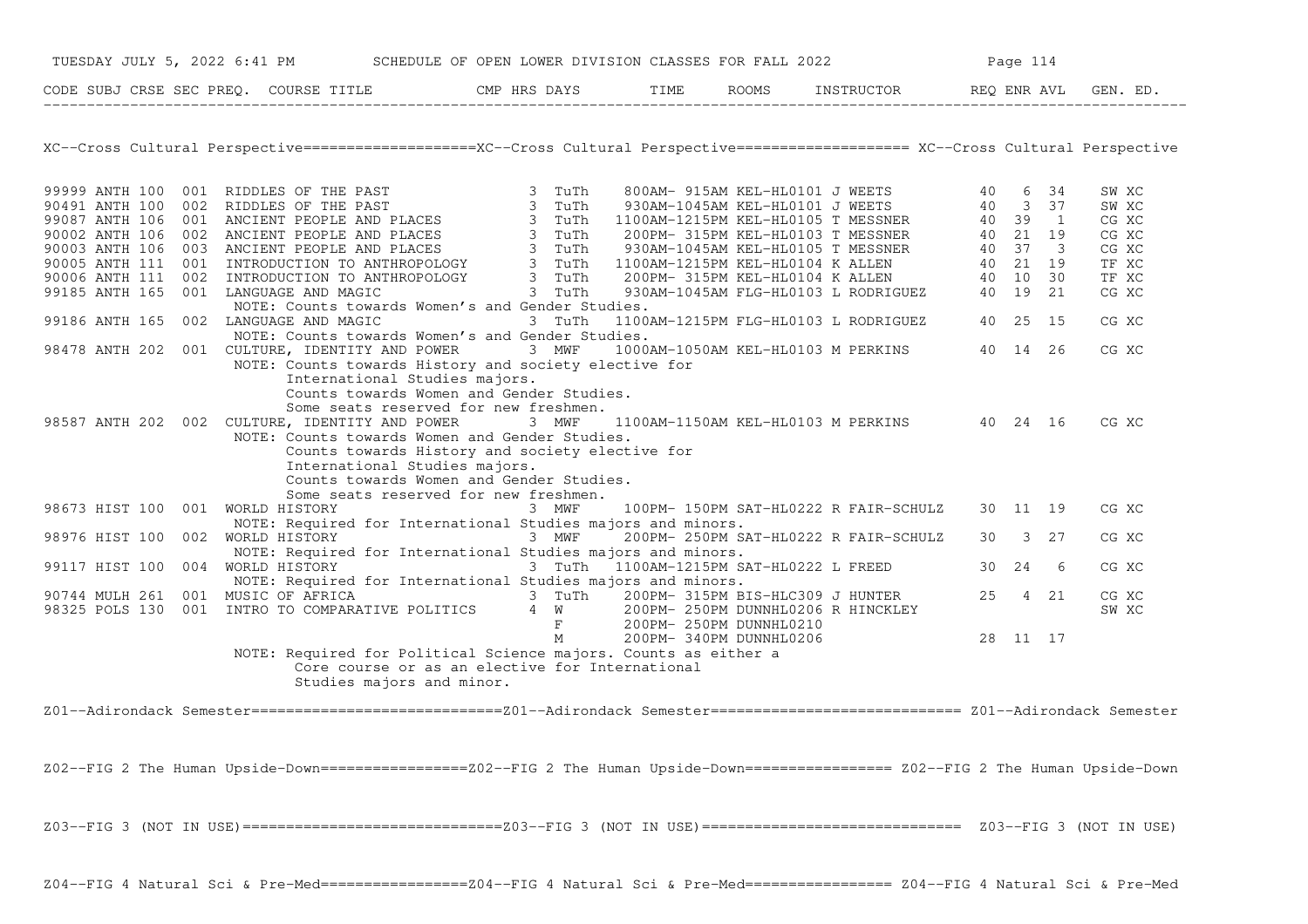| TUESDAY JULY 5, 2022 6:41 PM SCHEDULE OF OPEN LOWER DIVISION CLASSES FOR FALL 2022                                                  |  | Page 115 |  |
|-------------------------------------------------------------------------------------------------------------------------------------|--|----------|--|
| CODE SUBJ CRSE SEC PREQ. COURSE TITLE TIME CMP HRS DAYS TIME ROOMS INSTRUCTOR THEQ ENR AVL GEN. ED.                                 |  |          |  |
|                                                                                                                                     |  |          |  |
|                                                                                                                                     |  |          |  |
|                                                                                                                                     |  |          |  |
|                                                                                                                                     |  |          |  |
|                                                                                                                                     |  |          |  |
| Z09--FIG 9 Childhood/Early Child Ed===========Z09--FIG 9 Childhood/Early Child Ed=========== Z09--FIG 9 Childhood/Early Child Ed    |  |          |  |
| Z10--FIG 10 Positively Psyched===================Z10--FIG 10 Positively Psyched=================== Z10--FIG 10 Positively Psyched   |  |          |  |
| Z11--FIG 11 Dance Performance=======================Z11--FIG 11 Dance Performance==================== Z11--FIG 11 Dance Performance |  |          |  |
| Z12--FIG 12 Design for the Theatre==============Z12--FIG 12 Design for the Theatre============== Z12--FIG 12 Design for the Theatre |  |          |  |
|                                                                                                                                     |  |          |  |
| Z14--FIG 14 International Studies===============214--FIG 14 International Studies=============== Z14--FIG 14 International Studies  |  |          |  |
| Z15--FIG 15 Gender: Go Figure=====================Z15--FIG 15 Gender: Go Figure==================== Z15--FIG 15 Gender: Go Figure   |  |          |  |
| Z16--FIG 16 Working Your Languages==============Z16--FIG 16 Working Your Languages============= Z16--FIG 16 Working Your Languages  |  |          |  |
|                                                                                                                                     |  |          |  |

Z17−−FIG 17 Secondary Education==================Z17−−FIG 17 Secondary Education================== Z17−−FIG 17 Secondary Education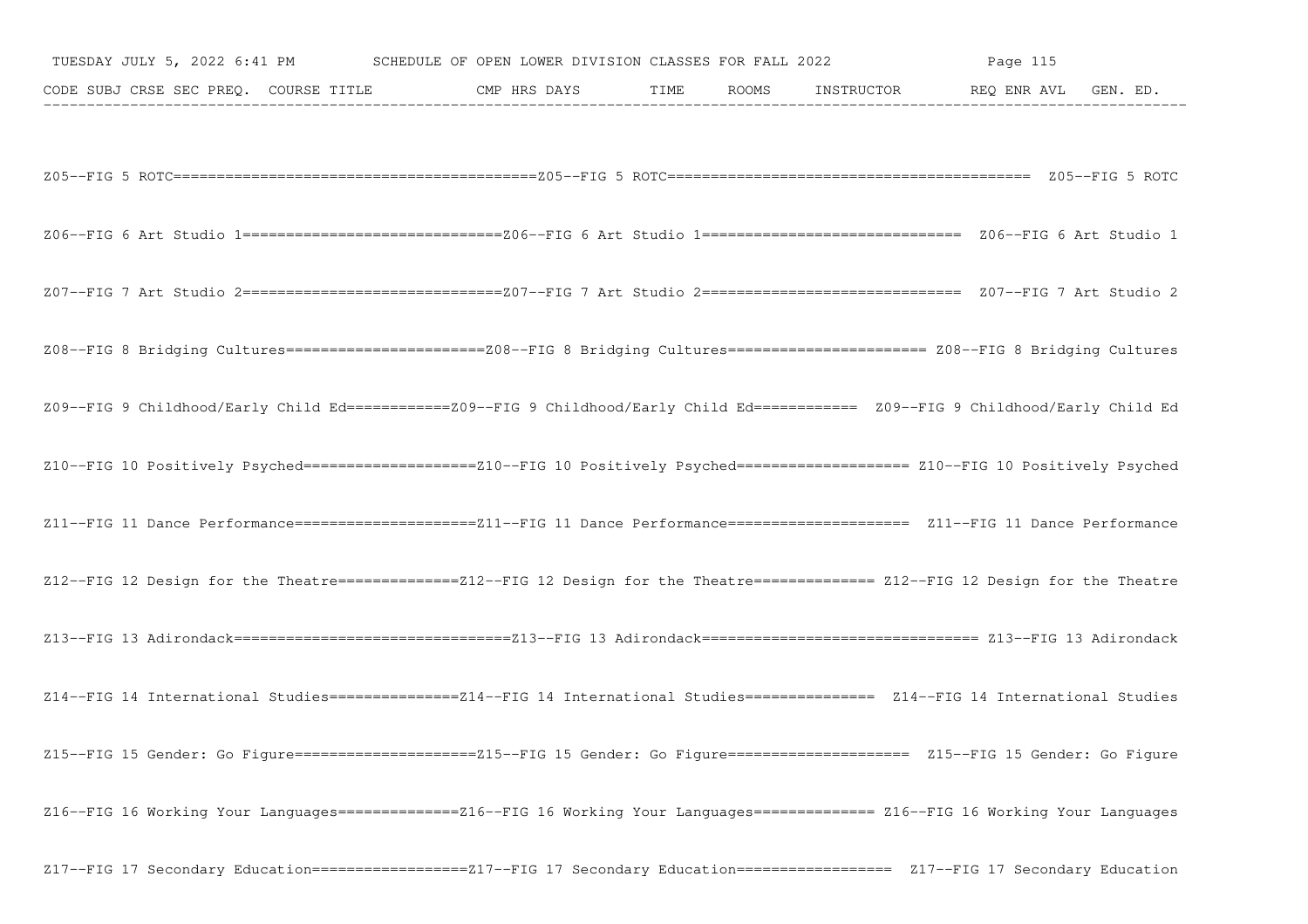| TUESDAY JULY 5, 2022 6:41 PM SCHEDULE OF OPEN LOWER DIVISION CLASSES FOR FALL 2022                                                   |  | Page 116 |  |
|--------------------------------------------------------------------------------------------------------------------------------------|--|----------|--|
| CODE SUBJ CRSE SEC PREQ. COURSE TITLE CMP HRS DAYS TIME ROOMS INSTRUCTOR REQ ENR AVL GEN. ED.                                        |  |          |  |
|                                                                                                                                      |  |          |  |
|                                                                                                                                      |  |          |  |
| Z19--FIG 19 Invitation to Health=================Z19--FIG 19 Invitation to Health================= Z19--FIG 19 Invitation to Health  |  |          |  |
|                                                                                                                                      |  |          |  |
| Z21--FIG 21 Human Movement & Perf===============221--FIG 21 Human Movement & Perf============== Z21--FIG 21 Human Movement & Perf    |  |          |  |
| Z22--FIG 22 Theatre Tech & Perform===============Z22--FIG 22 Theatre Tech & Perform============= Z22--FIG 22 Theatre Tech & Perform  |  |          |  |
| Z23--FIG 23 Theatre Perf, Lit, Thry ============Z23--FIG 23 Theatre Perf, Lit, Thry =========== Z23--FIG 23 Theatre Perf, Lit, Thry  |  |          |  |
|                                                                                                                                      |  |          |  |
|                                                                                                                                      |  |          |  |
|                                                                                                                                      |  |          |  |
|                                                                                                                                      |  |          |  |
|                                                                                                                                      |  |          |  |
|                                                                                                                                      |  |          |  |
| Z30--FIG 30 (NOT IN USE)===============================Z30--FIG 30 (NOT IN USE)============================ Z30--FIG 30 (NOT IN USE) |  |          |  |